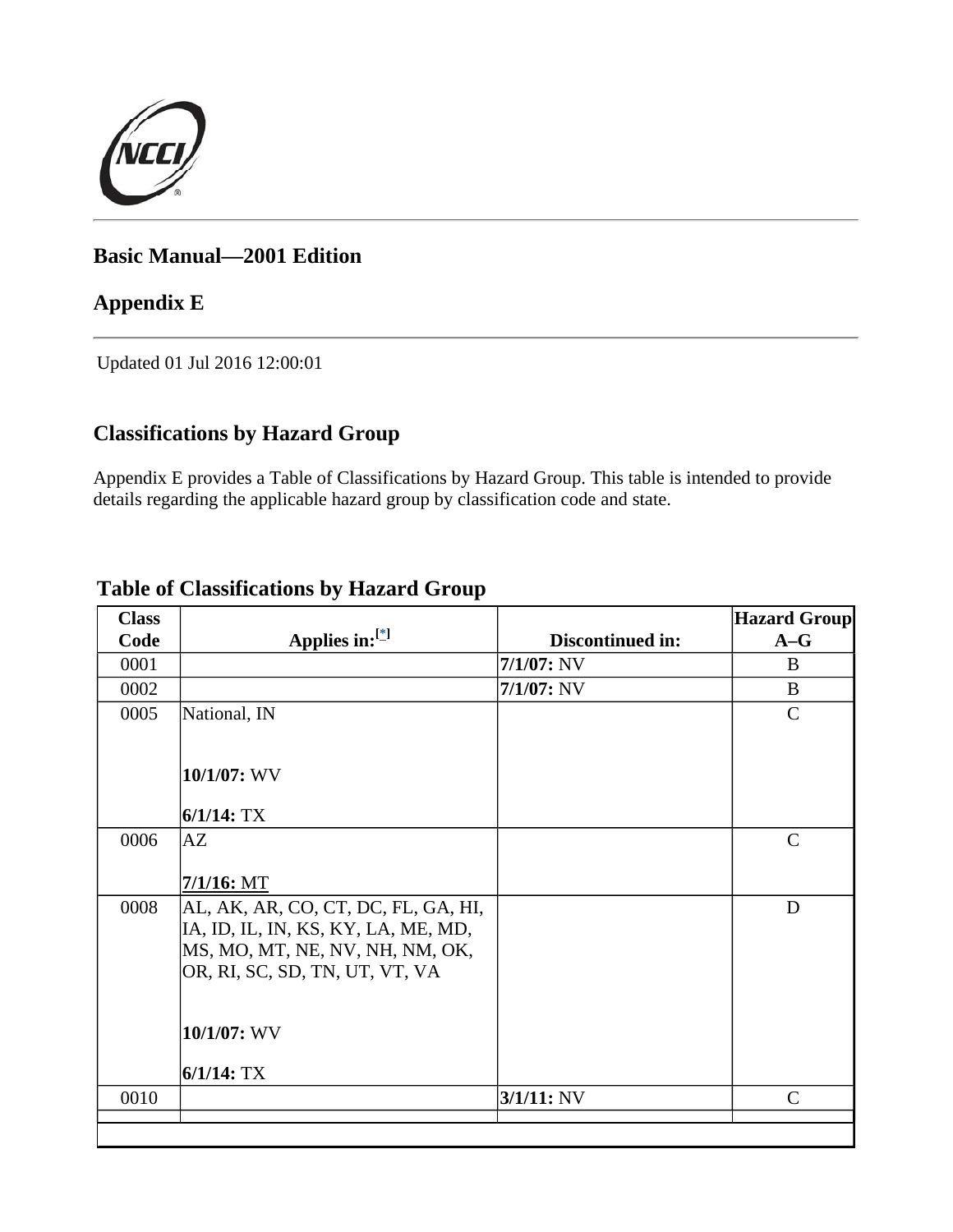| <b>Class</b> |                                                                        |                  | <b>Hazard Group</b> |
|--------------|------------------------------------------------------------------------|------------------|---------------------|
| Code         | Applies in: $[{}^*]$                                                   | Discontinued in: | $A-G$               |
| 0011         | $6/1/14$ : TX                                                          |                  | D                   |
| 0016         | AL, AK, AR, CO, CT, DC, FL, GA, HI,                                    | $7/1/16$ : MT    | E                   |
|              | IA, ID, IL, IN, KS, KY, LA, ME, MD,                                    |                  |                     |
|              | MS, MO, NE, NV, NH, NM, OK, OR,                                        |                  |                     |
|              | RI, SC, SD, TN, UT, VT, VA                                             |                  |                     |
|              |                                                                        |                  |                     |
|              | 10/1/07: WV                                                            |                  |                     |
|              | $6/1/14$ : TX                                                          |                  |                     |
| 0017         | AZ                                                                     |                  | E                   |
| 0019         | H I                                                                    |                  | $\mathsf{C}$        |
| 0030         | FL, LA                                                                 |                  | D                   |
| 0034         | National, IN                                                           |                  | $\mathsf{C}$        |
|              |                                                                        |                  |                     |
|              |                                                                        |                  |                     |
|              | 10/1/07: WV                                                            |                  |                     |
|              | $6/1/14$ : TX                                                          |                  |                     |
| 0035         | National, IN                                                           |                  | B                   |
|              |                                                                        |                  |                     |
|              |                                                                        |                  |                     |
|              | 10/1/07: WV                                                            |                  |                     |
| 0035         | $6/1/14$ : TX                                                          |                  | $\mathbf C$         |
| 0036         | AL, AK, AR, CO, CT, DC, FL, GA, HI,                                    | $7/1/16$ : MT    | $\mathcal{C}$       |
|              | IA, ID, IL, IN, KS, KY, LA, ME, MD,<br>MS, MO, NE, NV, NH, NM, OK, OR, |                  |                     |
|              | RI, SC, SD, TN, UT, VT, VA                                             |                  |                     |
|              |                                                                        |                  |                     |
|              |                                                                        |                  |                     |
|              | 10/1/07: WV                                                            |                  |                     |
| 0037         | AL, AK, AR, CO, CT, DC, FL, GA, HI,                                    | $7/1/16$ : MT    | D                   |
|              | IA, ID, IL, IN, KS, KY, LA, ME, MD,                                    |                  |                     |
|              | MS, MO, NE, NV, NH, NM, OK, OR,<br>RI, SC, SD, TN, UT, VT, VA          |                  |                     |
|              |                                                                        |                  |                     |
|              |                                                                        |                  |                     |
|              | $10/1/07$ : WV                                                         |                  |                     |
| 0037         | $6/1/14$ : TX                                                          |                  | $\mathsf{C}$        |
| 0039         |                                                                        | $3/1/09$ : NV    | $\mathsf{C}$        |
| 0042         | National, IN                                                           |                  | D                   |
|              |                                                                        |                  |                     |
|              | 10/1/07: WV                                                            |                  |                     |
|              |                                                                        |                  |                     |
|              |                                                                        |                  |                     |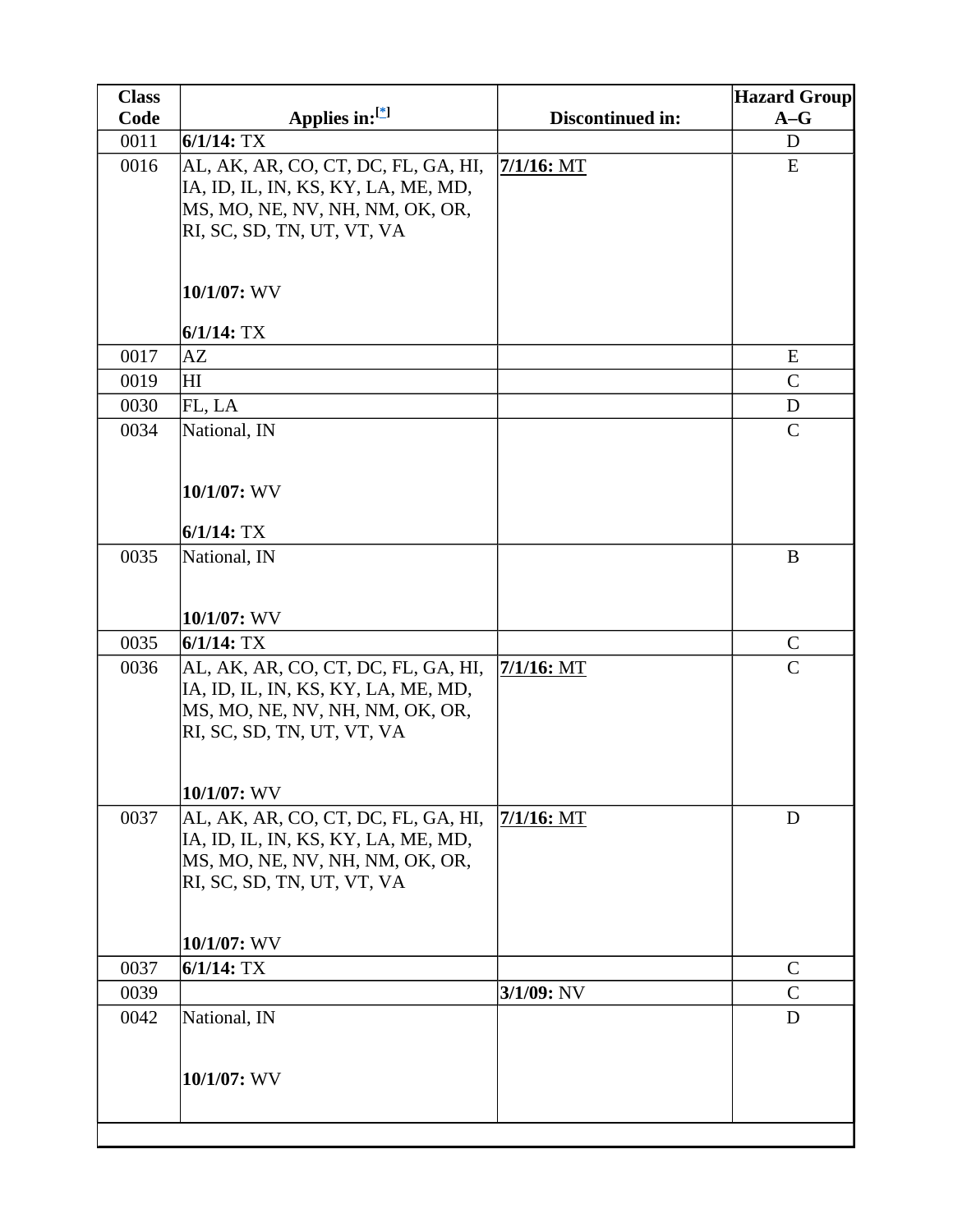| <b>Class</b> |                                                 |                  | <b>Hazard Group</b> |
|--------------|-------------------------------------------------|------------------|---------------------|
| Code         | Applies in: $[$                                 | Discontinued in: | $A-G$               |
|              | $6/1/14$ : TX                                   |                  |                     |
| 0050         | National, IN                                    |                  | $\mathbf C$         |
|              |                                                 |                  |                     |
|              |                                                 |                  |                     |
|              | 10/1/07: WV                                     |                  |                     |
| 0052         | FL                                              |                  | E                   |
| 0053         | CO                                              |                  | E                   |
| 0054         |                                                 | $3/1/09$ : NV    | B                   |
| 0058         |                                                 | $3/1/11$ : NV    | B                   |
| 0059         | AL, AK, AZ, AR, CO, CT, DC, FL, GA,  1/1/14: OR |                  | G                   |
|              | IA, ID, IL, IN, KS, LA, ME, MD, MS,             |                  |                     |
|              | MO, MT, NE, NH, NM, OK, RI, SC, SD,             |                  |                     |
|              | TN, UT, VT                                      |                  |                     |
|              |                                                 |                  |                     |
|              | 10/1/07: WV                                     |                  |                     |
|              |                                                 |                  |                     |
|              | $6/1/14$ : TX                                   |                  |                     |
| 0060         |                                                 | 3/1/09: NV       | $\mathcal{C}$       |
| 0065         | AL, AK, AR, CO, CT, DC, FL, GA, IA,             |                  | E                   |
|              | ID, IL, IN, KS, LA, ME, MD, MS, MO,             |                  |                     |
|              | MT, NE, NH, NM, OK, OR, RI, SC, SD,             |                  |                     |
|              | TN, UT, VT                                      |                  |                     |
|              |                                                 |                  |                     |
|              | 10/1/07: WV                                     |                  |                     |
|              |                                                 |                  |                     |
|              | $6/1/14$ : TX                                   |                  |                     |
| 0066         | AL, AK, AZ, AR, CO, CT, DC, FL, GA,             |                  | E                   |
|              | IA, ID, IL, IN, KS, LA, ME, MD, MS              |                  |                     |
|              | MO, MT, NE, NH, NM, OK, OR, RI, SC,             |                  |                     |
|              | SD, TN, UT, VT                                  |                  |                     |
|              |                                                 |                  |                     |
|              | 10/1/07: WV                                     |                  |                     |
|              |                                                 |                  |                     |
|              | $6/1/14$ : TX                                   |                  |                     |
| 0067         | AL, AK, AZ, AR, CO, CT, DC, FL, GA,             |                  | Ε                   |
|              | IA, ID, IL, IN, KS, LA, ME, MD, MS,             |                  |                     |
|              | MO, MT, NE, NH, NM, OK, OR, RI, SC,             |                  |                     |
|              | SD, TN, UT, VT                                  |                  |                     |
|              |                                                 |                  |                     |
|              | 10/1/07: WV                                     |                  |                     |
|              |                                                 |                  |                     |
|              |                                                 |                  |                     |
|              |                                                 |                  |                     |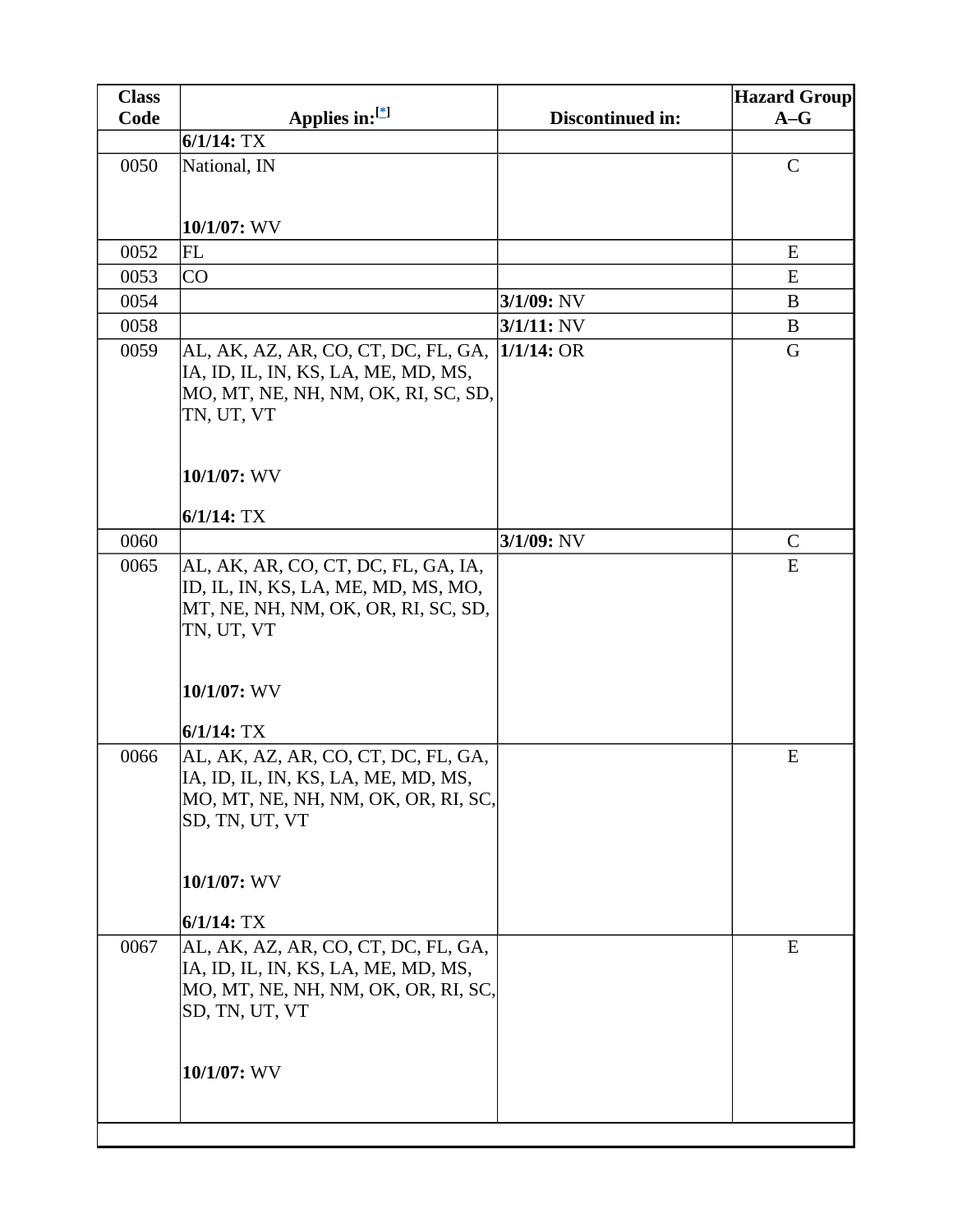| <b>Class</b> |                                                                                                                                                                             |                  | <b>Hazard Group</b> |
|--------------|-----------------------------------------------------------------------------------------------------------------------------------------------------------------------------|------------------|---------------------|
| Code         | Applies in: $[$                                                                                                                                                             | Discontinued in: | $A-G$               |
|              | $6/1/14$ : TX                                                                                                                                                               |                  |                     |
| 0078         | HI                                                                                                                                                                          |                  | $\mathcal{C}$       |
| 0079         | AL, AK, AR, CO, CT, DC, FL, GA, HI,<br>IA, ID, IL, IN, KS, KY, LA, ME, MD,<br>MS, MO, NE, NV, NH, NM, OK, OR,<br>RI, SC, SD, TN, UT, VT, VA                                 | 7/1/16: MT       | E                   |
|              | 10/1/07: WV                                                                                                                                                                 |                  |                     |
| 0083         | $6/1/14$ : TX<br>AL, AK, AR, CO, CT, DC, FL, GA, HI,<br>IA, ID, IL, IN, KS, KY, LA, ME, MD,<br>MS, MO, NE, NV, NH, NM, OK, OR,<br>RI, SC, SD, TN, UT, VT, VA<br>10/1/07: WV | $7/1/16$ : MT    | $\mathcal{C}$       |
| 0083         | $6/1/14$ : TX                                                                                                                                                               |                  | ${\bf E}$           |
| 0091         |                                                                                                                                                                             | $3/1/11$ : NV    | B                   |
| 0092         |                                                                                                                                                                             | $3/1/10$ : NV    | B                   |
| 0093         |                                                                                                                                                                             | $3/1/09$ : NV    | B                   |
| 0094         |                                                                                                                                                                             | $3/1/10$ : NV    | B                   |
| 0100         |                                                                                                                                                                             | $3/1/10$ : NV    | B                   |
| 0101         |                                                                                                                                                                             | $3/1/11$ : NV    | B                   |
| 0102         |                                                                                                                                                                             | $3/1/09$ : NV    | B                   |
| 0105         |                                                                                                                                                                             | $3/1/09$ : NV    | B                   |
| 0106         | National, IN<br>10/1/07: WV<br>$6/1/14$ : TX                                                                                                                                |                  | ${\bf F}$           |
| 0107         |                                                                                                                                                                             | $3/1/11$ : NV    | B                   |
| 0113         | AL, AK, AR, CO, CT, DC, FL, GA, IA,<br>ID, IL, IN, KS, KY, LA, ME, MD, MS,<br>MO, NE, NV, NH, NM, OK, OR, RI, SC,<br>SD, TN, UT, VT, VA,<br>10/1/07: WV                     | $7/1/16$ : MT    | $\overline{C}$      |
|              | $6/1/14$ : TX                                                                                                                                                               |                  |                     |
| 0117         | <b>OR</b>                                                                                                                                                                   |                  | B                   |
|              |                                                                                                                                                                             |                  |                     |
|              |                                                                                                                                                                             |                  |                     |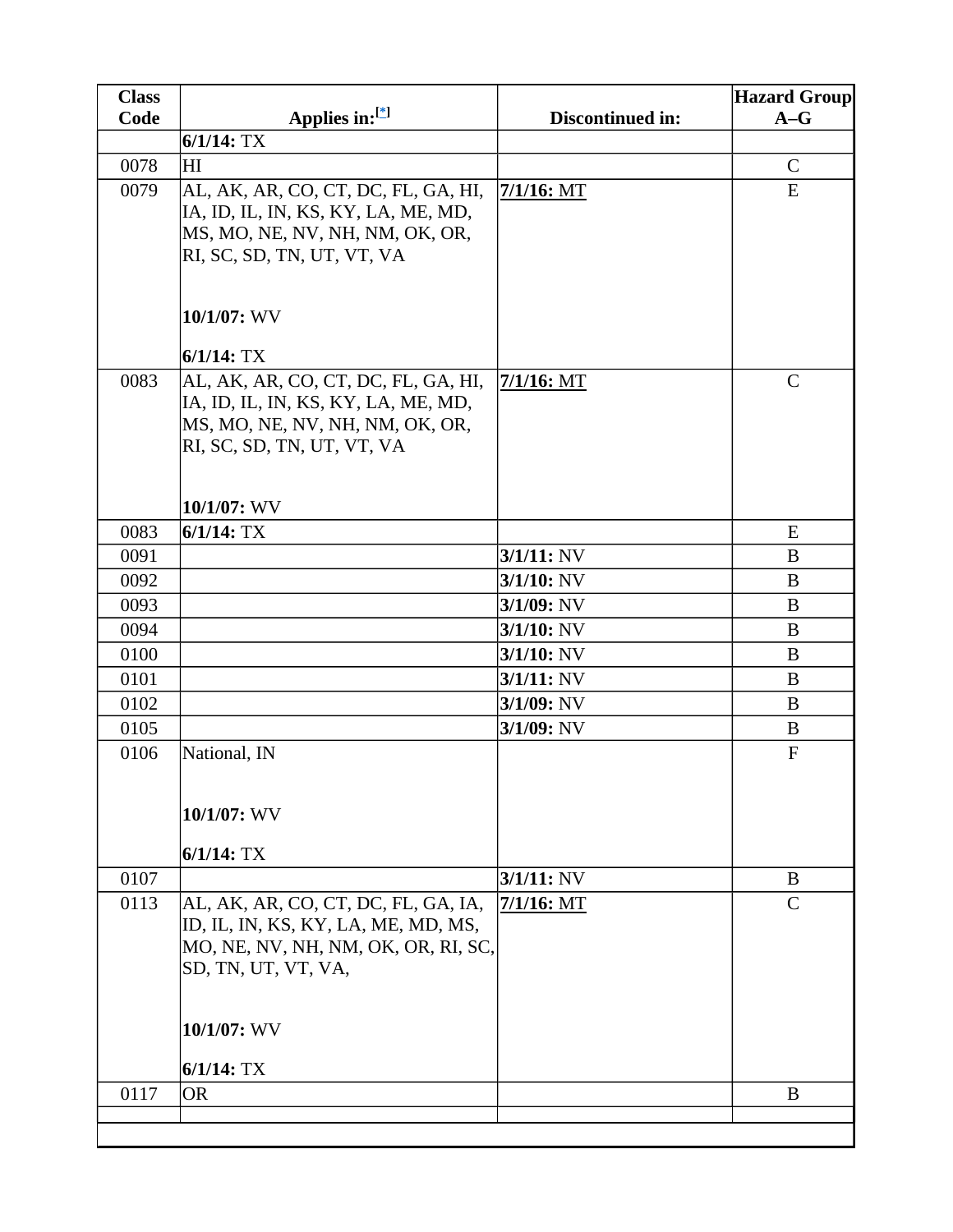| <b>Class</b> |                                                                                                                                                                |                  | <b>Hazard Group</b> |
|--------------|----------------------------------------------------------------------------------------------------------------------------------------------------------------|------------------|---------------------|
| Code         | Applies in: $[$                                                                                                                                                | Discontinued in: | $A-G$               |
| 0124         | $4/1/08$ : AK                                                                                                                                                  |                  | E                   |
| 0124         | ID, MT, OR                                                                                                                                                     |                  | B                   |
| 0131         |                                                                                                                                                                | $7/1/10$ : MT    | B                   |
| 0145         | CO                                                                                                                                                             |                  | $\mathsf{C}$        |
| 0153         | <b>FL</b>                                                                                                                                                      |                  | E                   |
| 0169         | NM, OR, UT                                                                                                                                                     |                  | $\mathcal{C}$       |
|              | 3/1/09: NV                                                                                                                                                     |                  |                     |
| 0170         | AL, AK, AR, CO, CT, DC, FL, GA, HI,<br>IA, ID, IL, IN, KS, KY, LA, ME, MD,<br>MS, MO, NE, NV, NH, NM, OK, OR,<br>RI, SC, SD, TN, UT, VT, VA                    | $7/1/16$ : MT    | $\mathcal{C}$       |
|              | 10/1/07: WV                                                                                                                                                    |                  |                     |
| 0173         | <b>FL</b>                                                                                                                                                      |                  | B                   |
| 0251         | National, IN                                                                                                                                                   |                  | $\mathcal{C}$       |
|              | 10/1/07: WV                                                                                                                                                    |                  |                     |
| 0301         |                                                                                                                                                                | 4/1/09: VA       | E                   |
| 0400         | AL, AK, AZ, AR, CO, CT, DC, FL, GA,<br>HI, IA, ID, IL, IN, KS, KY, LA, ME,<br>MD, MS, MO, MT, NE, NV, NH, NM,<br>OK, RI, SC, SD, TN, UT, VT, VA<br>10/1/07: WV |                  | D                   |
| 0401         | AL, AK, AZ, AR, CO, CT, DC, FL, GA,                                                                                                                            |                  | $\mathbf{F}$        |
|              | HI, IA, ID, IL, IN, KS, KY, LA, ME,<br>MD, MS, MO, MT, NE, NV, NH, NM,<br>OK, RI, SC, SD, TN, UT, VT, VA                                                       |                  |                     |
|              | 10/1/07: WV                                                                                                                                                    |                  |                     |
|              | $6/1/14$ : TX                                                                                                                                                  |                  |                     |
| 0908         | AL, AK, AZ, AR, CO, CT, DC, FL, GA,<br>HI, IA, ID, IL, IN, KS, KY, LA, ME,<br>MD, MS, MO, MT, NE, NH, NM, NV,<br>OK, RI, SC, SD, TN, UT, VT, VA<br>10/1/07: WV |                  | $\mathcal{C}$       |
| 0909         |                                                                                                                                                                |                  | B                   |
|              |                                                                                                                                                                |                  |                     |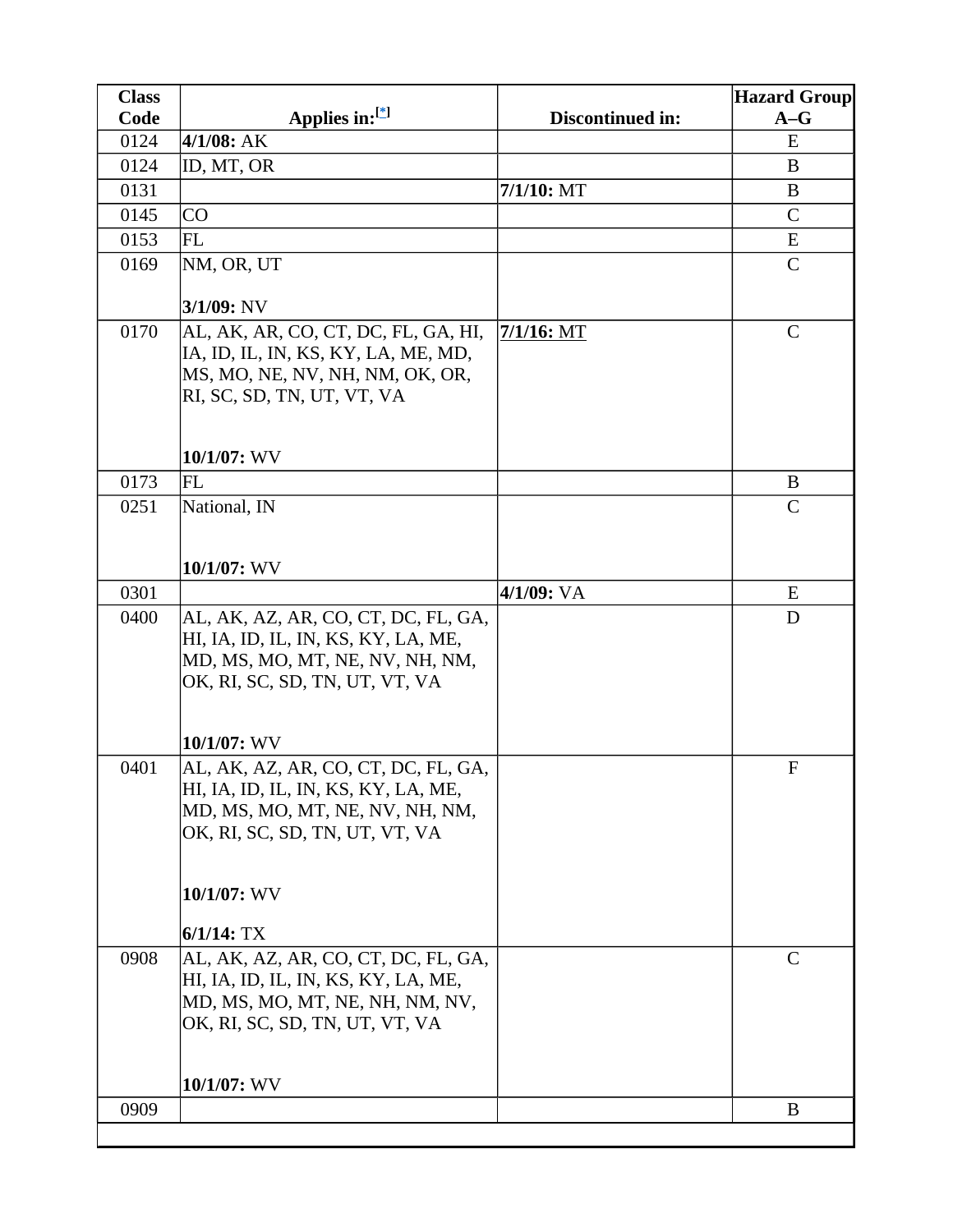| <b>Class</b> |                                                                                                                                                 |                                                                                                         | <b>Hazard Group</b> |
|--------------|-------------------------------------------------------------------------------------------------------------------------------------------------|---------------------------------------------------------------------------------------------------------|---------------------|
| Code         | Applies in:[*]                                                                                                                                  | Discontinued in:                                                                                        | $A-G$               |
|              |                                                                                                                                                 | 7/1/07: AL, AR, CO, CT, GA,<br>HI, ID, IL, IN, KS, LA, MD,<br>ME, MS, NE, NM, NV, OK,<br>RI, SC, SD, VT |                     |
|              |                                                                                                                                                 | 10/1/07: AZ, KY                                                                                         |                     |
|              |                                                                                                                                                 | 11/1/07: DC                                                                                             |                     |
|              |                                                                                                                                                 | 12/1/07: UT                                                                                             |                     |
|              |                                                                                                                                                 | 1/1/08: AK, FL, IA, MO, MT,<br><b>NH</b>                                                                |                     |
|              |                                                                                                                                                 | 3/1/08: TN                                                                                              |                     |
|              |                                                                                                                                                 | $4/1/08$ : VA                                                                                           |                     |
| 0912         |                                                                                                                                                 | 7/1/07: AL, AR, CO, CT, GA,<br>HI, ID, IL, IN, KS, LA, MD,<br>ME, MS, NE, NM, NV, OK,<br>RI, SC, SD, VT | $\bf{B}$            |
|              |                                                                                                                                                 | 10/1/07: AZ, KY                                                                                         |                     |
|              |                                                                                                                                                 | 11/1/07: DC                                                                                             |                     |
|              |                                                                                                                                                 | 12/1/07: UT                                                                                             |                     |
|              |                                                                                                                                                 | 1/1/08: AK, FL, IA, MO, MT,<br><b>NH</b>                                                                |                     |
|              |                                                                                                                                                 | $3/1/08$ : TN                                                                                           |                     |
|              |                                                                                                                                                 | $4/1/10$ : VA                                                                                           |                     |
| 0913         | AL, AK, AZ, AR, CO, CT, DC, FL, GA,<br>HI, IA, ID, IL, IN, KS, KY, LA, ME,<br>MD, MS, MO, MT, NE, NH, NM, NV,<br>OK, RI, SC, SD, TN, UT, VT, VA |                                                                                                         | $\mathcal{C}$       |
|              | 10/1/07: WV                                                                                                                                     |                                                                                                         |                     |
|              | $6/1/14$ : TX                                                                                                                                   |                                                                                                         |                     |
| 0914         | ID                                                                                                                                              |                                                                                                         | G                   |
| 0917         | AL, AK, AR, CO, CT, DC, FL, GA, HI,<br>IA, ID, IL, KS, KY, LA, ME, MD, MS,<br>MO, MT, NE, NV, NH, NM, OK, OR,                                   |                                                                                                         | B                   |
|              |                                                                                                                                                 |                                                                                                         |                     |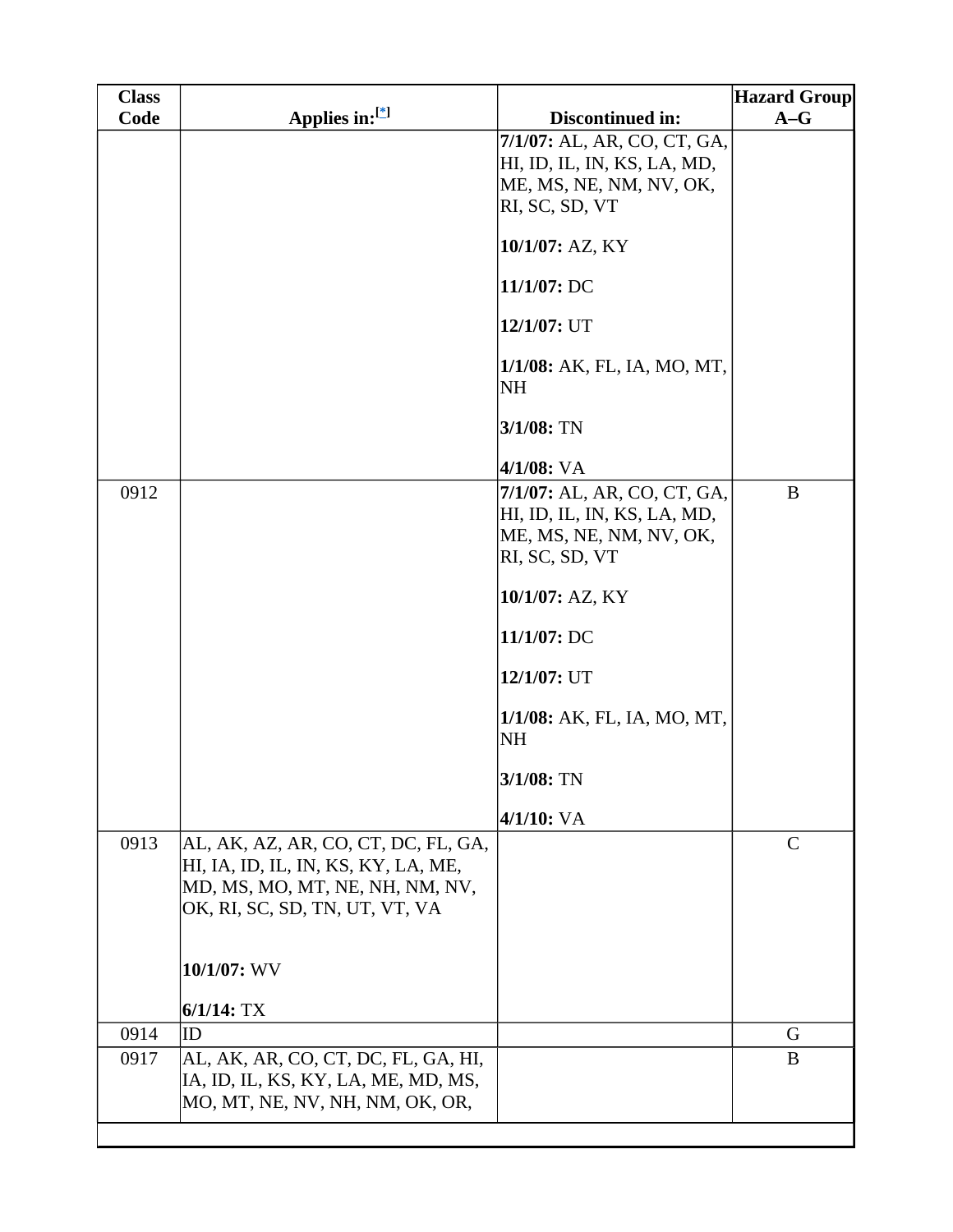| <b>Class</b> |                                     |                  | <b>Hazard Group</b>       |
|--------------|-------------------------------------|------------------|---------------------------|
| Code         | Applies in:[*]                      | Discontinued in: | $A-G$                     |
|              | RI, SC, SD, TN, UT, VT, VA          |                  |                           |
|              |                                     |                  |                           |
|              | 10/1/07: WV                         |                  |                           |
| 0918         | $9/1/07$ : NM                       |                  | $\mathbf C$               |
|              |                                     |                  |                           |
|              | 3/1/08: IL                          |                  |                           |
|              | $7/1/08$ : RI                       |                  |                           |
|              |                                     |                  |                           |
|              | 1/1/10:CT                           |                  |                           |
|              |                                     |                  |                           |
|              | 11/1/10: DC                         |                  |                           |
| 0923         | $6/1/14$ : TX                       |                  | $\mathsf{C}$              |
| 1005         | National, IN                        |                  | $\mathbf G$               |
|              |                                     |                  |                           |
|              | 10/1/07: WV                         |                  |                           |
| 1006         |                                     | $7/1/08$ : WV    | G                         |
| 1015         | CO                                  |                  | G                         |
| 1016         | AL, AK, AZ, AR, CO, GA, IA, IL, IN, |                  | G                         |
|              | KS, KY, MD, MS, MO, MT, NV, NM,     |                  |                           |
|              | OK, OR, SD, TN, UT, VA              |                  |                           |
|              |                                     |                  |                           |
|              | 10/1/07: WV                         |                  |                           |
| 1019         | <b>CO</b>                           |                  | G                         |
| 1020         |                                     | $7/1/08$ : WV    | G                         |
| 1164         | National, IN                        |                  | G                         |
|              |                                     |                  |                           |
|              | 10/1/07: WV                         |                  |                           |
| 1165         | National, IN                        |                  | ${\bf F}$                 |
|              |                                     |                  |                           |
|              |                                     |                  |                           |
|              | 10/1/07: WV                         |                  |                           |
| 1165         | $6/1/14$ : TX                       |                  | G                         |
| 1169         | GA, SC                              |                  | E                         |
| 1218         | FL                                  |                  | $\mathcal{C}$             |
| 1219         | <b>NM</b>                           |                  | G                         |
| 1320         | National, IN                        |                  | ${\bf F}$                 |
|              |                                     |                  |                           |
|              | 10/1/07: WV                         |                  |                           |
| 1321         | $6/1/14$ : TX                       |                  | $\boldsymbol{\mathrm{F}}$ |
|              |                                     |                  |                           |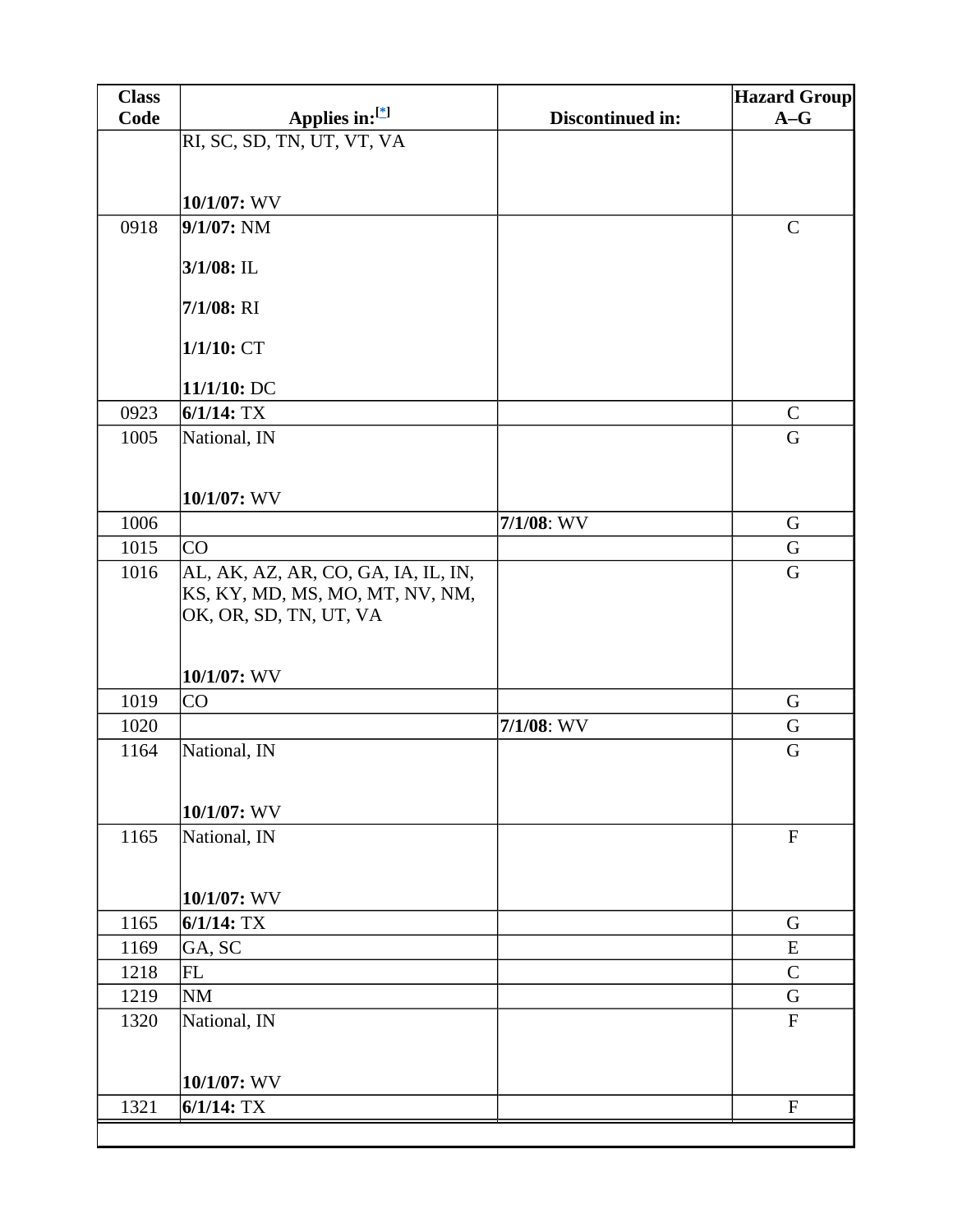| <b>Class</b> |                                                                            |                  | <b>Hazard Group</b> |
|--------------|----------------------------------------------------------------------------|------------------|---------------------|
| Code         | Applies in:[*]                                                             | Discontinued in: | $A-G$               |
| 1322         | National, IN                                                               |                  | ${\bf F}$           |
|              |                                                                            |                  |                     |
|              | 10/1/07: WV                                                                |                  |                     |
| 1420         |                                                                            | $3/1/16$ : AL    | E                   |
| 1429         | TN                                                                         |                  | E                   |
| 1430         | National, IN                                                               |                  | ${\bf E}$           |
|              |                                                                            |                  |                     |
|              | 10/1/07: WV                                                                |                  |                     |
| 1438         | National, IN                                                               |                  | $\mathbf F$         |
|              |                                                                            |                  |                     |
|              |                                                                            |                  |                     |
|              | 10/1/07: WV                                                                |                  |                     |
|              | $6/1/14$ : TX                                                              |                  |                     |
| 1452         | National, IN                                                               |                  | E                   |
|              |                                                                            |                  |                     |
|              |                                                                            |                  |                     |
|              | 10/1/07: WV                                                                |                  |                     |
| 1457         |                                                                            | $1/1/16$ : OK    | G                   |
| 1463         | National, IN                                                               |                  | ${\bf F}$           |
|              |                                                                            |                  |                     |
|              | 10/1/07: WV                                                                |                  |                     |
|              |                                                                            |                  |                     |
|              | $6/1/14$ : TX                                                              |                  |                     |
| 1472         | AK, AZ, AR, CO, CT, DC, FL, HI, IA,                                        |                  | $\mathbf F$         |
|              | ID, IL, IN, KS, KY, ME, MD, MS, MO,<br>MT, NE, NV, NH, NM, OK, OR, RI, SC, |                  |                     |
|              | SD, TN, UT, VT, VA                                                         |                  |                     |
|              |                                                                            |                  |                     |
|              |                                                                            |                  |                     |
|              | 10/1/07: WV                                                                |                  |                     |
| 1472         | $6/1/14$ : TX                                                              |                  | ${\bf E}$           |
| 1473         | AL, FL, GA, LA, MS                                                         |                  | ${\bf E}$           |
| 1474         | AL, GA, LA                                                                 |                  | E                   |
| 1604         | GA, IN, TN, VT                                                             |                  | ${\bf E}$           |
| 1605         | ID, OK, VA                                                                 |                  | E<br>${\bf F}$      |
| 1624         | National, IN                                                               |                  |                     |
|              |                                                                            |                  |                     |
|              | 10/1/07: WV                                                                |                  |                     |
| 1642         | National, IN                                                               |                  | E                   |
|              |                                                                            |                  |                     |
|              |                                                                            |                  |                     |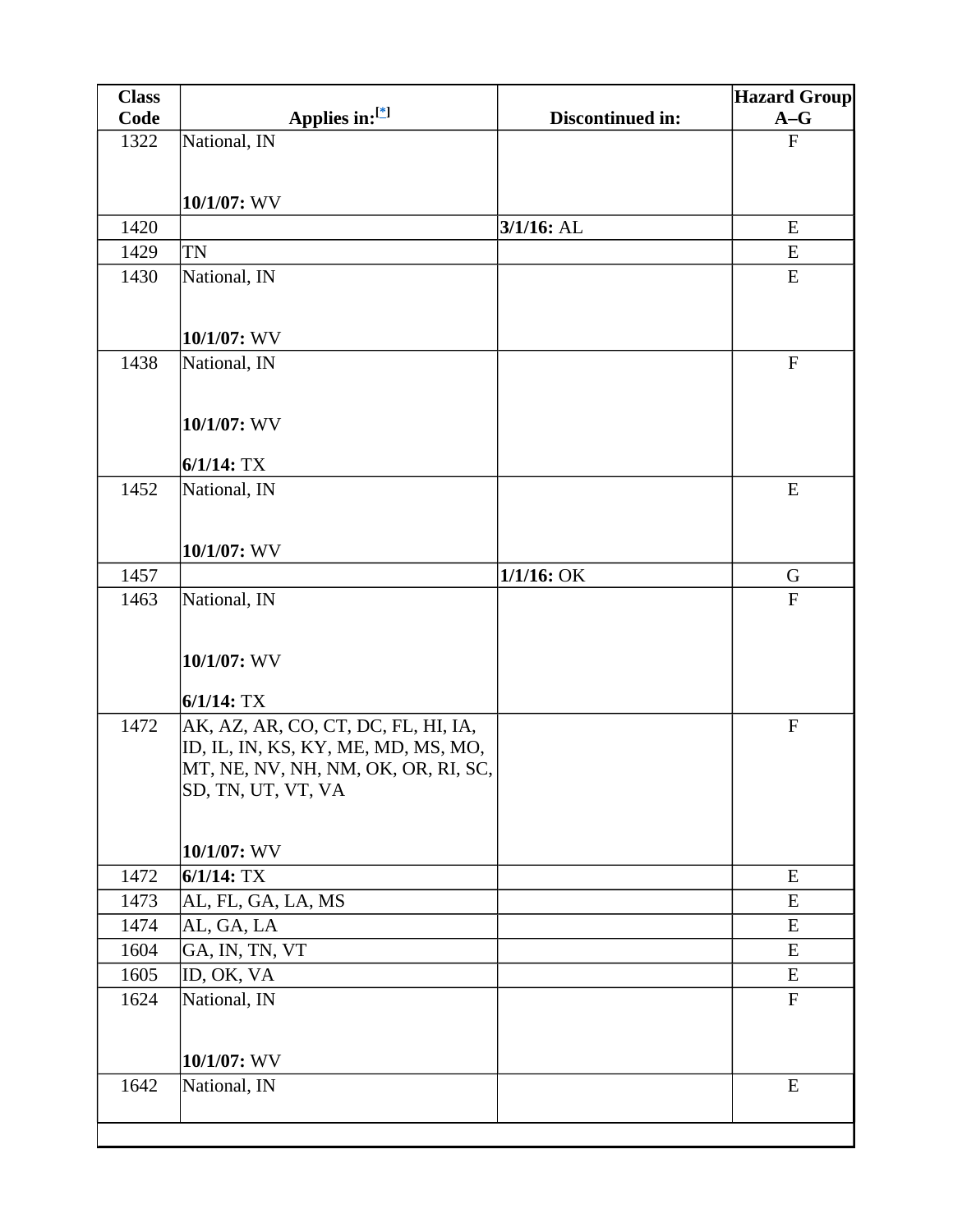| <b>Class</b> |                |                  | <b>Hazard Group</b> |
|--------------|----------------|------------------|---------------------|
| Code         | Applies in:[*] | Discontinued in: | $A-G$               |
|              | 10/1/07: WV    |                  |                     |
| 1654         | National, IN   |                  | ${\bf E}$           |
|              |                |                  |                     |
|              | 10/1/07: WV    |                  |                     |
| 1655         | National, IN   |                  | ${\bf E}$           |
|              | 10/1/07: WV    |                  |                     |
| 1699         | National, IN   |                  | ${\bf E}$           |
|              |                |                  |                     |
|              | 10/1/07: WV    |                  |                     |
| 1701         | National, IN   |                  | ${\bf E}$           |
|              |                |                  |                     |
|              | 10/1/07: WV    |                  |                     |
|              | $6/1/14$ : TX  |                  |                     |
| 1710         | National, IN   |                  | ${\bf E}$           |
|              |                |                  |                     |
|              | 10/1/07: WV    |                  |                     |
| 1741         | National, IN   |                  | ${\bf G}$           |
|              |                |                  |                     |
|              | 10/1/07: WV    |                  |                     |
| 1745         | AR, VT, VA     | $1/1/10$ : NH    | ${\bf E}$           |
| 1747         | National, IN   |                  | ${\bf E}$           |
|              |                |                  |                     |
|              | 10/1/07: WV    |                  |                     |
|              |                |                  |                     |
|              | $6/1/14$ : TX  |                  |                     |
| 1748         | National, IN   |                  | ${\bf E}$           |
|              | $10/1/07$ : WV |                  |                     |
| 1751         | GA, SC         |                  | ${\bf E}$           |
| 1803         | National, IN   |                  | $\mathbf F$         |
|              |                |                  |                     |
|              | 10/1/07: WV    |                  |                     |
|              |                |                  |                     |
|              | $6/1/14$ : TX  |                  |                     |
| 1811         | <b>VT</b>      |                  | $\mathbf G$         |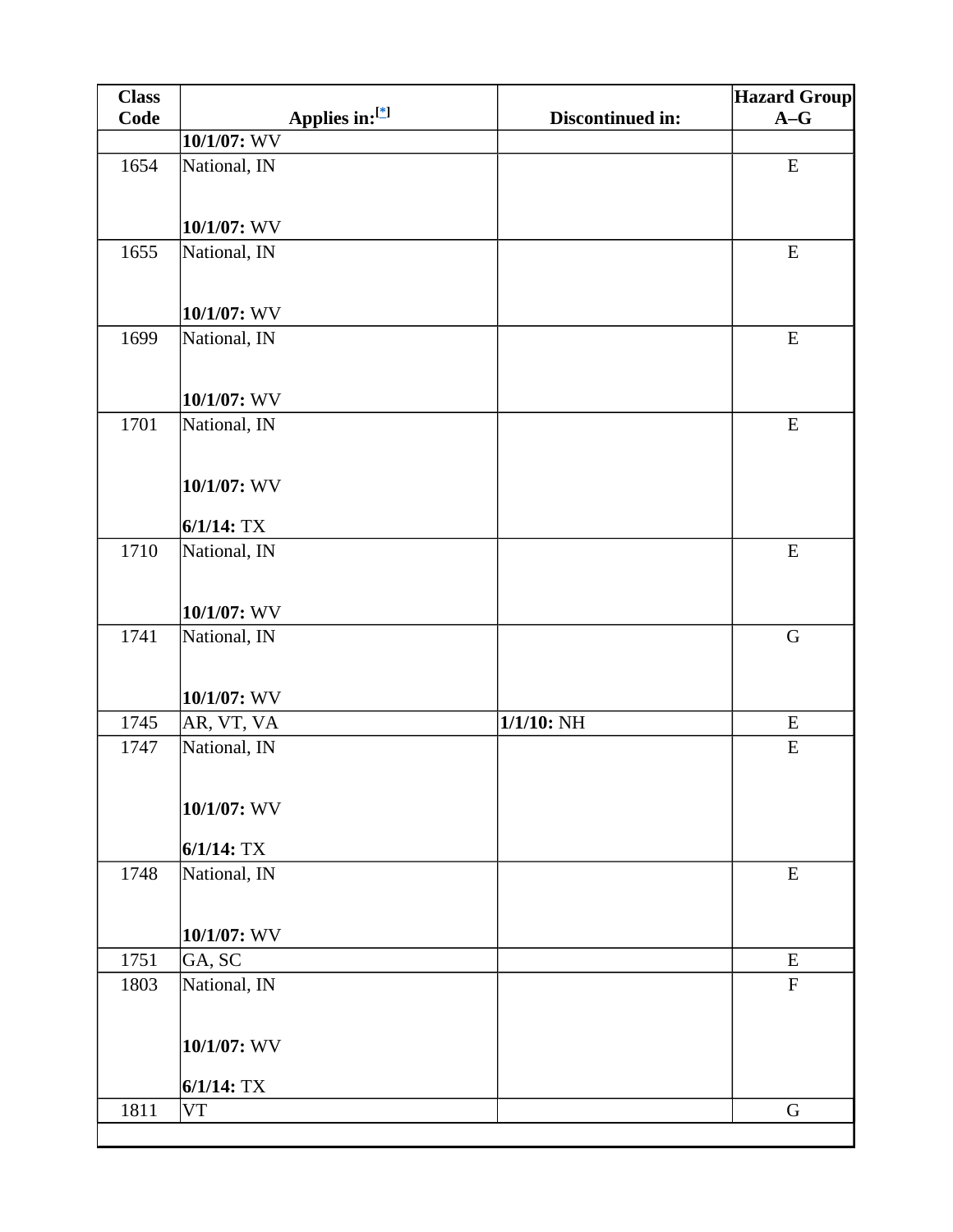| <b>Class</b> |                                                                   |                             | <b>Hazard Group</b> |
|--------------|-------------------------------------------------------------------|-----------------------------|---------------------|
| Code         | Applies in:[*]                                                    | Discontinued in:            | $A-G$               |
| 1852         | National, IN                                                      |                             | G                   |
|              |                                                                   |                             |                     |
|              | 10/1/07: WV                                                       |                             |                     |
| 1853         | AL, AK, AZ, AR, CO, CT, DC, FL, GA,                               |                             | $\mathbf D$         |
|              | HI, IA, ID, IL, IN, KS, KY, LA, ME,                               |                             |                     |
|              | MD, MS, MO, MT, NE, NV, NH, NM,<br>OK, RI, SC, SD, TN, UT, VT, VA |                             |                     |
|              |                                                                   |                             |                     |
|              |                                                                   |                             |                     |
|              | 10/1/07: WV                                                       |                             |                     |
| 1860         | National, IN                                                      |                             | $\bf{B}$            |
|              |                                                                   |                             |                     |
|              | 10/1/07: WV                                                       |                             |                     |
| 1924         | National, IN                                                      |                             | $\bf{B}$            |
|              |                                                                   |                             |                     |
|              | 10/1/07: WV                                                       |                             |                     |
|              | $6/1/14$ : TX                                                     |                             |                     |
| 1925         | National, IN                                                      |                             | D                   |
|              |                                                                   |                             |                     |
|              |                                                                   |                             |                     |
| 2001         | 10/1/07: WV                                                       | $1/1/10$ : FL               | $\bf{B}$            |
|              |                                                                   |                             |                     |
|              |                                                                   | $4/1/10$ : VA               |                     |
|              |                                                                   | 1/1/12: AK, AZ, CO, CT, HI, |                     |
|              |                                                                   | IA, ID, IL, IN, KS, ME, MO, |                     |
|              |                                                                   | NH, NM, OK, OR              |                     |
|              |                                                                   | $2/1/12$ : NE               |                     |
|              |                                                                   | 3/1/12: AL, GA, MS, NV, TN  |                     |
|              |                                                                   | 4/1/12: VT                  |                     |
|              |                                                                   | 5/1/12: LA                  |                     |
|              |                                                                   | 7/1/12: MT, RI, SD          |                     |
|              |                                                                   | $9/1/12$ : SC               |                     |
|              |                                                                   | 10/1/12: KY                 |                     |
|              |                                                                   |                             |                     |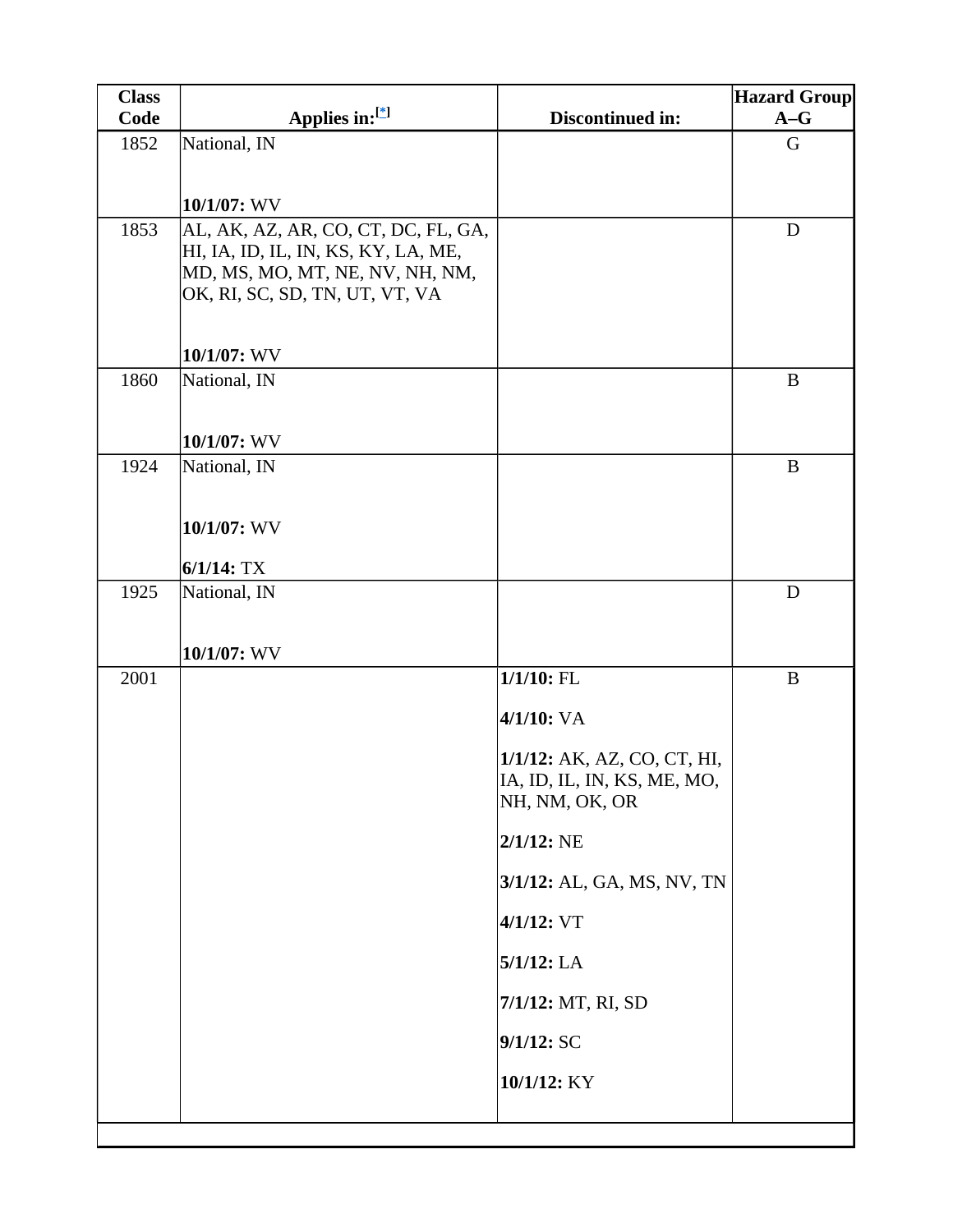| <b>Class</b> |                                                                            |                  | <b>Hazard Group</b> |
|--------------|----------------------------------------------------------------------------|------------------|---------------------|
| Code         | Applies in:[*]                                                             | Discontinued in: | $A-G$               |
|              |                                                                            | 11/1/12: DC, WV  |                     |
|              |                                                                            | 12/1/12: UT      |                     |
|              |                                                                            |                  |                     |
|              |                                                                            | $1/1/13$ : MD    |                     |
|              |                                                                            | $7/1/13$ : AR    |                     |
| 2002         | AL, AK, AR, AZ, CO, CT, DC, GA, HI,                                        | $1/1/10$ : FL    | B                   |
|              | IA, ID, IL, IN, KS, KY, LA, ME, MD,                                        |                  |                     |
|              | MO, MS, MT, NE, NH, NM, NV, OK,                                            |                  |                     |
|              | OR, RI, SC, SD, TN, UT, VT, VA                                             |                  |                     |
|              |                                                                            |                  |                     |
|              | 10/1/07: WV                                                                |                  |                     |
| 2003         | National, IN                                                               |                  | $\mathbf C$         |
|              |                                                                            |                  |                     |
|              | 10/1/07: WV                                                                |                  |                     |
|              |                                                                            |                  |                     |
|              | $6/1/14$ : TX                                                              |                  |                     |
| 2004         | <b>MT</b>                                                                  |                  | $\mathsf{C}$        |
| 2014         | National, IN                                                               |                  | E                   |
|              |                                                                            |                  |                     |
|              | 10/1/07: WV                                                                |                  |                     |
|              | $6/1/14$ : TX                                                              |                  |                     |
| 2016         | National, IN                                                               |                  | $\bf{B}$            |
|              |                                                                            |                  |                     |
|              |                                                                            |                  |                     |
|              | 10/1/07: WV                                                                |                  |                     |
| 2021         | AL, AK, AZ, AR, CO, CT, DC, FL, GA,<br>HI, IA, ID, IL, IN, KS, KY, LA, ME, |                  | D                   |
|              | MD, MS, MO, MT, NE, NV, NH, NM,                                            |                  |                     |
|              | OK, RI, SC, SD, TN, UT, VT, VA                                             |                  |                     |
|              |                                                                            |                  |                     |
|              | 10/1/07: WV                                                                |                  |                     |
| 2022         |                                                                            | $5/1/10$ : LA    | B                   |
| 2030         |                                                                            | 1/1/10: CO       | E                   |
|              |                                                                            |                  |                     |
|              |                                                                            | $2/1/10$ : NE    |                     |
| 2039         | National, IN                                                               |                  | $\, {\bf B}$        |
|              |                                                                            |                  |                     |
|              | 10/1/07: WV                                                                |                  |                     |
|              |                                                                            |                  |                     |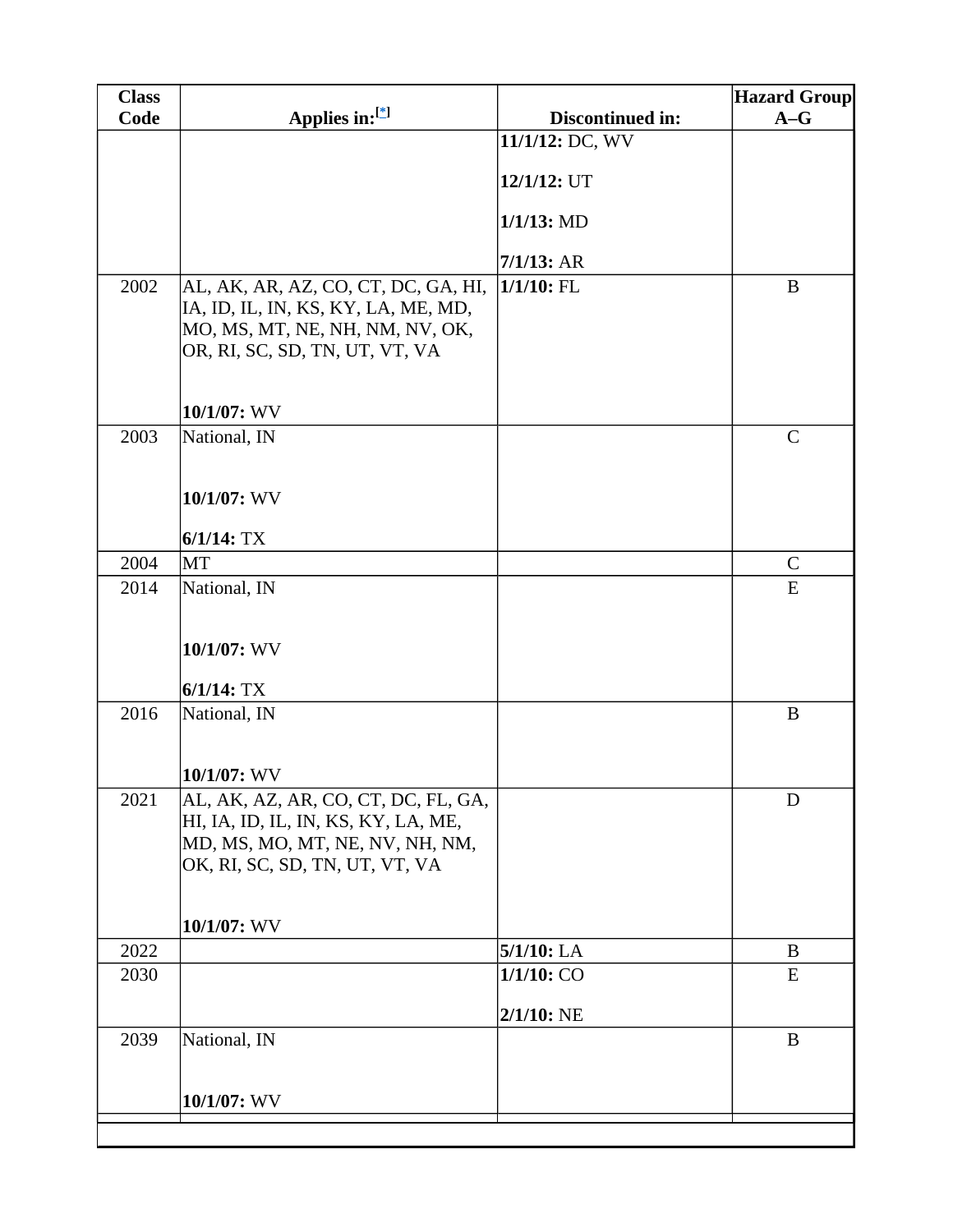| <b>Class</b> |                                     |                  | <b>Hazard Group</b> |
|--------------|-------------------------------------|------------------|---------------------|
| Code         | Applies in: $[$                     | Discontinued in: | $A-G$               |
| 2040         | $6/1/14$ : TX                       |                  | B                   |
| 2041         | National, IN                        |                  | B                   |
|              |                                     |                  |                     |
|              | 10/1/07: WV                         |                  |                     |
|              |                                     |                  |                     |
|              | $6/1/14$ : TX                       |                  |                     |
| 2055         | <b>VA</b>                           |                  | B                   |
| 2065         | National, IN                        |                  | $\mathsf{C}$        |
|              |                                     |                  |                     |
|              | 10/1/07: WV                         |                  |                     |
| 2068         | $6/1/14$ : TX                       |                  | $\mathbf C$         |
| 2070         | National, IN                        |                  | $\mathsf{C}$        |
|              |                                     |                  |                     |
|              | 10/1/07: WV                         |                  |                     |
| 2081         | AL, AK, AZ, AR, CO, CT, DC, FL, GA, |                  | $\mathcal{C}$       |
|              | HI, IA, ID, IL, IN, KS, KY, LA, ME, |                  |                     |
|              | MD, MS, MO, MT, NE, NV, NH, NM,     |                  |                     |
|              | OK, RI, SC, SD, TN, UT, VT, VA      |                  |                     |
|              |                                     |                  |                     |
|              | 10/1/07: WV                         |                  |                     |
|              | $6/1/14$ : TX                       |                  |                     |
| 2086         | <b>OR</b>                           |                  | $\mathsf{C}$        |
| 2089         | AL, AK, AZ, AR, CO, CT, DC, FL, GA, |                  | $\overline{C}$      |
|              | HI, IA, ID, IL, IN, KS, KY, LA, ME, |                  |                     |
|              | MD, MS, MO, NE, NV, NH, NM, OK,     |                  |                     |
|              | OR, RI, SC, SD, TN, UT, VT, VA      |                  |                     |
|              |                                     |                  |                     |
|              | 10/1/07: WV                         |                  |                     |
| 2095         | National, IN                        |                  | $\mathbf C$         |
|              |                                     |                  |                     |
|              | 10/1/07: WV                         |                  |                     |
|              |                                     |                  |                     |
|              | $6/1/14$ : TX                       |                  |                     |
| 2101         | AL, AK, VA                          |                  | B                   |
| 2104         | AK, LA, OR                          |                  | $\mathsf{C}$        |
| 2105         | National, IN                        |                  | B                   |
|              |                                     |                  |                     |
|              |                                     |                  |                     |
|              |                                     |                  |                     |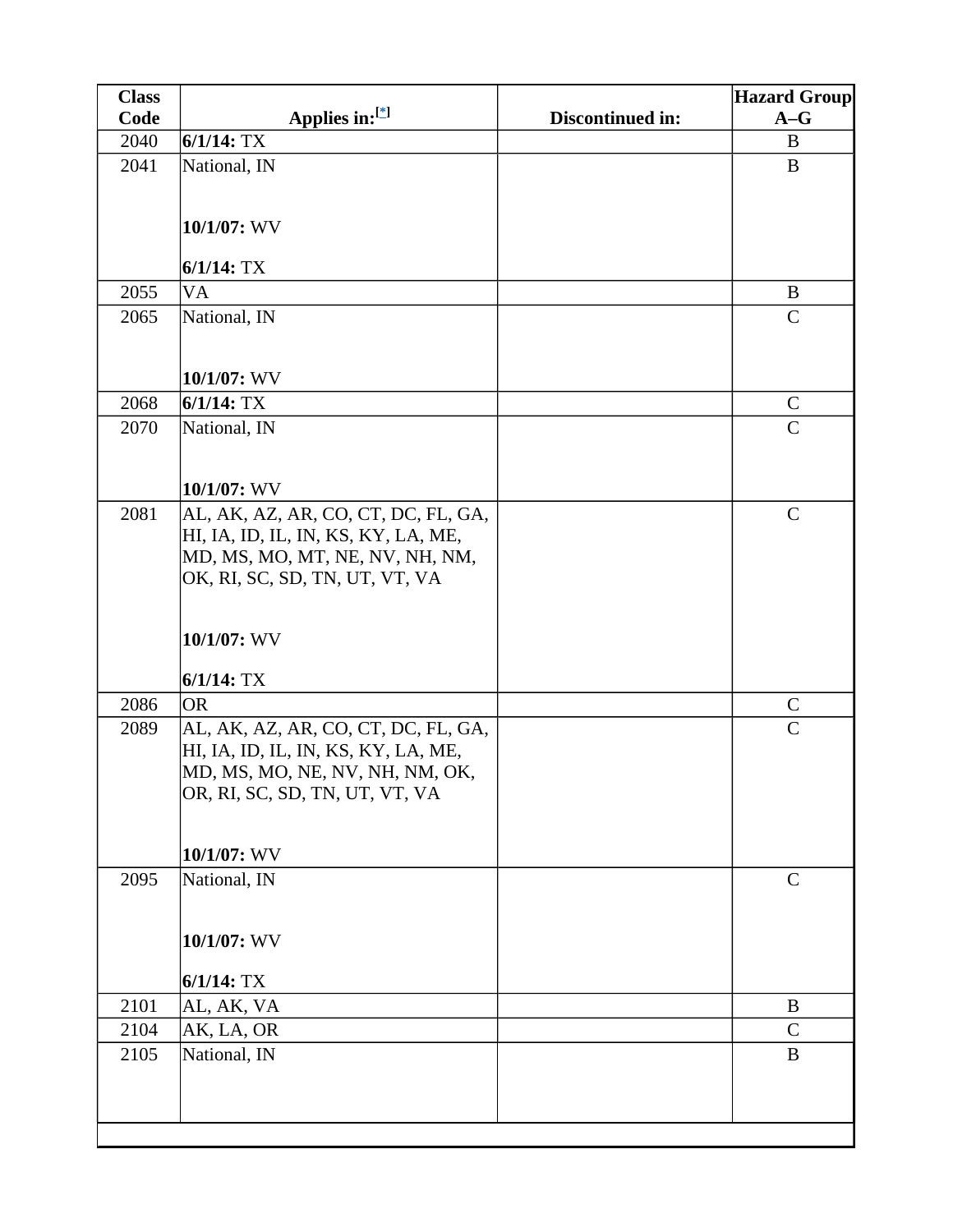| <b>Class</b> |                                     |                  | <b>Hazard Group</b> |
|--------------|-------------------------------------|------------------|---------------------|
| Code         | Applies in:[*]                      | Discontinued in: | $A-G$               |
|              | 10/1/07: WV                         |                  |                     |
|              | $6/1/14$ : TX                       |                  |                     |
| 2110         |                                     |                  | $\bf{B}$            |
|              | National, IN                        |                  |                     |
|              |                                     |                  |                     |
|              | 10/1/07: WV                         |                  |                     |
| 2111         | National, IN                        |                  | $\mathbf{B}$        |
|              |                                     |                  |                     |
|              | 10/1/07: WV                         |                  |                     |
|              |                                     |                  |                     |
|              | $6/1/14$ : TX                       |                  |                     |
| 2112         | National, IN                        |                  | $\mathbf{B}$        |
|              |                                     |                  |                     |
|              | 10/1/07: WV                         |                  |                     |
| 2113         | <b>ME</b>                           |                  | E                   |
| 2114         | National, IN                        |                  | $\bf{B}$            |
|              |                                     |                  |                     |
|              |                                     |                  |                     |
|              | 10/1/07: WV                         |                  |                     |
|              | $6/1/14$ : TX                       |                  |                     |
| 2118         | LA                                  |                  | E                   |
| 2119         | <b>FL</b>                           |                  | D                   |
| 2121         | National, IN                        |                  | $\mathsf{C}$        |
|              |                                     |                  |                     |
|              | 10/1/07: WV                         |                  |                     |
|              |                                     |                  |                     |
|              | $6/1/14$ : TX                       |                  |                     |
| 2122         | AK                                  |                  | B                   |
| 2130         | National, IN                        |                  | $\mathsf{C}$        |
|              |                                     |                  |                     |
|              | 10/1/07: WV                         |                  |                     |
| 2131         | AK, AZ, AR, CO, CT, DC, FL, GA, HI, |                  | $\mathsf{C}$        |
|              | IA, ID, IL, IN, KS, KY, LA, ME, MD, |                  |                     |
|              | MS, MO, MT, NE, NV, NH, NM, OK,     |                  |                     |
|              | OR, RI, SC, SD, TN, UT, VT, VA      |                  |                     |
|              |                                     |                  |                     |
|              | $10/1/07$ : WV                      |                  |                     |
| 2143         |                                     |                  | $\bf{B}$            |
|              |                                     |                  |                     |
|              |                                     |                  |                     |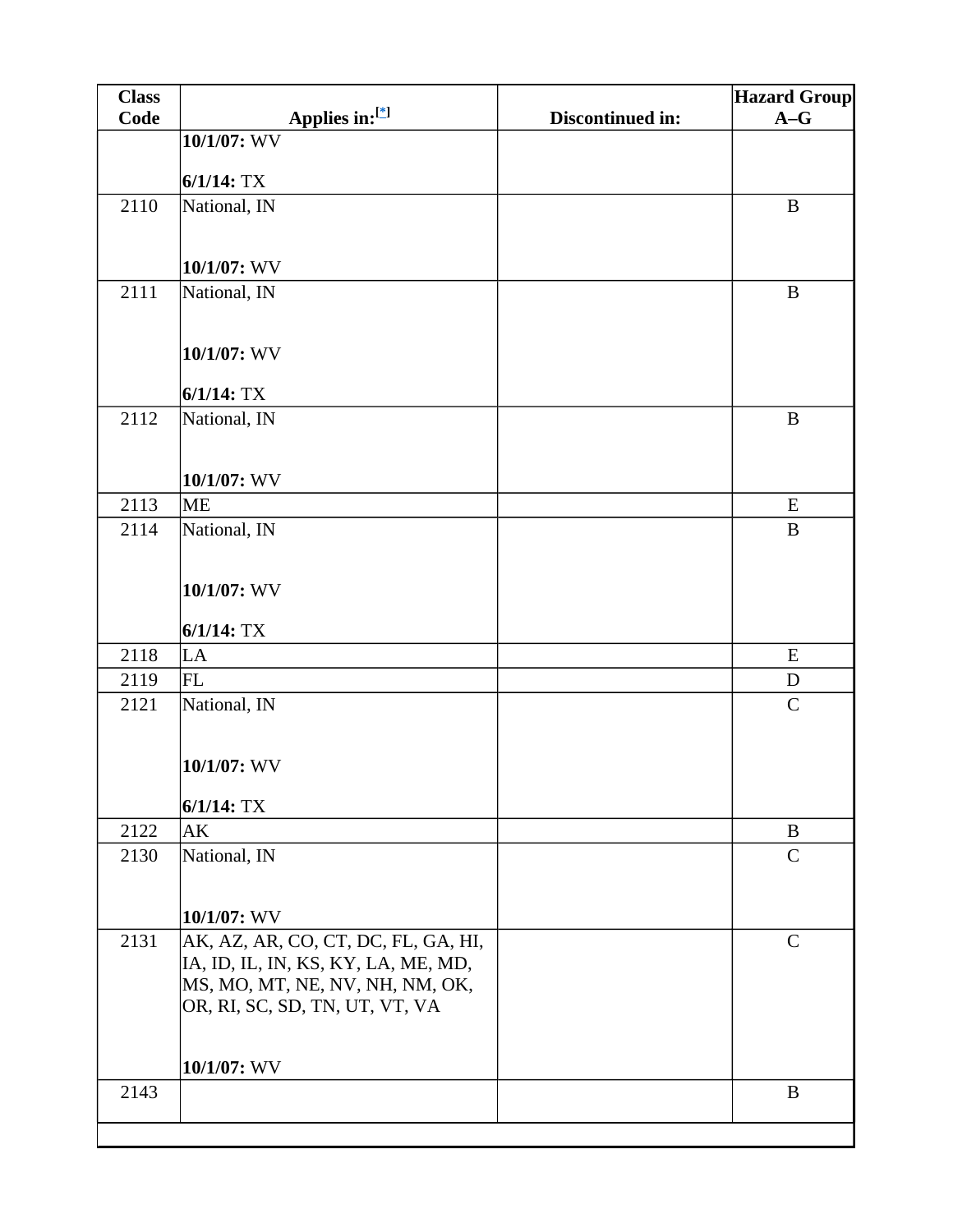| <b>Class</b> |                                                                                                                                                                                 |                                                                                                                                                    | <b>Hazard Group</b> |
|--------------|---------------------------------------------------------------------------------------------------------------------------------------------------------------------------------|----------------------------------------------------------------------------------------------------------------------------------------------------|---------------------|
| Code         | Applies in: $[{}^*]$                                                                                                                                                            | Discontinued in:                                                                                                                                   | $A-G$               |
|              | AL, AK, AZ, AR, CO, CT, DC, GA, HI,<br>IA, ID, IL, IN, KS, KY, LA, ME, MD,<br>MS, MO, MT, NE, NV, NH, NM, OK,<br>OR, RI, SC, SD, TN, UT, VT, VA                                 |                                                                                                                                                    |                     |
|              | 10/1/07: WV                                                                                                                                                                     |                                                                                                                                                    |                     |
| 2150         |                                                                                                                                                                                 | 4/1/11: VA                                                                                                                                         | $\mathsf{C}$        |
| 2156         |                                                                                                                                                                                 | 10/1/07: AL, AK, AR, AZ,<br>CT, DC, FL, GA, IA, ID, IL,<br>KS, KY, LA, ME, MD, MS,<br>MO, MT, NE, NH, NM, NV,<br>OK, RI, SC, SD, TN, UT, VT,<br>VA | $\overline{C}$      |
|              |                                                                                                                                                                                 | $1/1/08$ : HI, IN                                                                                                                                  |                     |
| 2157         | National, IN<br>10/1/07: WV<br>$6/1/14$ : TX                                                                                                                                    |                                                                                                                                                    | $\overline{C}$      |
| 2172         | AL, AK, AZ, AR, CO, CT, DC, FL, GA,<br>HI, IA, ID, IL, IN, KS, KY, LA, ME,<br>MD, MS, MO, MT, NE, NV, NH, NM,<br>OK, RI, SC, SD, TN, UT, VT, VA<br>10/1/07: WV<br>$6/1/14$ : TX |                                                                                                                                                    | D                   |
| 2173         |                                                                                                                                                                                 | 10/1/10: KY                                                                                                                                        | B                   |
| 2174         | AL, AK, AZ, AR, CO, CT, DC, FL, GA,<br>HI, IA, ID, IL, IN, KS, KY, LA, ME,<br>MD, MS, MO, MT, NE, NV, NH, NM,<br>OK, RI, SC, SD, TN, UT, VT, VA<br>10/1/07: WV                  |                                                                                                                                                    | B                   |
| 2177         |                                                                                                                                                                                 | $3/1/10$ : AL                                                                                                                                      | B                   |
|              |                                                                                                                                                                                 | 3/1/11: GA                                                                                                                                         |                     |
| 2211         | National, IN                                                                                                                                                                    |                                                                                                                                                    | E                   |
|              | 10/1/07: WV                                                                                                                                                                     |                                                                                                                                                    |                     |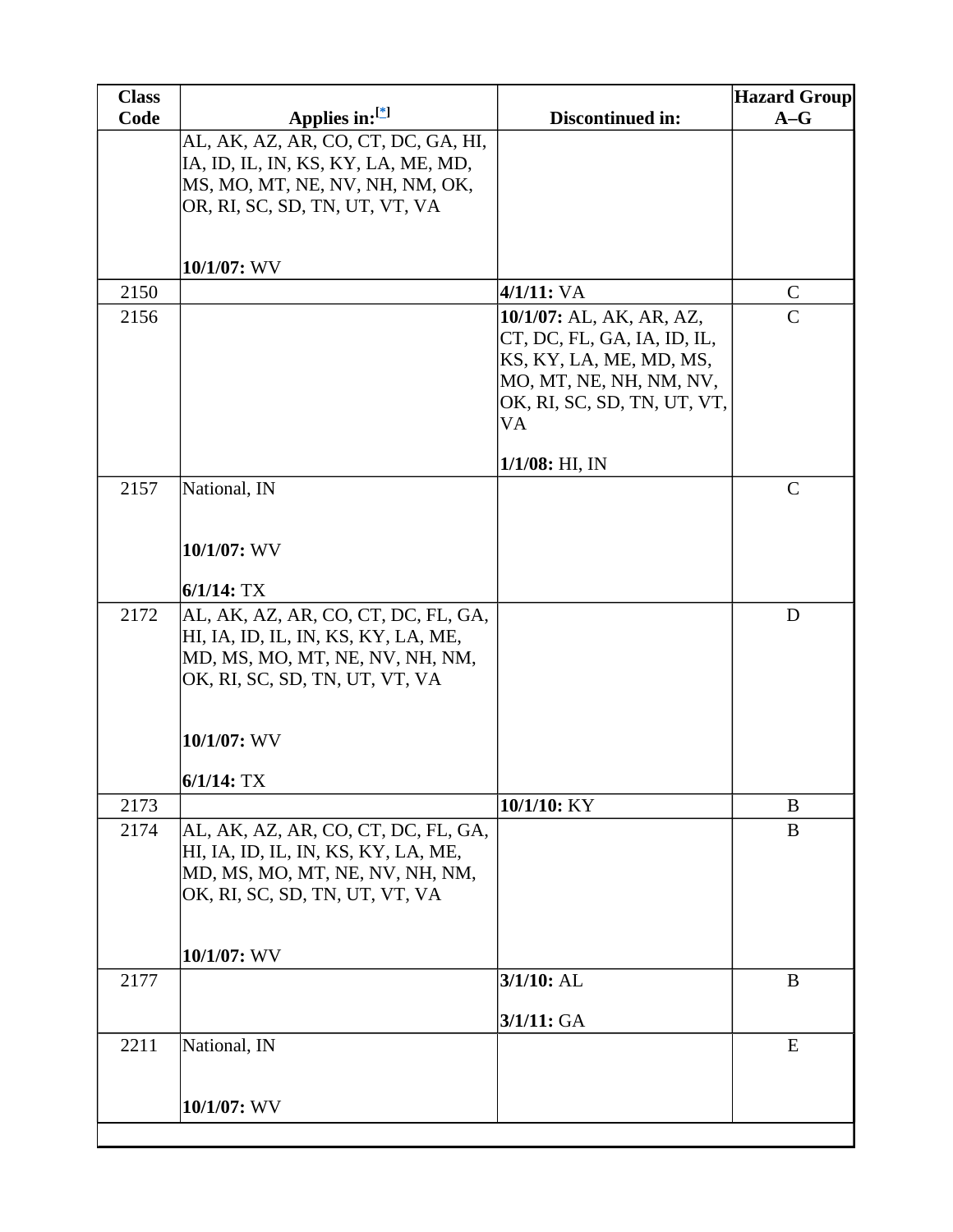| <b>Class</b> |                              |                  | <b>Hazard Group</b> |
|--------------|------------------------------|------------------|---------------------|
| Code         | Applies in:[*]               | Discontinued in: | $A-G$               |
|              | $6/1/14$ : TX                |                  |                     |
| 2220         | National, IN                 |                  | ${\bf C}$           |
|              | 10/1/07: WV                  |                  |                     |
|              | $6/1/14$ : TX                |                  |                     |
| 2260         | RI, SC, VA                   |                  | ${\bf E}$           |
|              | $6/1/14$ : TX                |                  |                     |
| 2286         | National, IN                 |                  | $\, {\bf B}$        |
|              | 10/1/07: WV                  |                  |                     |
|              | $6/1/14$ : TX                |                  |                     |
| 2288         | National, IN                 |                  | $\, {\bf B}$        |
|              | 10/1/07: WV<br>$6/1/14$ : TX |                  |                     |
| 2300         |                              |                  | $\mathbf{A}$        |
|              | National, IN                 |                  |                     |
|              | $10/1/07$ : WV               |                  |                     |
| 2302         | National, IN                 |                  | ${\bf C}$           |
|              | $10/1/07$ : WV               |                  |                     |
| 2305         | National, IN                 |                  | $\mathbf D$         |
|              | $10/1/07$ : WV               |                  |                     |
| 2352         |                              | 1/1/16: MO, OK   | $\bf{B}$            |
| 2361         | National, IN                 |                  | $\mathbf C$         |
|              | $10/1/07$ : WV               |                  |                     |
|              | $6/1/14$ : TX                |                  |                     |
| 2362         | National, IN                 |                  | $\mathsf C$         |
|              | 10/1/07: WV                  |                  |                     |
|              |                              |                  |                     |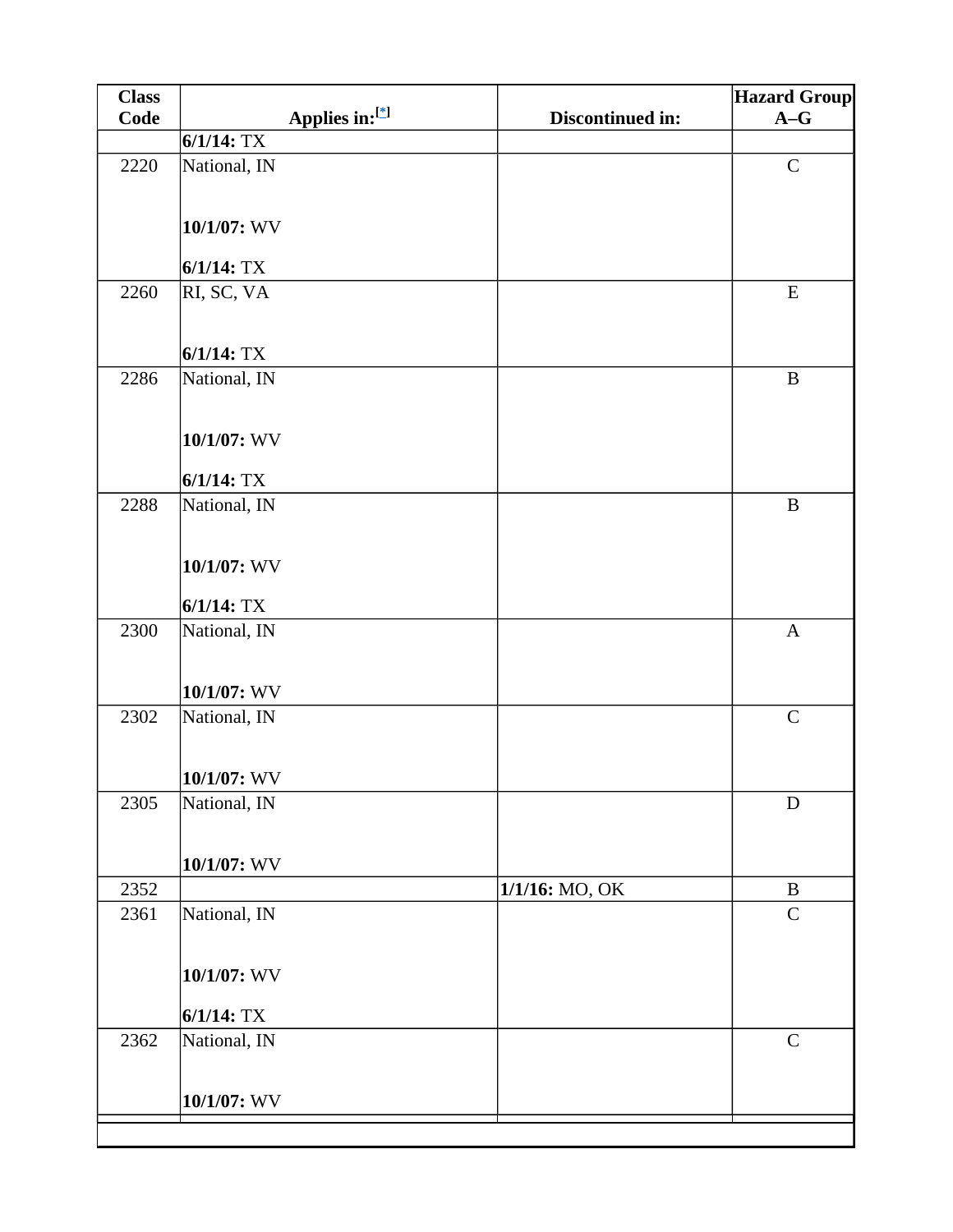| <b>Class</b> |                |                |                  | <b>Hazard Group</b> |
|--------------|----------------|----------------|------------------|---------------------|
| Code         |                | Applies in:[*] | Discontinued in: | $A-G$               |
| 2380         | National, IN   |                |                  | $\mathbf C$         |
|              |                |                |                  |                     |
|              | 10/1/07: WV    |                |                  |                     |
|              |                |                |                  |                     |
|              | $6/1/14$ : TX  |                |                  |                     |
| 2386         | National, IN   |                |                  | $\bf{B}$            |
|              |                |                |                  |                     |
|              | $10/1/07$ : WV |                |                  |                     |
| 2388         | National, IN   |                |                  | $\, {\bf B}$        |
|              |                |                |                  |                     |
|              |                |                |                  |                     |
| 2402         | 10/1/07: WV    |                |                  | ${\bf E}$           |
|              | National, IN   |                |                  |                     |
|              |                |                |                  |                     |
|              | 10/1/07: WV    |                |                  |                     |
| 2413         | National, IN   |                |                  | $\mathbf C$         |
|              |                |                |                  |                     |
|              | 10/1/07: WV    |                |                  |                     |
| 2416         | National, IN   |                |                  | $\mathbf C$         |
|              |                |                |                  |                     |
|              |                |                |                  |                     |
|              | 10/1/07: WV    |                |                  |                     |
| 2417         | National, IN   |                |                  | $\mathbf C$         |
|              |                |                |                  |                     |
|              | 10/1/07: WV    |                |                  |                     |
| 2501         | National, IN   |                |                  | $\mathsf{C}$        |
|              |                |                |                  |                     |
|              | $10/1/07$ : WV |                |                  |                     |
|              |                |                |                  |                     |
|              | $6/1/14$ : TX  |                |                  |                     |
| 2503         | National, IN   |                |                  | $\, {\bf B}$        |
|              |                |                |                  |                     |
|              | $10/1/07$ : WV |                |                  |                     |
|              |                |                |                  |                     |
|              | $6/1/14$ : TX  |                |                  |                     |
| 2532         | $6/1/14$ : TX  |                | 4/1/16: VA       | A                   |
| 2534         | National, IN   |                |                  | $\, {\bf B}$        |
|              |                |                |                  |                     |
|              |                |                |                  |                     |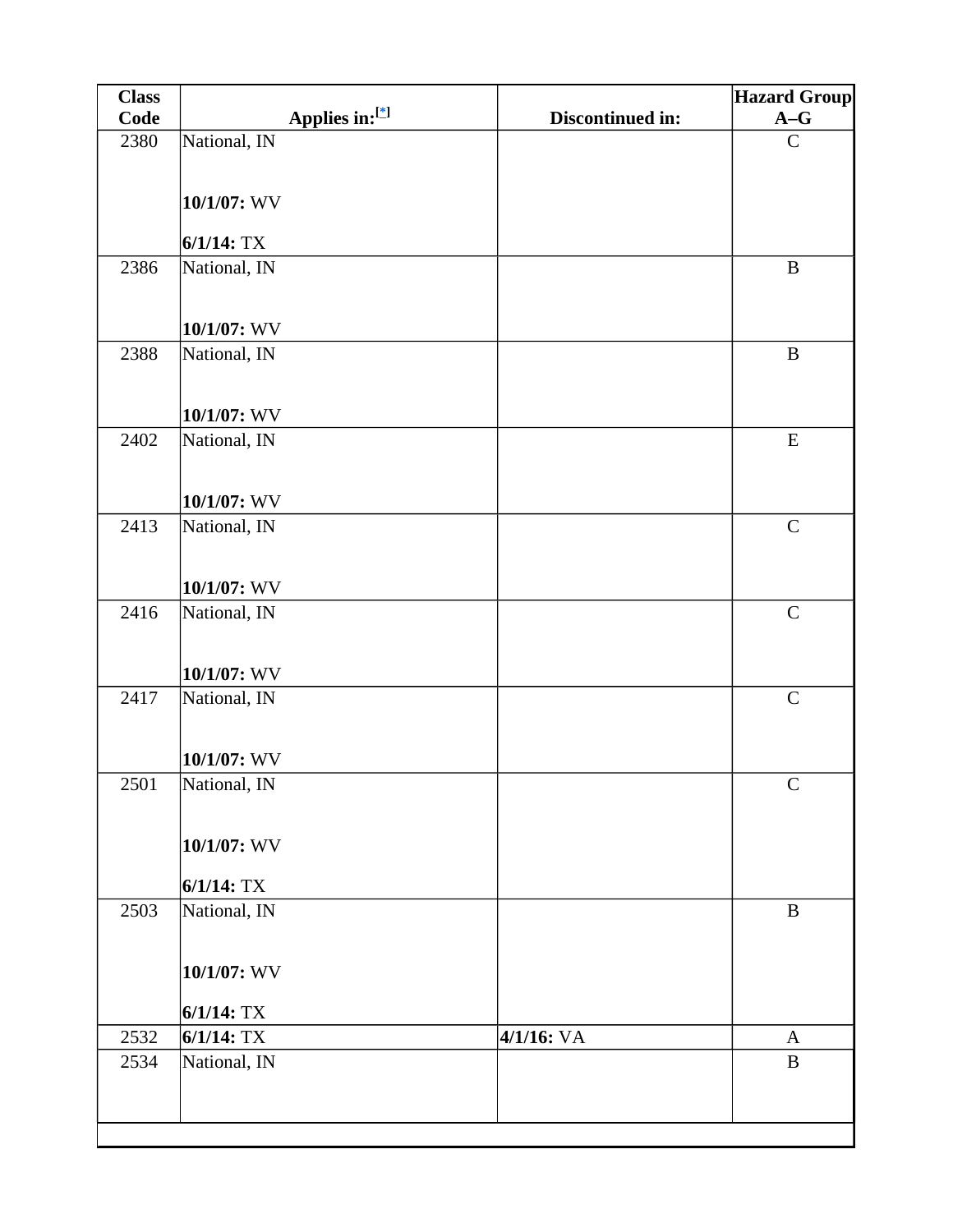| <b>Class</b> |                                     |                  | <b>Hazard Group</b> |
|--------------|-------------------------------------|------------------|---------------------|
| <b>Code</b>  | Applies in: $[$                     | Discontinued in: | $A-G$               |
|              | 10/1/07: WV                         |                  |                     |
|              | $6/1/14$ : TX                       |                  |                     |
| 2560         | CT, VA                              |                  | A                   |
|              |                                     |                  |                     |
|              |                                     |                  |                     |
|              | $6/1/14$ : TX                       |                  |                     |
| 2570         | National, IN                        |                  | $\bf{B}$            |
|              |                                     |                  |                     |
|              | 10/1/07: WV                         |                  |                     |
| 2576         | VA                                  |                  | B                   |
| 2576         | $6/1/14$ : TX                       |                  | $\mathsf{C}$        |
| 2578         | $6/1/14$ : TX                       | $4/1/08$ : VA    | $\mathbf C$         |
| 2581         | $6/1/14$ : TX                       |                  | B                   |
| 2583         | $6/1/14$ : TX                       |                  | $\mathsf{C}$        |
| 2585         | AL, AZ, AR, CO, CT, DC, FL, GA, HI, |                  | B                   |
|              | IA, ID, IL, IN, KS, KY, LA, ME, MD, |                  |                     |
|              | MS, MO, MT, NE, NV, NH, NM, OK,     |                  |                     |
|              | RI, SC, SD, TN, UT, VT, VA          |                  |                     |
|              |                                     |                  |                     |
|              | $10/1/07$ : WV                      |                  |                     |
| 2586         | AL, AZ, AR, CO, CT, DC, FL, GA, HI, |                  | $\mathbf C$         |
|              | IA, ID, IL, IN, KS, KY, LA, ME, MD, |                  |                     |
|              | MS, MO, MT, NE, NV, NH, NM, OK,     |                  |                     |
|              | RI, SC, SD, TN, UT, VT, VA          |                  |                     |
|              |                                     |                  |                     |
|              | $10/1/07$ : WV                      |                  |                     |
| 2587         | AL, AK, AZ, AR, CO, CT, DC, FL, GA, |                  | B                   |
|              | HI, IA, ID, IL, IN, KS, KY, LA, ME, |                  |                     |
|              | MD, MS, MO, MT, NE, NV, NH, NM,     |                  |                     |
|              | OK, RI, SC, SD, TN, UT, VT, VA      |                  |                     |
|              |                                     |                  |                     |
|              | 10/1/07: WV                         |                  |                     |
|              | $6/1/14$ : TX                       |                  |                     |
| 2589         | AL, AZ, AR, CO, CT, DC, FL, GA, HI, |                  | $\mathbf C$         |
|              | IA, ID, IL, IN, KS, KY, LA, ME, MD, |                  |                     |
|              | MS, MO, MT, NE, NV, NH, NM, OK,     |                  |                     |
|              | RI, SC, SD, TN, UT, VT, VA          |                  |                     |
|              |                                     |                  |                     |
|              |                                     |                  |                     |
|              |                                     |                  |                     |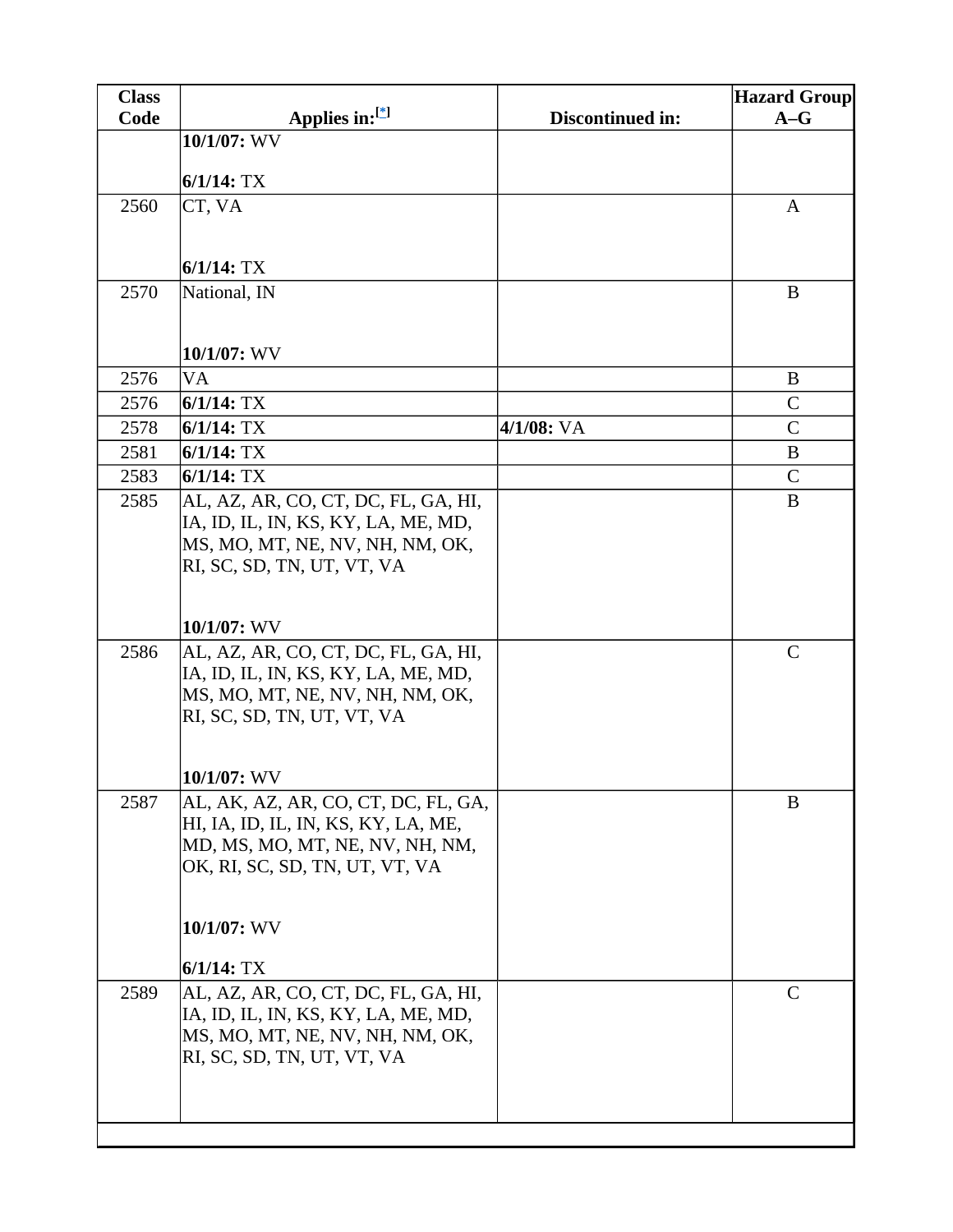| <b>Class</b> |                                         |                  | <b>Hazard Group</b> |
|--------------|-----------------------------------------|------------------|---------------------|
| Code         | Applies in:[*]                          | Discontinued in: | $A-G$               |
|              | 10/1/07: WV                             |                  |                     |
| 2592         | AK, OR                                  |                  | $\mathbf C$         |
| 2600         | National, IN                            |                  | $\bf{B}$            |
|              |                                         |                  |                     |
|              | 10/1/07: WV                             |                  |                     |
| 2623         | National, IN                            |                  | D                   |
|              |                                         |                  |                     |
|              |                                         |                  |                     |
|              | 10/1/07: WV                             |                  |                     |
| 2651         | National, IN                            |                  | $\bf{B}$            |
|              | 10/1/07: WV                             |                  |                     |
| 2660         | National, IN                            |                  | $\bf{B}$            |
|              |                                         |                  |                     |
|              | 10/1/07: WV                             |                  |                     |
| 2670         | National, IN                            |                  | $\mathbf{A}$        |
|              |                                         |                  |                     |
|              |                                         |                  |                     |
|              | 10/1/07: WV                             |                  |                     |
|              | $6/1/14$ : TX                           |                  |                     |
| 2683         | National, IN                            |                  | $\bf{B}$            |
|              |                                         |                  |                     |
|              | 10/1/07: WV                             |                  |                     |
|              |                                         |                  |                     |
|              | $6/1/14$ : TX                           |                  |                     |
| 2688         | National, IN                            |                  | $\bf{B}$            |
|              |                                         |                  |                     |
|              | 10/1/07: WV                             |                  |                     |
|              |                                         |                  |                     |
|              | $6/1/14$ : TX                           |                  |                     |
| 2697         | <b>OR</b>                               |                  | G                   |
| 2701         | 7/1/07: AL, AR, CO, CT, GA, HI, IL, IN, |                  | ${\bf E}$           |
|              | KS, LA, MD, ME, MS, NE, NM, OK, RI,     |                  |                     |
|              | SC, SD, VT                              |                  |                     |
|              | 10/1/07: AZ, KY, WV                     |                  |                     |
|              |                                         |                  |                     |
|              | 11/1/07: DC                             |                  |                     |
|              | 12/1/07: UT                             |                  |                     |
|              |                                         |                  |                     |
|              |                                         |                  |                     |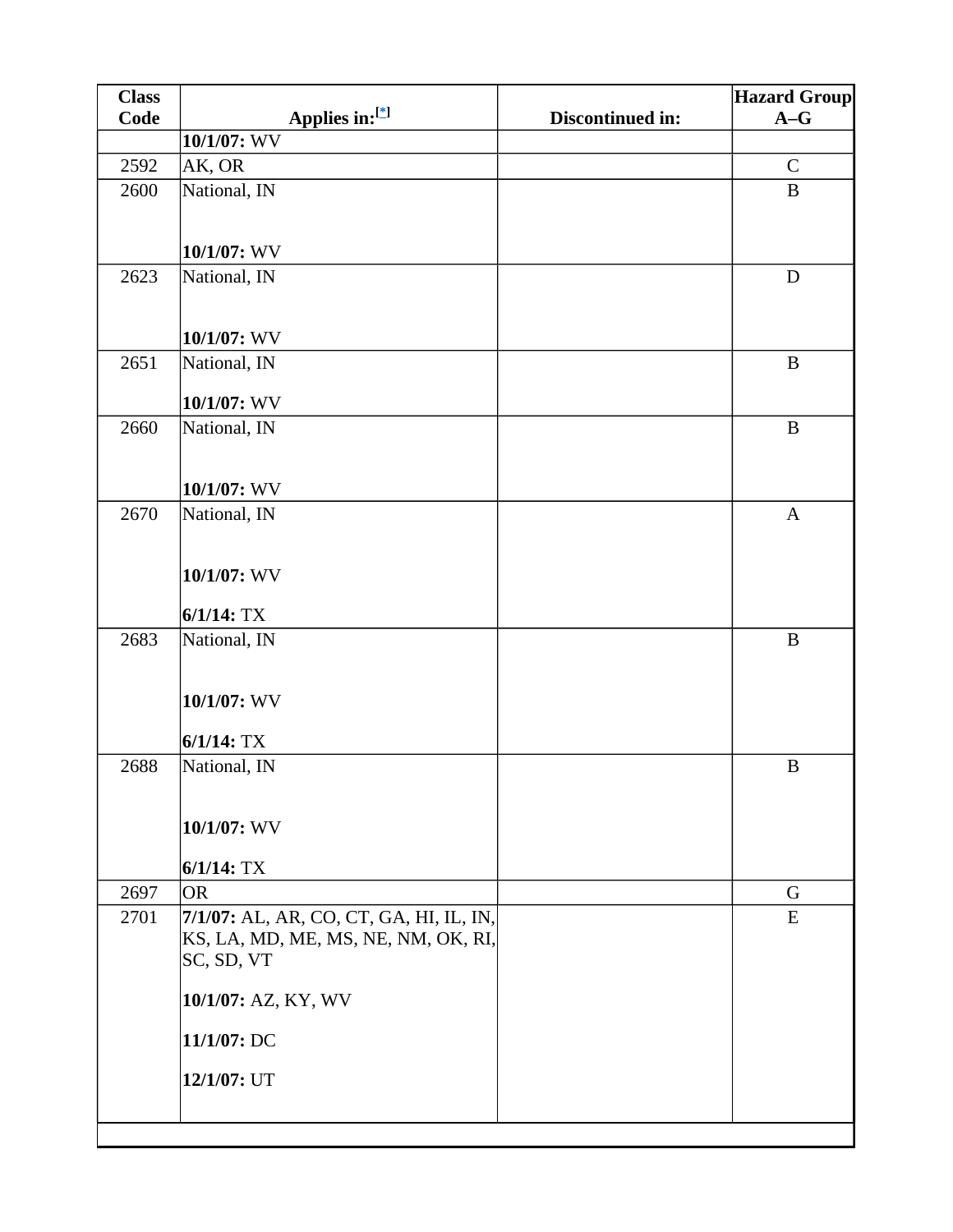| <b>Class</b> |                                         |                  | <b>Hazard Group</b> |
|--------------|-----------------------------------------|------------------|---------------------|
| Code         | Applies in:[*]                          | Discontinued in: | $A-G$               |
|              | 1/1/08: IA, MO, NH                      |                  |                     |
|              | 3/1/08: TN                              |                  |                     |
|              |                                         |                  |                     |
|              | 4/1/08: VA                              |                  |                     |
| 2702         | National, IN                            |                  | $\mathbf G$         |
|              |                                         |                  |                     |
|              | 10/1/07: WV                             |                  |                     |
|              |                                         |                  |                     |
|              | $6/1/14$ : TX                           |                  |                     |
| 2703         | AK, MT, OR, SD                          |                  | E                   |
| 2704         | <b>OR</b>                               |                  | G                   |
| 2705         | GA, LA, MS, TN                          |                  | E                   |
|              |                                         |                  |                     |
|              | $6/1/14$ : TX                           |                  |                     |
| 2709         | ME, NH, OK, SD, VT                      |                  | E                   |
|              | 7/1/07: AL, CO, CT, GA, HI, IL, IN, KS, |                  |                     |
|              | MD, NE, NM, NV, RI, SC, VT              |                  |                     |
|              |                                         |                  |                     |
|              | 10/1/07: AZ, WV                         |                  |                     |
|              | 11/1/07: DC                             |                  |                     |
|              |                                         |                  |                     |
|              | 12/1/07: UT                             |                  |                     |
|              | 1/1/08: IA, MO                          |                  |                     |
|              |                                         |                  |                     |
|              | 3/1/08: TN                              |                  |                     |
| 2710         | National, IN                            |                  | $\mathbf F$         |
|              |                                         |                  |                     |
|              | 10/1/07: WV                             |                  |                     |
|              |                                         |                  |                     |
|              | $6/1/14$ : TX                           |                  |                     |
| 2714         | National, IN                            |                  | $\, {\bf B}$        |
|              |                                         |                  |                     |
|              | 10/1/07: WV                             |                  |                     |
| 2719         | AR, KY, LA, MS                          |                  | ${\bf E}$           |
|              |                                         |                  |                     |
|              | $6/1/14$ : TX                           |                  |                     |
| 2721         | ME, NH, NM, UT                          |                  | $\mathbf G$         |
|              |                                         |                  |                     |
|              |                                         |                  |                     |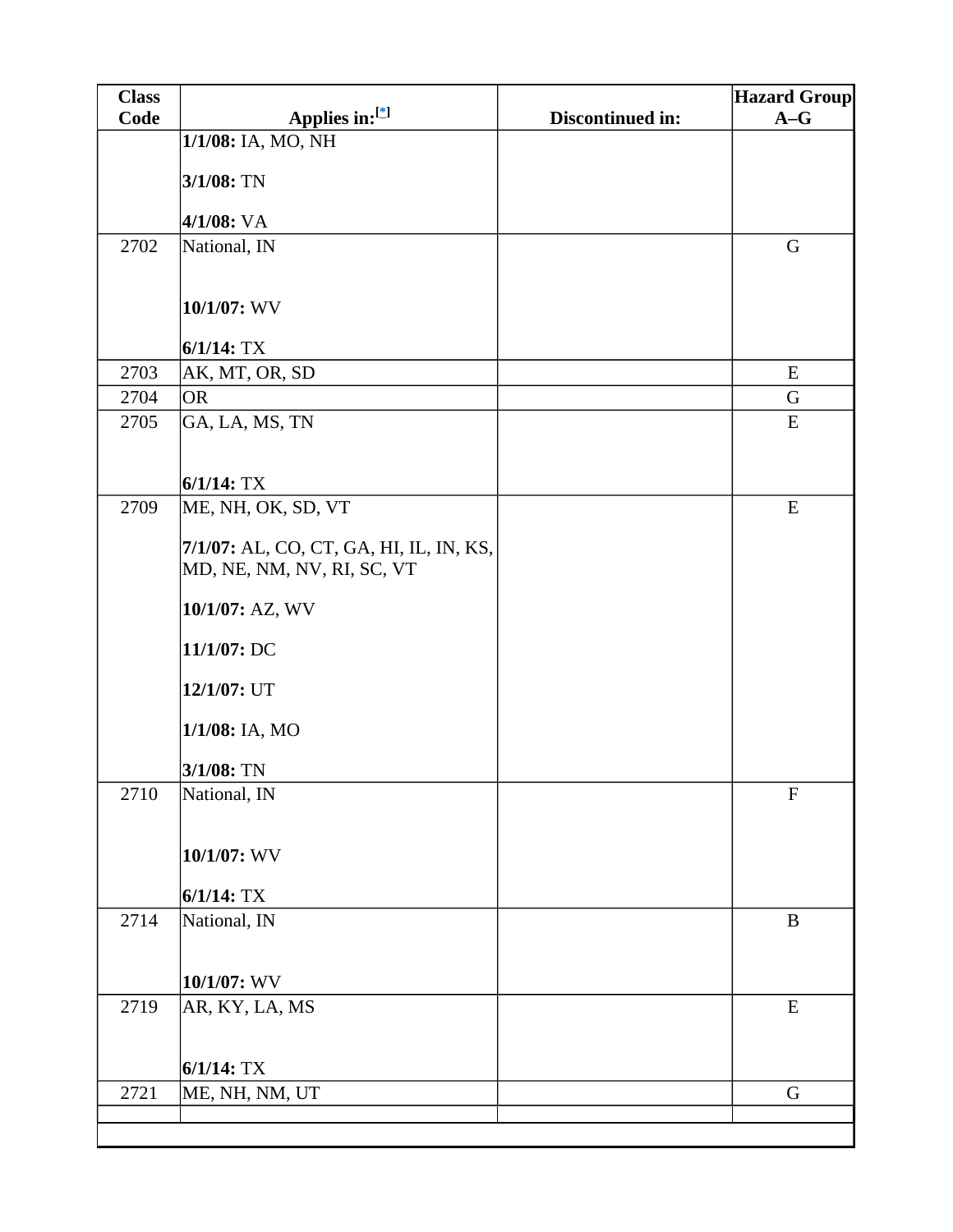| <b>Class</b> |                                                               |                  | <b>Hazard Group</b> |
|--------------|---------------------------------------------------------------|------------------|---------------------|
| Code         | Applies in:[*]                                                | Discontinued in: | $A-G$               |
| 2722         | ME, NH                                                        |                  | ${\bf E}$           |
|              | 1/1/09: NM                                                    |                  |                     |
| 2725         | AK, OR, VA                                                    |                  | E                   |
| 2727         | MT, NV                                                        | $1/1/08$ : ID    | E                   |
| 2731         | National, IN                                                  |                  | E                   |
|              |                                                               |                  |                     |
|              | 10/1/07: WV                                                   |                  |                     |
|              | $6/1/14$ : TX                                                 |                  |                     |
| 2735         | National, IN                                                  |                  | $\, {\bf B}$        |
|              | 10/1/07: WV                                                   |                  |                     |
| 2740         | <b>VA</b>                                                     |                  | $\, {\bf B}$        |
| 2741         | KY                                                            |                  | A                   |
| 2747         | KY, MO                                                        |                  | $\mathbf{A}$        |
| 2759         | National, IN                                                  |                  | $\bf{B}$            |
|              | 10/1/07: WV                                                   |                  |                     |
| 2790         | National, IN                                                  |                  | $\bf{B}$            |
|              | 10/1/07: WV<br>$6/1/14$ : TX                                  |                  |                     |
| 2791         | MD, MO, OK, VT, VA                                            |                  | A                   |
| 2797         | AZ, GA, ID, IN, KS                                            |                  | $\mathcal{C}$       |
|              | $1/1/10$ : FL                                                 |                  |                     |
|              | $4/1/10$ : VA                                                 |                  |                     |
|              | 1/1/11: AK, CO, CT, HI, IA, IL, ME,<br>MD, MO, NH, NM, OK, OR |                  |                     |
|              | $2/1/11$ : NE                                                 |                  |                     |
|              | 3/1/11: AL, MS, NV, TN                                        |                  |                     |
|              | 4/1/11: VT                                                    |                  |                     |
|              | 5/1/11: LA                                                    |                  |                     |
|              |                                                               |                  |                     |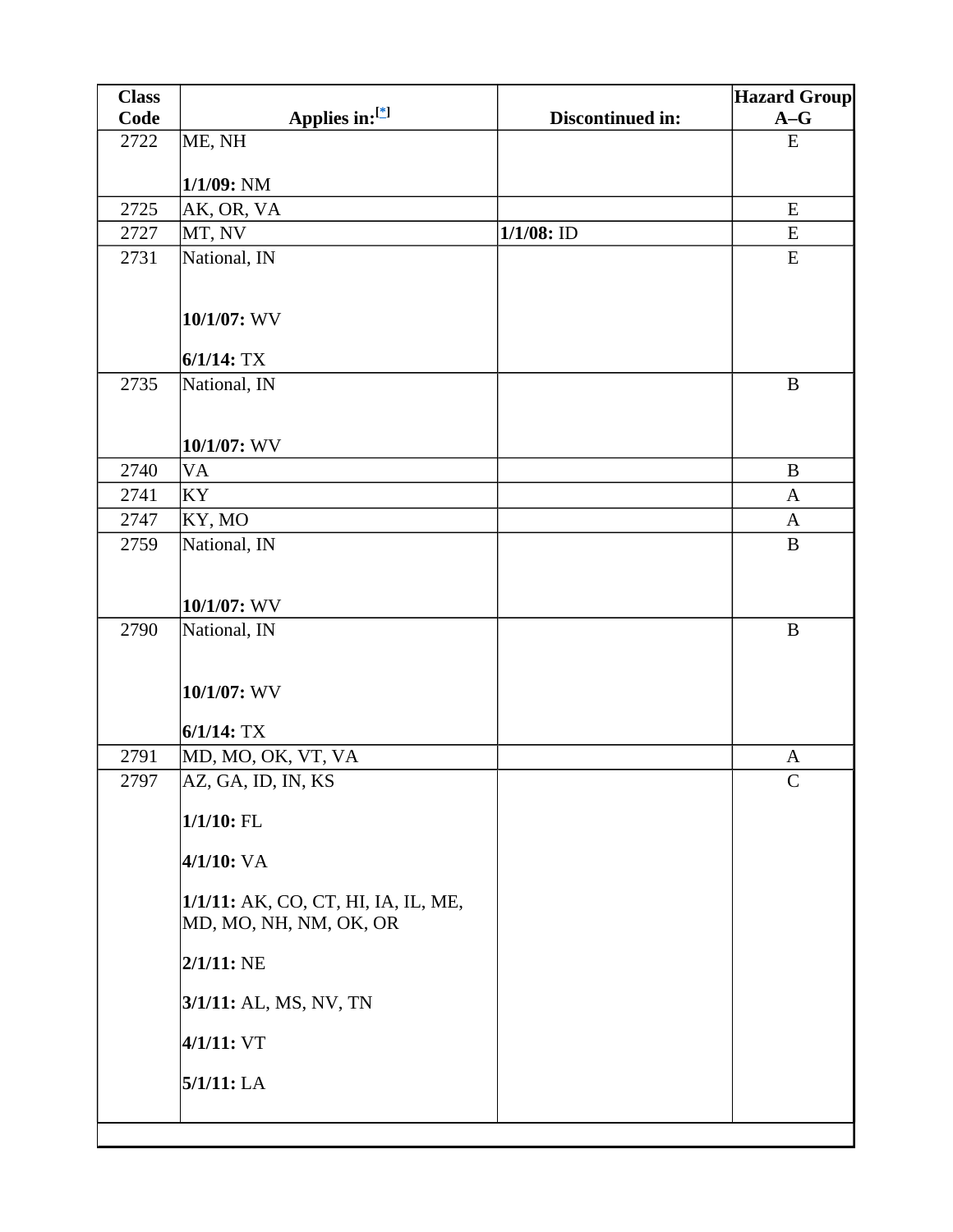| <b>Class</b> |                                                                           |                  | <b>Hazard Group</b> |
|--------------|---------------------------------------------------------------------------|------------------|---------------------|
| Code         | Applies in:[*]                                                            | Discontinued in: | $A-G$               |
|              | $6/1/11$ : RI                                                             |                  |                     |
|              | 7/1/11: AR, MT, SC, SD                                                    |                  |                     |
|              | 10/1/11: KY                                                               |                  |                     |
|              | 11/1/11: DC, WV                                                           |                  |                     |
|              | 12/1/11: UT                                                               |                  |                     |
| 2799         | $1/1/10$ : FL                                                             |                  | $\mathbf D$         |
|              | 4/1/10: VA                                                                |                  |                     |
|              | 1/1/11: AZ, CO, CT, HI, IA, ID, IL, IN,<br>KS, ME, MD, MO, NH, NM, OK, OR |                  |                     |
|              | $2/1/11$ : NE                                                             |                  |                     |
|              | 3/1/11: AL, GA, MS, NV, TN                                                |                  |                     |
|              | 4/1/11: VT                                                                |                  |                     |
|              | 5/1/11: LA                                                                |                  |                     |
|              | $6/1/11$ : RI                                                             |                  |                     |
|              | 7/1/11: AR, MT, SC, SD                                                    |                  |                     |
|              | 10/1/11: KY                                                               |                  |                     |
|              | 11/1/11: DC, WV                                                           |                  |                     |
|              | 12/1/11: UT                                                               |                  |                     |
| 2802         | National, IN                                                              |                  | $\mathbf D$         |
|              | 10/1/07: WV                                                               |                  |                     |
|              | $6/1/14$ : TX                                                             |                  |                     |
| 2804         | AL, MS, OK                                                                |                  | $\bf{B}$            |
| 2805         |                                                                           | $4/1/10$ : VA    | $\mathbf C$         |
| 2812         |                                                                           | $1/1/11$ : FL    | $\mathbf C$         |
|              |                                                                           | 4/1/11: VA       |                     |
|              |                                                                           | $7/1/11$ : MT    |                     |
|              |                                                                           |                  |                     |
|              |                                                                           |                  |                     |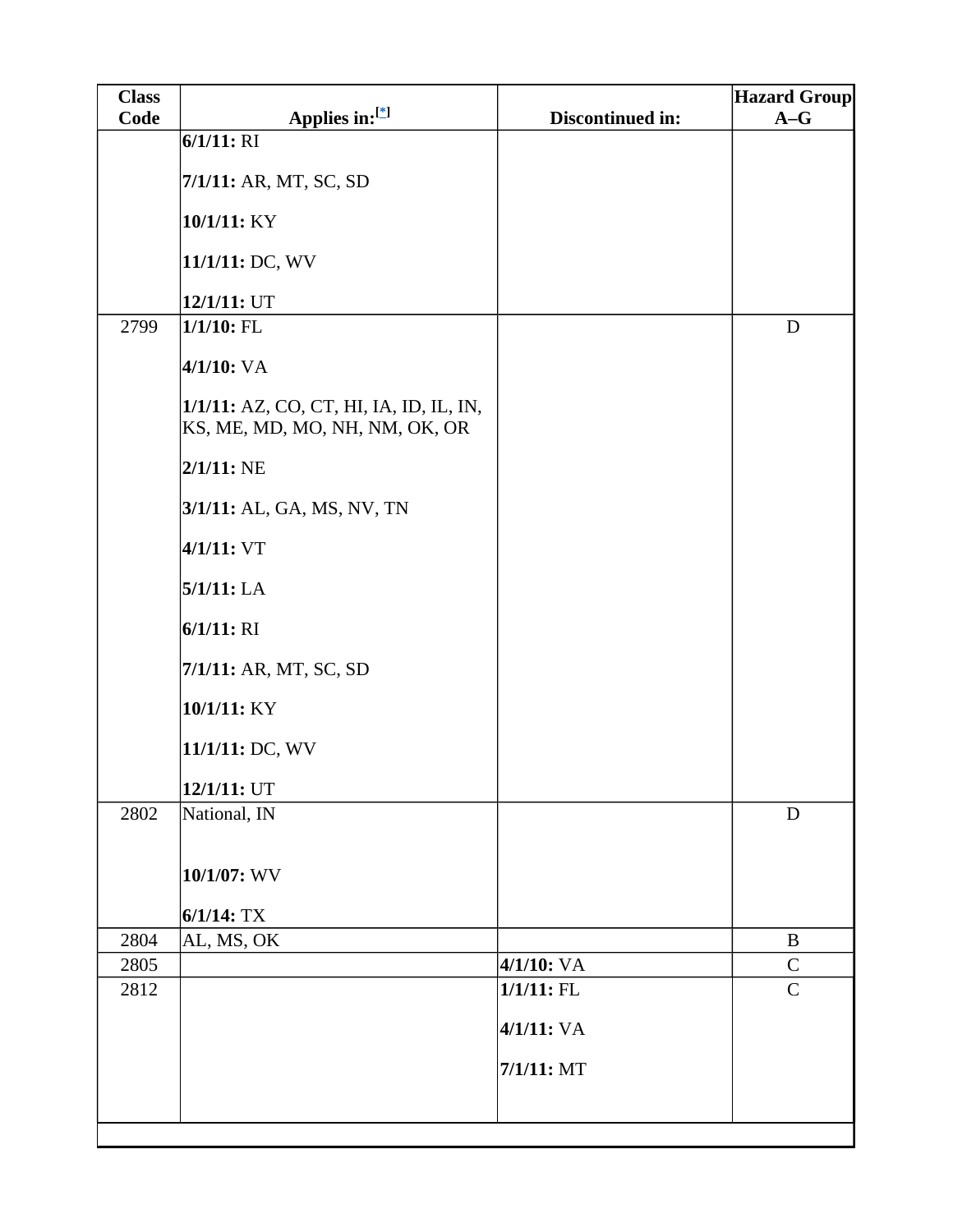| <b>Class</b> |                                                                            |                                                            | <b>Hazard Group</b> |
|--------------|----------------------------------------------------------------------------|------------------------------------------------------------|---------------------|
| Code         | Applies in:[*]                                                             | Discontinued in:                                           | $A-G$               |
|              |                                                                            | 1/1/12: AK, AZ, CO, CT, HI,<br>IA, ID, IL, IN, KS, MD, ME, |                     |
|              |                                                                            | MO, NH, NM, OK, OR                                         |                     |
|              |                                                                            | $2/1/12$ : NE                                              |                     |
|              |                                                                            | 3/1/12: AL, GA, MS, NV, TN                                 |                     |
|              |                                                                            | $4/1/12$ : VT                                              |                     |
|              |                                                                            | $5/1/12$ : LA                                              |                     |
|              |                                                                            | 7/1/12: AR, RI, SD                                         |                     |
|              |                                                                            | 9/1/12: SC                                                 |                     |
|              |                                                                            | 10/1/12: KY                                                |                     |
|              |                                                                            | 11/1/12: DC, WV                                            |                     |
|              |                                                                            | 12/1/12: UT                                                |                     |
| 2826         |                                                                            | $1/1/11$ : NM                                              | $\mathcal{C}$       |
| 2835         | AL, AK, AZ, AR, CO, CT, DC, FL, GA,<br>HI, IA, ID, IL, IN, KS, KY, LA, ME, |                                                            | $\mathbf{A}$        |
|              | MD, MS, MO, MT, NE, NV, NH, NM,<br>OK, RI, SC, SD, TN, UT, VT, VA          |                                                            |                     |
|              |                                                                            |                                                            |                     |
|              | 10/1/07: WV                                                                |                                                            |                     |
|              | $6/1/14$ : TX                                                              |                                                            |                     |
| 2836         | National, IN                                                               |                                                            | $\mathbf{A}$        |
|              | 10/1/07: WV                                                                |                                                            |                     |
| 2841         | National, IN                                                               |                                                            | $\mathbf B$         |
|              | 10/1/07: WV                                                                |                                                            |                     |
| 2881         | National, IN                                                               |                                                            | $\mathbf{A}$        |
|              | 10/1/07: WV                                                                |                                                            |                     |
| 2881         | $6/1/14$ : TX                                                              |                                                            | B                   |
| 2883         | National, IN                                                               |                                                            | $\mathcal{C}$       |
|              |                                                                            |                                                            |                     |
|              |                                                                            |                                                            |                     |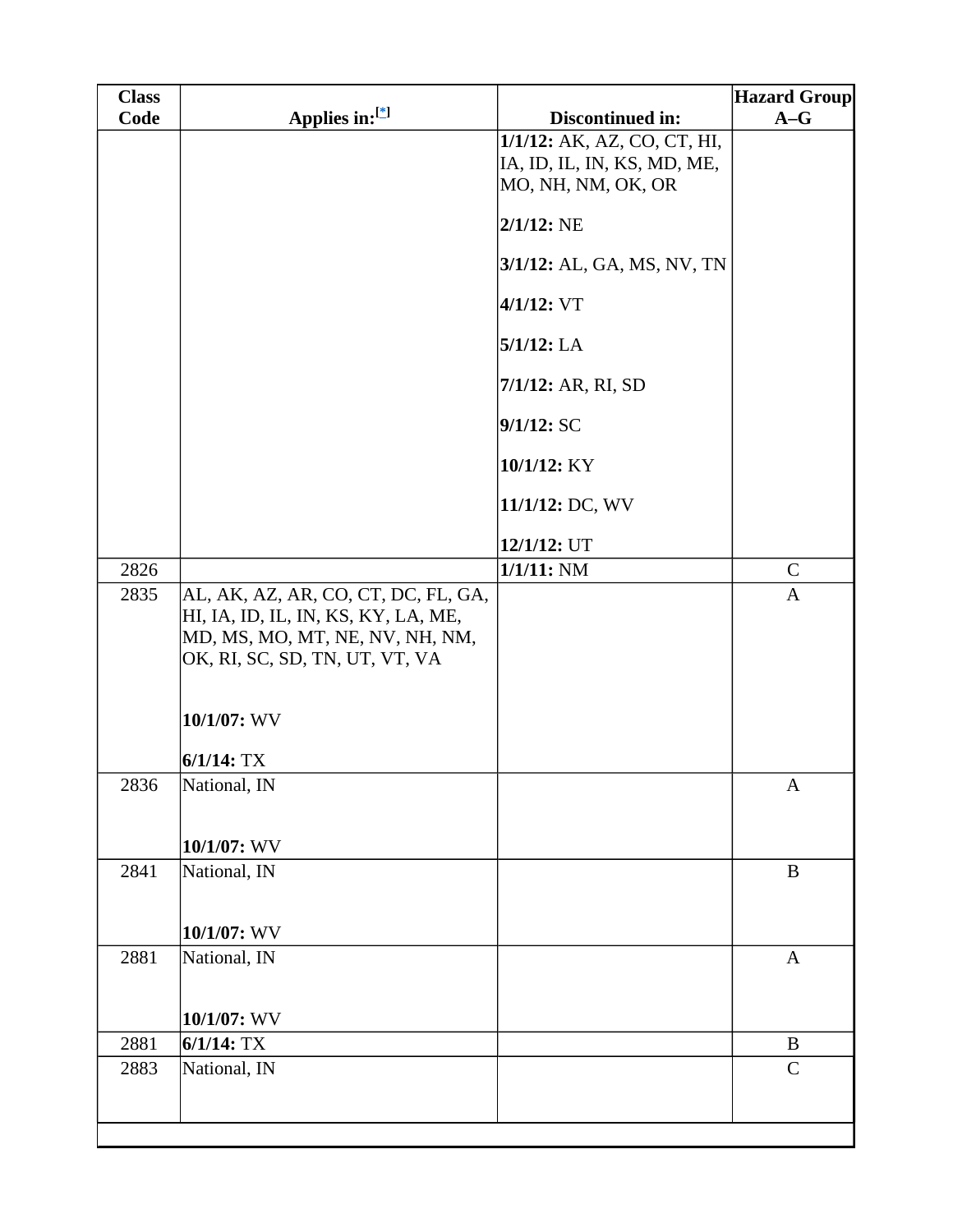| <b>Class</b> |                                     |                  | <b>Hazard Group</b> |
|--------------|-------------------------------------|------------------|---------------------|
| <b>Code</b>  | Applies in:[*]                      | Discontinued in: | $A-G$               |
|              | 10/1/07: WV                         |                  |                     |
| 2913         | National, IN                        |                  | $\mathbf{A}$        |
|              |                                     |                  |                     |
|              | 10/1/07: WV                         |                  |                     |
| 2915         | National, IN                        |                  | D                   |
|              |                                     |                  |                     |
|              | 10/1/07: WV                         |                  |                     |
| 2916         | AL, AK, AZ, AR, CO, CT, DC, FL, GA, |                  | $\mathbf{F}$        |
|              | HI, IA, ID, IL, IN, KS, KY, LA, ME, |                  |                     |
|              | MD, MS, MO, MT, NE, NV, NH, NM,     |                  |                     |
|              | OK, RI, SC, SD, TN, UT, VT, VA      |                  |                     |
|              |                                     |                  |                     |
|              | 10/1/07: WV                         |                  |                     |
| 2923         | National, IN                        |                  | $\, {\bf B}$        |
|              |                                     |                  |                     |
|              |                                     |                  |                     |
|              | 10/1/07: WV                         |                  |                     |
|              | $6/1/14$ : TX                       |                  |                     |
| 2942         | National, IN                        |                  | $\mathbf{A}$        |
|              |                                     |                  |                     |
|              | 10/1/07: WV                         |                  |                     |
| 2960         | National, IN                        |                  | $\mathbf C$         |
|              |                                     |                  |                     |
|              |                                     |                  |                     |
|              | 10/1/07: WV                         |                  |                     |
| 3004         | National, IN                        |                  | E                   |
|              |                                     |                  |                     |
|              | $10/1/07$ : WV                      |                  |                     |
|              |                                     |                  |                     |
|              | $6/1/14$ : TX                       |                  |                     |
| 3018         | National, IN                        |                  | E                   |
|              |                                     |                  |                     |
|              | 10/1/07: WV                         |                  |                     |
| 3022         | National, IN                        |                  | $\, {\bf B}$        |
|              |                                     |                  |                     |
|              | 10/1/07: WV                         |                  |                     |
|              |                                     |                  |                     |
|              | $6/1/14$ : TX                       |                  |                     |
|              |                                     |                  |                     |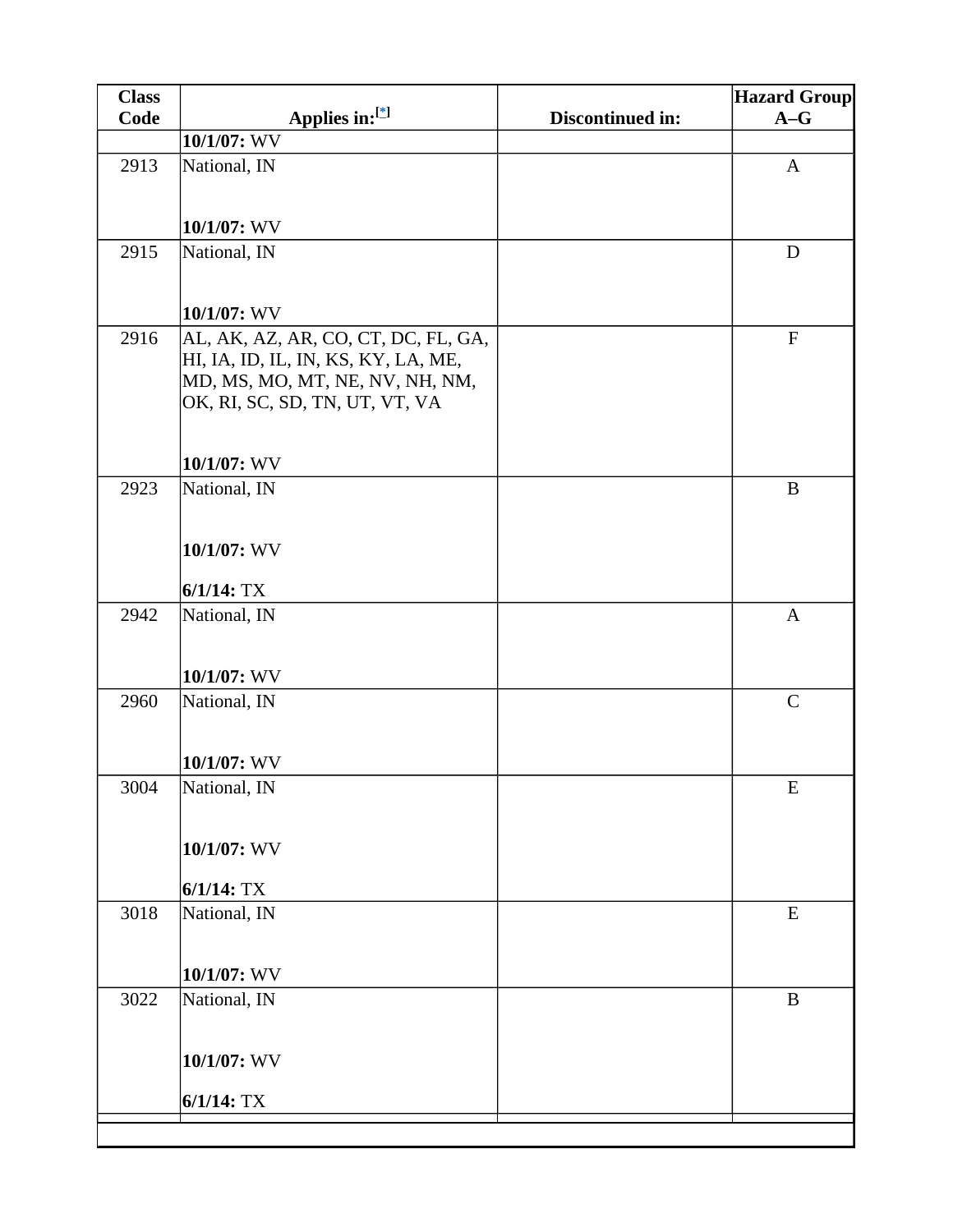| <b>Class</b> |                |                                   | <b>Hazard Group</b> |
|--------------|----------------|-----------------------------------|---------------------|
| Code         | Applies in:[*] | Discontinued in:                  | $A-G$               |
| 3027         | National, IN   |                                   | ${\bf E}$           |
|              |                |                                   |                     |
|              | 10/1/07: WV    |                                   |                     |
|              |                |                                   |                     |
|              | $6/1/14$ : TX  |                                   |                     |
| 3028         | National, IN   |                                   | $\mathbf C$         |
|              |                |                                   |                     |
|              | 10/1/07: WV    |                                   |                     |
|              |                |                                   |                     |
|              | $6/1/14$ : TX  |                                   |                     |
| 3030         | National, IN   |                                   | ${\bf E}$           |
|              |                |                                   |                     |
|              | 10/1/07: WV    |                                   |                     |
| 3040         | National, IN   |                                   | ${\bf E}$           |
|              |                |                                   |                     |
|              |                |                                   |                     |
|              | 10/1/07: WV    |                                   |                     |
|              | $6/1/14$ : TX  |                                   |                     |
| 3041         | National, IN   |                                   | $\mathbf C$         |
|              |                |                                   |                     |
|              |                |                                   |                     |
|              | 10/1/07: WV    |                                   |                     |
|              | $6/1/14$ : TX  |                                   |                     |
| 3042         | National, IN   |                                   | $\mathbf D$         |
|              |                |                                   |                     |
|              | 10/1/07: WV    |                                   |                     |
|              |                |                                   |                     |
|              | $6/1/14$ : TX  |                                   |                     |
| 3064         | National, IN   |                                   | $\mathsf{C}$        |
|              |                |                                   |                     |
|              | 10/1/07: WV    |                                   |                     |
|              |                |                                   |                     |
|              | $6/1/14$ : TX  |                                   |                     |
| 3066         | $6/1/14$ : TX  | 7/1/07: AL, AR, CO, CT, GA,       | $\mathsf{C}$        |
|              |                | HI, ID, IL, IN, KS, ME, MS,       |                     |
|              |                | NE, NM, NV, OK, RI, SC,<br>SD, VT |                     |
|              |                |                                   |                     |
|              |                | 10/1/07: AZ                       |                     |
|              |                |                                   |                     |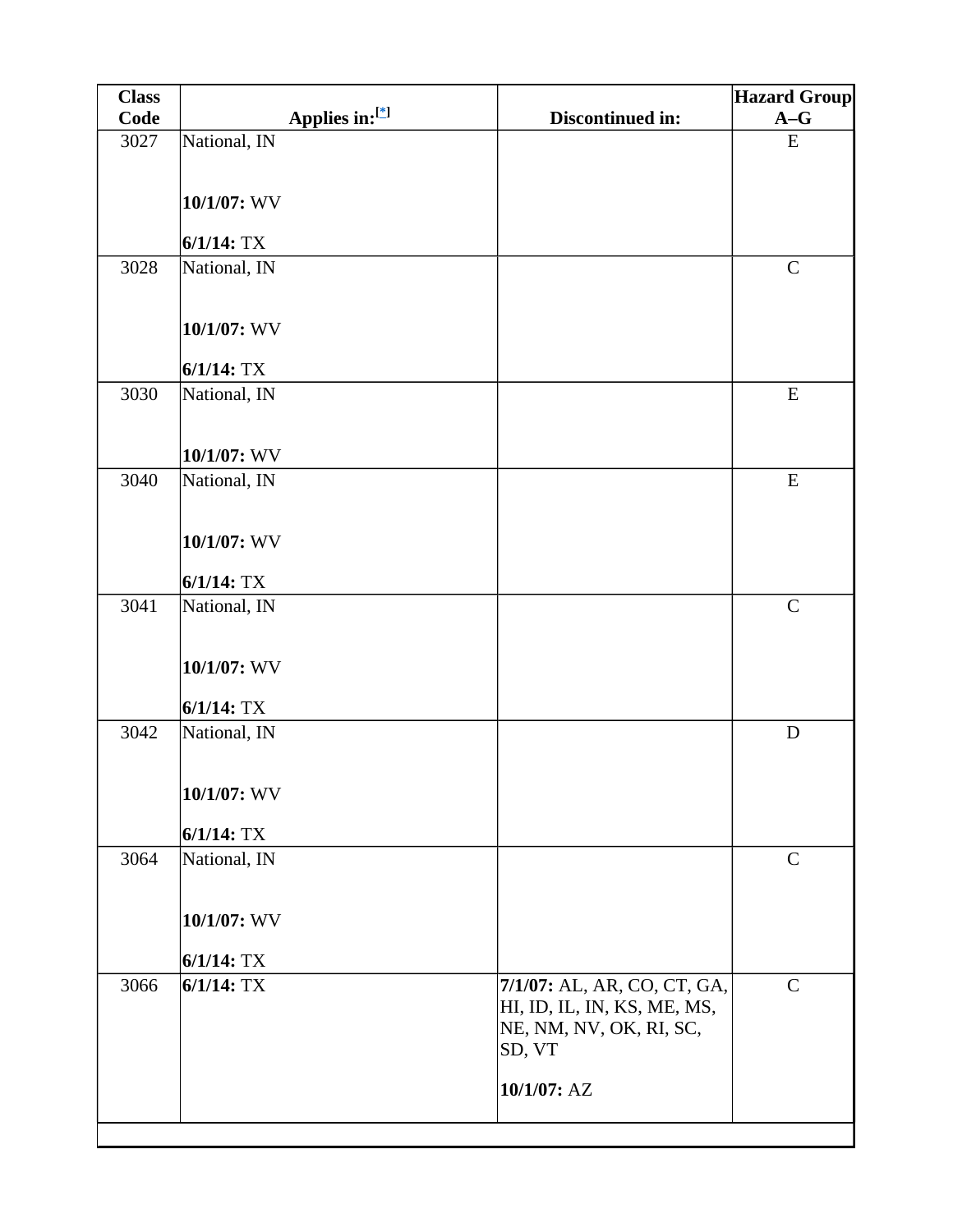| Code | Applies in:[*] | Discontinued in:<br>11/1/07: DC                                          | $A-G$     |
|------|----------------|--------------------------------------------------------------------------|-----------|
|      |                |                                                                          |           |
|      |                |                                                                          |           |
|      |                | 12/1/07: UT                                                              |           |
|      |                | 1/1/08: FL, IA, MO                                                       |           |
|      |                | $3/1/08$ : TN                                                            |           |
|      |                | 7/1/09: LA, MD, NH, OR                                                   |           |
|      |                | $4/1/10$ : AK                                                            |           |
|      |                | 7/1/10: KY, MT                                                           |           |
|      |                | $4/1/12$ : VA                                                            |           |
| 3069 |                | $9/1/11$ : NE                                                            | ${\bf E}$ |
|      |                | 10/1/14: KY                                                              |           |
|      |                | 11/1/14: DC, WV                                                          |           |
|      |                | 12/1/14: UT                                                              |           |
|      |                | 1/1/15: AK, AZ, CO, CT. FL,<br>HI, IA, ID, IL, IN, KS, MD,<br>MO, NH, OK |           |
|      |                | 3/1/15: AL, GA, MS, NV, TN                                               |           |
|      |                | 4/1/15: ME, VT, VA                                                       |           |
|      |                | $5/1/15$ : LA                                                            |           |
|      |                | 7/1/15: AR, MT, SD                                                       |           |
|      |                | $8/1/15$ : RI                                                            |           |
|      |                | 9/1/15: SC                                                               |           |
|      |                | $1/1/16$ : NM                                                            |           |
| 3075 |                | 7/1/09: MD                                                               | $\bf{B}$  |
| 3076 | $1/1/08$ : FL  | 9/1/11: NE                                                               | $\bf{B}$  |
|      |                | 10/1/14: KY                                                              |           |
|      |                | 11/1/14: DC, WV                                                          |           |
|      |                | 12/1/14: UT                                                              |           |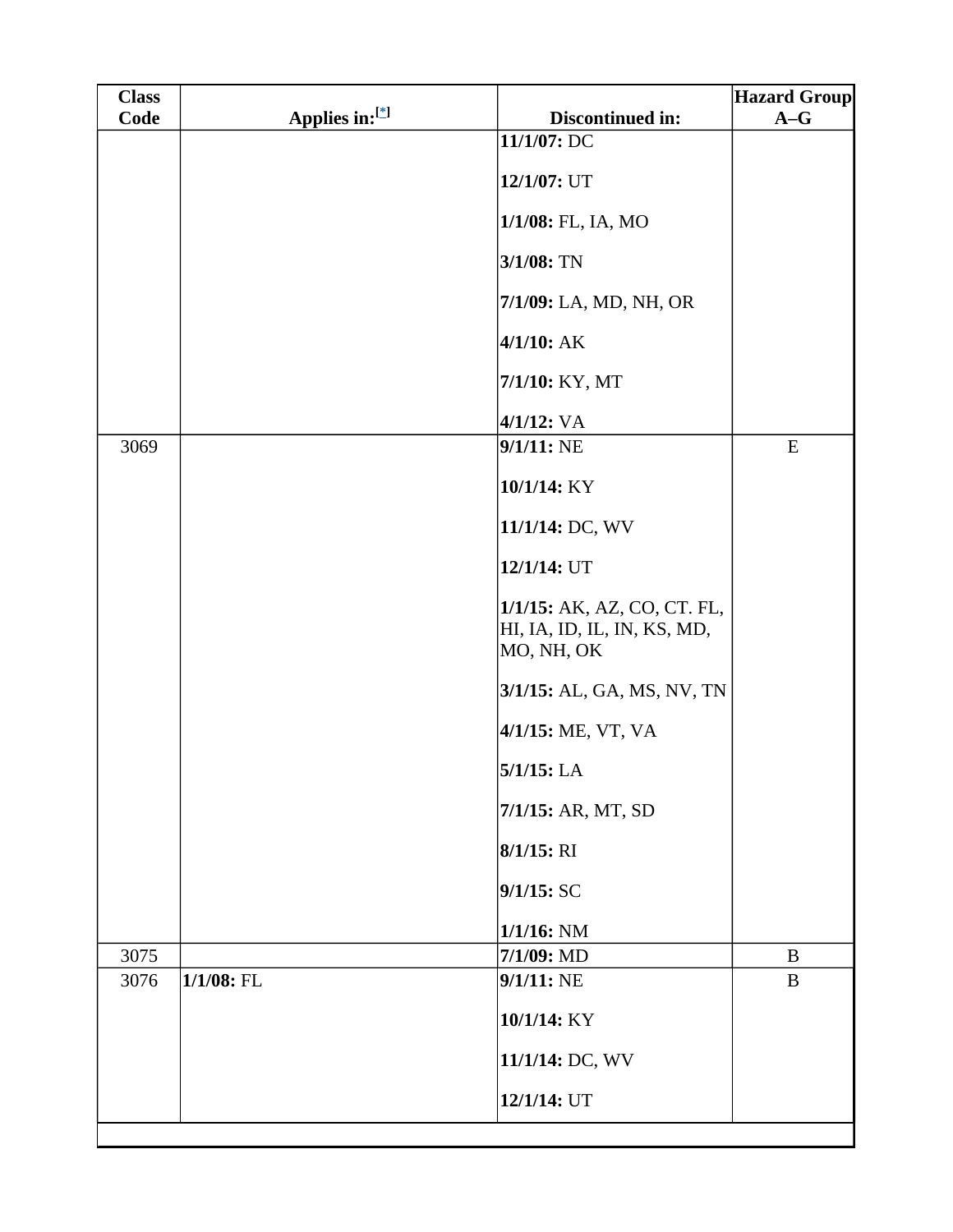| <b>Class</b> |                                                                       |                             | <b>Hazard Group</b> |
|--------------|-----------------------------------------------------------------------|-----------------------------|---------------------|
| Code         | Applies in:[*]                                                        | Discontinued in:            | $A-G$               |
|              |                                                                       | 1/1/15: AK, AZ, CO, CT, HI, |                     |
|              |                                                                       | IA, ID, IL, IN, KS, MD, MO, |                     |
|              |                                                                       | NH, OK, OR                  |                     |
|              |                                                                       | 3/1/15: AL, GA, MS, NV, TN  |                     |
|              |                                                                       | 4/1/15: ME, VT, VA          |                     |
|              |                                                                       | $5/1/15$ : LA               |                     |
|              |                                                                       | 7/1/15: AR, MT, SD          |                     |
|              |                                                                       | 8/1/15: RI                  |                     |
|              |                                                                       | 9/1/15: SC                  |                     |
|              |                                                                       | $1/1/16$ : NM               |                     |
| 3076         | $9/1/11$ : NE                                                         |                             | $\mathbf C$         |
|              | 10/1/14: KY                                                           |                             |                     |
|              | 11/1/14: DC, WV                                                       |                             |                     |
|              | 12/1/14: UT                                                           |                             |                     |
|              | 1/1/15: AK, AZ, CO, CT, HI, IA, ID, IL,<br>IN, KS, MD, MO, NH, OK, OR |                             |                     |
|              | 3/1/15: AL, GA, MS, NV, TN                                            |                             |                     |
|              | 4/1/15: ME, VT, VA                                                    |                             |                     |
|              | $5/1/15$ : LA                                                         |                             |                     |
|              | 7/1/15: AR, MT, SD                                                    |                             |                     |
|              | $8/1/15$ : RI                                                         |                             |                     |
|              | 9/1/15:SC                                                             |                             |                     |
|              | $1/1/16$ : NM                                                         |                             |                     |
| 3081         | National, IN                                                          |                             | ${\bf E}$           |
|              | 10/1/07: WV                                                           |                             |                     |
|              | $6/1/14$ : TX                                                         |                             |                     |
| 3082         |                                                                       |                             | E                   |
|              |                                                                       |                             |                     |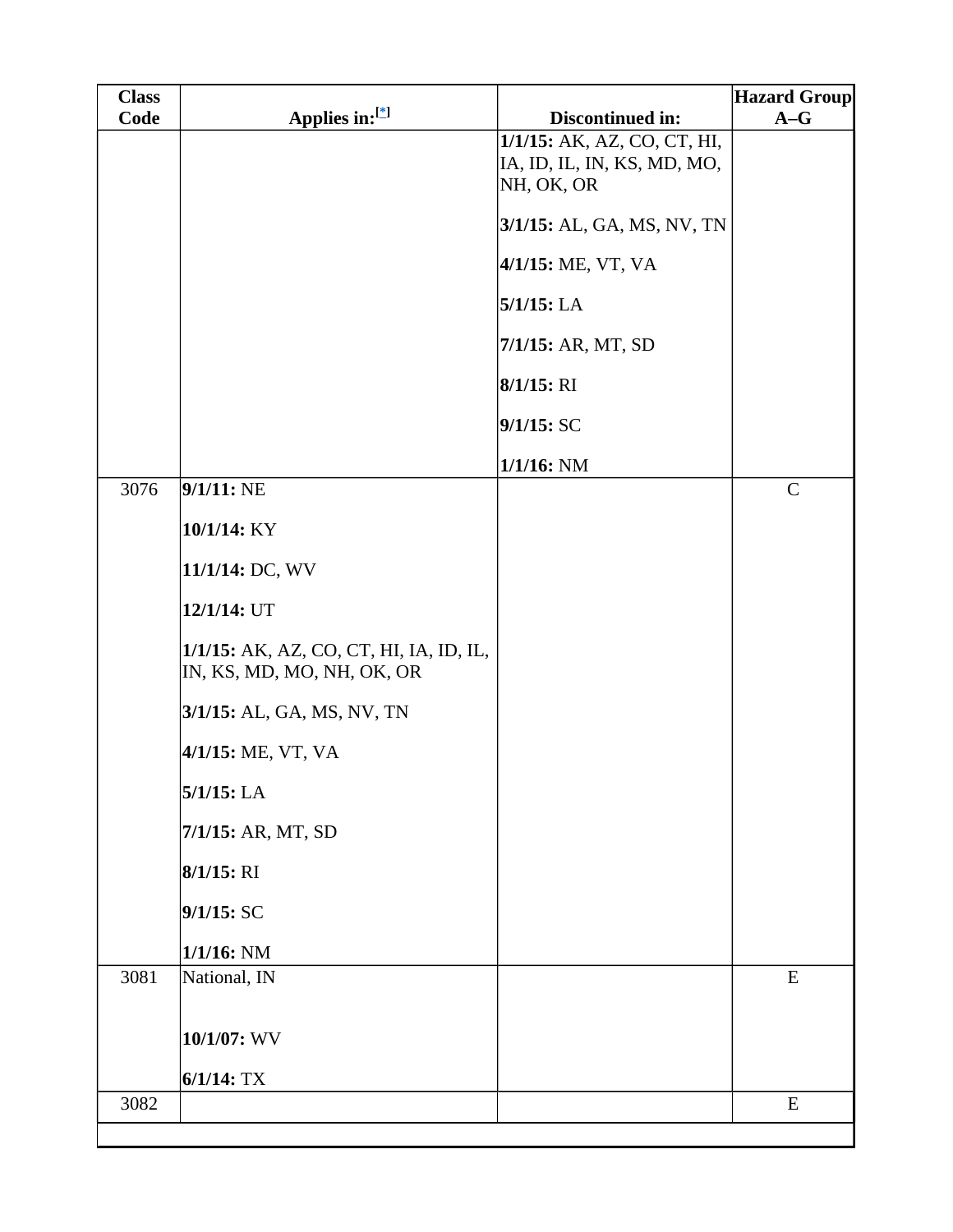| <b>Class</b> |                                     |                  | <b>Hazard Group</b> |
|--------------|-------------------------------------|------------------|---------------------|
| Code         | Applies in:[*]                      | Discontinued in: | $A-G$               |
|              | National, IN                        |                  |                     |
|              |                                     |                  |                     |
|              | 10/1/07: WV                         |                  |                     |
|              |                                     |                  |                     |
|              | $6/1/14$ : TX                       |                  |                     |
| 3085         | National, IN                        |                  | ${\bf E}$           |
|              |                                     |                  |                     |
|              | 10/1/07: WV                         |                  |                     |
|              |                                     |                  |                     |
|              | $6/1/14$ : TX                       |                  |                     |
| 3091         |                                     | 10/1/15: KY      | $\mathbf C$         |
|              |                                     |                  |                     |
|              |                                     | 9/1/16: SC       | $\mathbf C$         |
| 3110         | National, IN                        |                  |                     |
|              |                                     |                  |                     |
|              | 10/1/07: WV                         |                  |                     |
|              |                                     |                  |                     |
| 3111         | $6/1/14$ : TX<br>National, IN       |                  | $\mathcal{C}$       |
|              |                                     |                  |                     |
|              |                                     |                  |                     |
|              | 10/1/07: WV                         |                  |                     |
|              |                                     |                  |                     |
| 3113         | $6/1/14$ : TX                       |                  | $\mathbf C$         |
|              | National, IN                        |                  |                     |
|              |                                     |                  |                     |
|              | 10/1/07: WV                         |                  |                     |
|              |                                     |                  |                     |
| 3114         | $6/1/14$ : TX<br>National, IN       |                  | $\mathsf{C}$        |
|              |                                     |                  |                     |
|              |                                     |                  |                     |
|              | 10/1/07: WV                         |                  |                     |
| 3114         | $6/1/14$ : TX                       |                  | $\bf{B}$            |
| 3117         | AL, VA                              |                  | A                   |
| 3118         | National, IN                        |                  | $\bf{B}$            |
|              |                                     |                  |                     |
|              | 10/1/07: WV                         |                  |                     |
| 3119         | AL, AK, AZ, AR, CO, CT, DC, FL, GA, |                  | $\mathbf{A}$        |
|              | HI, IA, ID, IL, IN, KS, KY, LA, ME, |                  |                     |
|              | MD, MS, MO, MT, NE, NV, NH, NM,     |                  |                     |
|              |                                     |                  |                     |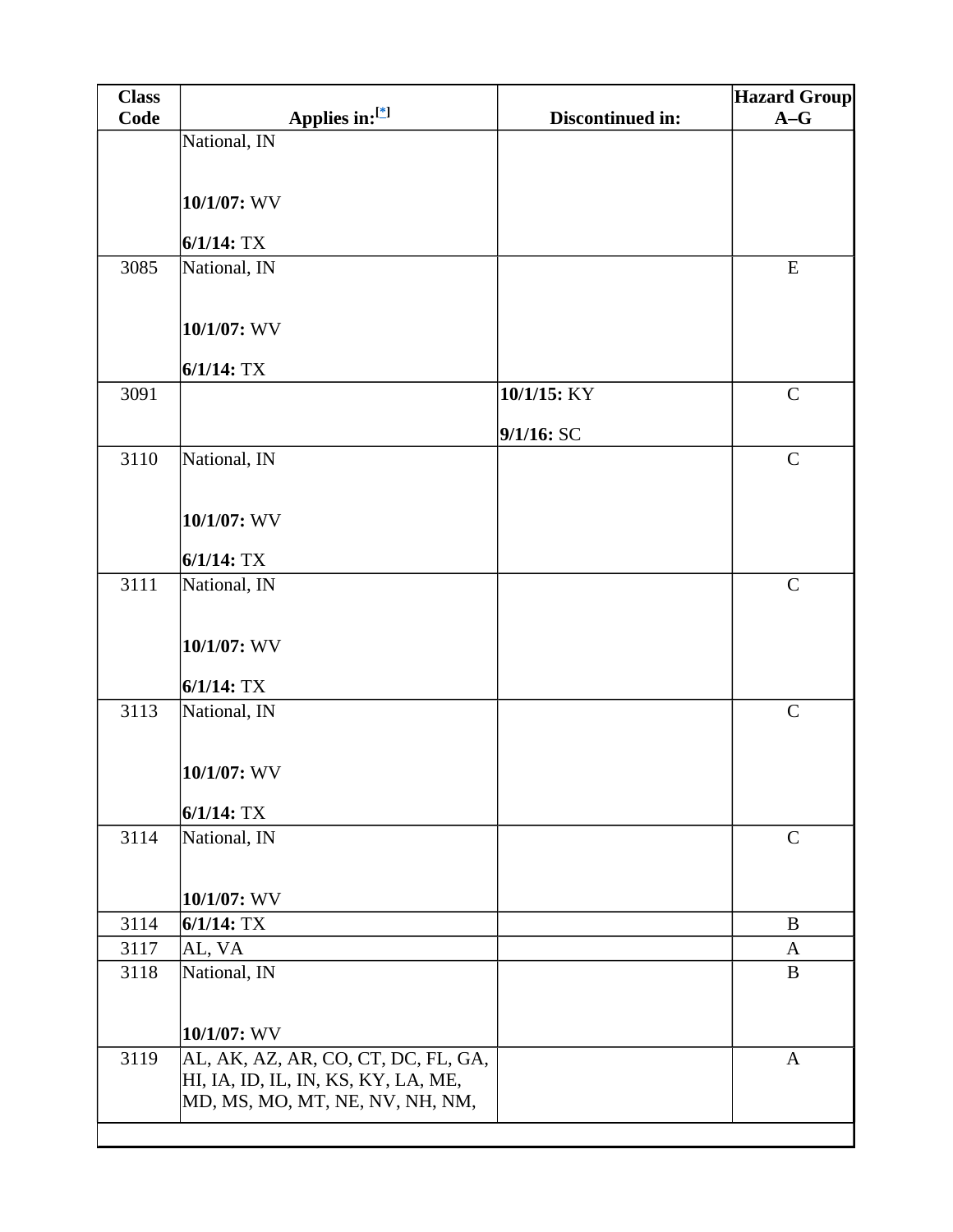| <b>Class</b> |                                |                  | <b>Hazard Group</b> |
|--------------|--------------------------------|------------------|---------------------|
| Code         | Applies in:[*]                 | Discontinued in: | $A-G$               |
|              | OK, RI, SC, SD, TN, UT, VT, VA |                  |                     |
|              |                                |                  |                     |
|              | 10/1/07: WV                    |                  |                     |
| 3120         | AL, CT                         |                  | $\mathbf{A}$        |
| 3122         | National, IN                   |                  | $\, {\bf B}$        |
|              |                                |                  |                     |
|              | 10/1/07: WV                    |                  |                     |
| 3126         | National, IN                   |                  | $\mathbf C$         |
|              |                                |                  |                     |
|              |                                |                  |                     |
|              | 10/1/07: WV                    |                  |                     |
|              | $6/1/14$ : TX                  |                  |                     |
| 3131         | National, IN                   |                  | $\mathbf C$         |
|              |                                |                  |                     |
|              | 10/1/07: WV                    |                  |                     |
|              |                                |                  |                     |
|              | $6/1/14$ : TX                  |                  |                     |
| 3132         | National, IN                   |                  | $\mathbf C$         |
|              |                                |                  |                     |
|              | 10/1/07: WV                    |                  |                     |
| 3132         | $6/1/14$ : TX                  |                  | ${\bf D}$           |
| 3145         | National, IN                   |                  | $\mathsf{C}$        |
|              |                                |                  |                     |
|              | 10/1/07: WV                    |                  |                     |
| 3146         | National, IN                   |                  | $\mathsf C$         |
|              |                                |                  |                     |
|              |                                |                  |                     |
|              | 10/1/07: WV                    |                  |                     |
|              | $6/1/14$ : TX                  |                  |                     |
| 3168         | <b>OR</b>                      |                  | $\mathbf C$         |
| 3169         | National, IN                   |                  | $\overline{C}$      |
|              |                                |                  |                     |
|              | 10/1/07: WV                    |                  |                     |
| 3175         | National, IN                   |                  | $\mathbf C$         |
|              |                                |                  |                     |
|              |                                |                  |                     |
|              | 10/1/07: WV                    |                  |                     |
| 3179         |                                |                  | $\, {\bf B}$        |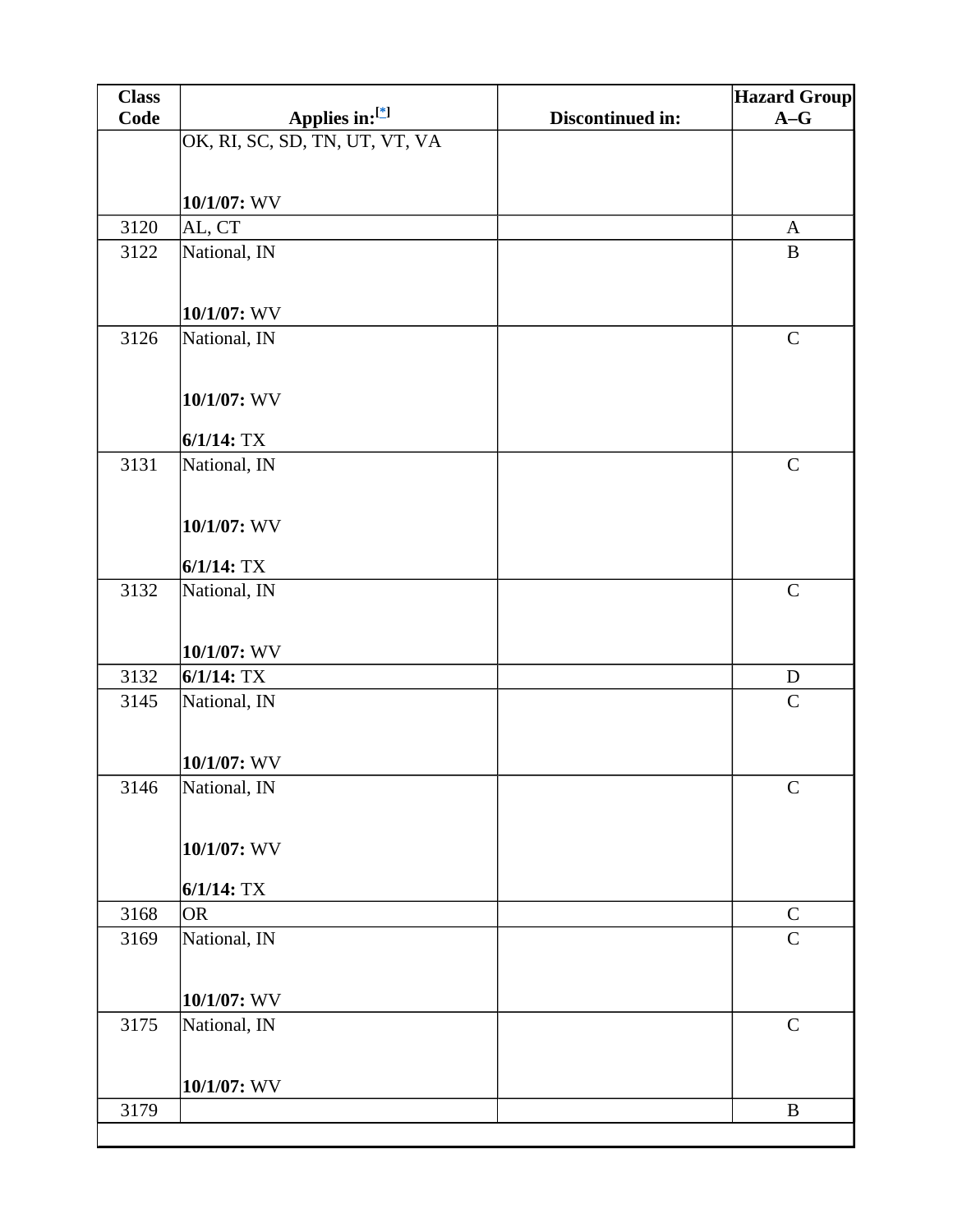| <b>Class</b> |               |                |                  | <b>Hazard Group</b> |
|--------------|---------------|----------------|------------------|---------------------|
| Code         |               | Applies in:[*] | Discontinued in: | $A-G$               |
|              | National, IN  |                |                  |                     |
|              |               |                |                  |                     |
|              | 10/1/07: WV   |                |                  |                     |
|              |               |                |                  |                     |
|              | $6/1/14$ : TX |                |                  |                     |
| 3180         | National, IN  |                |                  | $\, {\bf B}$        |
|              |               |                |                  |                     |
|              | 10/1/07: WV   |                |                  |                     |
| 3188         | National, IN  |                |                  | $\, {\bf B}$        |
|              |               |                |                  |                     |
|              | 10/1/07: WV   |                |                  |                     |
| 3220         | National, IN  |                |                  | $\mathbf C$         |
|              |               |                |                  |                     |
|              |               |                |                  |                     |
|              | 10/1/07: WV   |                |                  |                     |
|              | $6/1/14$ : TX |                |                  |                     |
| 3223         | National, IN  |                |                  | $\mathbf{A}$        |
|              |               |                |                  |                     |
|              | 10/1/07: WV   |                |                  |                     |
|              |               |                |                  |                     |
|              | $6/1/14$ : TX |                |                  |                     |
| 3224         | National, IN  |                |                  | $\, {\bf B}$        |
|              |               |                |                  |                     |
|              | 10/1/07: WV   |                |                  |                     |
|              |               |                |                  |                     |
|              | $6/1/14$ : TX |                |                  |                     |
| 3227         | National, IN  |                |                  | $\, {\bf B}$        |
|              |               |                |                  |                     |
|              | 10/1/07: WV   |                |                  |                     |
|              |               |                |                  |                     |
|              | $6/1/14$ : TX |                |                  | $\, {\bf B}$        |
| 3240         | National, IN  |                |                  |                     |
|              |               |                |                  |                     |
|              | 10/1/07: WV   |                |                  |                     |
| 3241         | National, IN  |                |                  | $\mathbf C$         |
|              |               |                |                  |                     |
|              | 10/1/07: WV   |                |                  |                     |
|              |               |                |                  |                     |
|              |               |                |                  |                     |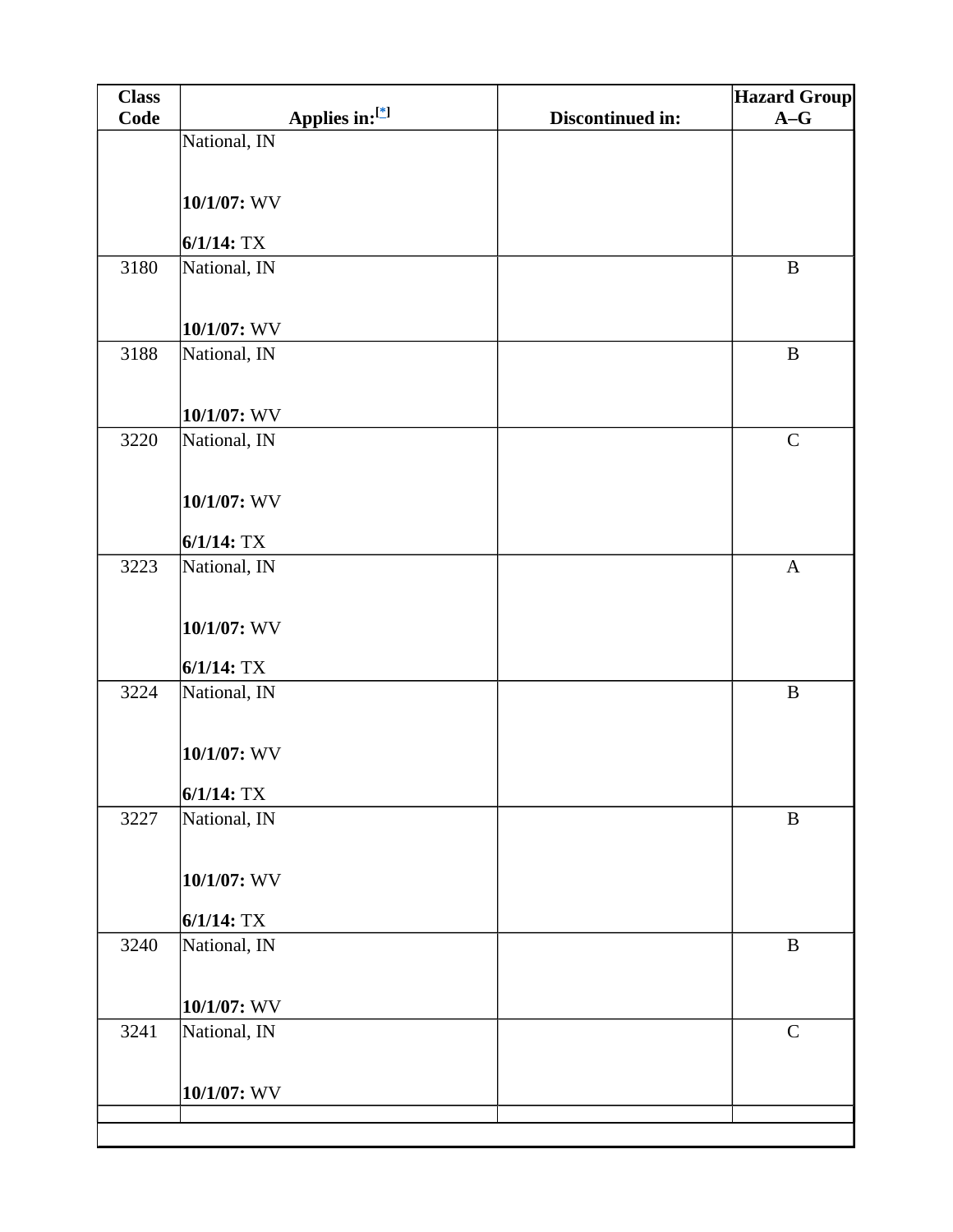| <b>Class</b> |                                                                   |                  | <b>Hazard Group</b> |
|--------------|-------------------------------------------------------------------|------------------|---------------------|
| Code         | Applies in:[*]                                                    | Discontinued in: | $A-G$               |
| 3255         | National, IN                                                      |                  | $\mathbf{A}$        |
|              |                                                                   |                  |                     |
|              | 10/1/07: WV                                                       |                  |                     |
|              |                                                                   |                  |                     |
|              | $6/1/14$ : TX                                                     |                  |                     |
| 3257         | National, IN                                                      |                  | $\mathsf{C}$        |
|              |                                                                   |                  |                     |
|              | 10/1/07: WV                                                       |                  |                     |
|              |                                                                   |                  |                     |
|              | $6/1/14$ : TX                                                     |                  |                     |
| 3270         | AL, AK, AZ, AR, CO, CT, DC, FL, GA,                               |                  | $\mathsf{C}$        |
|              | HI, IA, ID, IL, IN, KS, KY, LA, ME,                               |                  |                     |
|              | MD, MS, MO, MT, NE, NV, NH, NM,<br>OK, RI, SC, SD, TN, UT, VT, VA |                  |                     |
|              |                                                                   |                  |                     |
|              |                                                                   |                  |                     |
|              | $10/1/07$ : WV                                                    |                  |                     |
| 3300         | National, IN                                                      |                  | $\mathbf C$         |
|              |                                                                   |                  |                     |
|              | 10/1/07: WV                                                       |                  |                     |
|              |                                                                   |                  |                     |
|              | $6/1/14$ : TX                                                     |                  |                     |
| 3303         | National, IN                                                      |                  | $\, {\bf B}$        |
|              |                                                                   |                  |                     |
|              | 10/1/07: WV                                                       |                  |                     |
| 3307         | National, IN                                                      |                  | $\mathbf C$         |
|              |                                                                   |                  |                     |
|              |                                                                   |                  |                     |
|              | 10/1/07: WV                                                       |                  |                     |
| 3315         | National, IN                                                      |                  | $\bf{B}$            |
|              |                                                                   |                  |                     |
|              | 10/1/07: WV                                                       |                  |                     |
| 3316         | $6/1/14$ : TX                                                     |                  | $\bf{B}$            |
| 3331         | $6/1/14$ : TX                                                     |                  | E                   |
| 3334         | National, IN                                                      |                  | $\mathbf C$         |
|              |                                                                   |                  |                     |
|              | 10/1/07: WV                                                       |                  |                     |
| 3336         | National, IN                                                      |                  | E                   |
|              |                                                                   |                  |                     |
|              |                                                                   |                  |                     |
|              |                                                                   |                  |                     |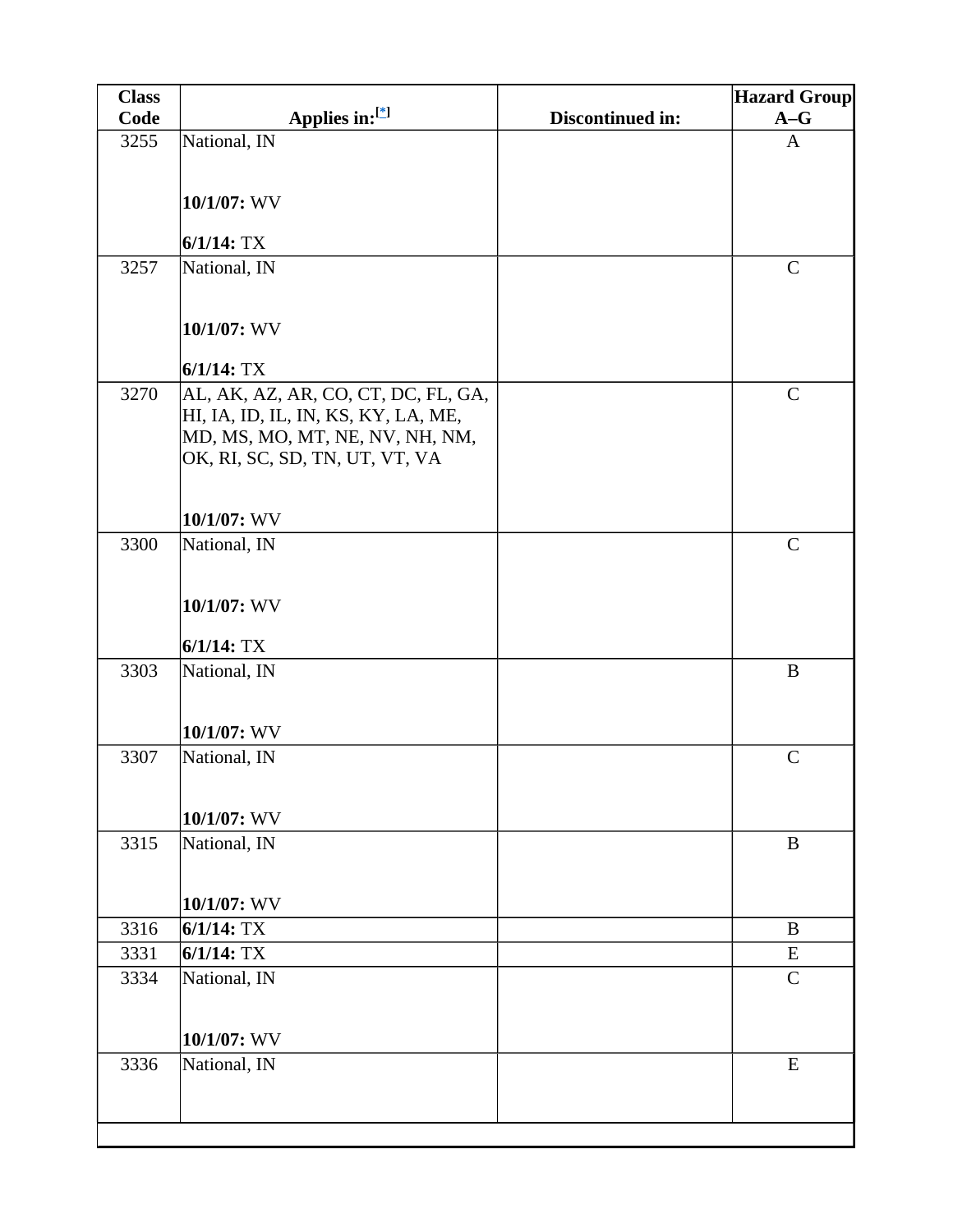| <b>Class</b> |                                                                                                                                                 |                  | <b>Hazard Group</b> |
|--------------|-------------------------------------------------------------------------------------------------------------------------------------------------|------------------|---------------------|
| Code         | Applies in:[*]                                                                                                                                  | Discontinued in: | $A-G$               |
|              | 10/1/07: WV                                                                                                                                     |                  |                     |
| 3365         | National, IN                                                                                                                                    |                  | ${\bf E}$           |
|              | 10/1/07: WV                                                                                                                                     |                  |                     |
|              | $6/1/14$ : TX                                                                                                                                   |                  |                     |
| 3372         | National, IN                                                                                                                                    |                  | D                   |
|              | 10/1/07: WV<br>$6/1/14$ : TX                                                                                                                    |                  |                     |
| 3373         | National, IN                                                                                                                                    |                  | $\mathsf{C}$        |
|              | 10/1/07: WV                                                                                                                                     |                  |                     |
| 3383         | National, IN                                                                                                                                    |                  | $\bf{B}$            |
|              | 10/1/07: WV                                                                                                                                     |                  |                     |
|              | $6/1/14$ : TX                                                                                                                                   |                  |                     |
| 3385         | National, IN                                                                                                                                    |                  | $\bf{B}$            |
|              | 10/1/07: WV                                                                                                                                     |                  |                     |
| 3400         | National, IN                                                                                                                                    |                  | $\mathbf D$         |
|              | $10/1/07$ : WV                                                                                                                                  |                  |                     |
| 3507         | National, IN                                                                                                                                    |                  | $\mathcal{C}$       |
|              | 10/1/07: WV                                                                                                                                     |                  |                     |
|              | $6/1/14$ : TX                                                                                                                                   |                  |                     |
| 3515         | AL, AK, AZ, AR, CO, CT, DC, FL, GA,<br>HI, IA, ID, IL, IN, KS, KY, LA, ME,<br>MD, MS, MO, MT, NE, NV, NH, NM,<br>OK, RI, SC, SD, TN, UT, VT, VA |                  | $\mathsf{C}$        |
|              | 10/1/07: WV                                                                                                                                     |                  |                     |
| 3516         | RI, SC, VA                                                                                                                                      |                  | B                   |
| 3548         |                                                                                                                                                 |                  | $\mathsf{C}$        |
|              |                                                                                                                                                 |                  |                     |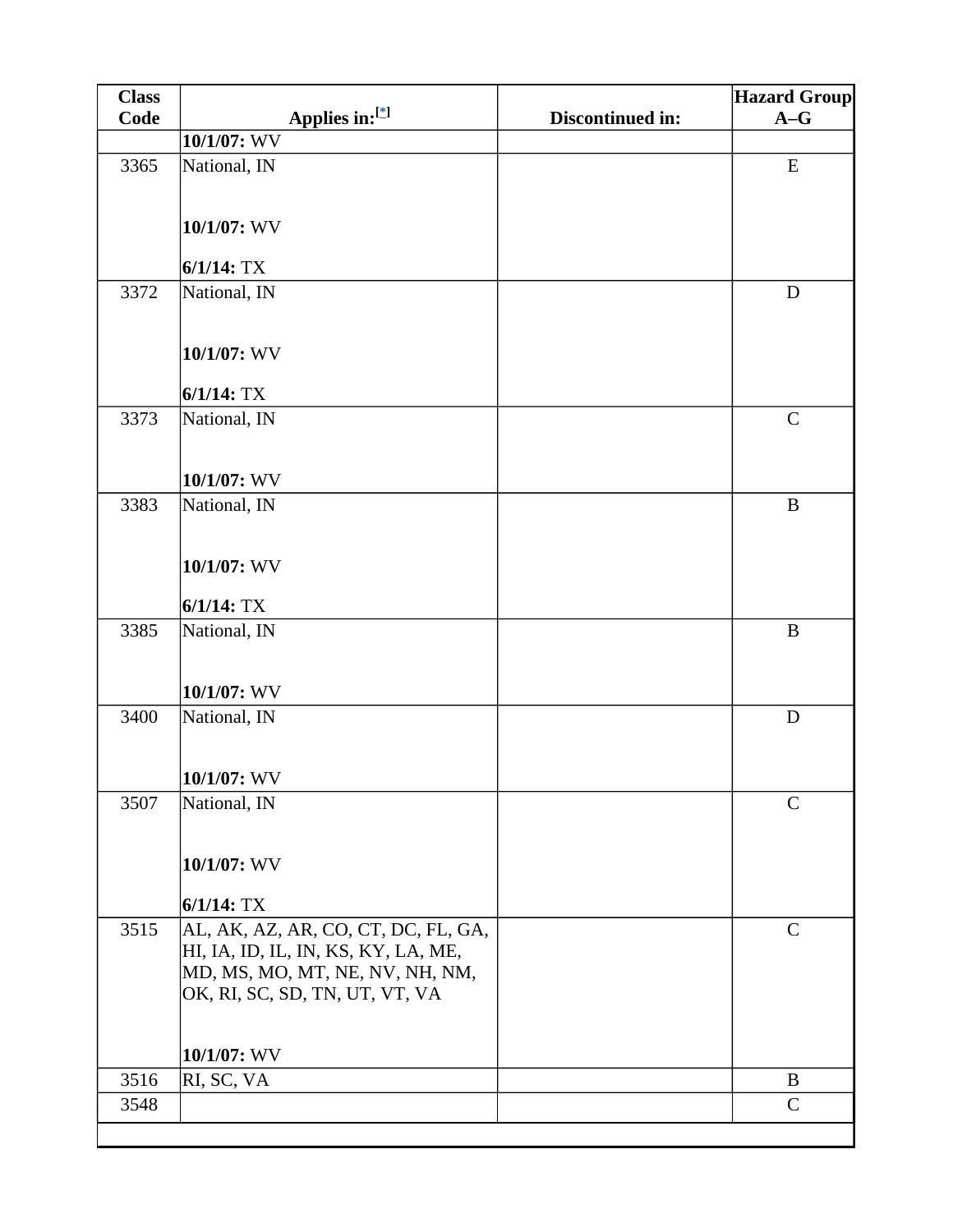| <b>Class</b> |                                     |                  | <b>Hazard Group</b> |
|--------------|-------------------------------------|------------------|---------------------|
| Code         | Applies in:[*]                      | Discontinued in: | $A-G$               |
|              | National, IN                        |                  |                     |
|              |                                     |                  |                     |
|              | 10/1/07: WV                         |                  |                     |
|              |                                     |                  |                     |
|              | $6/1/14$ : TX                       |                  |                     |
| 3559         | National, IN                        |                  | $\mathbf C$         |
|              |                                     |                  |                     |
|              | 10/1/07: WV                         |                  |                     |
| 3561         | IL, RI                              |                  | $\bf{B}$            |
| 3565         |                                     | 10/1/15: KY      | B                   |
|              |                                     | $1/1/16$ : IL    |                     |
|              |                                     |                  |                     |
| 3571         | IL, OK                              | $3/1/16$ : TN    | $\bf{B}$            |
| 3574         | National, IN                        |                  | $\bf{B}$            |
|              |                                     |                  |                     |
|              |                                     |                  |                     |
|              | 10/1/07: WV                         |                  |                     |
|              | $6/1/14$ : TX                       |                  |                     |
| 3581         | AL, AK, AZ, AR, CO, CT, DC, FL, GA, |                  | $\, {\bf B}$        |
|              | HI, IA, ID, IL, IN, KS, KY, LA, ME, |                  |                     |
|              | MD, MS, MO, MT, NE, NV, NH, NM,     |                  |                     |
|              | OK, RI, SC, SD, TN, UT, VT, VA      |                  |                     |
|              |                                     |                  |                     |
|              | 10/1/07: WV                         |                  |                     |
| 3582         | VT                                  |                  | B                   |
| 3612         | National, IN                        |                  | D                   |
|              |                                     |                  |                     |
|              | 10/1/07: WV                         |                  |                     |
| 3620         | National, IN                        |                  | ${\bf E}$           |
|              |                                     |                  |                     |
|              |                                     |                  |                     |
|              | 10/1/07: WV                         |                  |                     |
|              | $6/1/14$ : TX                       |                  |                     |
| 3629         | National, IN                        |                  | $\, {\bf B}$        |
|              |                                     |                  |                     |
|              | 10/1/07: WV                         |                  |                     |
|              |                                     |                  |                     |
|              |                                     |                  |                     |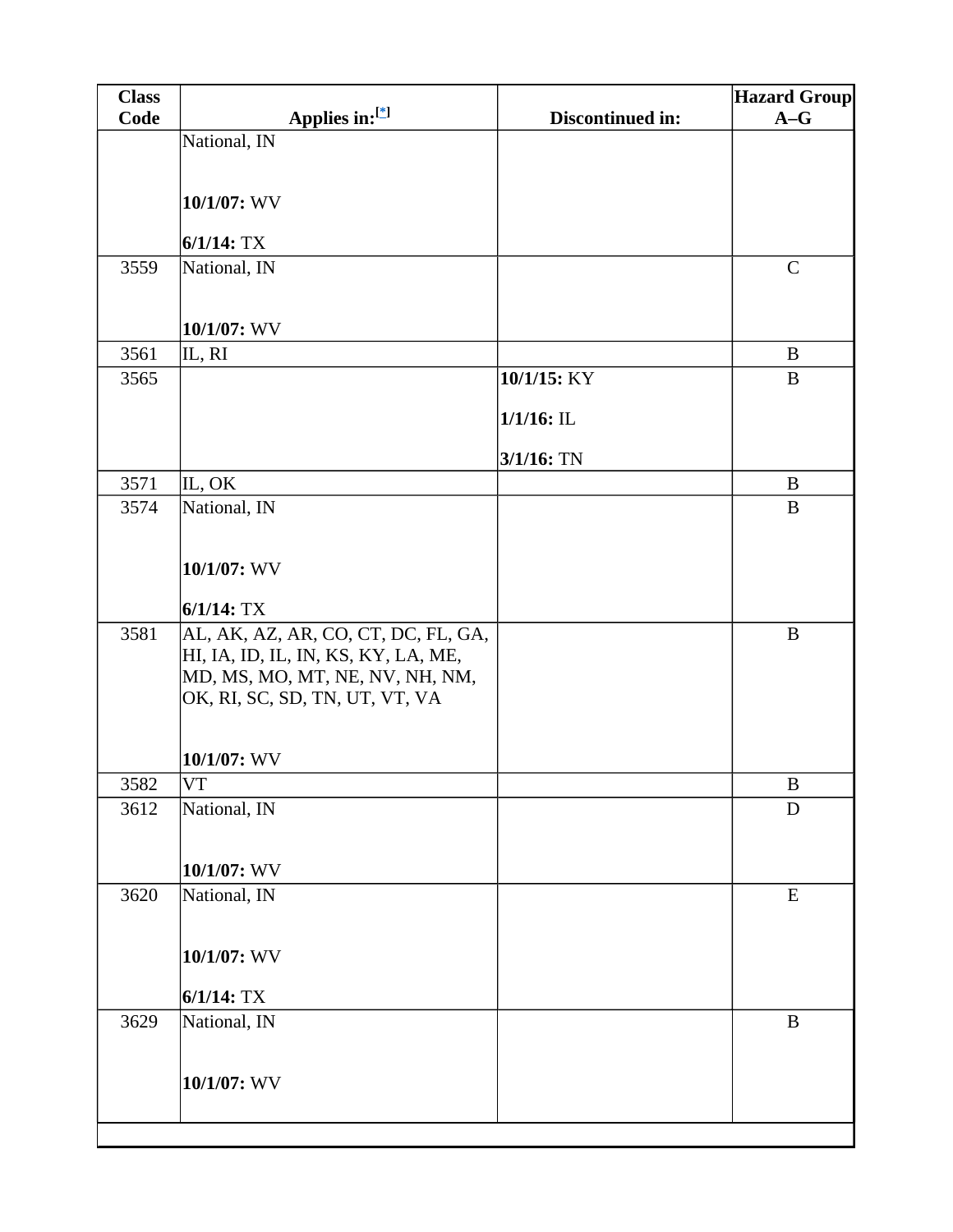| <b>Class</b> |                    |                  | <b>Hazard Group</b> |
|--------------|--------------------|------------------|---------------------|
| Code         | Applies in:[*]     | Discontinued in: | $A-G$               |
|              | $6/1/14$ : TX      |                  |                     |
| 3632         | National, IN       |                  | $\mathbf D$         |
|              |                    |                  |                     |
|              | 10/1/07: WV        |                  |                     |
|              |                    |                  |                     |
|              | $6/1/14$ : TX      |                  |                     |
| 3634         | National, IN       |                  | $\bf{B}$            |
|              |                    |                  |                     |
|              | $10/1/07$ : WV     |                  |                     |
| 3635         | National, IN       |                  | $\mathbf C$         |
|              |                    |                  |                     |
|              |                    |                  |                     |
|              | $10/1/07$ : WV     |                  |                     |
| 3638         | National, IN       |                  | $\bf{B}$            |
|              |                    |                  |                     |
|              | 10/1/07: WV        |                  |                     |
| 3639         | AZ, CO, IL, MS, TN |                  | $\mathbf G$         |
| 3639         | $6/1/14$ : TX      |                  | $\, {\bf B}$        |
| 3642         | National, IN       |                  | $\mathcal{C}$       |
|              |                    |                  |                     |
|              | 10/1/07: WV        |                  |                     |
|              |                    |                  |                     |
|              | $6/1/14$ : TX      |                  |                     |
| 3643         | National, IN       |                  | $\mathcal{C}$       |
|              |                    |                  |                     |
|              | 10/1/07: WV        |                  |                     |
|              |                    |                  |                     |
|              | $6/1/14$ : TX      |                  |                     |
| 3647         | National, IN       |                  | D                   |
|              |                    |                  |                     |
|              | 10/1/07: WV        |                  |                     |
|              |                    |                  |                     |
|              | $6/1/14$ : TX      |                  |                     |
| 3648         | National, IN       |                  | $\bf{B}$            |
|              |                    |                  |                     |
|              | $10/1/07$ : WV     |                  |                     |
|              |                    |                  |                     |
|              | $6/1/14$ : TX      |                  |                     |
| 3681         |                    |                  | $\bf{B}$            |
|              |                    |                  |                     |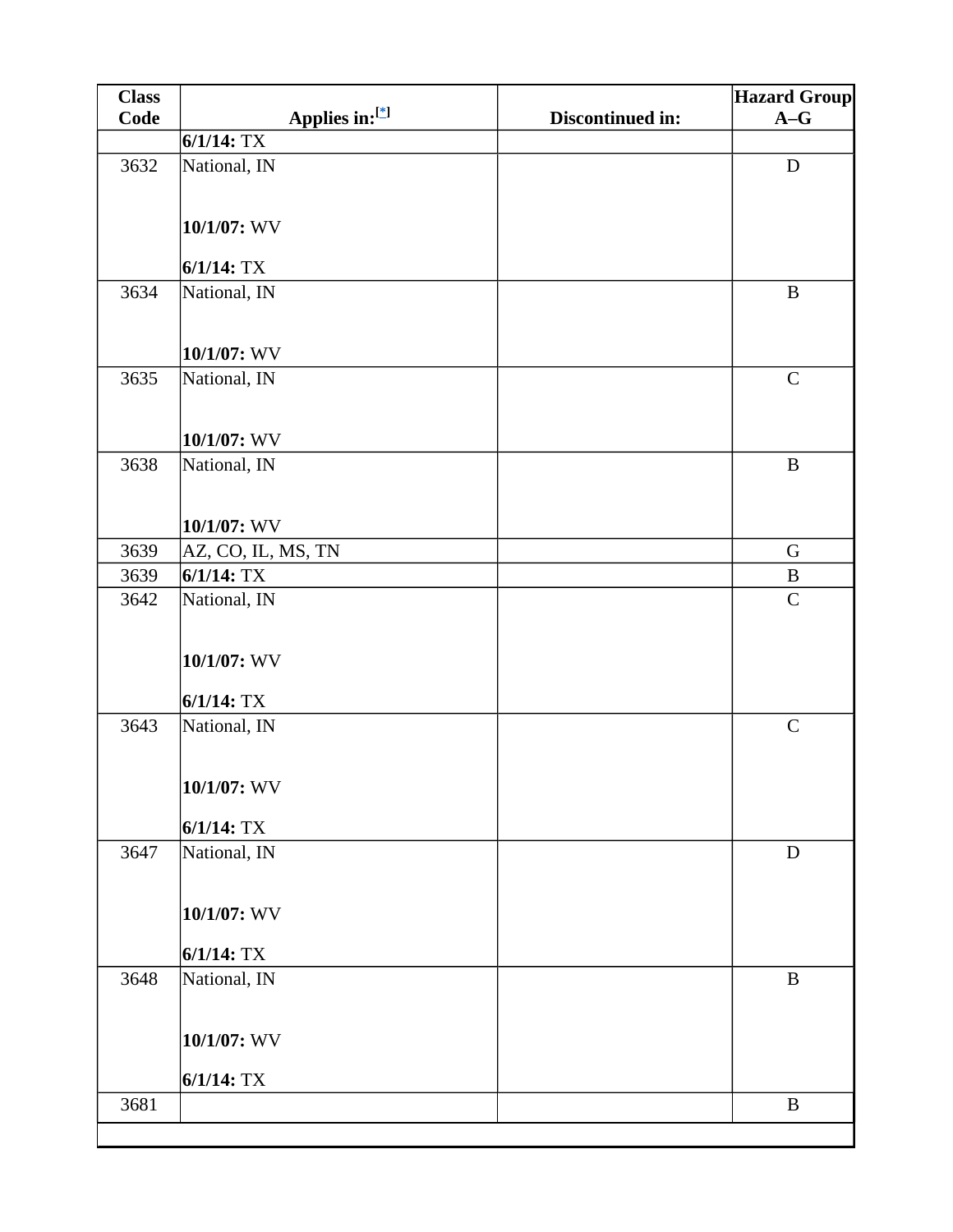| <b>Class</b> |                |                |                  | <b>Hazard Group</b>       |
|--------------|----------------|----------------|------------------|---------------------------|
| Code         |                | Applies in:[*] | Discontinued in: | $A-G$                     |
|              | National, IN   |                |                  |                           |
|              |                |                |                  |                           |
|              | $10/1/07$ : WV |                |                  |                           |
|              |                |                |                  |                           |
|              | $6/1/14$ : TX  |                |                  |                           |
| 3685         | National, IN   |                |                  | $\, {\bf B}$              |
|              |                |                |                  |                           |
|              | 10/1/07: WV    |                |                  |                           |
|              |                |                |                  |                           |
|              | $6/1/14$ : TX  |                |                  |                           |
| 3719         | National, IN   |                |                  | ${\bf G}$                 |
|              |                |                |                  |                           |
|              | 10/1/07: WV    |                |                  |                           |
|              | $6/1/14$ : TX  |                |                  |                           |
| 3724         | National, IN   |                |                  | $\boldsymbol{\mathrm{F}}$ |
|              |                |                |                  |                           |
|              |                |                |                  |                           |
|              | 10/1/07: WV    |                |                  |                           |
|              | $6/1/14$ : TX  |                |                  |                           |
| 3726         | National, IN   |                |                  | ${\bf G}$                 |
|              |                |                |                  |                           |
|              | 10/1/07: WV    |                |                  |                           |
|              |                |                |                  |                           |
|              | $6/1/14$ : TX  |                |                  |                           |
| 3803         | National, IN   |                |                  | $\mathsf{C}$              |
|              |                |                |                  |                           |
|              | 10/1/07: WV    |                |                  |                           |
| 3805         | $6/1/14$ : TX  |                |                  | $\mathbf C$               |
| 3807         | National, IN   |                |                  | $\, {\bf B}$              |
|              |                |                |                  |                           |
|              | 10/1/07: WV    |                |                  |                           |
|              |                |                |                  |                           |
|              | $6/1/14$ : TX  |                |                  |                           |
| 3808         | National, IN   |                |                  | D                         |
|              |                |                |                  |                           |
|              | 10/1/07: WV    |                |                  |                           |
|              |                |                |                  |                           |
|              |                |                |                  |                           |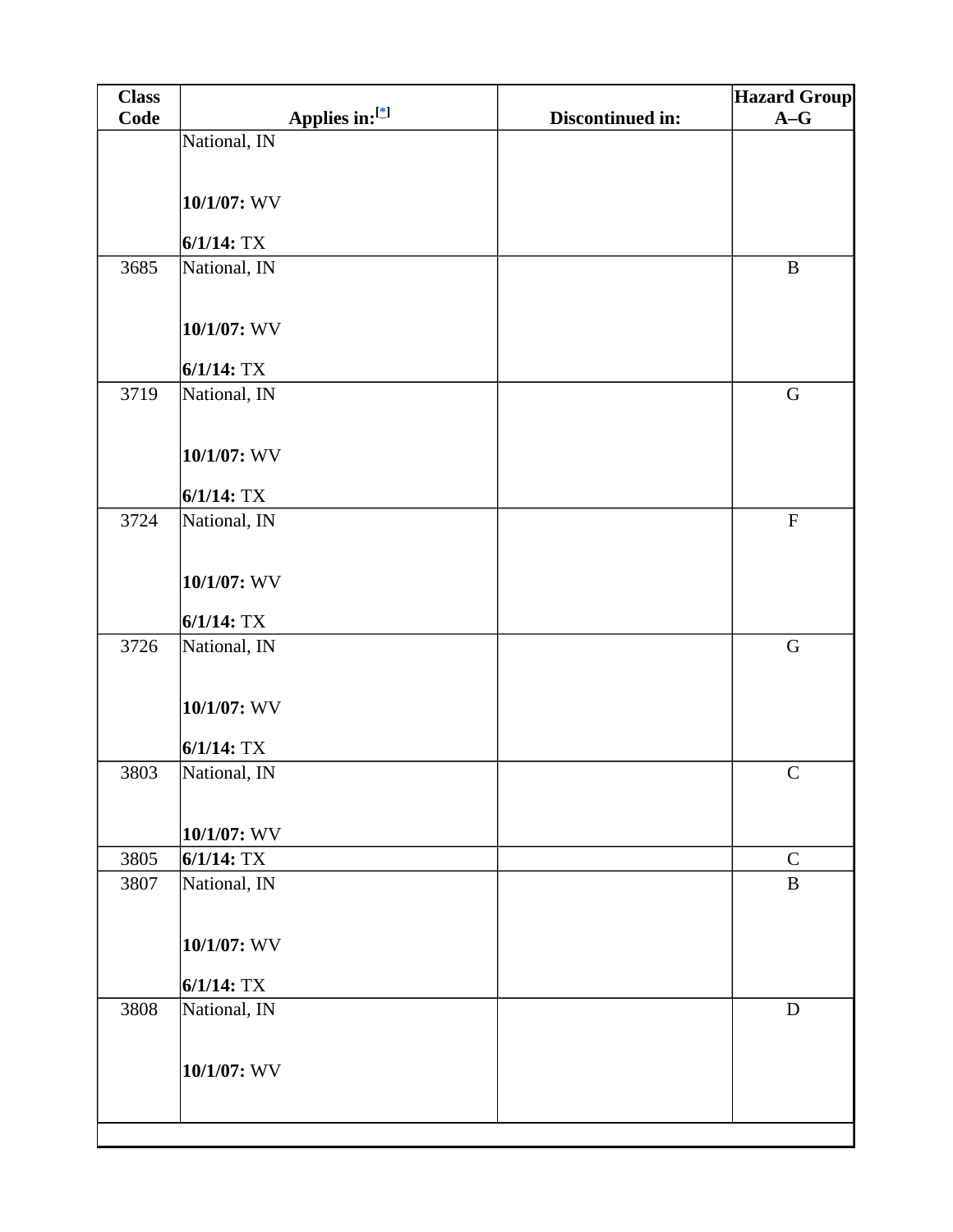| <b>Class</b> |                                     |                  | <b>Hazard Group</b> |
|--------------|-------------------------------------|------------------|---------------------|
| Code         | Applies in:[*]                      | Discontinued in: | $A-G$               |
|              | $6/1/14$ : TX                       |                  |                     |
| 3821         | National, IN                        |                  | D                   |
|              |                                     |                  |                     |
|              | 10/1/07: WV                         |                  |                     |
|              |                                     |                  |                     |
|              | $6/1/14$ : TX                       |                  |                     |
| 3822         | National, IN                        |                  | D                   |
|              |                                     |                  |                     |
|              | 10/1/07: WV                         |                  |                     |
|              | $6/1/14$ : TX                       |                  |                     |
| 3823         | $6/1/14$ : TX                       |                  | D                   |
| 3824         | National, IN                        |                  | D                   |
|              |                                     |                  |                     |
|              | 10/1/07: WV                         |                  |                     |
|              |                                     |                  |                     |
|              | $6/1/14$ : TX                       |                  |                     |
| 3826         | National, IN                        |                  | $\mathbf C$         |
|              |                                     |                  |                     |
|              | 10/1/07: WV                         |                  |                     |
| 3827         | AL, AK, AZ, AR, CO, CT, DC, FL, GA, |                  | ${\bf D}$           |
|              | HI, IA, ID, IL, IN, KS, KY, LA, ME, |                  |                     |
|              | MD, MS, MO, MT, NE, NV, NH, NM,     |                  |                     |
|              | OK, RI, SC, SD, TN, UT, VT, VA      |                  |                     |
|              |                                     |                  |                     |
|              | $10/1/07$ : WV                      |                  |                     |
| 3830         | National, IN                        |                  | D                   |
|              |                                     |                  |                     |
|              | 10/1/07: WV                         |                  |                     |
|              |                                     |                  |                     |
|              | $6/1/14$ : TX                       |                  |                     |
| 3851         | National, IN                        |                  | $\, {\bf B}$        |
|              |                                     |                  |                     |
|              | 10/1/07: WV                         |                  |                     |
| 3865         | National, IN                        |                  | $\mathbf{A}$        |
|              |                                     |                  |                     |
|              | 10/1/07: WV                         |                  |                     |
|              |                                     |                  |                     |
|              |                                     |                  |                     |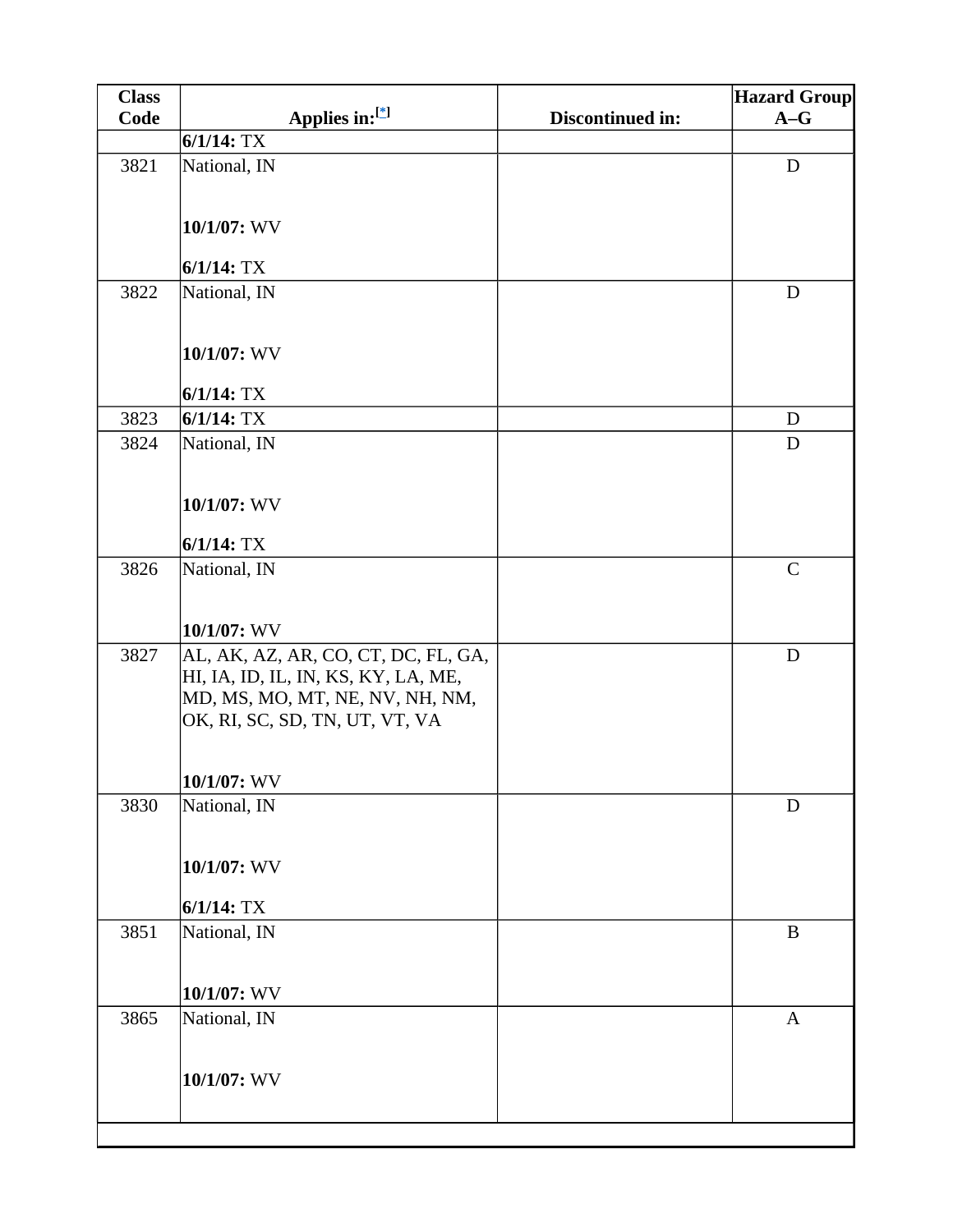| <b>Class</b> |                                                                                                                                                 |                  | <b>Hazard Group</b>       |
|--------------|-------------------------------------------------------------------------------------------------------------------------------------------------|------------------|---------------------------|
| Code         | Applies in:[*]                                                                                                                                  | Discontinued in: | $A-G$                     |
|              | $6/1/14$ : TX                                                                                                                                   |                  |                           |
| 3881         | National, IN                                                                                                                                    |                  | $\mathbf C$               |
|              | 10/1/07: WV                                                                                                                                     |                  |                           |
|              | $6/1/14$ : TX                                                                                                                                   |                  |                           |
| 4000         | National, IN<br>10/1/07: WV                                                                                                                     |                  | $\boldsymbol{\mathrm{F}}$ |
|              | $6/1/14$ : TX                                                                                                                                   |                  |                           |
| 4018         | <b>MO</b>                                                                                                                                       |                  | ${\bf E}$                 |
| 4021         | National, IN                                                                                                                                    |                  | ${\bf E}$                 |
|              | 10/1/07: WV                                                                                                                                     |                  |                           |
|              | $6/1/14$ : TX                                                                                                                                   |                  |                           |
| 4024         | AL, AK, AZ, AR, CO, CT, DC, FL, GA,<br>HI, IA, ID, IL, IN, KS, KY, LA, ME,<br>MD, MS, MT, NE, NV, NH, NM, OK,<br>OR, RI, SC, SD, TN, UT, VT, VA |                  | ${\bf E}$                 |
|              | 10/1/07: WV                                                                                                                                     |                  |                           |
|              | $6/1/14$ : TX                                                                                                                                   |                  |                           |
| 4034         | National, IN<br>$10/1/07$ : WV                                                                                                                  |                  | ${\bf E}$                 |
|              | $6/1/14$ : TX                                                                                                                                   |                  |                           |
| 4036         | National, IN                                                                                                                                    |                  | ${\bf E}$                 |
|              | 10/1/07: WV                                                                                                                                     |                  |                           |
|              | $6/1/14$ : TX                                                                                                                                   |                  |                           |
| 4038         | National, IN                                                                                                                                    |                  | $\mathbf{A}$              |
|              | 10/1/07: WV                                                                                                                                     |                  |                           |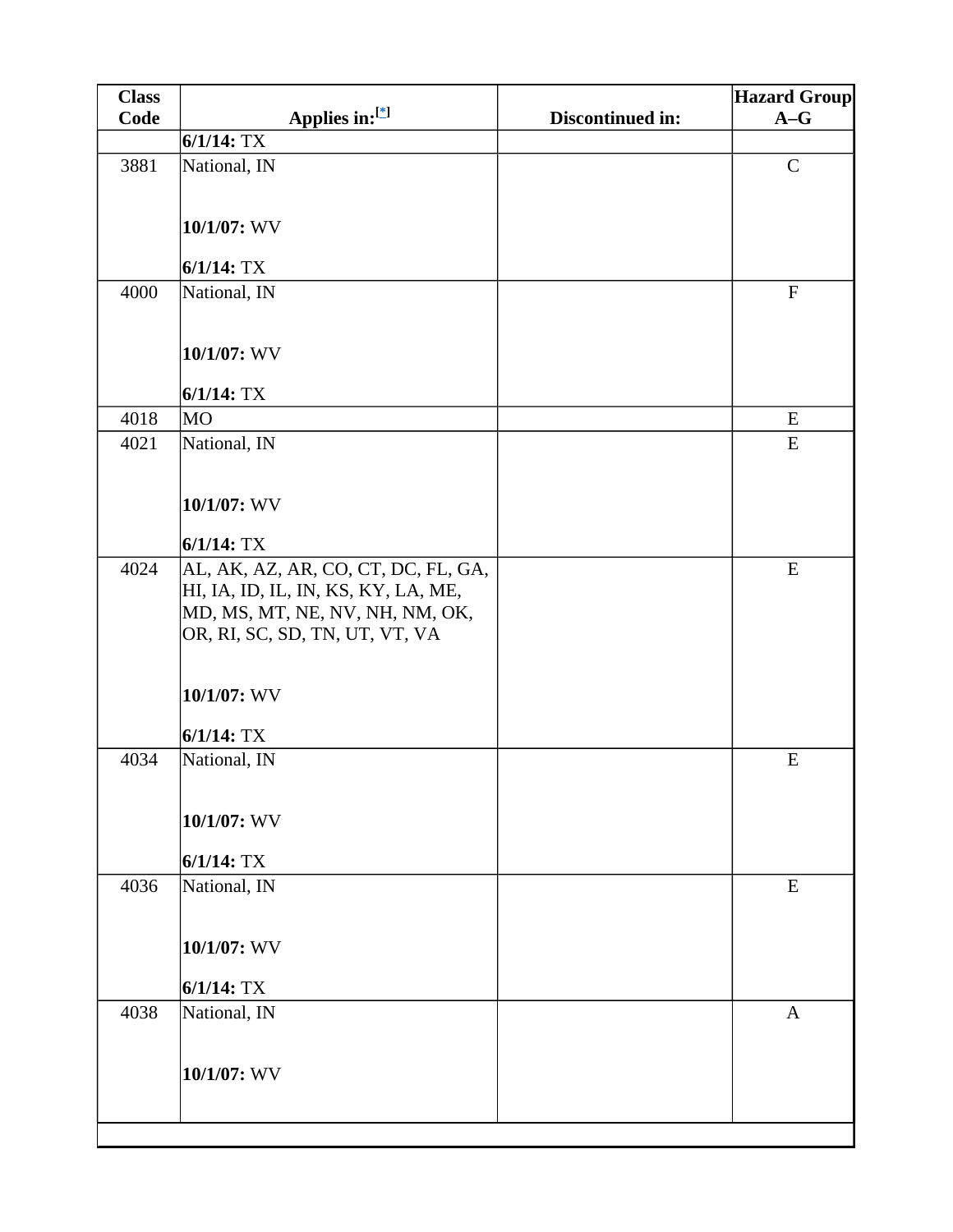| <b>Class</b> |                                                                                                                                                                                                                                                           |                  | <b>Hazard Group</b>     |
|--------------|-----------------------------------------------------------------------------------------------------------------------------------------------------------------------------------------------------------------------------------------------------------|------------------|-------------------------|
| Code         | Applies in:[*]                                                                                                                                                                                                                                            | Discontinued in: | $A-G$                   |
|              | $6/1/14$ : TX                                                                                                                                                                                                                                             |                  |                         |
| 4045         | $6/1/14$ : TX                                                                                                                                                                                                                                             |                  | ${\bf E}$               |
| 4053         | National, IN                                                                                                                                                                                                                                              |                  | $\mathsf{C}$            |
|              | 10/1/07: WV                                                                                                                                                                                                                                               |                  |                         |
| 4061         | National, IN                                                                                                                                                                                                                                              |                  | $\, {\bf B}$            |
|              | 10/1/07: WV                                                                                                                                                                                                                                               |                  |                         |
| 4062         | National, IN                                                                                                                                                                                                                                              |                  | $\mathbf C$             |
|              | 10/1/07: WV                                                                                                                                                                                                                                               |                  |                         |
|              | $6/1/14$ : TX                                                                                                                                                                                                                                             |                  |                         |
| 4063<br>4101 | <b>NM</b>                                                                                                                                                                                                                                                 |                  | $\bf{B}$<br>$\mathbf D$ |
|              | National, IN<br>10/1/07: WV                                                                                                                                                                                                                               |                  |                         |
| 4101         | $6/1/14$ : TX                                                                                                                                                                                                                                             |                  | $\mathbf C$             |
| 4109         | $1/1/10$ : FL<br>$4/1/10$ : VA<br>1/1/11: AK, AZ, CO, CT, HI, IA, ID, IL,<br>IN, KS, ME, MD, MO, NH, NM, OK,<br><b>OR</b><br>$2/1/11:$ NE<br>3/1/11: AL, GA, MS, NV, TN<br>4/1/11: VT<br>$5/1/11$ : LA<br>$6/1/11: \mathrm{RI}$<br>7/1/11: AR, MT, SC, SD |                  | $\bf{B}$                |
|              | 10/1/11: KY<br>11/1/11: DC, WV                                                                                                                                                                                                                            |                  |                         |
|              | 12/1/11: UT                                                                                                                                                                                                                                               |                  |                         |
|              |                                                                                                                                                                                                                                                           |                  |                         |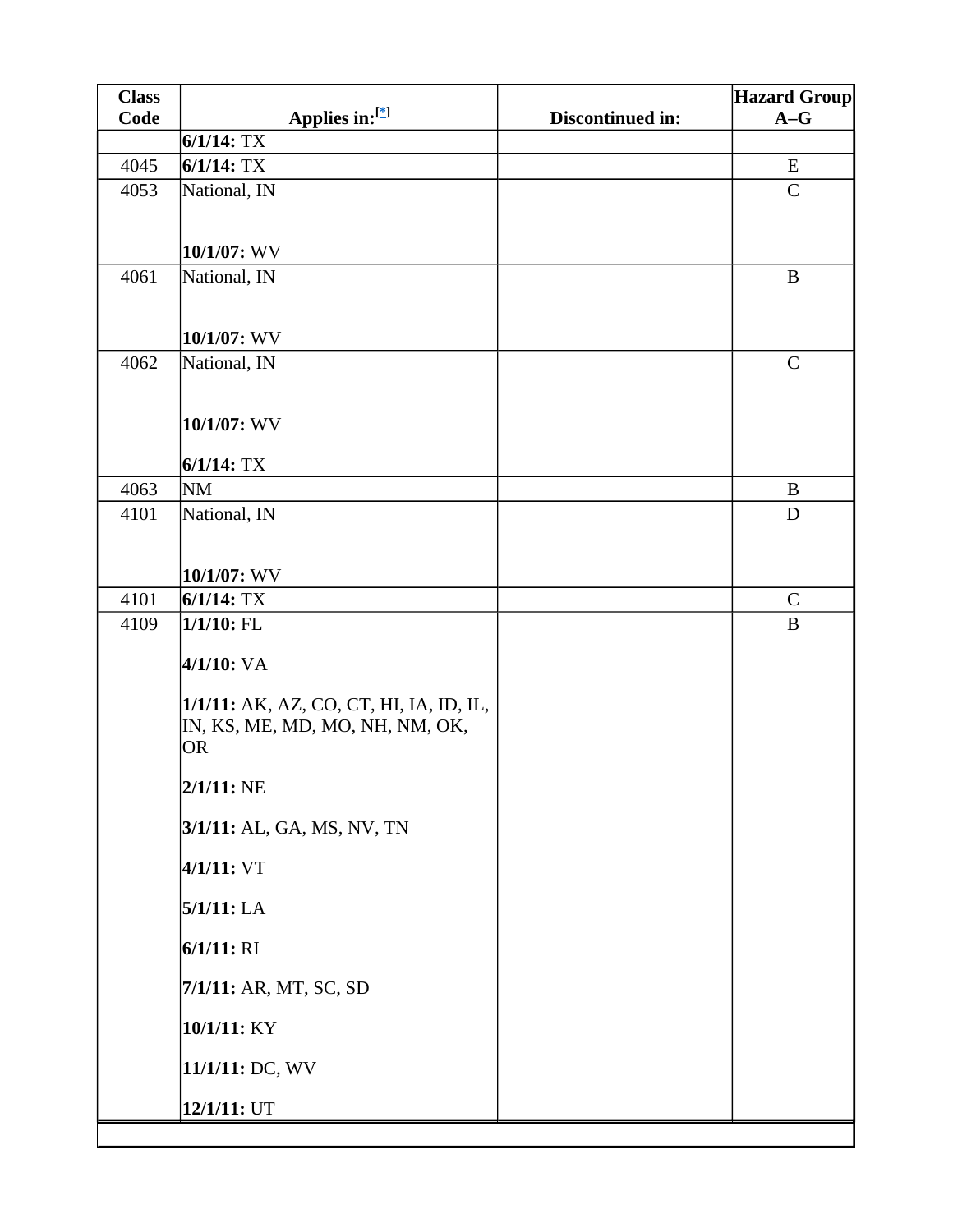| <b>Class</b> |                                                                                         |                                                                                  | <b>Hazard Group</b> |
|--------------|-----------------------------------------------------------------------------------------|----------------------------------------------------------------------------------|---------------------|
| Code         | Applies in:[*]                                                                          | Discontinued in:                                                                 | $A-G$               |
| 4110         | $1/1/10$ : FL                                                                           |                                                                                  | $\mathbf C$         |
|              | $4/1/10$ : VA                                                                           |                                                                                  |                     |
|              | 1/1/11: AK, AZ, CO, CT, HI, IA, ID, IL,<br>IN, KS, ME, MD, MO, NH, NM, OK,<br><b>OR</b> |                                                                                  |                     |
|              | $2/1/11$ : NE                                                                           |                                                                                  |                     |
|              | 3/1/11: AL, GA, MS, NV, TN                                                              |                                                                                  |                     |
|              | 4/1/11: VT                                                                              |                                                                                  |                     |
|              | 5/1/11: LA                                                                              |                                                                                  |                     |
|              | $6/1/11:$ RI                                                                            |                                                                                  |                     |
|              | 7/1/11: AR, MT, SC, SD                                                                  |                                                                                  |                     |
|              | 10/1/11: KY                                                                             |                                                                                  |                     |
|              | 11/1/11: DC, WV                                                                         |                                                                                  |                     |
|              | 12/1/11: UT                                                                             |                                                                                  |                     |
| 4111         | National, IN                                                                            |                                                                                  | $\bf{B}$            |
|              | 10/1/07: WV                                                                             |                                                                                  |                     |
| 4112         | $6/1/14$ : TX                                                                           | $1/1/10$ : FL                                                                    | $\mathbf C$         |
|              |                                                                                         | $4/1/10$ : VA                                                                    |                     |
|              |                                                                                         | 1/1/11: AK, AZ, CO, CT, HI,<br>IA, ID, IL, IN, KS, ME, MD,<br>MO, NH, NM, OK, OR |                     |
|              |                                                                                         | $2/1/11$ : NE                                                                    |                     |
|              |                                                                                         | 3/1/11: AL, GA, MS, NV, TN                                                       |                     |
|              |                                                                                         | 4/1/11: VT                                                                       |                     |
|              |                                                                                         | 5/1/11: LA                                                                       |                     |
|              |                                                                                         | $6/1/11:$ RI                                                                     |                     |
|              |                                                                                         | 7/1/11: AR, MT, SC, SD                                                           |                     |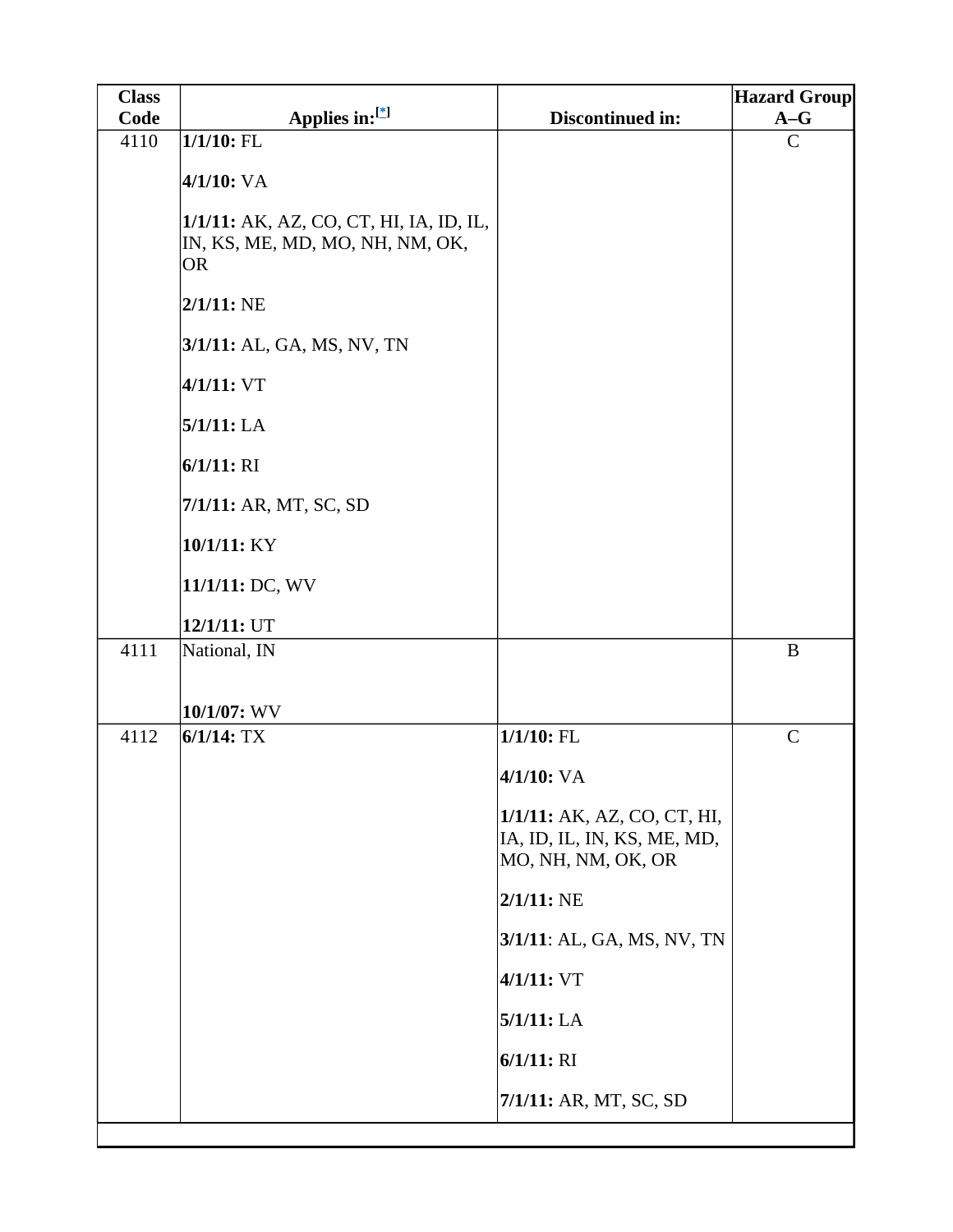| <b>Class</b> |                                         |                  | <b>Hazard Group</b> |
|--------------|-----------------------------------------|------------------|---------------------|
| Code         | Applies in:[*]                          | Discontinued in: | $A-G$               |
|              |                                         | 10/1/11: KY      |                     |
|              |                                         | 11/1/11: DC, WV  |                     |
|              |                                         | 12/1/11: UT      |                     |
| 4113         | National, IN                            |                  | $\mathbf C$         |
|              |                                         |                  |                     |
|              | 10/1/07: WV                             |                  |                     |
| 4114         | National, IN                            |                  | $\mathcal{C}$       |
|              |                                         |                  |                     |
|              | 10/1/07: WV                             |                  |                     |
|              | $6/1/14$ : TX                           |                  |                     |
| 4130         | National, IN                            |                  | $\mathcal{C}$       |
|              |                                         |                  |                     |
|              | 10/1/07: WV                             |                  |                     |
|              | $6/1/14$ : TX                           |                  |                     |
| 4131         | National, IN                            |                  | $\, {\bf B}$        |
|              |                                         |                  |                     |
|              | 10/1/07: WV                             |                  |                     |
| 4133         | National, IN                            |                  | $\, {\bf B}$        |
|              |                                         |                  |                     |
|              | 10/1/07: WV<br>$1/1/10$ : FL            |                  |                     |
| 4149         |                                         |                  | $\mathbf{A}$        |
|              | 4/1/10: VA                              |                  |                     |
|              | 1/1/11: AK, AZ, CO, CT, HI, IA, ID, IL, |                  |                     |
|              | IN, KS, ME, MD, MO, NH, NM, OK,         |                  |                     |
|              | <b>OR</b>                               |                  |                     |
|              | $2/1/11$ : NE                           |                  |                     |
|              | 3/1/11: AL, GA, MS, NV, TN              |                  |                     |
|              | 4/1/11: VT                              |                  |                     |
|              | 5/1/11: LA                              |                  |                     |
|              | 6/1/11: RI                              |                  |                     |
|              |                                         |                  |                     |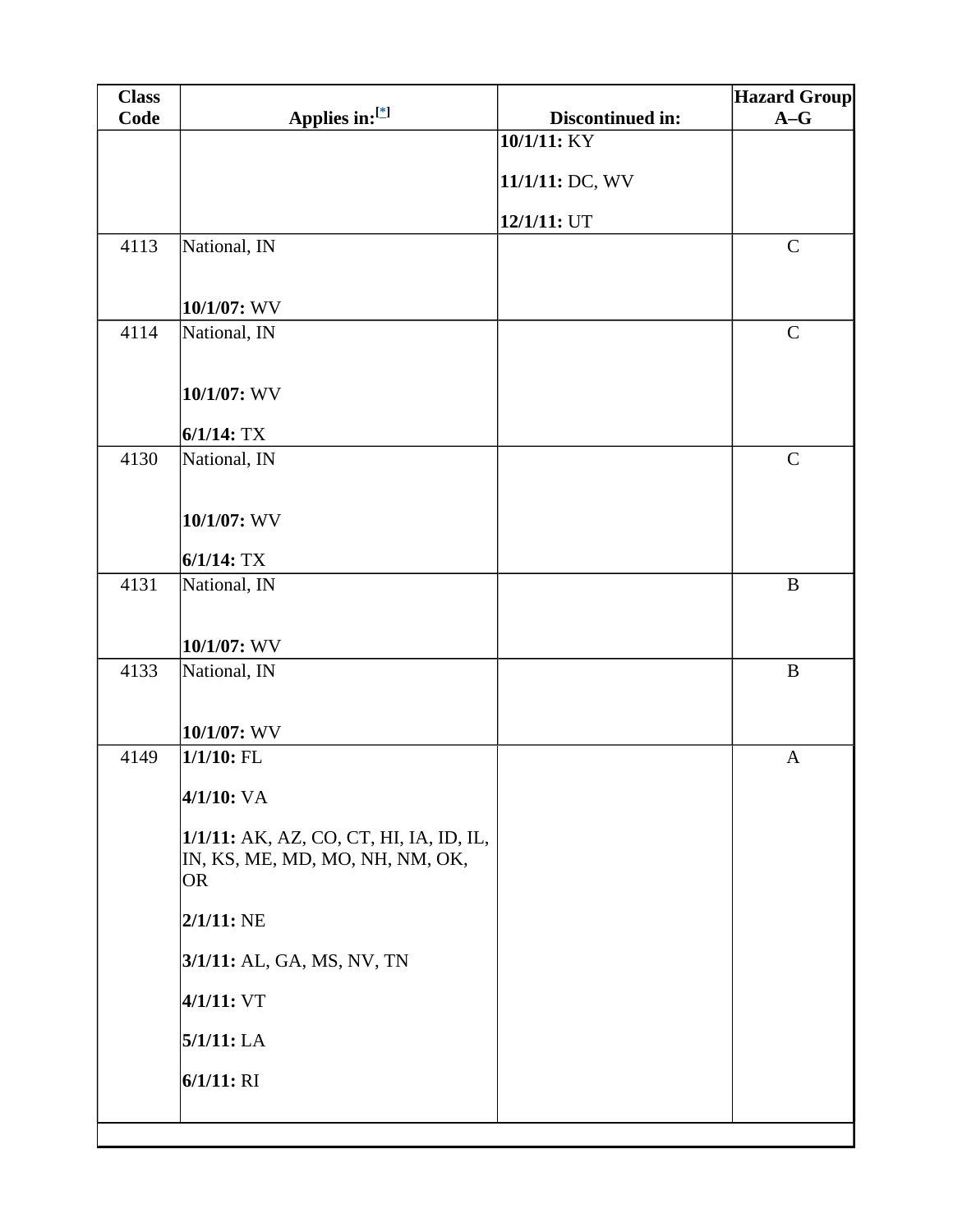| <b>Class</b> |                        |                                                                                  | <b>Hazard Group</b> |
|--------------|------------------------|----------------------------------------------------------------------------------|---------------------|
| Code         | Applies in:[*]         | Discontinued in:                                                                 | $A-G$               |
|              | 7/1/11: AR, MT, SC, SD |                                                                                  |                     |
|              | 10/1/11: KY            |                                                                                  |                     |
|              | 11/1/11: DC, WV        |                                                                                  |                     |
|              | 12/1/11: UT            |                                                                                  |                     |
| 4150         | $6/1/14$ : TX          | $1/1/10$ : FL                                                                    | $\mathbf{A}$        |
|              |                        | $4/1/10$ : VA                                                                    |                     |
|              |                        | 1/1/11: AK, AZ, CO, CT, HI,<br>IA, ID, IL, IN, KS, ME, MD,<br>MO, NH, NM, OK, OR |                     |
|              |                        | $2/1/11$ : NE                                                                    |                     |
|              |                        | 3/1/11: AL, GA, MS, NV, TN                                                       |                     |
|              |                        | 4/1/11: VT                                                                       |                     |
|              |                        | 5/1/11: LA                                                                       |                     |
|              |                        | 6/1/11: RI                                                                       |                     |
|              |                        | 7/1/11: AR, MT, SC, SD                                                           |                     |
|              |                        | 10/1/11: KY                                                                      |                     |
|              |                        | 11/1/11: DC, WV                                                                  |                     |
|              |                        | 12/1/11: UT                                                                      |                     |
| 4206         | National, IN           |                                                                                  | $\mathbf C$         |
|              | 10/1/07: WV            |                                                                                  |                     |
| 4206         | $6/1/14$ : TX          |                                                                                  | E                   |
| 4207         | National, IN           |                                                                                  | E                   |
|              | 10/1/07: WV            |                                                                                  |                     |
|              | $6/1/14$ : TX          |                                                                                  |                     |
| 4239         | National, IN           |                                                                                  | ${\bf E}$           |
|              | 10/1/07: WV            |                                                                                  |                     |
|              |                        |                                                                                  |                     |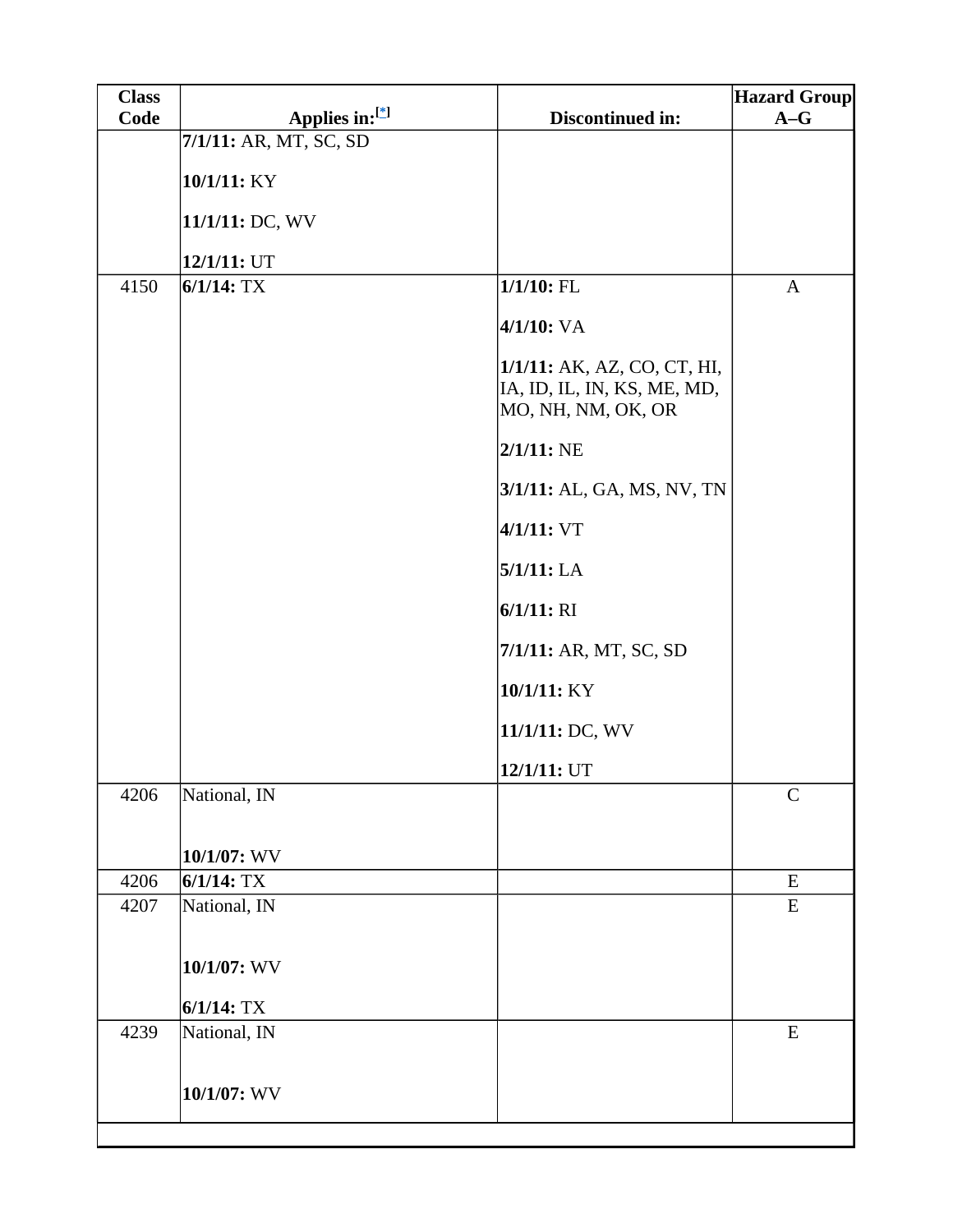| <b>Class</b> |                                                               |                  | <b>Hazard Group</b> |
|--------------|---------------------------------------------------------------|------------------|---------------------|
| Code         | Applies in: $[$                                               | Discontinued in: | $A-G$               |
|              | $6/1/14$ : TX                                                 |                  |                     |
| 4240         | AL, AK, AZ, AR, CO, CT, DC, FL, GA, <i> 6</i> /1/09: KS       |                  | $\, {\bf B}$        |
|              | HI, IA, ID, IL, IN, KY, LA, ME, MD,                           |                  |                     |
|              | MS, MO, MT, NE, NV, NH, NM, OK,<br>RI, SC, SD, TN, UT, VT, VA |                  |                     |
|              |                                                               |                  |                     |
|              |                                                               |                  |                     |
|              | $10/1/07$ : WV                                                |                  |                     |
| 4243         | National, IN                                                  |                  | $\mathsf{C}$        |
|              |                                                               |                  |                     |
|              | 10/1/07: WV                                                   |                  |                     |
|              |                                                               |                  |                     |
|              | $6/1/14$ : TX                                                 |                  |                     |
| 4244         | National, IN                                                  |                  | $\mathbf C$         |
|              |                                                               |                  |                     |
|              | 10/1/07: WV                                                   |                  |                     |
|              |                                                               |                  |                     |
|              | $6/1/14$ : TX                                                 |                  |                     |
| 4250         | National, IN                                                  |                  | $\mathbf C$         |
|              |                                                               |                  |                     |
|              | 10/1/07: WV                                                   |                  |                     |
|              | $6/1/14$ : TX                                                 |                  |                     |
| 4251         | National, IN                                                  |                  | $\mathbf C$         |
|              |                                                               |                  |                     |
|              |                                                               |                  |                     |
|              | 10/1/07: WV                                                   |                  |                     |
| 4263         | National, IN                                                  |                  | $\mathsf C$         |
|              |                                                               |                  |                     |
|              | $10/1/07$ : WV                                                |                  |                     |
| 4273         | National, IN                                                  |                  | $\mathbf C$         |
|              |                                                               |                  |                     |
|              | 10/1/07: WV                                                   |                  |                     |
|              |                                                               |                  |                     |
|              | $6/1/14$ : TX                                                 |                  |                     |
| 4279         | National, IN                                                  |                  | $\mathbf C$         |
|              |                                                               |                  |                     |
|              | 10/1/07: WV                                                   |                  |                     |
|              |                                                               |                  |                     |
|              | $6/1/14$ : TX                                                 |                  |                     |
|              |                                                               |                  |                     |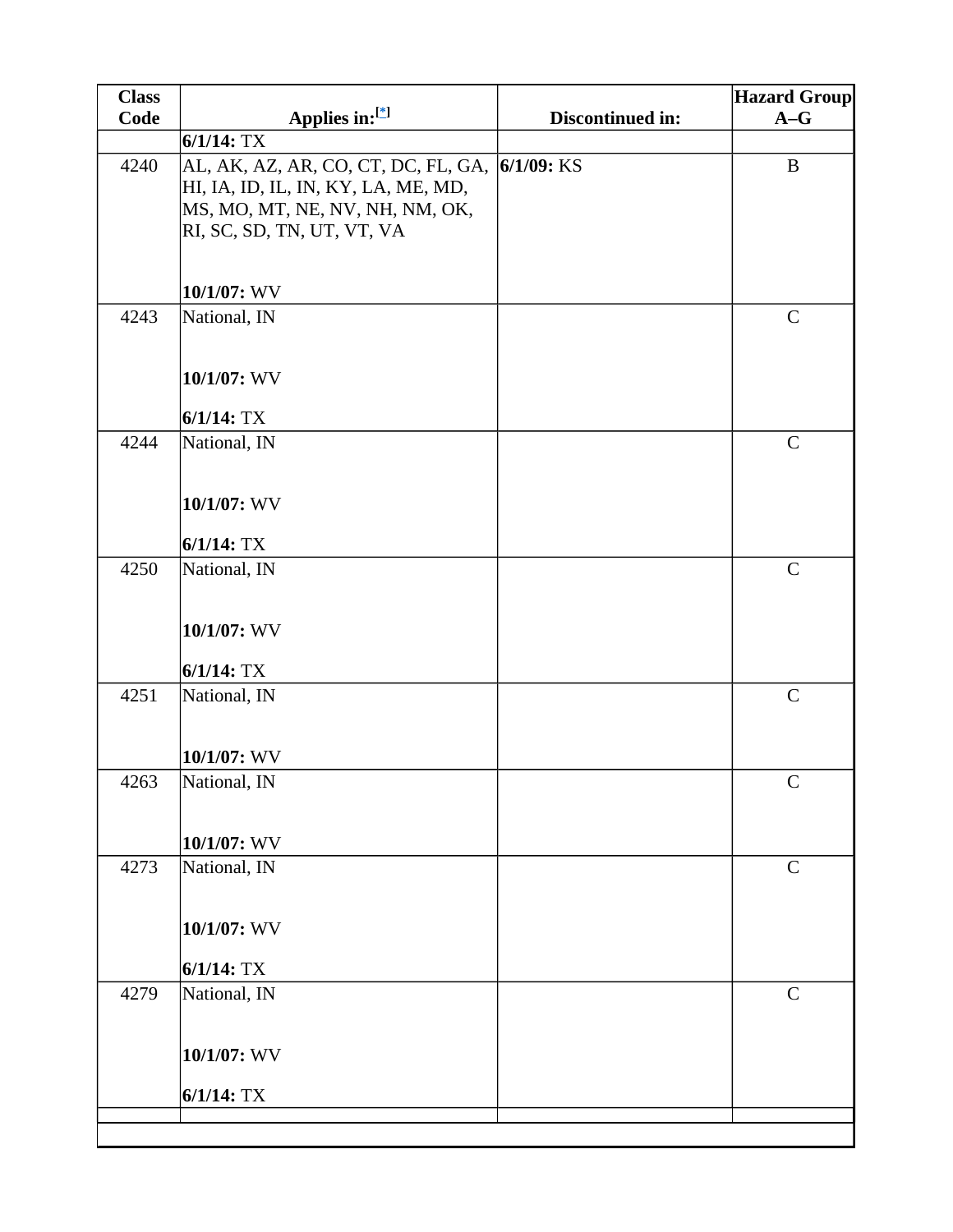| <b>Class</b> |                                     |                  | <b>Hazard Group</b>        |
|--------------|-------------------------------------|------------------|----------------------------|
| Code         | Applies in:[*]                      | Discontinued in: | $A-G$                      |
| 4282         | National, IN                        |                  | B                          |
|              |                                     |                  |                            |
|              | 10/1/07: WV                         |                  |                            |
|              |                                     |                  |                            |
|              | $6/1/14$ : TX                       |                  |                            |
| 4283         | National, IN                        |                  | $\mathcal{C}$              |
|              |                                     |                  |                            |
|              | 10/1/07: WV                         |                  |                            |
|              |                                     |                  |                            |
|              | $6/1/14$ : TX                       |                  |                            |
| 4299         | National, IN                        |                  | $\bf{B}$                   |
|              |                                     |                  |                            |
|              | 10/1/07: WV                         |                  |                            |
|              |                                     |                  |                            |
|              | $6/1/14$ : TX                       |                  |                            |
| 4301         | IL, RI                              |                  | $\bf{B}$                   |
| 4304         | AL, AK, AZ, AR, CO, CT, DC, FL, GA, |                  | D                          |
|              | HI, IA, ID, IL, IN, KS, KY, LA, ME, |                  |                            |
|              | MD, MS, MO, MT, NE, NV, NH, NM,     |                  |                            |
|              | OR, RI, SC, SD, TN, UT, VT, VA      |                  |                            |
|              |                                     |                  |                            |
|              | 10/1/07: WV                         |                  |                            |
|              |                                     |                  |                            |
|              | $6/1/14$ : TX                       |                  |                            |
| 4307         | National, IN                        |                  | $\mathbf{A}$               |
|              |                                     |                  |                            |
|              | 10/1/07: WV                         |                  |                            |
|              |                                     |                  |                            |
|              | $6/1/14$ : TX                       |                  |                            |
| 4308         |                                     | $4/1/08$ : VA    | B                          |
| 4311         | OK                                  |                  | $\mathbf D$                |
| 4312<br>4351 | OK                                  |                  | $\mathbf C$<br>$\mathbf C$ |
|              | National, IN                        |                  |                            |
|              |                                     |                  |                            |
|              | 10/1/07: WV                         |                  |                            |
| 4351         | $6/1/14$ : TX                       |                  | $\mathbf B$                |
| 4352         | National, IN                        |                  | B                          |
|              |                                     |                  |                            |
|              | 10/1/07: WV                         |                  |                            |
|              |                                     |                  |                            |
|              |                                     |                  |                            |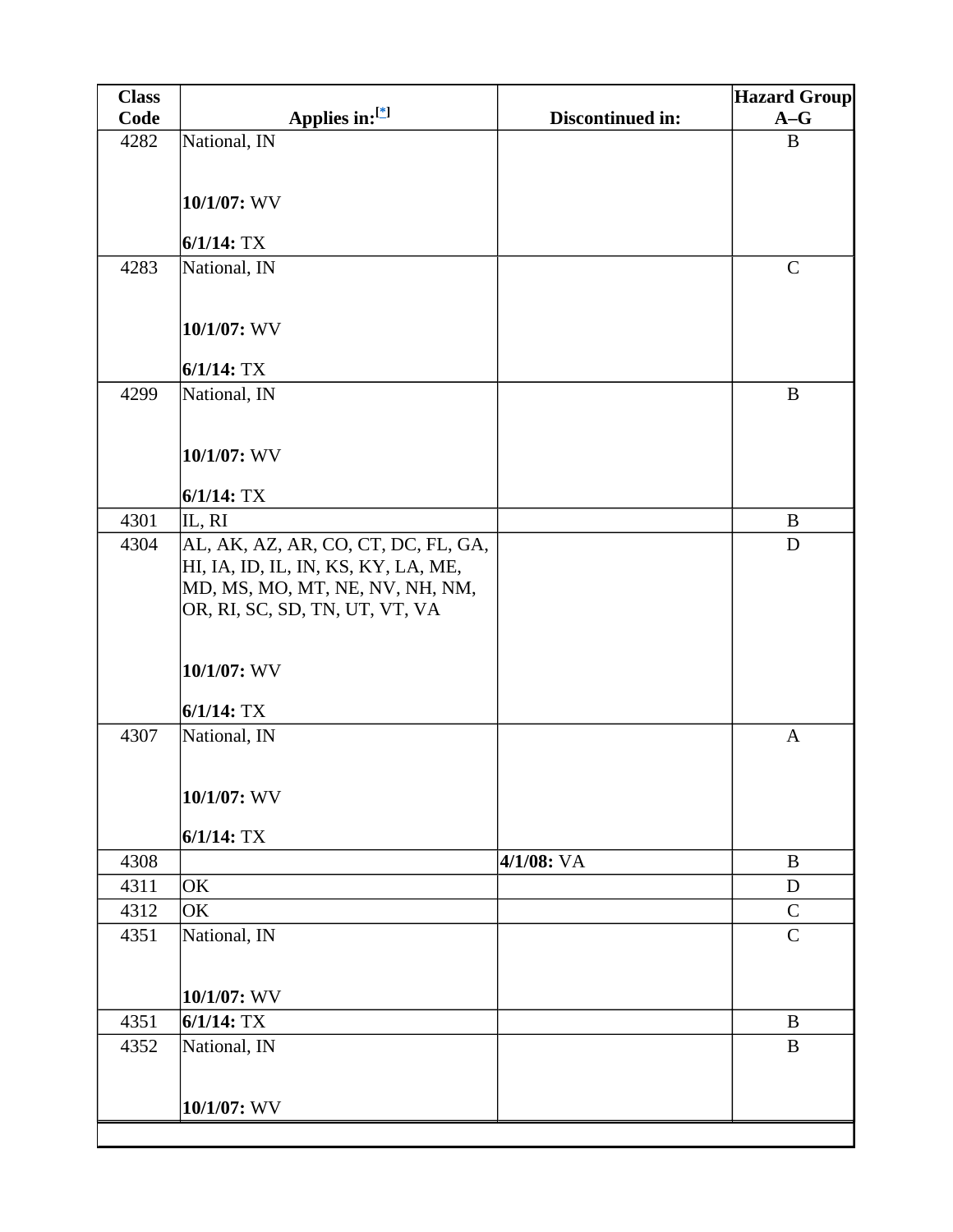| <b>Class</b> |                                     |                             | <b>Hazard Group</b> |
|--------------|-------------------------------------|-----------------------------|---------------------|
| Code         | Applies in:[*]                      | Discontinued in:            | $A-G$               |
| 4360         | AK, AL, AR, AZ, CO, CT, DC, GA, HI, | $1/1/10$ : FL               | $\bf{B}$            |
|              | IA, ID, IL, IN, KS, KY, LA, MD, ME, |                             |                     |
|              | MO, MS, MT, NE, NH, NM, NV, OK,     |                             |                     |
|              | OR, RI, SC, SD, TN, UT, VA, VT      |                             |                     |
|              |                                     |                             |                     |
|              | 10/1/07: WV                         |                             |                     |
|              | $6/1/14$ : TX                       |                             |                     |
| 4361         | National, IN                        |                             | $\bf{B}$            |
|              |                                     |                             |                     |
|              | 10/1/07: WV                         |                             |                     |
|              | $6/1/14$ : TX                       |                             |                     |
| 4362         | $6/1/14$ : TX                       | $1/1/10$ : FL               | $\mathcal{C}$       |
|              |                                     | 1/1/12: AK, AZ, CO, CT, HI, |                     |
|              |                                     | IA, ID, IL, IN, KS, MD, ME  |                     |
|              |                                     | MO, NH, NM, OK, OR          |                     |
|              |                                     | $2/1/12$ : NE               |                     |
|              |                                     | 3/1/12: AL, GA, MS, NV, TN  |                     |
|              |                                     | 4/1/12: VT, VA              |                     |
|              |                                     | $5/1/12$ : LA               |                     |
|              |                                     | 7/1/12: AR, MT, RI, SD      |                     |
|              |                                     | 9/1/12: SC                  |                     |
|              |                                     | 10/1/12: KY                 |                     |
|              |                                     | 11/1/12: DC, WV             |                     |
|              |                                     | 12/1/12: UT                 |                     |
| 4410         | National, IN                        |                             | $\mathbf C$         |
|              | 10/1/07: WV                         |                             |                     |
|              | $6/1/14$ : TX                       |                             |                     |
| 4417         | ME, MD                              | $1/1/10$ : NH               | B                   |
| 4417         | $6/1/14$ : TX                       |                             | $\mathcal{C}$       |
| 4420         |                                     |                             | ${\bf F}$           |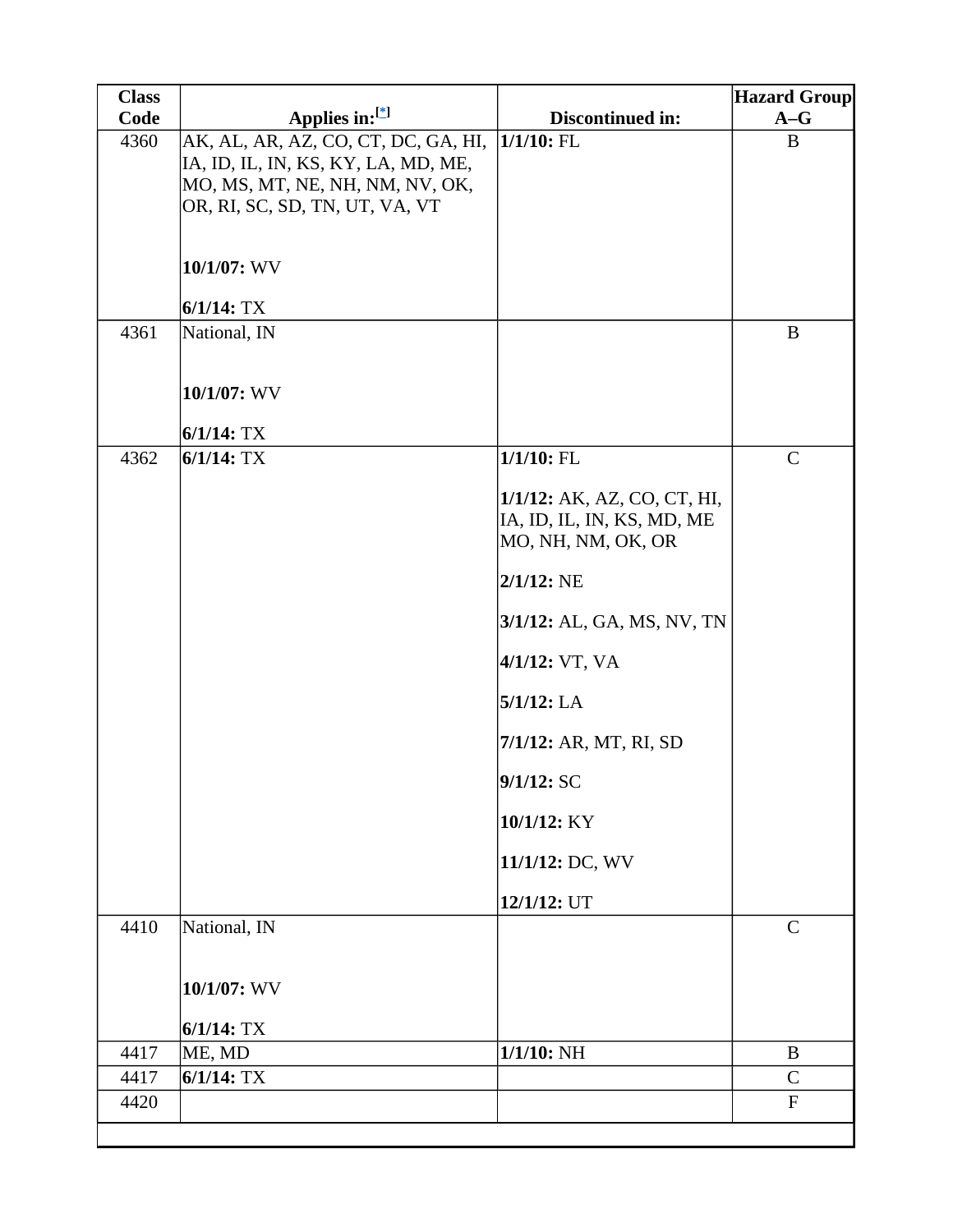| <b>Class</b> |                                                                        |                  | <b>Hazard Group</b> |
|--------------|------------------------------------------------------------------------|------------------|---------------------|
| Code         | Applies in: $[$                                                        | Discontinued in: | $A-G$               |
|              | National, IN                                                           |                  |                     |
|              |                                                                        |                  |                     |
|              | $10/1/07$ : WV                                                         |                  |                     |
| 4420         | $6/1/14$ : TX                                                          |                  | E                   |
| 4431         | National, IN                                                           |                  | A                   |
|              |                                                                        |                  |                     |
|              | 10/1/07: WV                                                            |                  |                     |
|              |                                                                        |                  |                     |
|              | $6/1/14$ : TX                                                          |                  |                     |
| 4432         | AL, AK, AZ, AR, CO, CT, DC, FL, GA,                                    |                  | $\mathbf{A}$        |
|              | HI, IA, ID, IL, IN, KS, KY, LA, ME,                                    |                  |                     |
|              | MD, MS, MO, MT, NE, NV, NH, NM,<br>OK, RI, SC, SD, TN, UT, VT, VA      |                  |                     |
|              |                                                                        |                  |                     |
|              |                                                                        |                  |                     |
|              | $10/1/07$ : WV                                                         |                  |                     |
| 4432         | $6/1/14$ : TX                                                          |                  | B                   |
| 4439         | AK, AL, AR, AZ, CO, CT, DC, GA, HI,                                    | $1/1/10$ : FL    | D                   |
|              | IA, ID, IL, IN, KS, KY, LA, MD, ME,<br>MO, MS, MT, NE, NH, NM, NV, OK, |                  |                     |
|              | OR, RI, SC, SD, TN, UT, VA, VT                                         |                  |                     |
|              |                                                                        |                  |                     |
|              |                                                                        |                  |                     |
|              | $10/1/07$ : WV                                                         |                  |                     |
| 4439         | $6/1/14$ : TX                                                          |                  | E<br>$\mathsf{C}$   |
| 4452         | National, IN                                                           |                  |                     |
|              |                                                                        |                  |                     |
|              | 10/1/07: WV                                                            |                  |                     |
|              | $6/1/14$ : TX                                                          |                  |                     |
| 4459         | National, IN                                                           |                  | $\mathbf C$         |
|              |                                                                        |                  |                     |
|              |                                                                        |                  |                     |
|              | $10/1/07$ : WV                                                         |                  |                     |
| 4459         | $6/1/14$ : TX                                                          |                  | D                   |
| 4470         | National, IN                                                           |                  | $\mathbf C$         |
|              |                                                                        |                  |                     |
|              | 10/1/07: WV                                                            |                  |                     |
|              |                                                                        |                  |                     |
|              | $6/1/14$ : TX                                                          |                  |                     |
| 4479         |                                                                        | $1/1/16$ : MD    | $\mathbf{A}$        |
|              |                                                                        |                  |                     |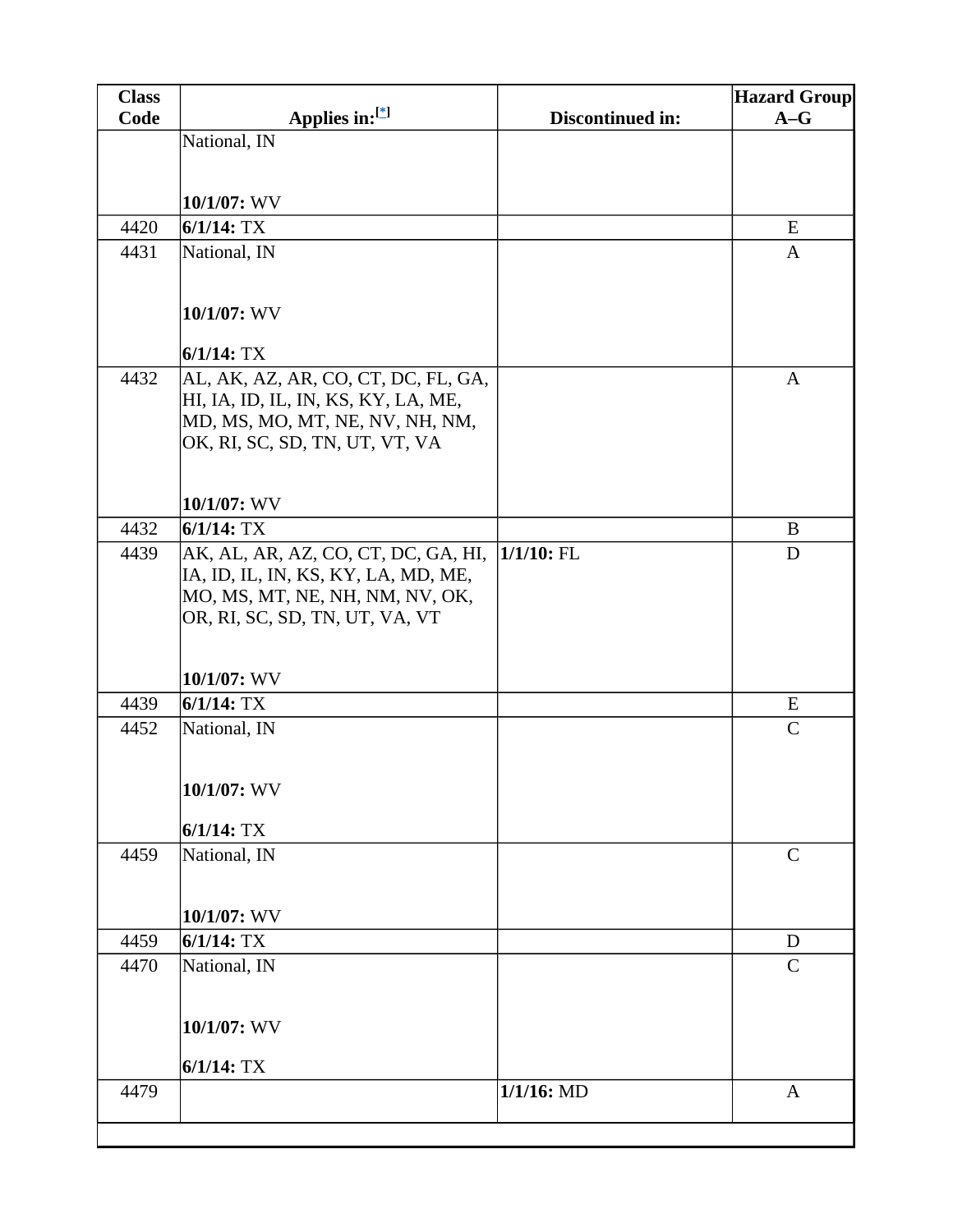| <b>Class</b> |                |                             | <b>Hazard Group</b> |
|--------------|----------------|-----------------------------|---------------------|
| Code         | Applies in:[*] | Discontinued in:            | $A-G$               |
|              |                | 4/1/16: ME, VA              |                     |
| 4484         | National, IN   |                             | $\mathbf C$         |
|              |                |                             |                     |
|              | 10/1/07: WV    |                             |                     |
|              | $6/1/14$ : TX  |                             |                     |
| 4493         | National, IN   |                             | $\mathbf C$         |
|              |                |                             |                     |
|              |                |                             |                     |
|              | $10/1/07$ : WV |                             |                     |
| 4511         | National, IN   |                             | $\mathbf D$         |
|              |                |                             |                     |
|              | $10/1/07$ : WV |                             |                     |
| 4511         | $6/1/14$ : TX  |                             | ${\bf E}$           |
| 4519         | $6/1/14$ : TX  |                             | $\mathbf C$         |
| 4536         |                | $1/1/16$ : MD               | G                   |
| 4557         | National, IN   |                             | $\, {\bf B}$        |
|              |                |                             |                     |
|              | $10/1/07$ : WV |                             |                     |
| 4558         | National, IN   |                             | $\mathbf C$         |
|              |                |                             |                     |
|              | $10/1/07$ : WV |                             |                     |
| 4558         | $6/1/14$ : TX  |                             | $\bf{B}$            |
| 4561         |                | $1/1/10$ : FL               | $\mathbf C$         |
|              |                | 1/1/11: AK, AZ, CO, CT, HI, |                     |
|              |                | IA, ID, IL, IN, KS, MD, ME, |                     |
|              |                | MO, NH, NM, OK, OR          |                     |
|              |                | $2/1/11$ : NE               |                     |
|              |                | 3/1/11: AL, GA, MS, NV, TN  |                     |
|              |                | 4/1/11:VT                   |                     |
|              |                | 5/1/11: LA                  |                     |
|              |                | $6/1/11$ : RI               |                     |
|              |                | 7/1/11: AR, MT, SC, SD      |                     |
|              |                | 10/1/11: KY                 |                     |
|              |                |                             |                     |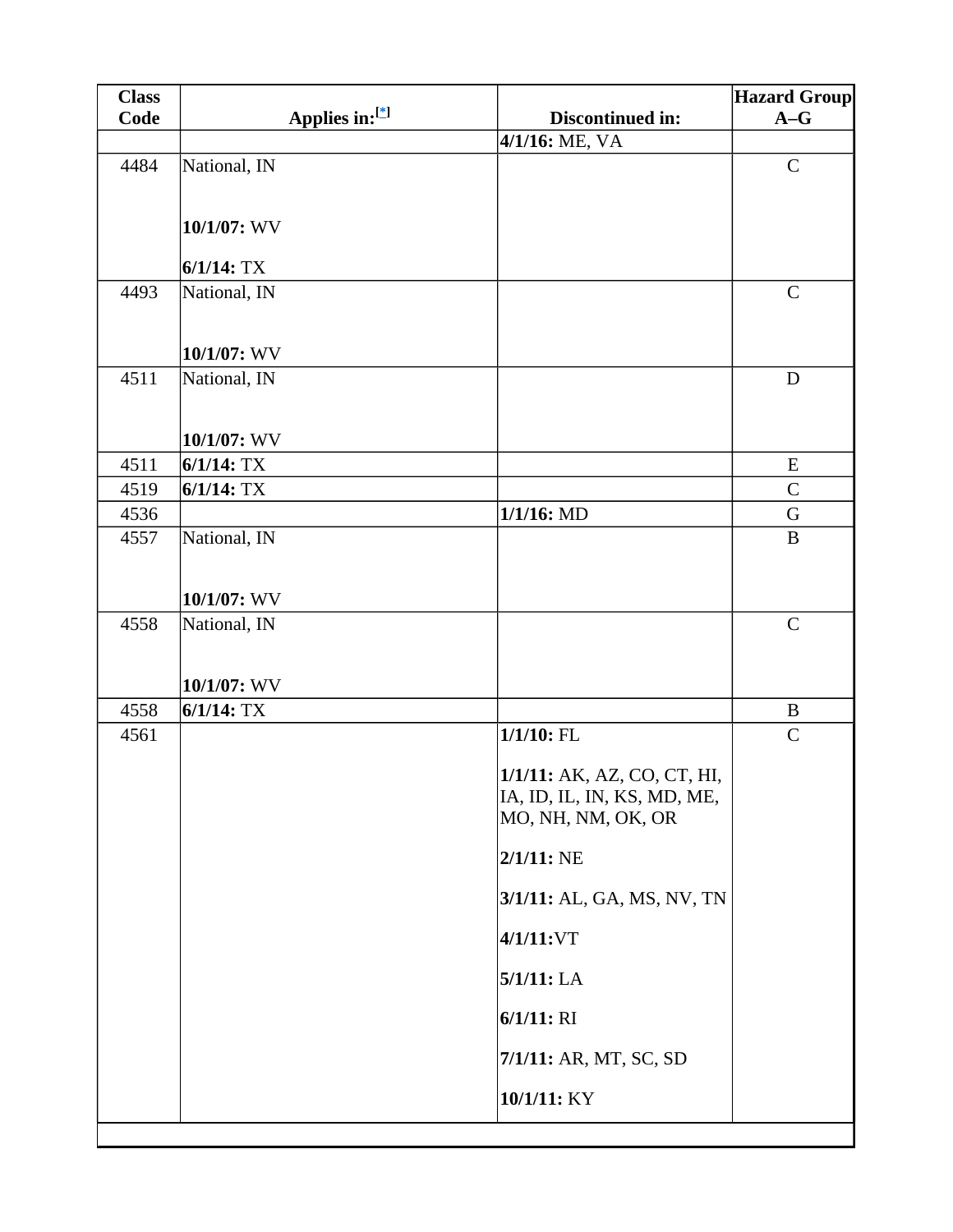| <b>Class</b> |                                                                   |                  | <b>Hazard Group</b> |
|--------------|-------------------------------------------------------------------|------------------|---------------------|
| Code         | Applies in:[*]                                                    | Discontinued in: | $A-G$               |
|              |                                                                   | 11/1/11: DC, WV  |                     |
|              |                                                                   |                  |                     |
|              |                                                                   | 12/1/11: UT      |                     |
|              |                                                                   | $4/1/12$ : VA    |                     |
| 4565         | LA, OK                                                            |                  | E                   |
|              |                                                                   |                  |                     |
|              | 10/1/07: WV                                                       |                  |                     |
| 4568         | AL, AK, AZ, AR, CO, CT, DC, FL, GA,                               |                  | E                   |
|              | HI, IA, ID, IL, IN, KS, KY, LA, ME,                               |                  |                     |
|              | MD, MS, MO, MT, NE, NV, NH, NM,                                   |                  |                     |
|              | OK, RI, SC, SD, TN, UT, VT, VA                                    |                  |                     |
|              |                                                                   |                  |                     |
|              | 10/1/07: WV                                                       |                  |                     |
|              |                                                                   |                  |                     |
|              | $6/1/14$ : TX                                                     |                  |                     |
| 4581         | AL, AK, AZ, AR, CO, CT, DC, FL, GA,                               |                  | $\mathbf F$         |
|              | HI, IA, ID, IL, IN, KS, KY, LA, ME,                               |                  |                     |
|              | MD, MS, MO, MT, NE, NV, NH, NM,<br>OK, RI, SC, SD, TN, UT, VT, VA |                  |                     |
|              |                                                                   |                  |                     |
|              |                                                                   |                  |                     |
|              | 10/1/07: WV                                                       |                  |                     |
| 4582         | <b>VA</b>                                                         |                  | E                   |
| 4583         | National, IN                                                      |                  | ${\bf F}$           |
|              |                                                                   |                  |                     |
|              | 10/1/07: WV                                                       |                  |                     |
|              |                                                                   |                  |                     |
|              | $6/1/14$ : TX                                                     |                  |                     |
| 4584         |                                                                   | $1/1/16$ : MD    | E                   |
| 4585         | KS, KY, MS                                                        |                  | D                   |
| 4586         | FL, KS, MS, OK                                                    |                  | $\mathbf F$         |
| 4597         | GA, MO                                                            |                  | B                   |
| 4611         | National, IN                                                      |                  | $\bf{B}$            |
|              |                                                                   |                  |                     |
|              | 10/1/07: WV                                                       |                  |                     |
| 4611         | $6/1/14$ : TX                                                     |                  | E                   |
| 4635         | National, IN                                                      |                  | G                   |
|              |                                                                   |                  |                     |
|              |                                                                   |                  |                     |
|              | 10/1/07: WV                                                       |                  |                     |
|              |                                                                   |                  |                     |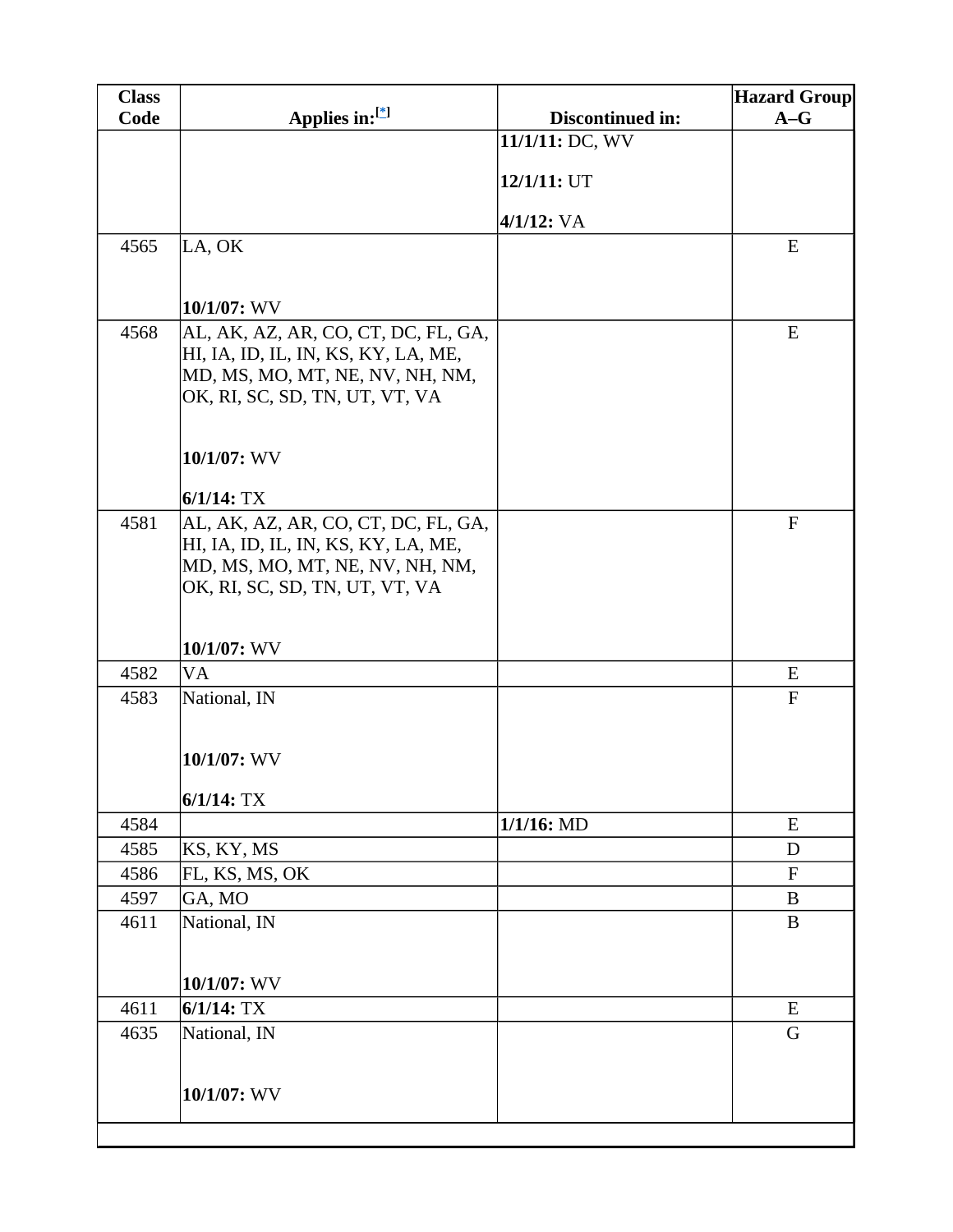| <b>Class</b> |                                                                                                                                                 |                  | <b>Hazard Group</b> |
|--------------|-------------------------------------------------------------------------------------------------------------------------------------------------|------------------|---------------------|
| Code         | Applies in:[*]                                                                                                                                  | Discontinued in: | $A-G$               |
|              | $6/1/14$ : TX                                                                                                                                   |                  |                     |
| 4653         | National, IN                                                                                                                                    |                  | $\bf{B}$            |
|              | 10/1/07: WV                                                                                                                                     |                  |                     |
|              | $6/1/14$ : TX                                                                                                                                   |                  |                     |
| 4665         | National, IN                                                                                                                                    |                  | E                   |
|              | 10/1/07: WV                                                                                                                                     |                  |                     |
|              | $6/1/14$ : TX                                                                                                                                   |                  |                     |
| 4670         | National, IN                                                                                                                                    |                  | E                   |
|              | 10/1/07: WV                                                                                                                                     |                  |                     |
|              | $6/1/14$ : TX                                                                                                                                   |                  |                     |
| 4673         |                                                                                                                                                 | 1/1/2016: OK     | E                   |
| 4683         | National, IN                                                                                                                                    |                  | $\mathsf{C}$        |
|              | 10/1/07: WV                                                                                                                                     |                  |                     |
| 4686         | AL, AK, AZ, AR, CO, CT, DC, FL, GA,<br>HI, IA, ID, IL, IN, KS, KY, ME, MD,<br>MS, MO, MT, NE, NV, NH, NM, OK,<br>OR, RI, SC, SD, TN, UT, VT, VA |                  | E                   |
|              | $10/1/07$ : WV                                                                                                                                  |                  |                     |
| 4692         | National, IN                                                                                                                                    |                  | $\bf{B}$            |
|              | 10/1/07: WV                                                                                                                                     |                  |                     |
|              | $6/1/14$ : TX                                                                                                                                   |                  |                     |
| 4693         | National, IN                                                                                                                                    |                  | $\mathbf C$         |
|              | 10/1/07: WV                                                                                                                                     |                  |                     |
|              | $6/1/14$ : TX                                                                                                                                   |                  |                     |
| 4703         | National, IN                                                                                                                                    |                  | $\mathcal{C}$       |
|              |                                                                                                                                                 |                  |                     |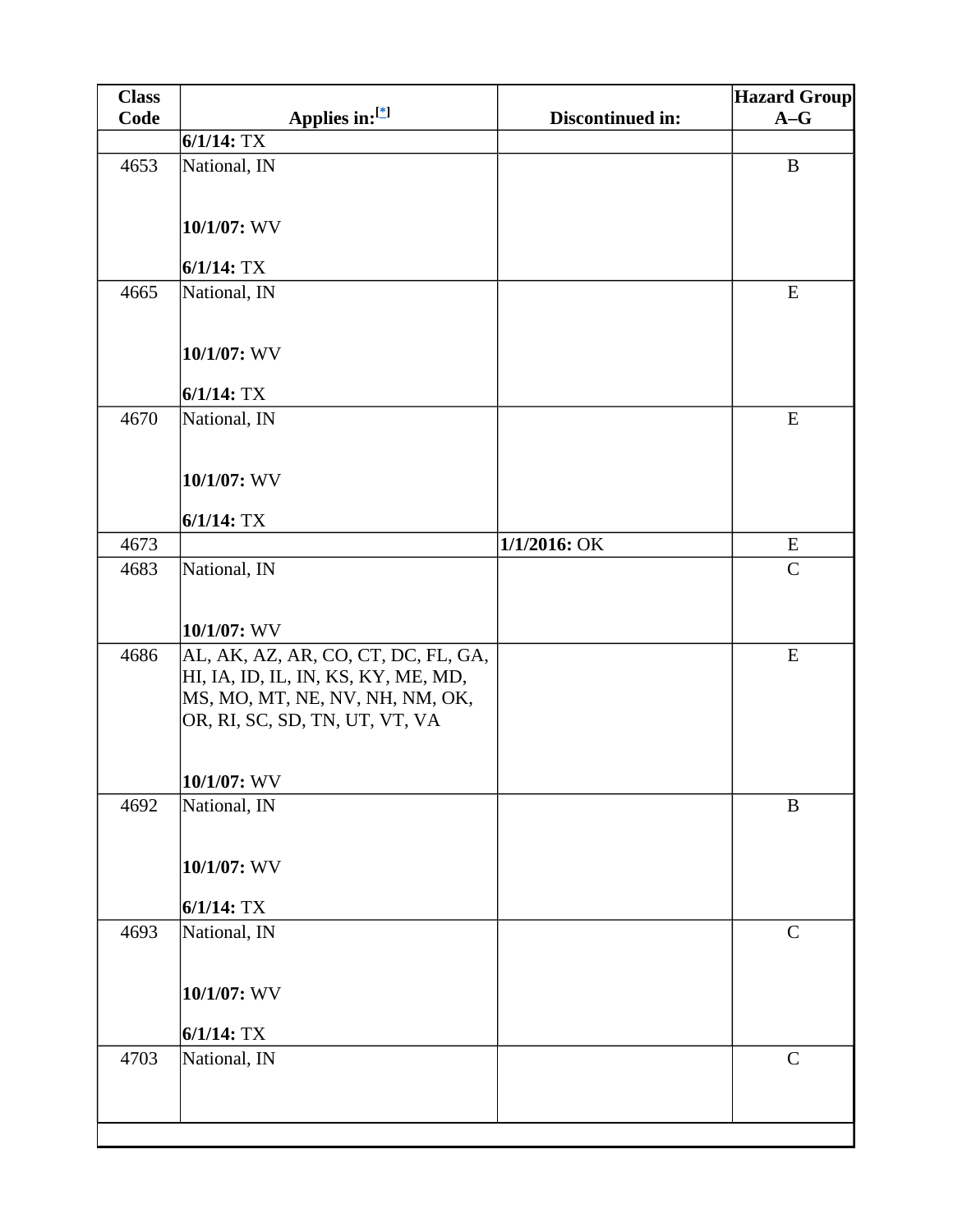| <b>Class</b> |                |                  | <b>Hazard Group</b> |
|--------------|----------------|------------------|---------------------|
| Code         | Applies in:[*] | Discontinued in: | $A-G$               |
|              | 10/1/07: WV    |                  |                     |
|              | $6/1/14$ : TX  |                  |                     |
| 4710         | <b>FL</b>      |                  | $\, {\bf B}$        |
| 4712         | $6/1/14$ : TX  |                  | $\mathsf{C}$        |
| 4716         | IL, IN, MO     |                  | $\bf{B}$            |
| 4716         | $6/1/14$ : TX  |                  | ${\bf C}$           |
| 4717         | National, IN   |                  | $\mathbf{A}$        |
|              |                |                  |                     |
|              | 10/1/07: WV    |                  |                     |
|              | $6/1/14$ : TX  |                  |                     |
| 4720         | National, IN   |                  | $\mathbf C$         |
|              |                |                  |                     |
|              | 10/1/07: WV    |                  |                     |
|              |                |                  |                     |
|              | $6/1/14$ : TX  |                  |                     |
| 4730         | IL             |                  | E                   |
| 4740         | National, IN   |                  | E                   |
|              | 10/1/07: WV    |                  |                     |
|              | $6/1/14$ : TX  |                  |                     |
| 4741         | National, IN   |                  | $\mathbf C$         |
|              |                |                  |                     |
|              | 10/1/07: WV    |                  |                     |
| 4743         | KS, LA, NM     |                  | E                   |
|              |                |                  |                     |
|              |                |                  |                     |
|              | $6/1/14$ : TX  |                  |                     |
| 4750         | IL, LA         |                  | ${\bf E}$           |
| 4751         | National, IN   |                  | E                   |
|              | 10/1/07: WV    |                  |                     |
|              | $6/1/14$ : TX  |                  |                     |
| 4758         |                | 12/1/15: UT      | $\mathbf G$         |
|              |                |                  |                     |
|              |                | 3/1/16: GA       |                     |
| 4759         |                | 12/1/15: UT      | $\mathbf G$         |
|              |                |                  |                     |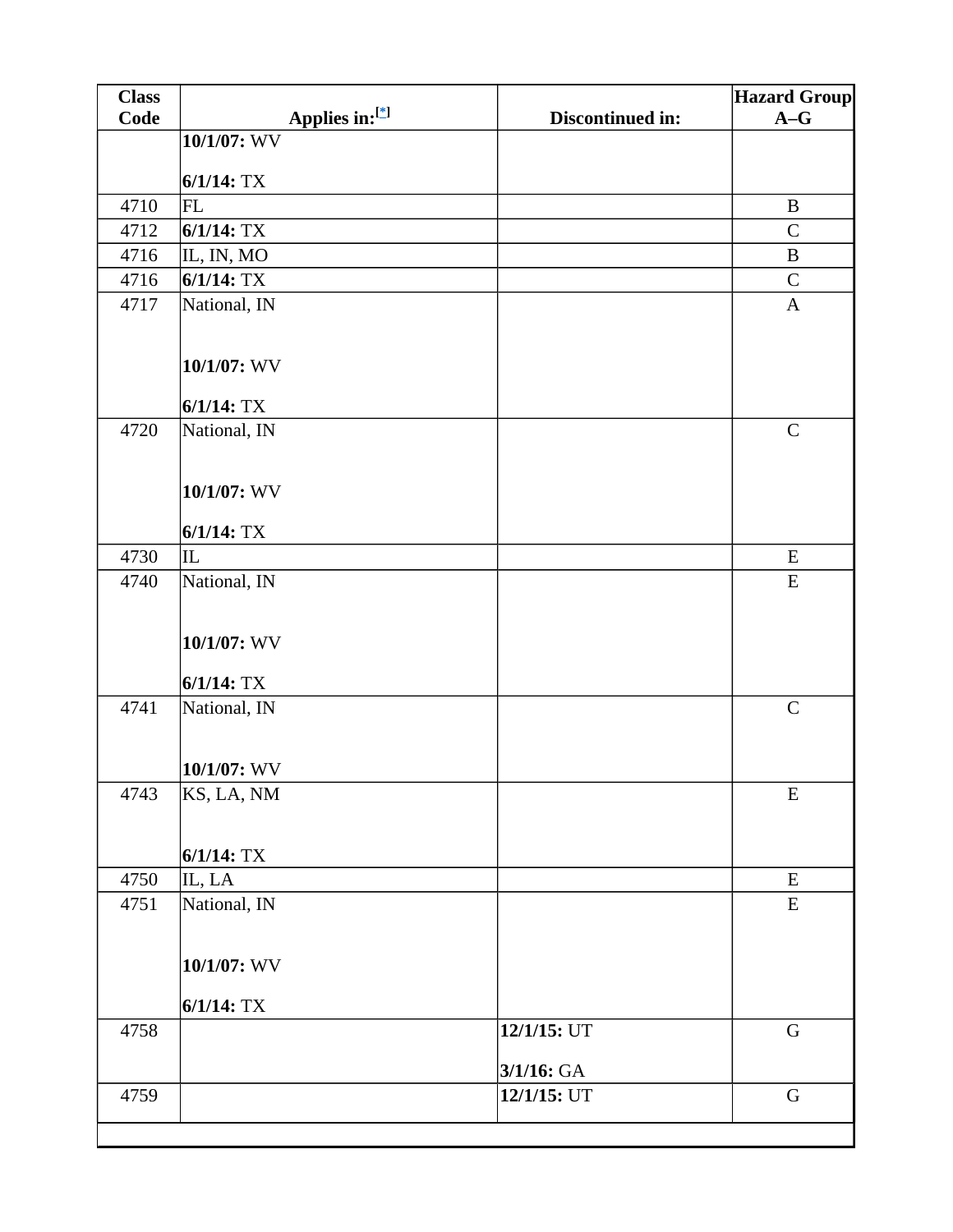| <b>Class</b> |                                                                                                                                                 |                  | <b>Hazard Group</b>       |
|--------------|-------------------------------------------------------------------------------------------------------------------------------------------------|------------------|---------------------------|
| Code         | Applies in: $[$                                                                                                                                 | Discontinued in: | $A-G$                     |
|              |                                                                                                                                                 | 3/1/16: GA       |                           |
| 4761         | CO, OK, TN                                                                                                                                      |                  | G                         |
| 4766         | AL, AZ, ID, IN                                                                                                                                  |                  | G                         |
|              |                                                                                                                                                 |                  |                           |
|              | $6/1/14$ : TX                                                                                                                                   |                  |                           |
| 4767         |                                                                                                                                                 | $1/1/16$ : CT    | G                         |
| 4770         | GA                                                                                                                                              |                  | G                         |
| 4771         | AL, AK, AZ, AR, CO, CT, DC, FL, HI,<br>IA, ID, IL, IN, KS, KY, LA, ME, MD,<br>MS, MO, MT, NE, NV, NH, NM, OK,<br>OR, RI, SC, SD, TN, UT, VT, VA |                  | G                         |
|              | 10/1/07: WV                                                                                                                                     |                  |                           |
|              | $3/1/16$ : GA                                                                                                                                   |                  |                           |
| 4773         | GA                                                                                                                                              |                  | G                         |
| 4774         |                                                                                                                                                 | $3/1/16$ : GA    | G                         |
| 4775         | GA                                                                                                                                              |                  | G                         |
| 4776         |                                                                                                                                                 | $3/1/16$ : GA    | G                         |
| 4777         | National, IN<br>10/1/07: WV<br>$6/1/14$ : TX                                                                                                    |                  | G                         |
| 4779         | GA                                                                                                                                              |                  | G                         |
| 4799         |                                                                                                                                                 | $3/1/16$ : GA    | G                         |
| 4800         | $6/1/14$ : TX                                                                                                                                   |                  | ${\bf F}$                 |
| 4801         | $6/1/14$ : TX                                                                                                                                   |                  | $\mathbf F$               |
| 4802         | $6/1/14$ : TX                                                                                                                                   |                  | ${\bf F}$                 |
| 4803         | $6/1/14$ : TX                                                                                                                                   |                  | $\mathbf{F}$              |
| 4804         | $6/1/14$ : TX                                                                                                                                   |                  | $\boldsymbol{\mathrm{F}}$ |
| 4805         | $6/1/14$ : TX                                                                                                                                   |                  | ${\bf F}$                 |
| 4806         | $6/1/14$ : TX                                                                                                                                   |                  | $\mathbf F$               |
| 4807         | $6/1/14$ : TX                                                                                                                                   |                  | ${\bf F}$                 |
| 4808         | $6/1/14$ : TX                                                                                                                                   |                  | $\mathbf F$               |
| 4809         | $6/1/14$ : TX                                                                                                                                   |                  | ${\bf F}$                 |
| 4810         | $6/1/14$ : TX                                                                                                                                   |                  | $\mathbf{F}$              |
| 4811         | $6/1/14$ : TX                                                                                                                                   |                  | $\mathbf F$               |
| 4812         | $6/1/14$ : TX                                                                                                                                   |                  | ${\bf E}$                 |
| 4813         | $6/1/14$ : TX                                                                                                                                   |                  | E                         |
|              |                                                                                                                                                 |                  |                           |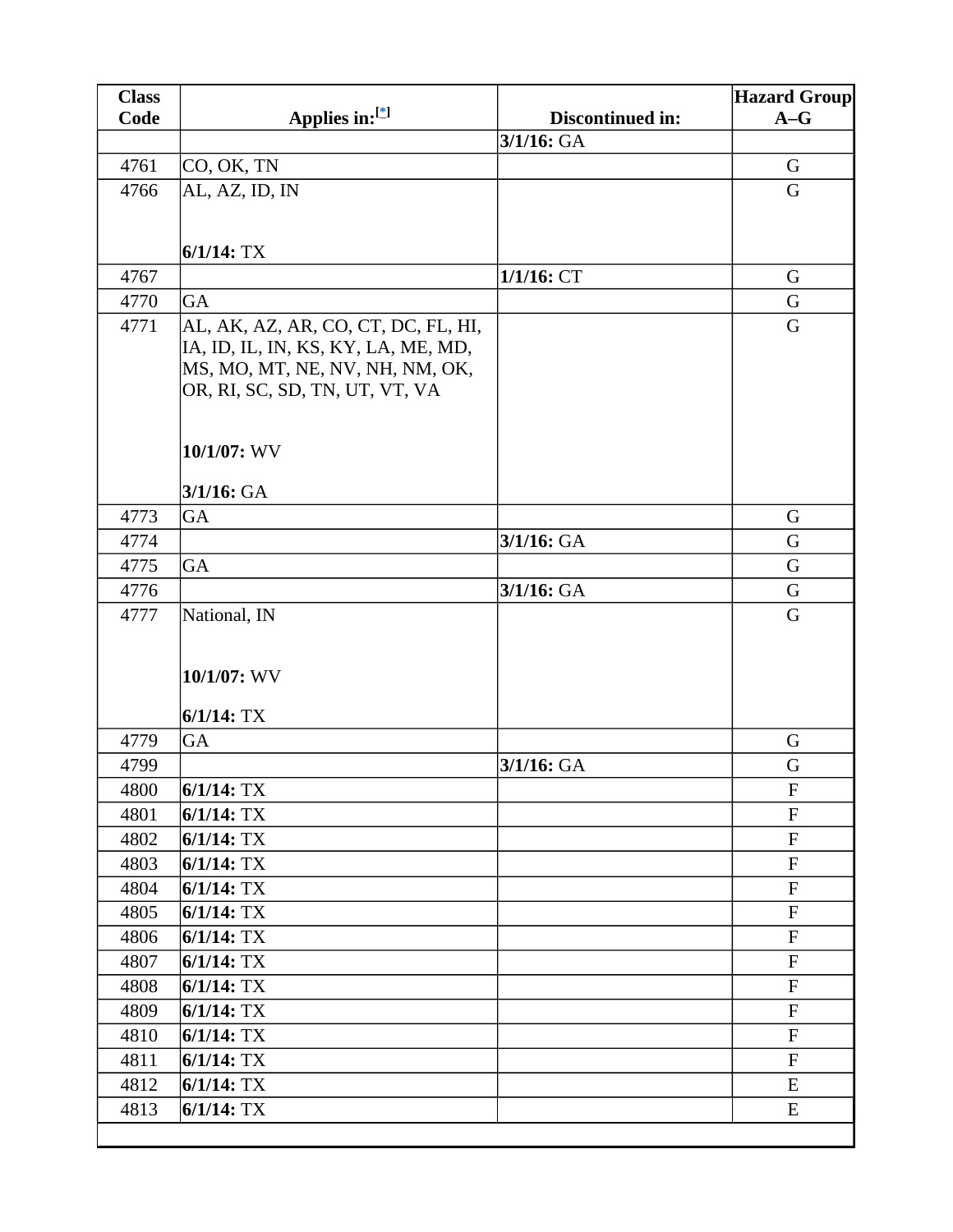| <b>Class</b> |                |                  | <b>Hazard Group</b> |
|--------------|----------------|------------------|---------------------|
| Code         | Applies in:[*] | Discontinued in: | $A-G$               |
| 4814         | $6/1/14$ : TX  |                  | ${\bf E}$           |
| 4815         | $6/1/14$ : TX  |                  | E                   |
| 4816         | $6/1/14$ : TX  |                  | ${\bf E}$           |
| 4817         | $6/1/14$ : TX  |                  | E                   |
| 4818         | $6/1/14$ : TX  |                  | ${\bf E}$           |
| 4819         | $6/1/14$ : TX  |                  | E                   |
| 4820         | $6/1/14$ : TX  |                  | ${\bf E}$           |
| 4821         | $6/1/14$ : TX  |                  | ${\bf E}$           |
| 4822         | $6/1/14$ : TX  |                  | ${\bf E}$           |
| 4823         | $6/1/14$ : TX  |                  | ${\bf E}$           |
| 4825         | National, IN   |                  | ${\bf E}$           |
|              |                |                  |                     |
|              | 10/1/07: WV    |                  |                     |
| 4828         | National, IN   |                  | $\mathbf D$         |
|              |                |                  |                     |
|              |                |                  |                     |
|              | 10/1/07: WV    |                  |                     |
| 4829         | National, IN   |                  | ${\bf F}$           |
|              |                |                  |                     |
|              | 10/1/07: WV    |                  |                     |
| 4902         | National, IN   |                  | $\bf{B}$            |
|              |                |                  |                     |
|              |                |                  |                     |
|              | 10/1/07: WV    |                  |                     |
|              | $6/1/14$ : TX  |                  |                     |
| 4923         |                |                  | $\mathcal{C}$       |
|              | National, IN   |                  |                     |
|              |                |                  |                     |
|              | 10/1/07: WV    |                  |                     |
|              |                |                  |                     |
|              | $6/1/14$ : TX  |                  |                     |
| 4940         | IL, MO, OK     |                  | ${\bf E}$           |
| 5020         | National, IN   |                  | ${\bf E}$           |
|              |                |                  |                     |
|              | 10/1/07: WV    |                  |                     |
| 5022         | National, IN   |                  | $\mathbf F$         |
|              |                |                  |                     |
|              |                |                  |                     |
|              | 10/1/07: WV    |                  |                     |
|              |                |                  |                     |
|              |                |                  |                     |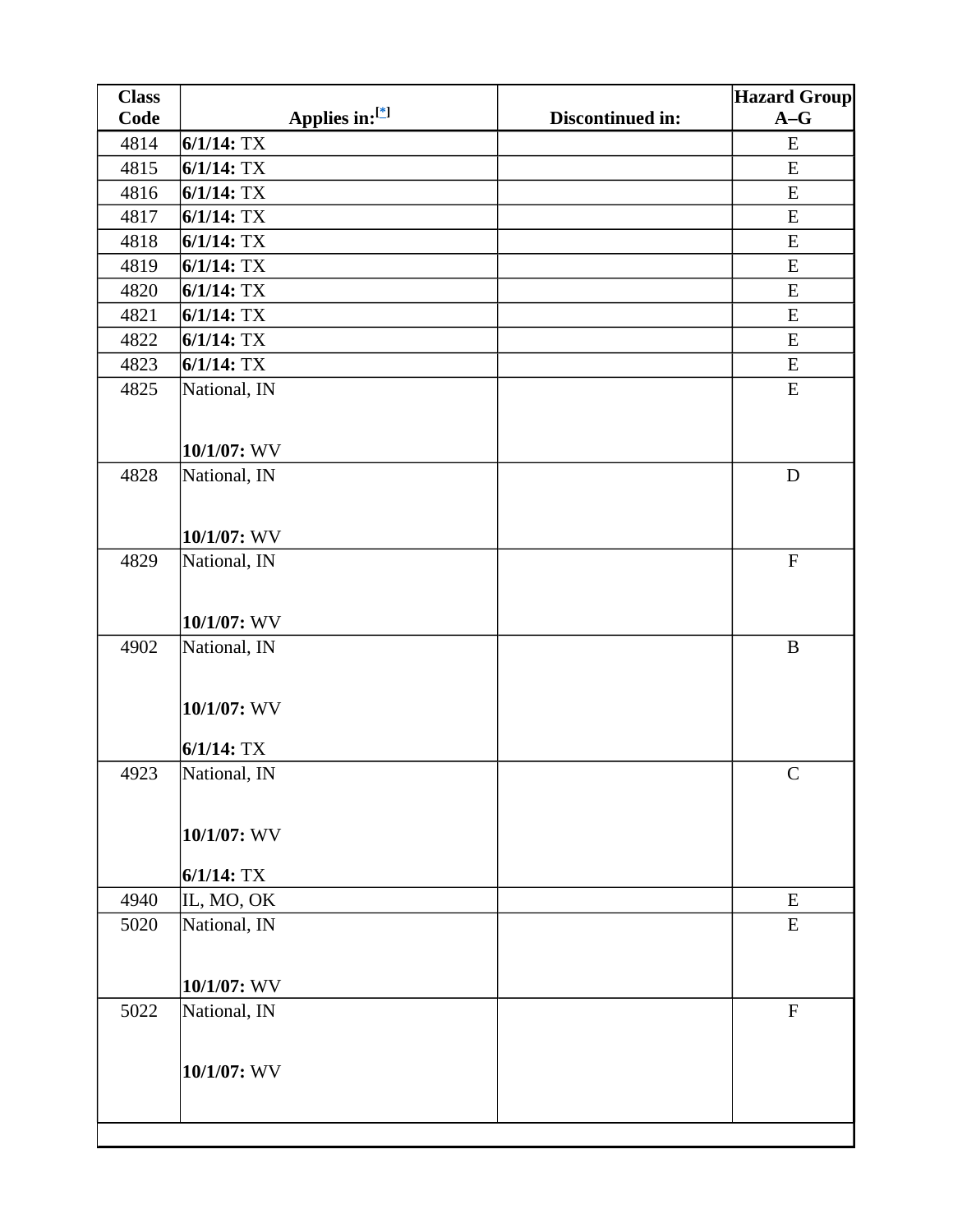| <b>Class</b> |                                                                        |                  | <b>Hazard Group</b>       |
|--------------|------------------------------------------------------------------------|------------------|---------------------------|
| Code         | Applies in: $[$                                                        | Discontinued in: | $A-G$                     |
|              | $6/1/14$ : TX                                                          |                  |                           |
| 5037         | AL, AK, AZ, AR, CO, CT, DC, FL, GA,                                    |                  | $\mathbf G$               |
|              | HI, IA, ID, IL, IN, KS, KY, LA, ME,                                    |                  |                           |
|              | MD, MS, MO, MT, NE, NV, NH, NM,<br>OK, RI, SC, SD, TN, UT, VT, VA      |                  |                           |
|              |                                                                        |                  |                           |
|              |                                                                        |                  |                           |
|              | 10/1/07: WV                                                            |                  |                           |
| 5040         | National, IN                                                           |                  | G                         |
|              |                                                                        |                  |                           |
|              | 10/1/07: WV                                                            |                  |                           |
|              |                                                                        |                  |                           |
|              | $6/1/14$ : TX                                                          |                  |                           |
| 5041         | $6/1/14$ : TX                                                          |                  | $\mathbf G$               |
| 5057         | National, IN                                                           |                  | $\mathbf G$               |
|              |                                                                        |                  |                           |
|              | 10/1/07: WV                                                            |                  |                           |
|              | $6/1/14$ : TX                                                          |                  |                           |
| 5059         | National, IN                                                           |                  | G                         |
|              |                                                                        |                  |                           |
|              |                                                                        |                  |                           |
|              | 10/1/07: WV                                                            |                  |                           |
| 5067         | MO, VA                                                                 |                  | G                         |
| 5069         | AL, AK, AZ, AR, CT, DC, FL, GA, HI,                                    |                  | G                         |
|              | IA, ID, IL, IN, KS, KY, LA, ME, MD,<br>MS, MO, MT, NE, NV, NH, NM, OK, |                  |                           |
|              | RI, SC, SD, TN, UT, VT, VA                                             |                  |                           |
|              |                                                                        |                  |                           |
|              |                                                                        |                  |                           |
|              | 10/1/07: WV                                                            |                  |                           |
| 5070         | $6/1/14$ : TX                                                          |                  | G                         |
| 5102         | National, IN                                                           |                  | ${\bf F}$                 |
|              | 10/1/07: WV                                                            |                  |                           |
|              |                                                                        |                  |                           |
|              | $6/1/14$ : TX                                                          |                  |                           |
| 5146         | National, IN                                                           |                  | ${\bf E}$                 |
|              |                                                                        |                  |                           |
|              |                                                                        |                  |                           |
| 5160         | 10/1/07: WV                                                            |                  | $\boldsymbol{\mathrm{F}}$ |
|              | National, IN                                                           |                  |                           |
|              |                                                                        |                  |                           |
|              |                                                                        |                  |                           |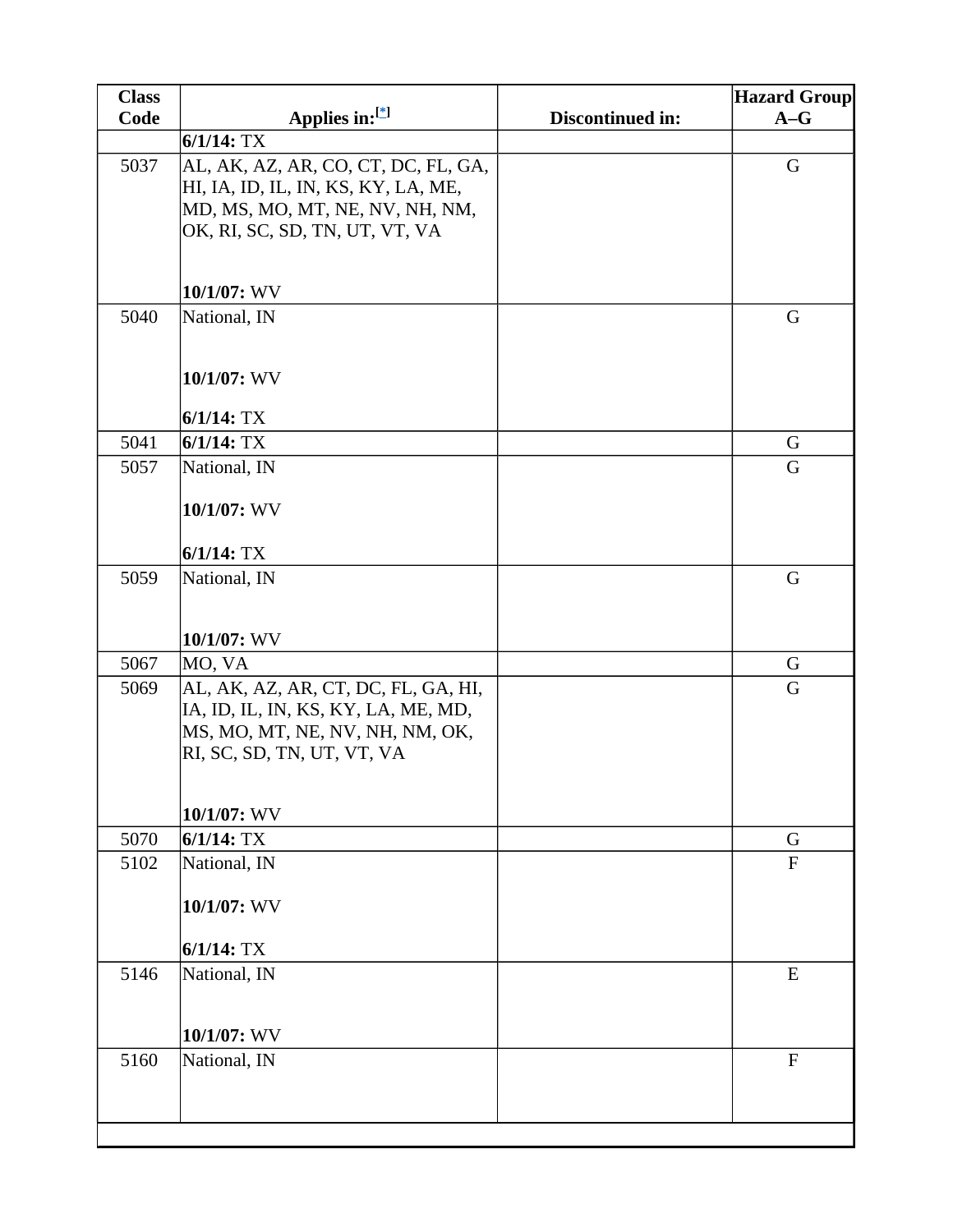| <b>Class</b> |                               |                  | <b>Hazard Group</b>                      |
|--------------|-------------------------------|------------------|------------------------------------------|
| Code         | Applies in:[*]                | Discontinued in: | $A-G$                                    |
|              | 10/1/07: WV                   |                  |                                          |
|              | $6/1/14$ : TX                 |                  |                                          |
| 5183         | National, IN                  |                  | ${\bf E}$                                |
|              |                               |                  |                                          |
|              |                               |                  |                                          |
|              | 10/1/07: WV                   |                  |                                          |
|              | $6/1/14$ : TX                 |                  |                                          |
| 5188         | National, IN                  |                  | ${\bf E}$                                |
|              |                               |                  |                                          |
|              |                               |                  |                                          |
| 5190         | $10/1/07$ : WV                |                  | ${\bf E}$                                |
|              | National, IN                  |                  |                                          |
|              |                               |                  |                                          |
|              | 10/1/07: WV                   |                  |                                          |
| 5190         | $6/1/14$ : TX                 |                  | $\boldsymbol{\mathrm{F}}$                |
| 5191         | National, IN                  |                  | $\mathbf C$                              |
|              |                               |                  |                                          |
|              | $10/1/07$ : WV                |                  |                                          |
| 5191         | $6/1/14$ : TX                 |                  | ${\bf D}$                                |
| 5192         | National, IN                  |                  | $\mathbf C$                              |
|              |                               |                  |                                          |
|              | 10/1/07: WV                   |                  |                                          |
|              |                               |                  |                                          |
|              | $6/1/14$ : TX                 |                  |                                          |
| 5200         | $6/1/14$ : TX                 |                  | E                                        |
| 5203<br>5213 | $6/1/14$ : TX<br>National, IN |                  | $\boldsymbol{\mathrm{F}}$<br>$\mathbf F$ |
|              |                               |                  |                                          |
|              |                               |                  |                                          |
|              | 10/1/07: WV                   |                  |                                          |
|              | $6/1/14$ : TX                 |                  |                                          |
| 5215         | National, IN                  |                  | $\mathbf D$                              |
|              |                               |                  |                                          |
|              | 10/1/07: WV                   |                  |                                          |
| 5220         | $6/1/14$ : TX                 |                  | ${\bf E}$                                |
| 5221         | National, IN                  |                  | ${\bf E}$                                |
|              |                               |                  |                                          |
|              |                               |                  |                                          |
|              |                               |                  |                                          |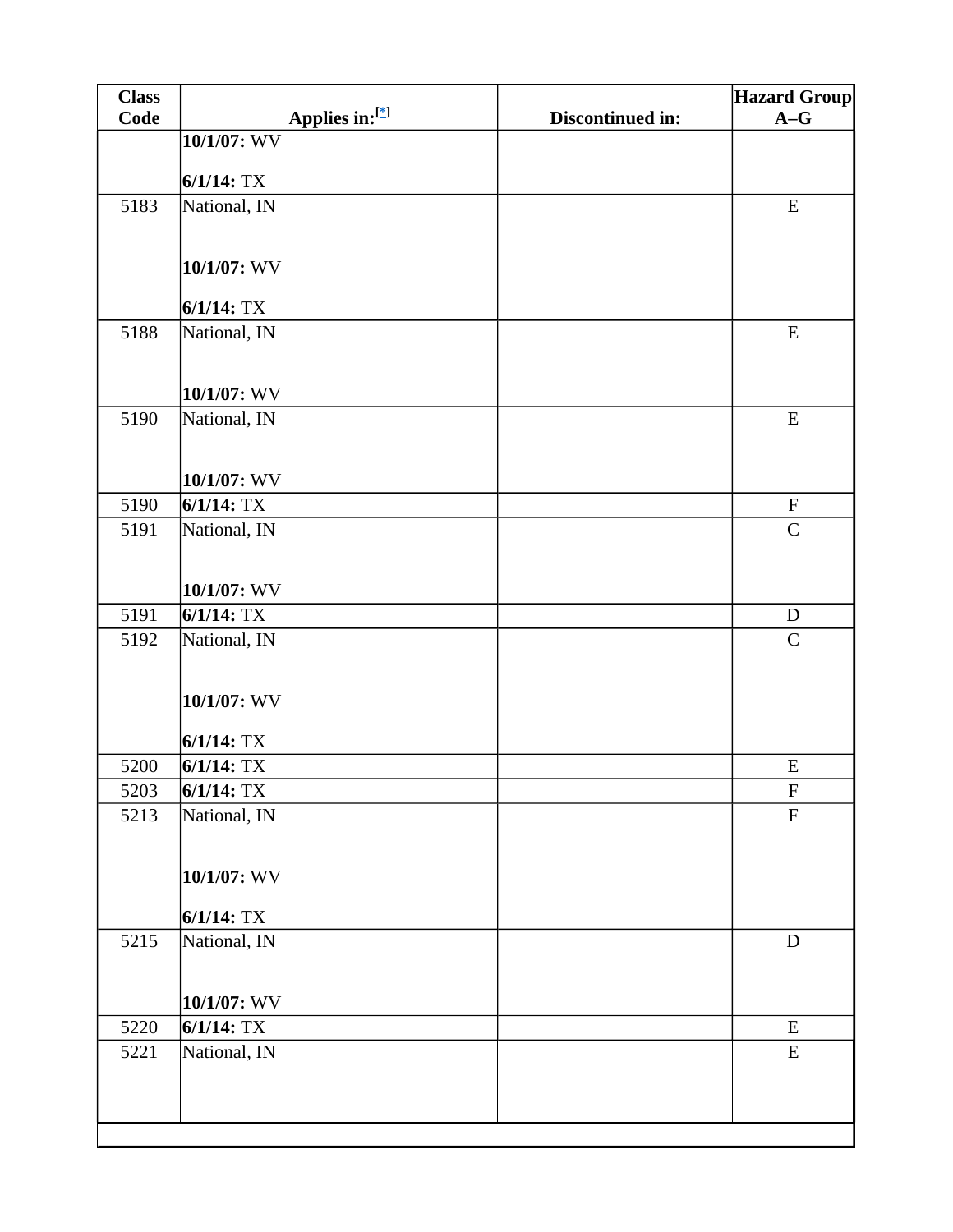| <b>Class</b> |                                                                                                                                                 |                         | <b>Hazard Group</b>       |
|--------------|-------------------------------------------------------------------------------------------------------------------------------------------------|-------------------------|---------------------------|
| Code         | Applies in:[*]                                                                                                                                  | <b>Discontinued in:</b> | $A-G$                     |
|              | 10/1/07: WV                                                                                                                                     |                         |                           |
| 5222         | National, IN                                                                                                                                    |                         | ${\bf F}$                 |
|              | 10/1/07: WV                                                                                                                                     |                         |                           |
| 5223         | AL, AK, AR, CO, CT, DC, FL, GA, HI,<br>IA, ID, IL, IN, KS, KY, LA, ME, MD,<br>MS, MO, MT, NE, NV, NH, NM, OK,<br>OR, RI, SC, SD, TN, UT, VT, VA |                         | ${\bf E}$                 |
|              | 10/1/07: WV                                                                                                                                     |                         |                           |
| 5348         | National, IN                                                                                                                                    |                         | E                         |
|              | 10/1/07: WV                                                                                                                                     |                         |                           |
|              | $6/1/14$ : TX                                                                                                                                   |                         |                           |
| 5402         | National, IN                                                                                                                                    |                         | $\, {\bf B}$              |
|              | 10/1/07: WV                                                                                                                                     |                         |                           |
| 5403         | National, IN                                                                                                                                    |                         | $\boldsymbol{\mathrm{F}}$ |
|              | 10/1/07: WV                                                                                                                                     |                         |                           |
|              | $6/1/14$ : TX                                                                                                                                   |                         |                           |
| 5437         | National, IN                                                                                                                                    |                         | ${\bf E}$                 |
|              | 10/1/07: WV                                                                                                                                     |                         |                           |
|              | $6/1/14$ : TX                                                                                                                                   |                         |                           |
| 5438         | <b>CO</b>                                                                                                                                       |                         | E<br>$\mathbf C$          |
| 5443         | National, IN                                                                                                                                    |                         |                           |
|              | 10/1/07: WV<br>$6/1/14$ : TX                                                                                                                    |                         |                           |
| 5445         | National, IN                                                                                                                                    |                         | $\mathbf F$               |
|              | 10/1/07: WV                                                                                                                                     |                         |                           |
| 5462         |                                                                                                                                                 |                         | ${\bf E}$                 |
|              |                                                                                                                                                 |                         |                           |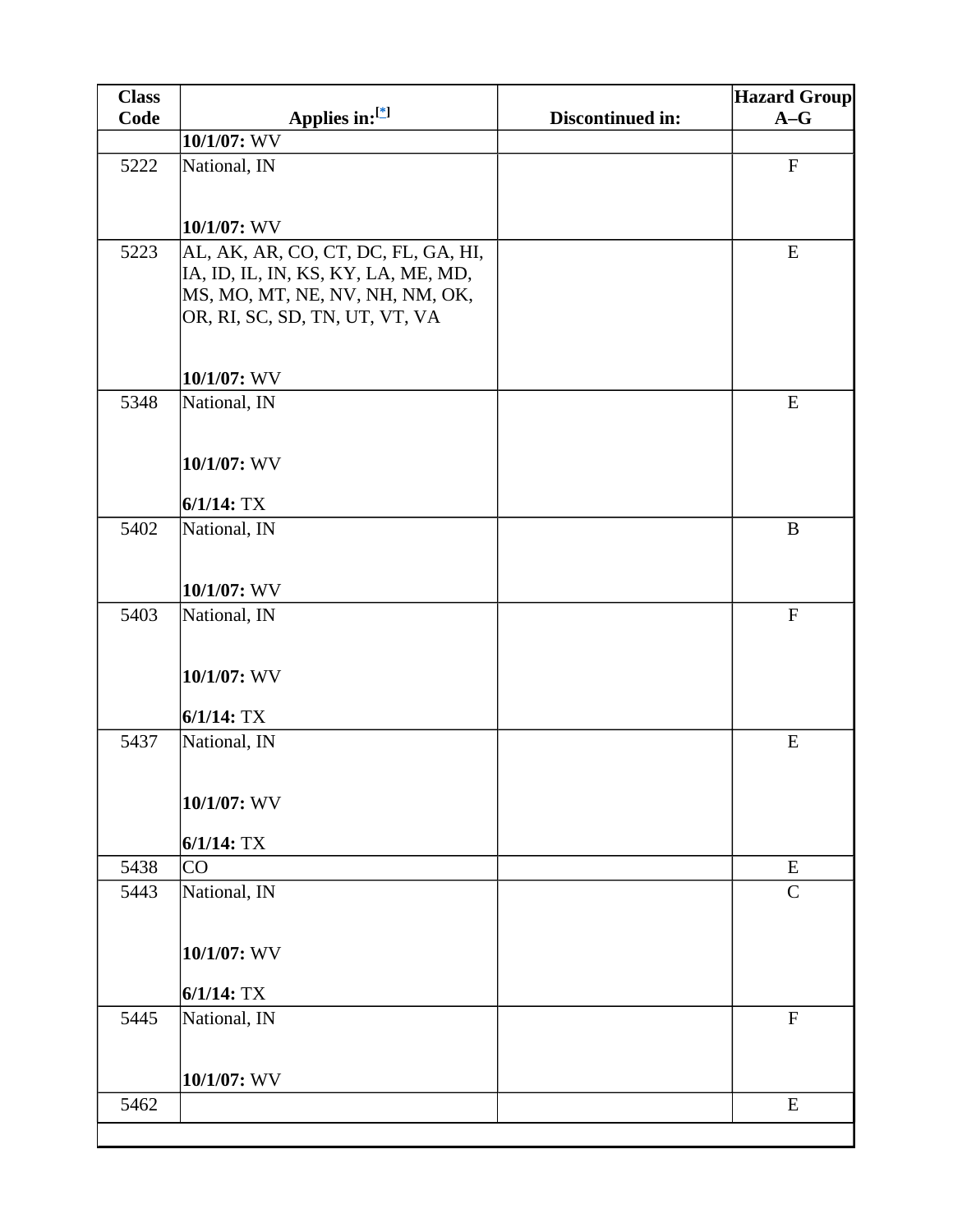| <b>Class</b> |                                     |                         | <b>Hazard Group</b> |
|--------------|-------------------------------------|-------------------------|---------------------|
| Code         | Applies in:[*]                      | <b>Discontinued in:</b> | $A-G$               |
|              | National, IN                        |                         |                     |
|              |                                     |                         |                     |
|              | 10/1/07: WV                         |                         |                     |
|              |                                     |                         |                     |
|              | $6/1/14$ : TX                       |                         |                     |
| 5472         | National, IN                        |                         | $\mathbf G$         |
|              |                                     |                         |                     |
|              | 10/1/07: WV                         |                         |                     |
| 5473         | National, IN                        |                         | $\mathbf G$         |
|              |                                     |                         |                     |
|              |                                     |                         |                     |
|              | 10/1/07: WV                         |                         |                     |
| 5474         | National, IN                        |                         | ${\bf F}$           |
|              |                                     |                         |                     |
|              | 10/1/07: WV                         |                         |                     |
|              |                                     |                         |                     |
|              | $6/1/14$ : TX                       |                         |                     |
| 5478         | National, IN                        |                         | ${\bf E}$           |
|              |                                     |                         |                     |
|              | 10/1/07: WV                         |                         |                     |
| 5479         | National, IN                        |                         | $\mathbf D$         |
|              |                                     |                         |                     |
|              |                                     |                         |                     |
|              | 10/1/07: WV<br>$6/1/14$ : TX        |                         | E                   |
| 5479<br>5480 |                                     |                         | ${\bf F}$           |
|              | National, IN                        |                         |                     |
|              |                                     |                         |                     |
|              | 10/1/07: WV                         |                         |                     |
| 5491         | National, IN                        |                         | $\mathbf{F}$        |
|              |                                     |                         |                     |
|              | 10/1/07: WV                         |                         |                     |
| 5491         | $6/1/14$ : TX                       |                         | E                   |
| 5505         | <b>MO</b>                           |                         | ${\bf E}$           |
| 5506         | AL, AZ, AR, CO, CT, DC, FL, GA, HI, |                         | G                   |
|              | IA, ID, IL, IN, KS, KY, LA, ME, MD, |                         |                     |
|              | MS, MO, MT, NE, NV, NH, NM, OK,     |                         |                     |
|              | OR, RI, SC, SD, TN, VT, VA          |                         |                     |
|              |                                     |                         |                     |
|              | 10/1/07: WV                         |                         |                     |
|              |                                     |                         |                     |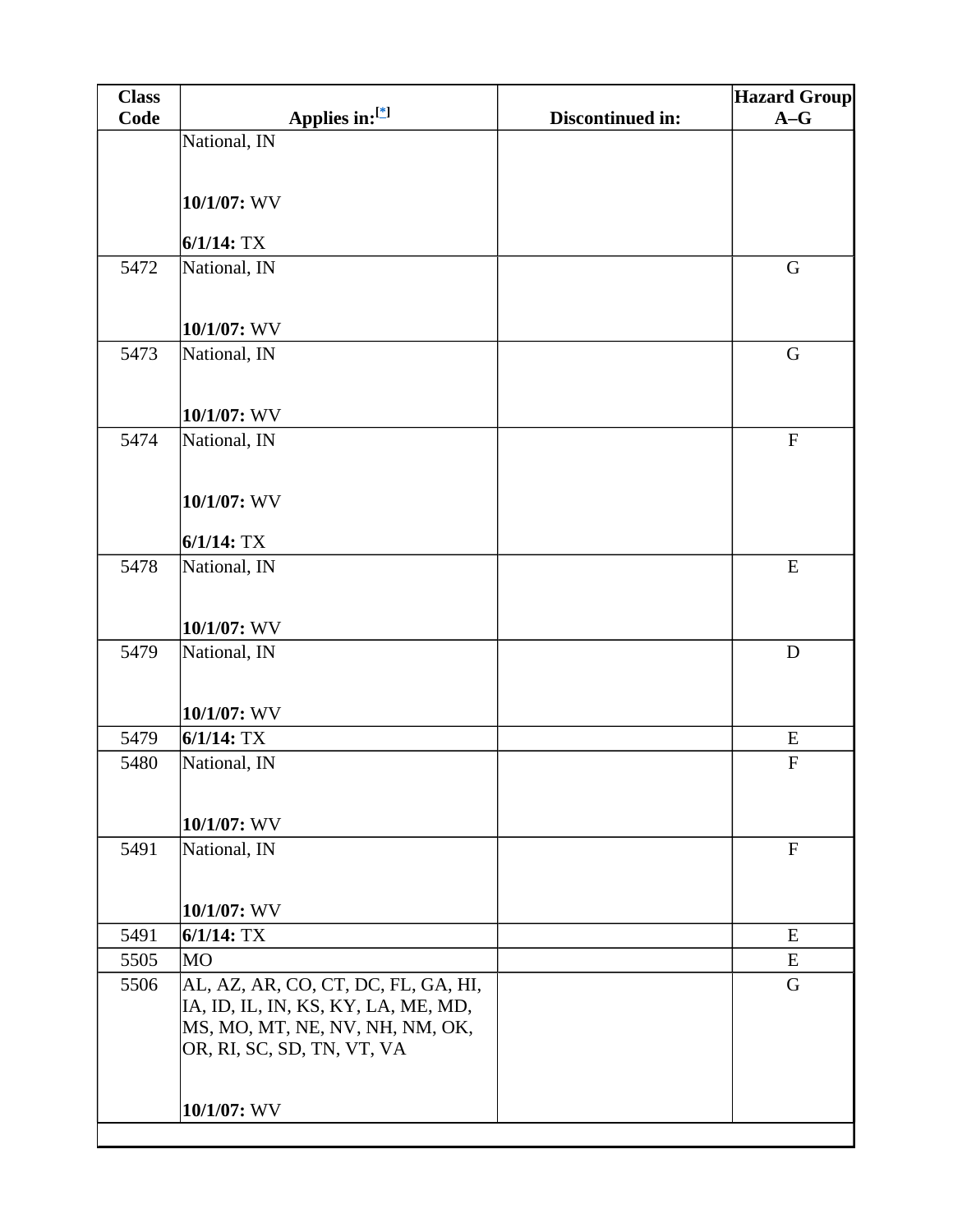| <b>Class</b> |                                                                                                                                                                                             |                  | <b>Hazard Group</b> |
|--------------|---------------------------------------------------------------------------------------------------------------------------------------------------------------------------------------------|------------------|---------------------|
| Code         | Applies in:[*]                                                                                                                                                                              | Discontinued in: | $A-G$               |
|              | $6/1/14$ : TX                                                                                                                                                                               |                  |                     |
| 5507         | AL, AZ, AR, CO, CT, DC, FL, GA, HI,<br>IA, ID, IL, IN, KS, KY, LA, ME, MD,<br>MS, MT, NE, NV, NH, NM, OK, OR,<br>RI, SC, SD, TN, VT, VA                                                     |                  | ${\bf F}$           |
|              | 10/1/07: WV                                                                                                                                                                                 |                  |                     |
| 5508         | AL, AZ, AR, CO, CT, DC, FL, GA, HI,<br>IA, ID, IL, IN, KS, KY, LA, ME, MD,<br>MS, MT, NE, NV, NH, NM, OK, OR,<br>RI, SC, SD, TN, VT, VA<br>10/1/07: WV                                      |                  | E                   |
| 5509         | AK, CT, FL, UT                                                                                                                                                                              |                  | $\mathbf F$         |
| 5511         | MT, OR                                                                                                                                                                                      |                  | ${\bf F}$           |
| 5515         | <b>MO</b>                                                                                                                                                                                   |                  | D                   |
| 5516         | AK, UT                                                                                                                                                                                      |                  | E                   |
| 5535         | 7/1/07: AL, AR, CO, GA, HI, ID, IL, IN,                                                                                                                                                     |                  | E                   |
|              | KS, MD, ME, MS, NE, NM, NV, RI, SC,<br>SD, VT<br>10/1/07: AZ, KY, WV<br>11/1/07: DC<br>12/1/07: UT<br>1/1/08: FL, IA, MO, MT, NH, OK, OR<br>$3/1/08$ : TN<br>$4/1/08$ : VA<br>$4/1/10$ : AK |                  |                     |
| 5536         | $6/1/14$ : TX                                                                                                                                                                               | $4/1/08$ : VA    | E                   |
| 5537         | AL, AK, AZ, AR, CO, CT, DC, FL, GA,<br>HI, IA, ID, IL, IN, KS, KY, LA, ME,<br>MD, MS, MO, MT, NE, NV, NH, NM,<br>OK, OR, RI, SC, SD, TN, UT, VT<br>10/1/07: WV<br>4/1/08: VA                |                  | E                   |
|              |                                                                                                                                                                                             |                  |                     |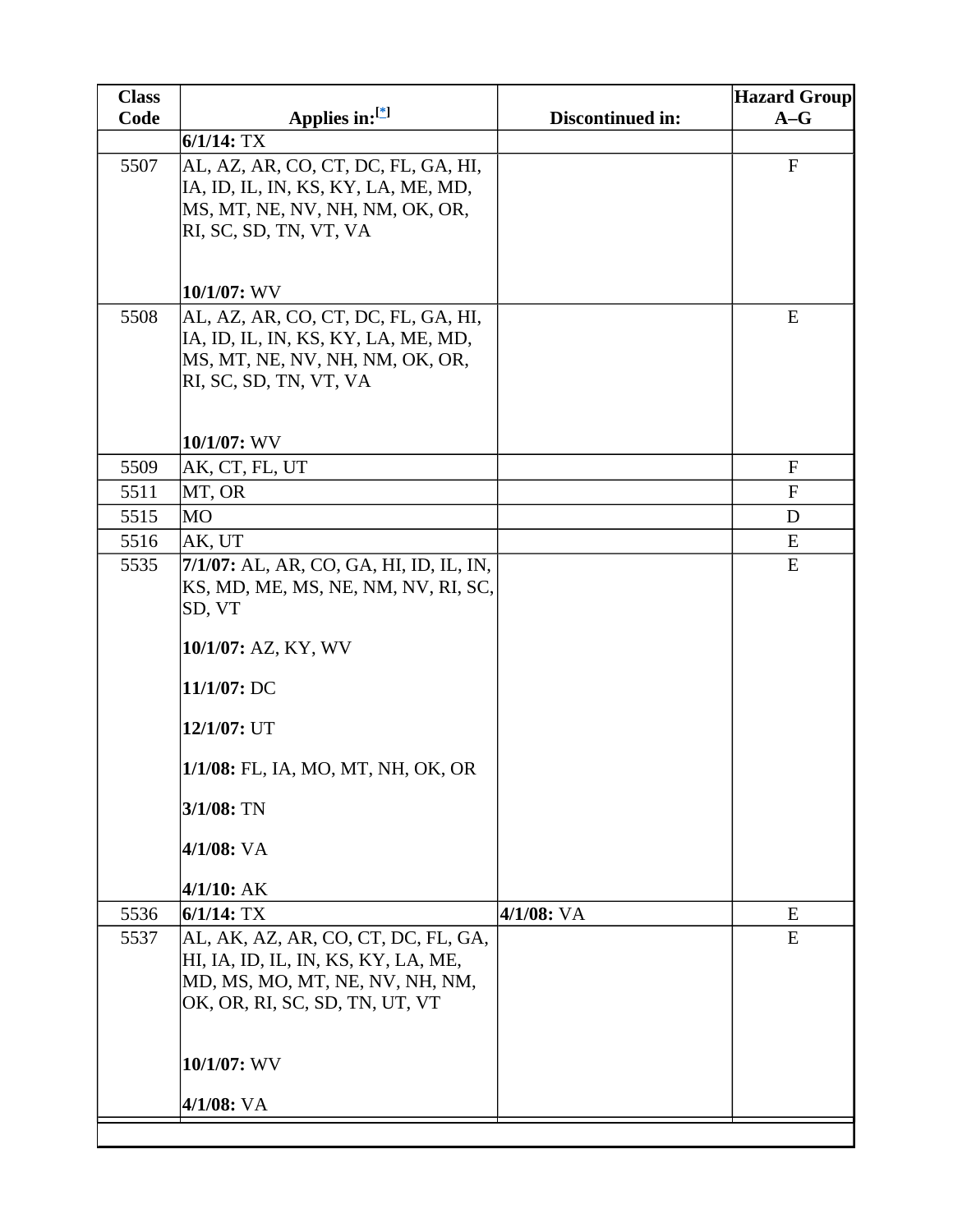| <b>Class</b> |                               |                                                                                                                                                                                                                       | <b>Hazard Group</b>       |
|--------------|-------------------------------|-----------------------------------------------------------------------------------------------------------------------------------------------------------------------------------------------------------------------|---------------------------|
| Code         | Applies in:[*]                | Discontinued in:                                                                                                                                                                                                      | $A-G$                     |
| 5538         | $6/1/14$ : TX                 | 7/1/07: AL, AR, CO, CT, GA,<br>HI, ID, IL, IN, KS, LA, MD,<br>ME, MS, NE, NM, NV, OK,<br>RI, SC, SD, VT<br>10/1/07: AZ, KY<br>11/1/07: DC<br>12/1/07: UT<br>1/1/08: FL, IA, MO, MT, NH,<br><b>OR</b><br>$3/1/08$ : TN | ${\bf E}$                 |
|              |                               | 4/1/08: VA                                                                                                                                                                                                            |                           |
|              |                               | $4/1/10$ : AK                                                                                                                                                                                                         |                           |
| 5539         | IL, TN                        |                                                                                                                                                                                                                       | ${\bf E}$                 |
| 5551         | National, IN                  |                                                                                                                                                                                                                       | $\mathbf G$               |
|              | 10/1/07: WV<br>$6/1/14$ : TX  |                                                                                                                                                                                                                       |                           |
| 5604         | $1/1/14$ : CT<br>12/31/09: TN |                                                                                                                                                                                                                       | $\mathbf F$               |
| 5606         | National, IN                  |                                                                                                                                                                                                                       | $\boldsymbol{\mathrm{F}}$ |
|              | 10/1/07: WV<br>$6/1/14$ : TX  |                                                                                                                                                                                                                       |                           |
| 5609         | CO                            |                                                                                                                                                                                                                       | E                         |
| 5610         | National, IN<br>10/1/07: WV   |                                                                                                                                                                                                                       | $\mathbf C$               |
| 5611         | OK                            |                                                                                                                                                                                                                       |                           |
| 5613         | FL, TN                        |                                                                                                                                                                                                                       | ${\bf E}$<br>${\bf C}$    |
| 5645         | National, IN                  |                                                                                                                                                                                                                       | ${\bf F}$                 |
|              |                               |                                                                                                                                                                                                                       |                           |
|              | 10/1/07: WV                   |                                                                                                                                                                                                                       |                           |
|              |                               |                                                                                                                                                                                                                       |                           |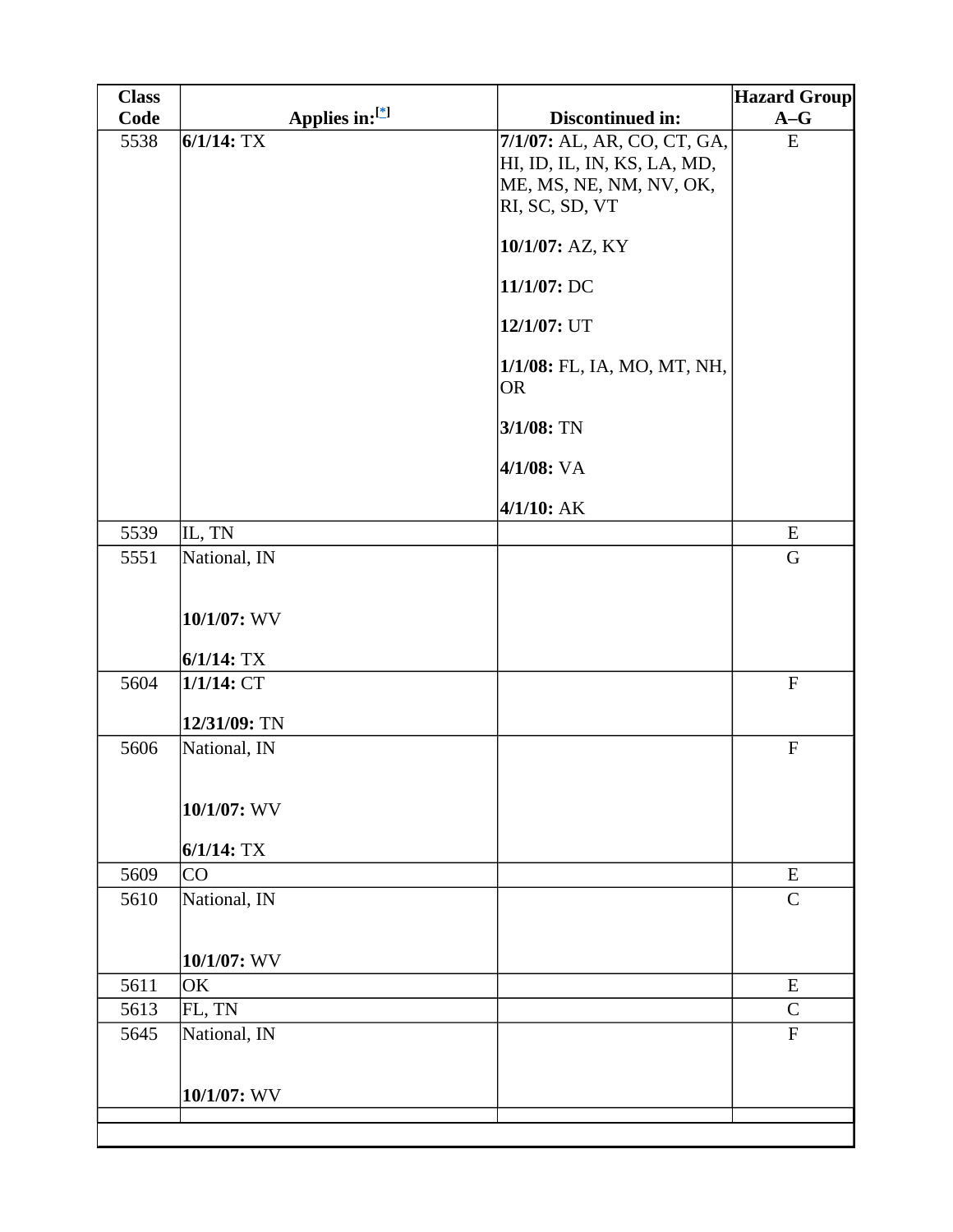| <b>Class</b> |                                |                                                                                                                    | <b>Hazard Group</b>       |
|--------------|--------------------------------|--------------------------------------------------------------------------------------------------------------------|---------------------------|
| Code         | Applies in:[*]                 | Discontinued in:                                                                                                   | $A-G$                     |
| 5650         | AZ                             |                                                                                                                    | E                         |
| 5651         | FL, VA                         | $7/1/11$ : MT<br>1/1/13: AK, AZ, CO, CT, HI,<br>IA, ID, IL, IN, KS, MD, ME,<br>MO, NH, NM, OK, OR<br>$2/1/13$ : NE | $\boldsymbol{\mathrm{F}}$ |
|              |                                | 3/1/13: AL, GA, MS, NV, TN                                                                                         |                           |
|              |                                | 4/1/13:VT                                                                                                          |                           |
|              |                                | $5/1/13$ : LA                                                                                                      |                           |
|              |                                | 7/1/13: AR, RI, SD                                                                                                 |                           |
|              |                                | 9/1/13:SC                                                                                                          |                           |
|              |                                | 11/1/13: DC, WV                                                                                                    |                           |
|              |                                | 12/1/13: UT                                                                                                        |                           |
|              |                                | 10/1/15: KY                                                                                                        |                           |
| 5701         | $6/1/14$ : TX                  |                                                                                                                    | ${\bf E}$                 |
| 5703         | National, IN                   |                                                                                                                    | ${\bf E}$                 |
|              | 10/1/07: WV                    |                                                                                                                    |                           |
| 5705         | National, IN<br>$10/1/07$ : WV |                                                                                                                    | E                         |
| 5951         | National, IN                   |                                                                                                                    | $\, {\bf B}$              |
| 6003         | 10/1/07: WV                    |                                                                                                                    | E                         |
|              | National, IN<br>10/1/07: WV    |                                                                                                                    |                           |
| 6004         | $6/1/14$ : TX<br>FL            |                                                                                                                    | E                         |
| 6005         | National, IN                   |                                                                                                                    | ${\bf E}$                 |
|              |                                |                                                                                                                    |                           |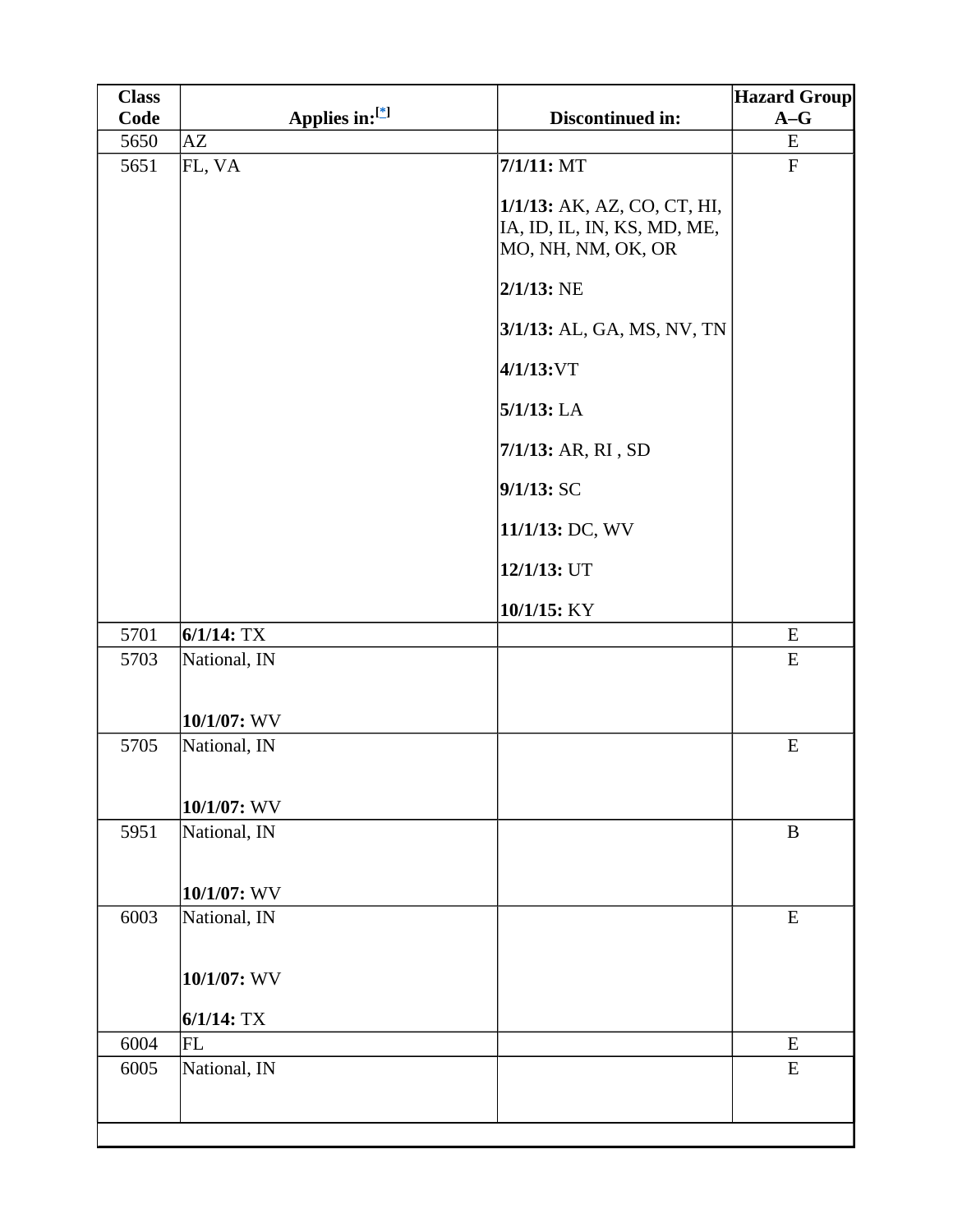| <b>Class</b> |                                     |                  | <b>Hazard Group</b> |
|--------------|-------------------------------------|------------------|---------------------|
| Code         | Applies in: $[$                     | Discontinued in: | $A-G$               |
|              | 10/1/07: WV                         |                  |                     |
| 6006         | FL                                  |                  | E                   |
| 6017         | AL, AK, AZ, AR, CO, CT, DC, FL, GA, |                  | E                   |
|              | HI, IA, ID, IL, IN, KS, KY, LA, ME, |                  |                     |
|              | MD, MS, MT, NE, NV, NH, NM, OK,     |                  |                     |
|              | OR, SC, SD, TN, UT, VT, VA          |                  |                     |
|              |                                     |                  |                     |
|              | 10/1/07: WV                         |                  |                     |
| 6018         | AL, AK, AZ, AR, CO, CT, DC, FL, GA, |                  | E                   |
|              | HI, IA, ID, IL, IN, KS, KY, LA, ME, |                  |                     |
|              | MD, MS, MT, NE, NV, NH, NM, OK,     |                  |                     |
|              | OR, SC, SD, TN, UT, VT, VA          |                  |                     |
|              |                                     |                  |                     |
|              | 10/1/07: WV                         |                  |                     |
| 6045         | National, IN                        |                  | E                   |
|              |                                     |                  |                     |
|              |                                     |                  |                     |
|              | 10/1/07: WV                         |                  |                     |
|              | $6/1/14$ : TX                       |                  |                     |
| 6202         | $6/1/14$ : TX                       |                  | G                   |
| 6203         | $6/1/14$ : TX                       |                  | G                   |
| 6204         | National, IN                        |                  | $\mathbf F$         |
|              |                                     |                  |                     |
|              |                                     |                  |                     |
|              | 10/1/07: WV                         |                  |                     |
|              | $6/1/14$ : TX                       |                  |                     |
| 6205         | $6/1/14$ : TX                       | $5/1/12$ : LA    | E                   |
| 6206         |                                     |                  | G                   |
|              | National, IN                        |                  |                     |
|              | 10/1/07: WV                         |                  |                     |
|              |                                     |                  |                     |
|              | $6/1/14$ : TX                       |                  |                     |
| 6213         | National, IN                        |                  | ${\bf F}$           |
|              |                                     |                  |                     |
|              |                                     |                  |                     |
|              | 10/1/07: WV                         |                  |                     |
| 6213         | $6/1/14$ : TX                       |                  | $\mathbf G$         |
| 6214         | National, IN                        |                  | G                   |
|              |                                     |                  |                     |
|              | 10/1/07: WV                         |                  |                     |
|              |                                     |                  |                     |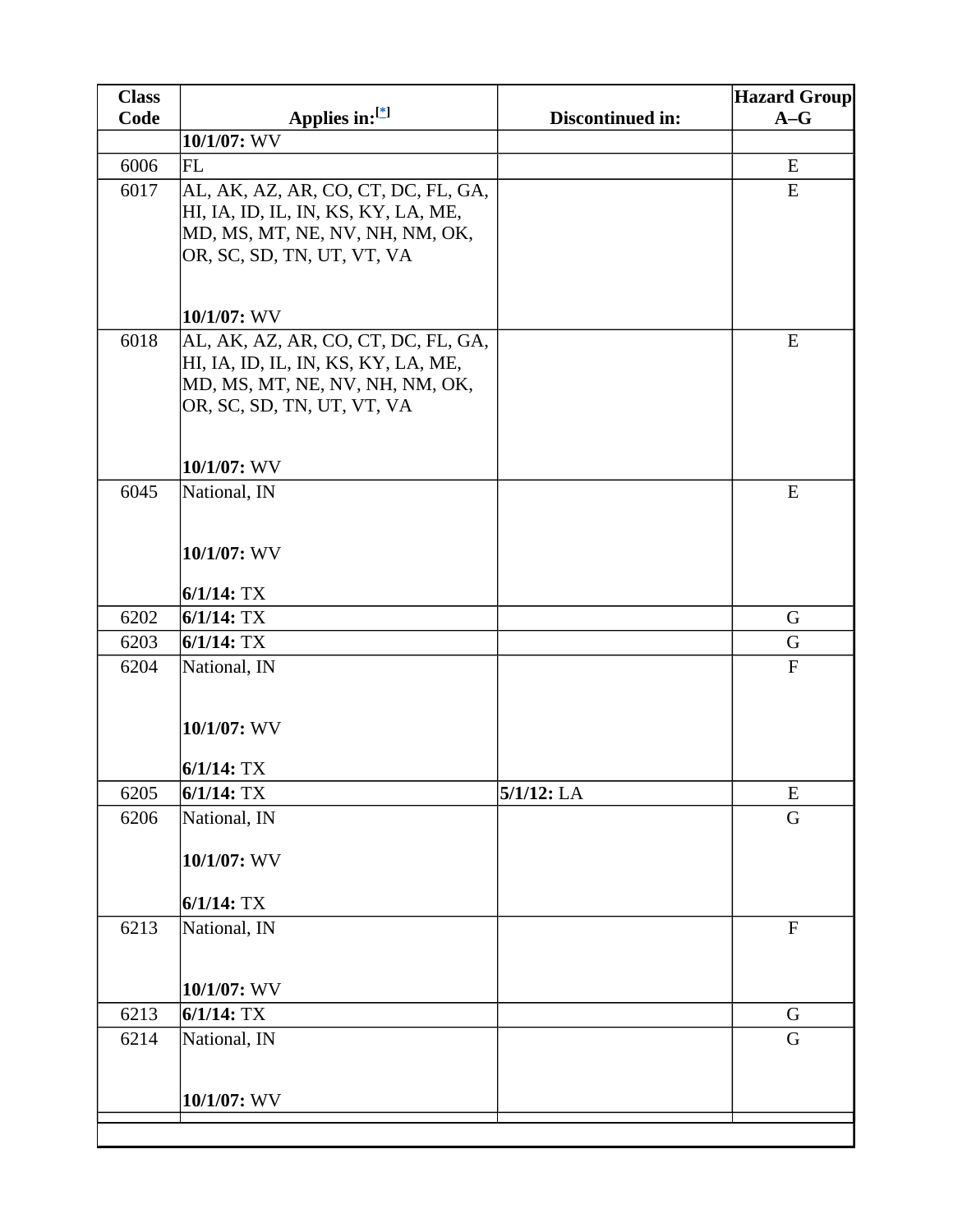| <b>Class</b> |                |                  | <b>Hazard Group</b>       |
|--------------|----------------|------------------|---------------------------|
| Code         | Applies in:[*] | Discontinued in: | $A-G$                     |
| 6215         |                | $1/1/12$ : OK    | ${\bf E}$                 |
| 6216         | National, IN   |                  | $\mathbf G$               |
|              |                |                  |                           |
|              | 10/1/07: WV    |                  |                           |
|              |                |                  |                           |
|              | $6/1/14$ : TX  |                  |                           |
| 6217         | National, IN   |                  | ${\bf F}$                 |
|              |                |                  |                           |
|              | 10/1/07: WV    |                  |                           |
| 6219         | $6/1/14$ : TX  |                  | $\boldsymbol{\mathrm{F}}$ |
| 6229         | National, IN   |                  | ${\bf F}$                 |
|              |                |                  |                           |
|              | 10/1/07: WV    |                  |                           |
|              | $6/1/14$ : TX  |                  |                           |
| 6233         | National, IN   |                  | $\mathbf F$               |
|              |                |                  |                           |
|              |                |                  |                           |
|              | 10/1/07: WV    |                  |                           |
|              | $6/1/14$ : TX  |                  |                           |
| 6235         | National, IN   |                  | $\mathbf G$               |
|              |                |                  |                           |
|              | 10/1/07: WV    |                  |                           |
| 6236         | National, IN   |                  | ${\bf E}$                 |
|              |                |                  |                           |
|              |                |                  |                           |
|              | 10/1/07: WV    |                  |                           |
| 6237         | National, IN   |                  | ${\bf E}$                 |
|              |                |                  |                           |
|              | 10/1/07: WV    |                  |                           |
| 6237         | $6/1/14$ : TX  |                  | $\boldsymbol{\mathrm{F}}$ |
| 6238         | $6/1/14$ : TX  |                  | ${\bf F}$                 |
| 6251         | National, IN   |                  | ${\bf F}$                 |
|              |                |                  |                           |
|              | 10/1/07: WV    |                  |                           |
| 6252         | National, IN   |                  | $\mathbf G$               |
|              |                |                  |                           |
|              | 10/1/07: WV    |                  |                           |
|              |                |                  |                           |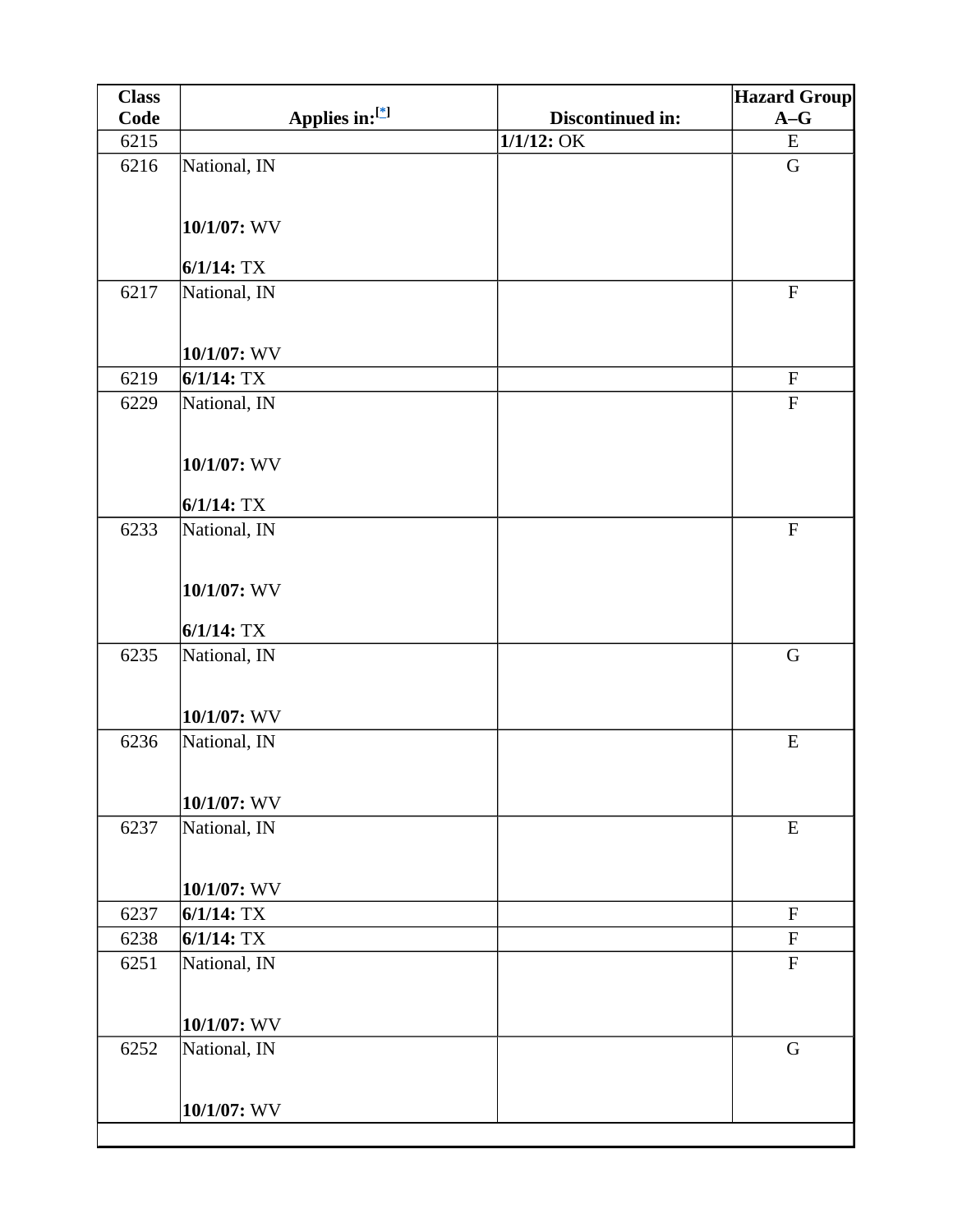| <b>Class</b> |                                                                           |                  | <b>Hazard Group</b>       |
|--------------|---------------------------------------------------------------------------|------------------|---------------------------|
| Code         | Applies in:[*]                                                            | Discontinued in: | $A-G$                     |
| 6257         | CO                                                                        |                  | $\mathbf G$               |
| 6260         | National, IN                                                              |                  | $\mathbf G$               |
|              |                                                                           |                  |                           |
|              | 10/1/07: WV                                                               |                  |                           |
| 6306         | National, IN                                                              |                  | $\boldsymbol{\mathrm{F}}$ |
|              |                                                                           |                  |                           |
|              | 10/1/07: WV                                                               |                  |                           |
| 6306         | $6/1/14$ : TX                                                             |                  | G                         |
| 6319         | National, IN                                                              |                  | ${\bf F}$                 |
|              |                                                                           |                  |                           |
|              | 10/1/07: WV                                                               |                  |                           |
|              | $6/1/14$ : TX                                                             |                  |                           |
| 6325         | National, IN                                                              |                  | $\boldsymbol{\mathrm{F}}$ |
|              |                                                                           |                  |                           |
|              | 10/1/07: WV                                                               |                  |                           |
| 6365         | <b>MT</b>                                                                 |                  | E                         |
| 6400         | National, IN                                                              |                  | $\mathbf D$               |
|              |                                                                           |                  |                           |
|              | 10/1/07: WV                                                               |                  |                           |
| 6400         | $6/1/14$ : TX                                                             |                  | E                         |
| 6503         | $1/1/10$ : FL                                                             |                  | $\bf{B}$                  |
|              | 4/1/10: VA                                                                |                  |                           |
|              |                                                                           |                  |                           |
|              | 1/1/11: AK, AZ, CO, CT, HI, IA, ID, IL,<br>IN, KS, ME, MD, MO, NH, NM, OK |                  |                           |
|              |                                                                           |                  |                           |
|              | $2/1/11$ : NE                                                             |                  |                           |
|              | 3/1/11: AL, GA, MS, NV, TN                                                |                  |                           |
|              | 4/1/11: VT                                                                |                  |                           |
|              | $5/1/11$ : LA                                                             |                  |                           |
|              | 6/1/11: RI                                                                |                  |                           |
|              | 7/1/11: AR, MT, SC, SD                                                    |                  |                           |
|              | 10/1/11: KY                                                               |                  |                           |
|              |                                                                           |                  |                           |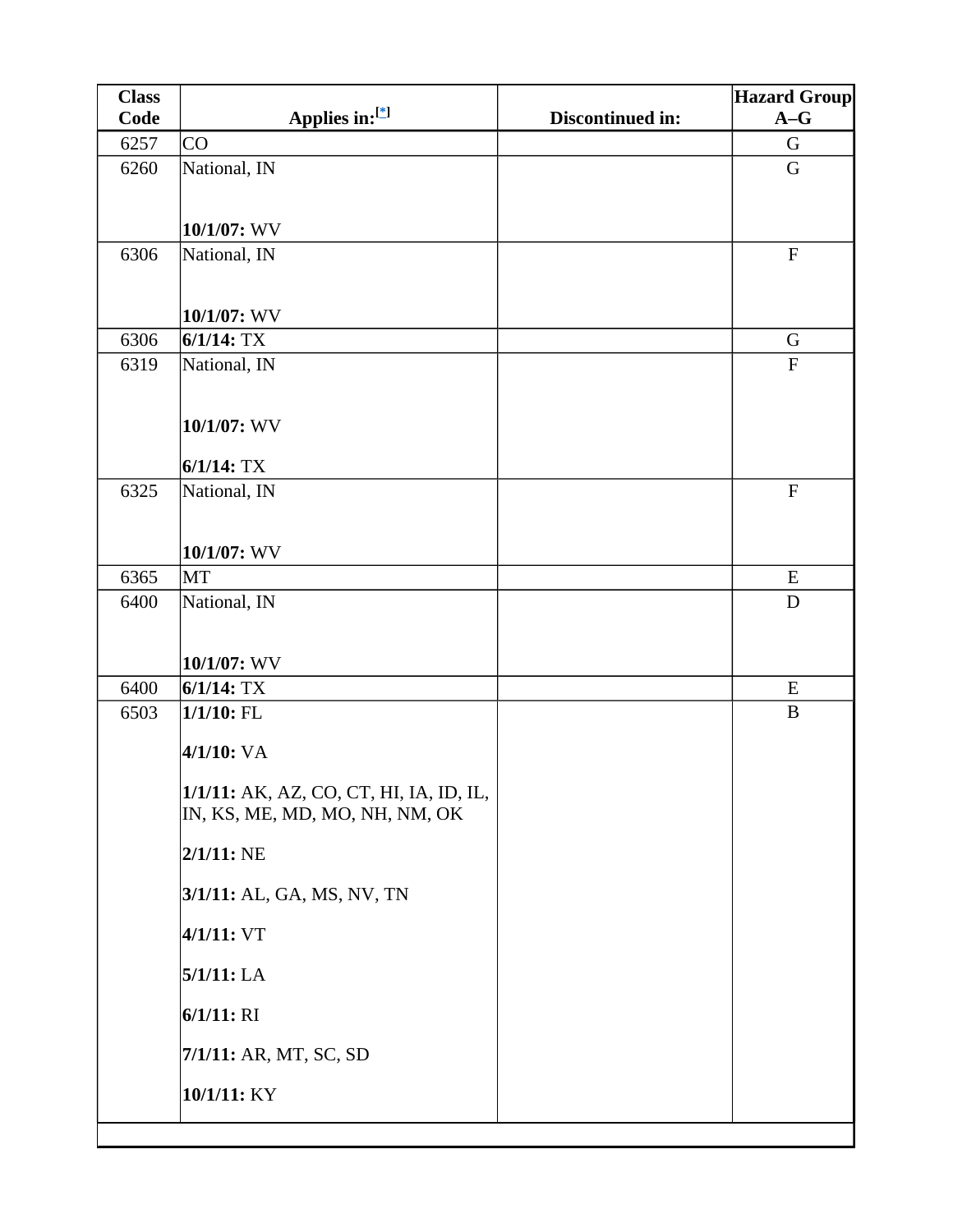| <b>Class</b> |                                         |                         | <b>Hazard Group</b> |
|--------------|-----------------------------------------|-------------------------|---------------------|
| Code         | Applies in:[*]                          | <b>Discontinued in:</b> | $A-G$               |
|              | 11/1/11: DC, WV                         |                         |                     |
|              | 12/1/11: UT                             |                         |                     |
| 6504         | AL, AK, AZ, AR, CO, CT, DC, FL, GA,     |                         | B                   |
|              | HI, IA, ID, IL, IN, KS, KY, LA, ME,     |                         |                     |
|              | MD, MS, MO, MT, NE, NV, NH, NM,         |                         |                     |
|              | OR, RI, SC, SD, TN, UT, VT, VA          |                         |                     |
|              |                                         |                         |                     |
|              | 10/1/07: WV                             |                         |                     |
|              |                                         |                         |                     |
|              | $6/1/14$ : TX                           |                         |                     |
| 6513<br>6702 | OK<br>10/1/11: KY                       |                         | B<br>E              |
|              |                                         |                         |                     |
|              | 11/1/11:DC                              |                         |                     |
|              |                                         |                         |                     |
|              | 12/1/11: UT                             |                         |                     |
|              | 1/1/12: AK, AZ, CO, CT, FL, HI, IA, ID, |                         |                     |
|              | IL, IN, KS, MD, ME, MO, NH, NM,         |                         |                     |
|              | OK, OR                                  |                         |                     |
|              | $2/1/12$ : NE                           |                         |                     |
|              |                                         |                         |                     |
|              | 3/1/12: AL, GA, MS, NV, TN              |                         |                     |
|              | 4/1/12: VA, VT                          |                         |                     |
|              |                                         |                         |                     |
|              | $5/1/12$ : LA                           |                         |                     |
|              | 7/1/12: AR, MT, RI, SD                  |                         |                     |
|              |                                         |                         |                     |
|              | 9/1/12: SC                              |                         |                     |
|              | $11/1/13$ : WV                          |                         |                     |
| 6703         | 10/1/11: KY                             |                         | E                   |
|              | 11/1/11: DC                             |                         |                     |
|              |                                         |                         |                     |
|              | 12/1/11: UT                             |                         |                     |
|              | 1/1/12: AK, AZ, CO, CT, FL, HI, IA, ID, |                         |                     |
|              | IL, IN, KS, MD, ME, MO, NH, NM,         |                         |                     |
|              | OK, OR                                  |                         |                     |
|              |                                         |                         |                     |
|              | $2/1/12$ : NE                           |                         |                     |
|              |                                         |                         |                     |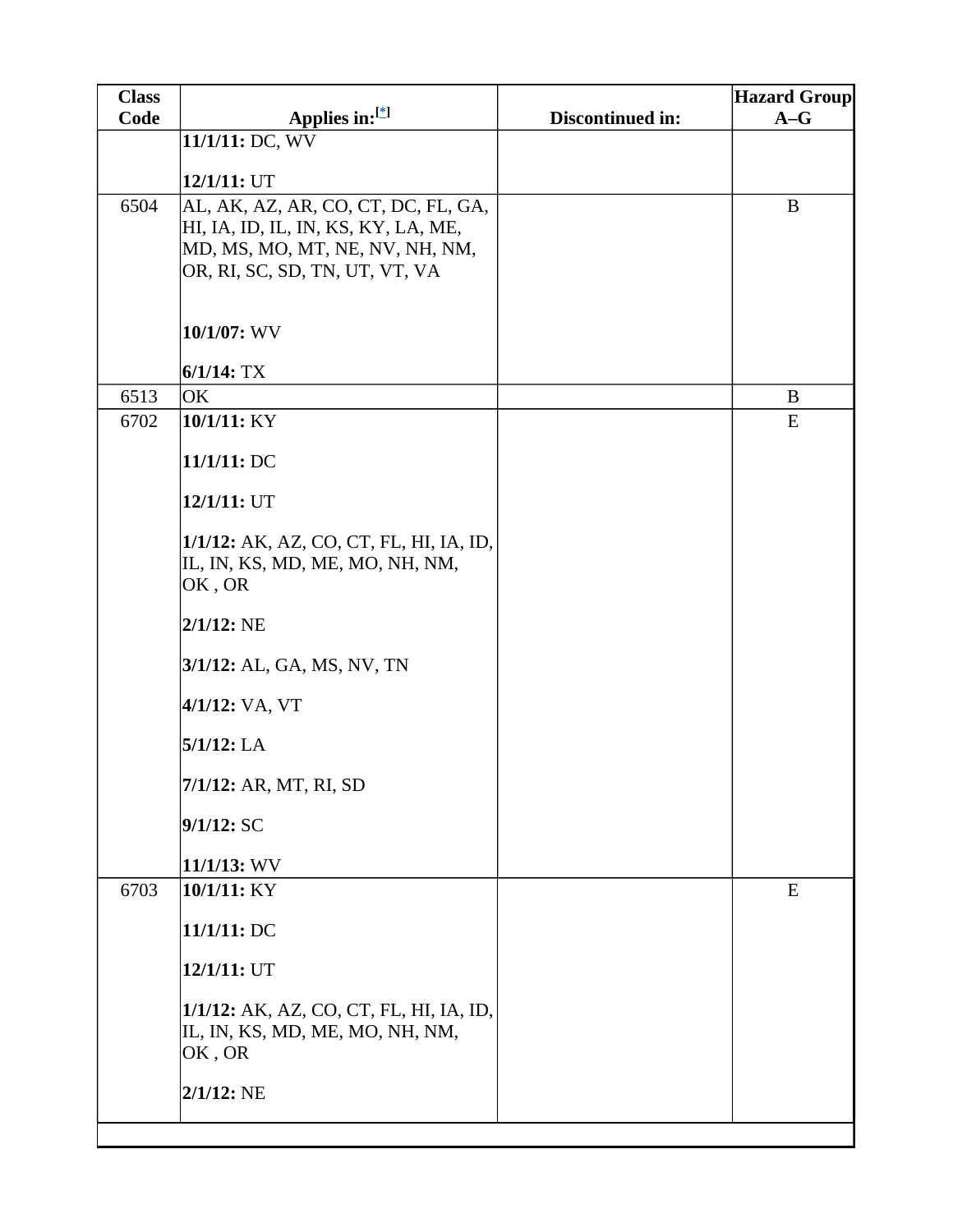| <b>Class</b> |                                                                                      |                         | <b>Hazard Group</b> |
|--------------|--------------------------------------------------------------------------------------|-------------------------|---------------------|
| Code         | Applies in:[*]                                                                       | <b>Discontinued in:</b> | $A-G$               |
|              | 3/1/12: AL, GA, MS, NV, TN                                                           |                         |                     |
|              | 4/1/12: VA, VT                                                                       |                         |                     |
|              | $5/1/12$ : LA                                                                        |                         |                     |
|              | 7/1/12: AR, MT, RI, SD                                                               |                         |                     |
|              | 9/1/12:SC                                                                            |                         |                     |
|              | $11/1/13$ : WV                                                                       |                         |                     |
| 6704         | 10/1/11: KY                                                                          |                         | ${\bf E}$           |
|              | 11/1/11: DC                                                                          |                         |                     |
|              | $12/1/11:$ UT                                                                        |                         |                     |
|              | 1/1/12: AK, AZ, CO, CT, FL, HI, IA, ID,<br>IL, IN, KS, MD, ME, MO, NH, NM,<br>OK, OR |                         |                     |
|              | $2/1/12$ : NE                                                                        |                         |                     |
|              | 3/1/12: AL, GA, MS, NV, TN                                                           |                         |                     |
|              | 4/1/12: VA, VT                                                                       |                         |                     |
|              | $5/1/12$ : LA                                                                        |                         |                     |
|              | 7/1/12: AR, MT, RI, SD                                                               |                         |                     |
|              | 9/1/12:SC                                                                            |                         |                     |
|              | 11/1/13: WV                                                                          |                         |                     |
| 6801         | AL, AK, AZ, AR, CO, CT, DC, FL, GA,                                                  |                         | E                   |
|              | HI, IA, ID, IL, IN, KS, KY, LA, ME,<br>MD, MS, MT, NE, NV, NH, NM, OK,               |                         |                     |
|              | OR, RI, SC, SD, TN, UT, VT, VA                                                       |                         |                     |
|              |                                                                                      |                         |                     |
|              | 10/1/07: WV                                                                          |                         |                     |
| 6811         | AL, AK, AZ, AR, CO, CT, DC, FL, GA,<br>HI, IA, ID, IL, IN, KS, KY, LA, ME,           |                         | E                   |
|              | MD, MS, MT, NE, NV, NH, NM, OK,<br>OR, RI, SC, SD, TN, UT, VT, VA                    |                         |                     |
|              |                                                                                      |                         |                     |
|              |                                                                                      |                         |                     |
|              |                                                                                      |                         |                     |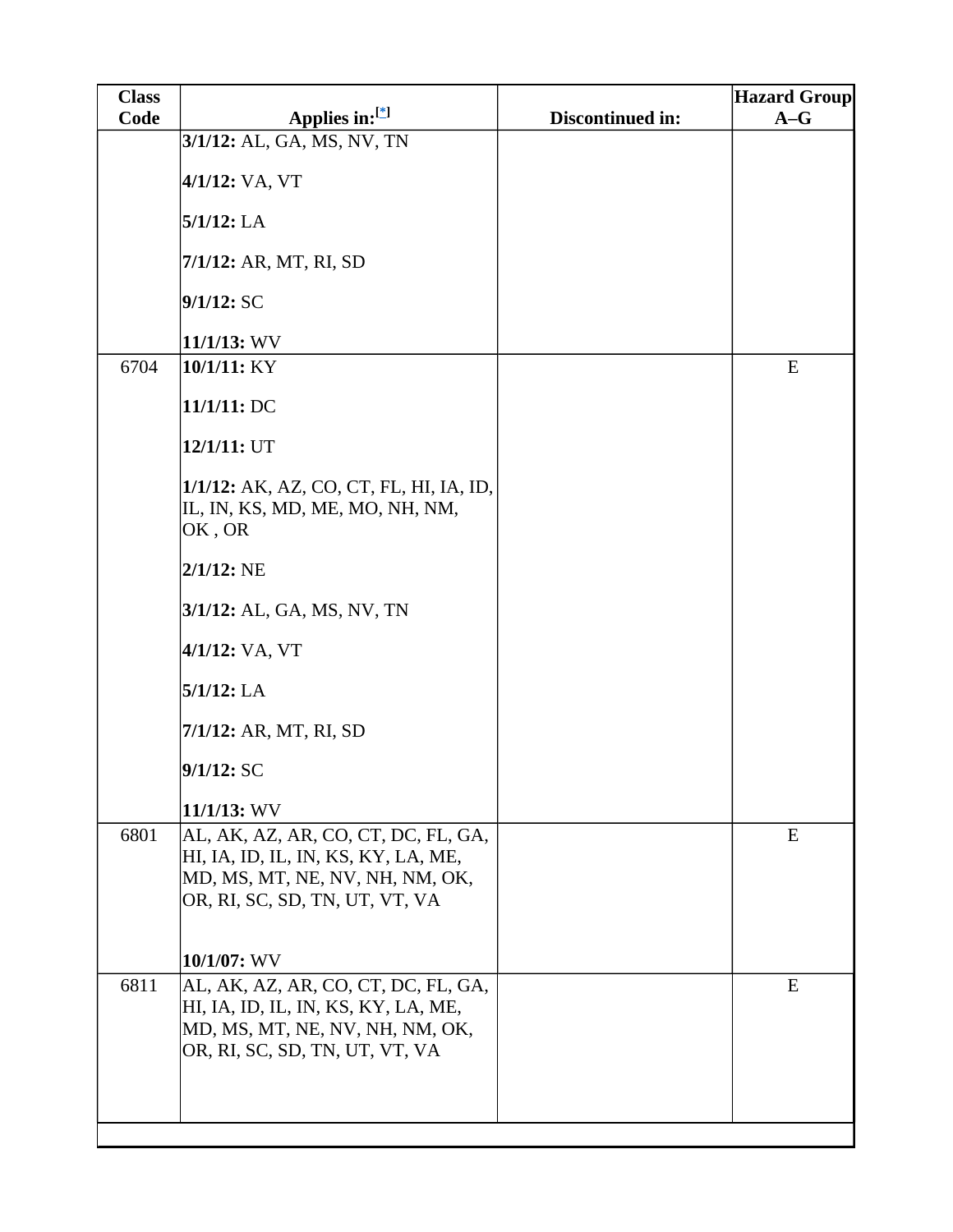| <b>Class</b> |                                     |                  | <b>Hazard Group</b> |
|--------------|-------------------------------------|------------------|---------------------|
| Code         | Applies in:[*]                      | Discontinued in: | $A-G$               |
|              | 10/1/07: WV                         |                  |                     |
| 6823         | $6/1/14$ : TX                       |                  | $\mathbf F$         |
| 6824         | National, IN                        |                  | ${\bf F}$           |
|              |                                     |                  |                     |
|              | 10/1/07: WV                         |                  |                     |
|              |                                     |                  |                     |
|              | $6/1/14$ : TX                       |                  |                     |
| 6825         | <b>MO</b>                           |                  | $\mathbf G$         |
| 6826         | National, IN                        |                  | ${\bf E}$           |
|              |                                     |                  |                     |
|              | 10/1/07: WV                         |                  |                     |
| 6827         | <b>MS</b>                           |                  | $\mathbf G$         |
| 6828         | FL                                  |                  | E                   |
| 6829         | <b>MS</b>                           |                  | G                   |
| 6834         | National, IN                        |                  | D                   |
|              |                                     |                  |                     |
|              |                                     |                  |                     |
|              | 10/1/07: WV                         |                  |                     |
| 6835         | <b>MO</b>                           |                  | G                   |
| 6836         | National, IN                        |                  | ${\bf E}$           |
|              |                                     |                  |                     |
|              | 10/1/07: WV                         |                  |                     |
| 6837         | <b>MS</b>                           |                  | G                   |
| 6838         | FL                                  |                  | D                   |
| 6843         | AL, AK, AR, CO, CT, DC, FL, GA, HI, |                  | $\mathbf G$         |
|              | IA, ID, IL, IN, KS, KY, LA, ME, MD, |                  |                     |
|              | MS, MT, NE, NV, NH, NM, OK, OR,     |                  |                     |
|              | RI, SC, SD, TN, UT, VT, VA          |                  |                     |
|              |                                     |                  |                     |
|              |                                     |                  |                     |
|              | 10/1/07: WV                         |                  |                     |
|              | $6/1/14$ : TX                       |                  |                     |
| 6845         | AL, AK, AR, CO, CT, DC, FL, GA, HI, |                  | G                   |
|              | IA, ID, IL, IN, KS, KY, LA, ME, MD, |                  |                     |
|              | MS, MO, MT, NE, NV, NH, NM, OK,     |                  |                     |
|              | OR, RI, SC, SD, TN, UT, VT, VA      |                  |                     |
|              |                                     |                  |                     |
|              | 10/1/07: WV                         |                  |                     |
| 6846         |                                     | $5/1/16$ : LA    | G                   |
|              |                                     |                  |                     |
|              |                                     |                  |                     |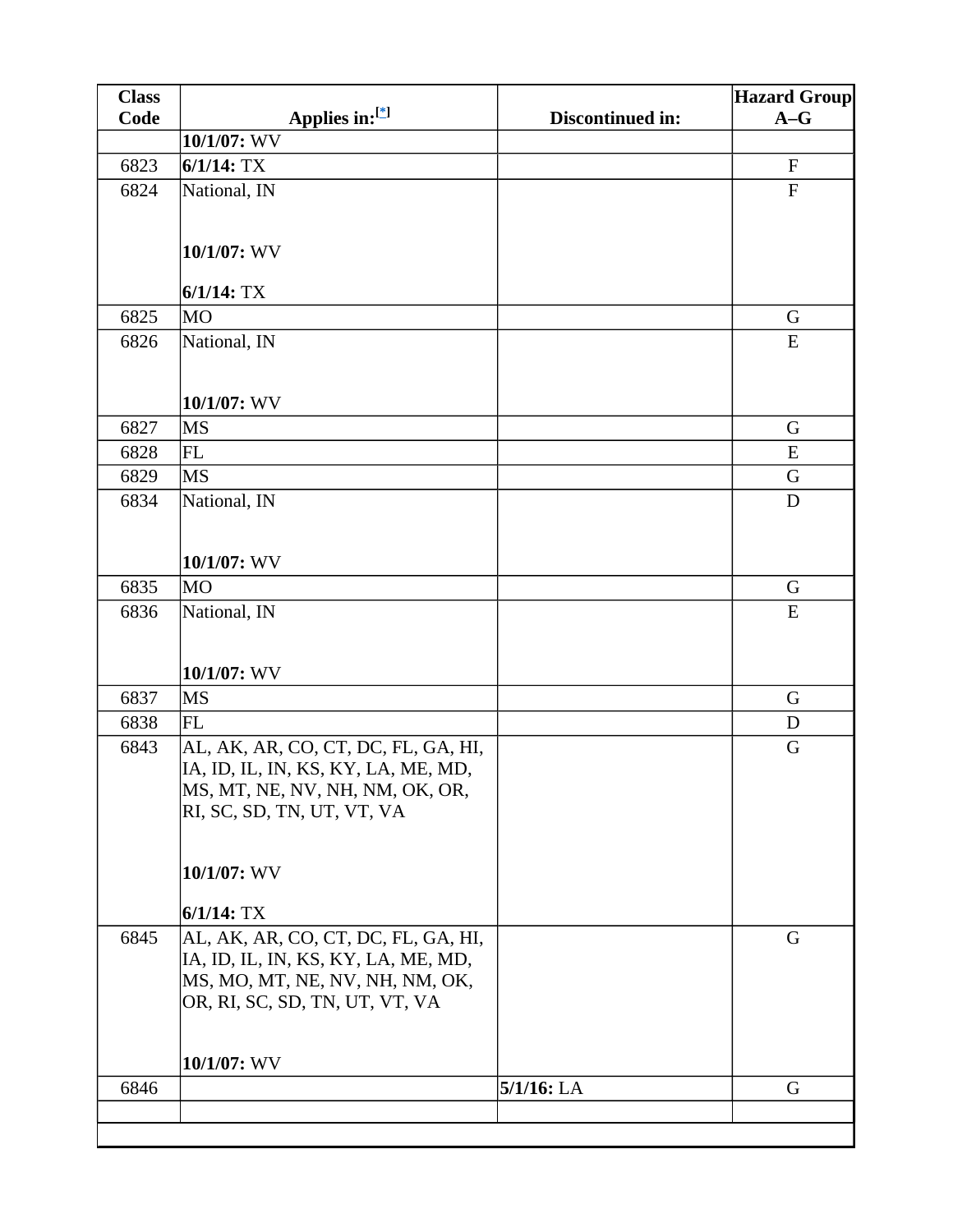| <b>Class</b> |                                                                        |                  | <b>Hazard Group</b> |
|--------------|------------------------------------------------------------------------|------------------|---------------------|
| Code         | Applies in: $[$                                                        | Discontinued in: | $A-G$               |
| 6854         | AL, AK, AR, CO, CT, DC, FL, GA, HI,                                    |                  | G                   |
|              | IA, ID, IL, IN, KS, KY, LA, ME, MD,                                    |                  |                     |
|              | MS, MT, NE, NV, NH, NM, OK, OR,                                        |                  |                     |
|              | RI, SC, SD, TN, UT, VT, VA                                             |                  |                     |
|              |                                                                        |                  |                     |
|              | 10/1/07: WV                                                            |                  |                     |
| 6869         | <b>OR</b>                                                              |                  | G                   |
| 6872         | National, IN                                                           |                  | G                   |
|              |                                                                        |                  |                     |
|              | $10/1/07$ : WV                                                         |                  |                     |
|              |                                                                        |                  |                     |
|              | $6/1/14$ : TX                                                          |                  |                     |
| 6873         | LA, OR                                                                 |                  | $\mathbf G$         |
| 6874         | AL, AK, AZ, AR, CO, CT, FL, GA, HI,                                    |                  | G                   |
|              | IA, ID, IL, IN, KS, KY, LA, ME, MD,<br>MS, MO, MT, NE, NV, NH, NM, OK, |                  |                     |
|              | OR, RI, SC, SD, TN, UT, VT, VA                                         |                  |                     |
|              |                                                                        |                  |                     |
|              |                                                                        |                  |                     |
|              | 10/1/07: WV                                                            |                  |                     |
|              | $6/1/14$ : TX                                                          |                  |                     |
| 6876         | LA, OR                                                                 |                  | G                   |
| 6882         | National, IN                                                           |                  | G                   |
|              |                                                                        |                  |                     |
|              | 10/1/07: WV                                                            |                  |                     |
| 6884         | AL, AK, AZ, AR, CO, CT, FL, GA, HI,                                    |                  | G                   |
|              | IA, ID, IL, IN, KS, KY, LA, ME, MD,                                    |                  |                     |
|              | MS, MO, MT, NE, NV, NH, NM, OK,                                        |                  |                     |
|              | OR, RI, SC, SD, TN, UT, VT, VA                                         |                  |                     |
|              |                                                                        |                  |                     |
|              |                                                                        |                  |                     |
| 7016         | 10/1/07: WV<br>National, IN                                            |                  | G                   |
|              |                                                                        |                  |                     |
|              |                                                                        |                  |                     |
|              | 10/1/07: WV                                                            |                  |                     |
|              | $6/1/14$ : TX                                                          |                  |                     |
| 7024         | National, IN                                                           |                  | G                   |
|              |                                                                        |                  |                     |
|              |                                                                        |                  |                     |
|              | 10/1/07: WV                                                            |                  |                     |
|              |                                                                        |                  |                     |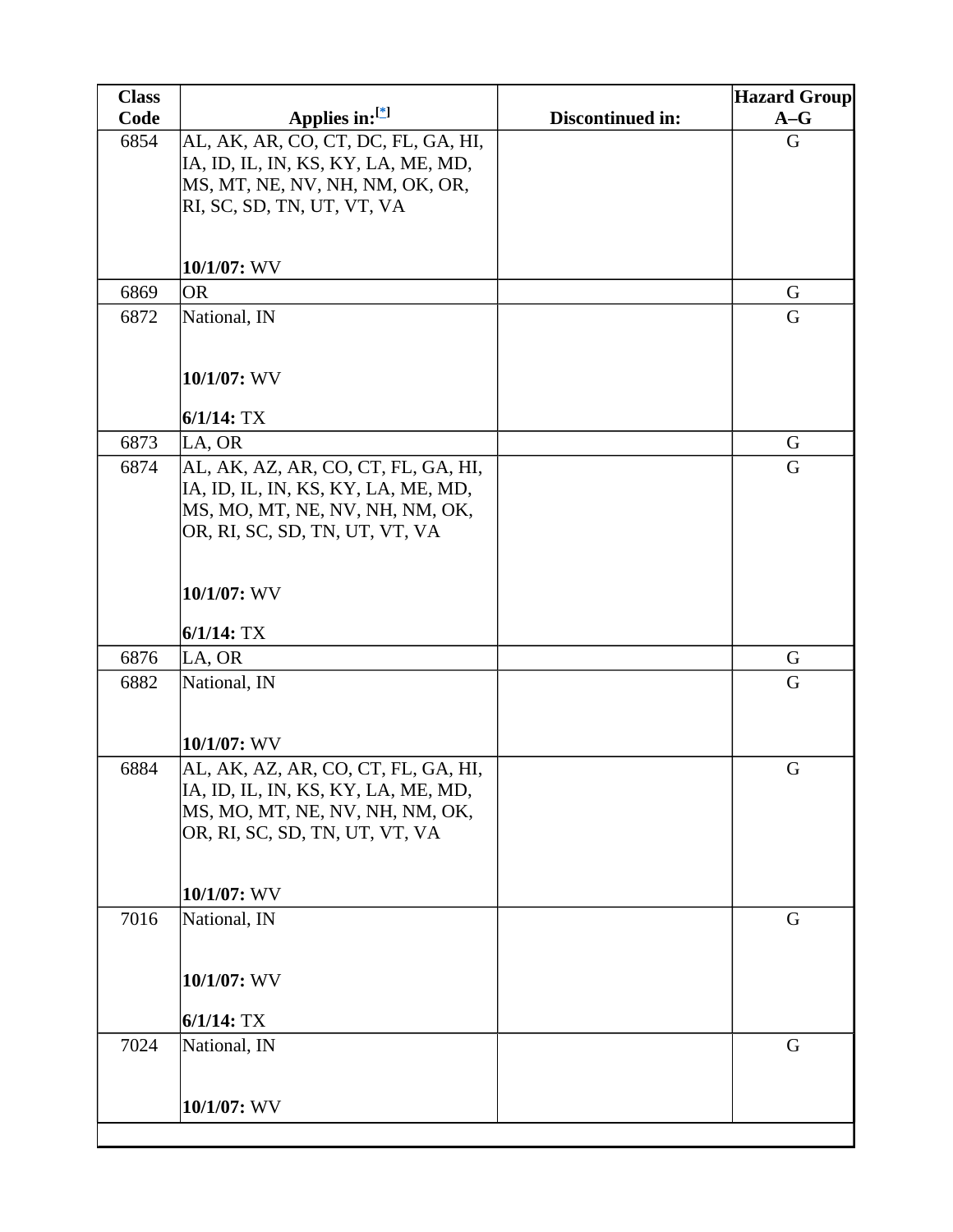| <b>Class</b> |                                 |                  | <b>Hazard Group</b> |
|--------------|---------------------------------|------------------|---------------------|
| Code         | Applies in:[*]                  | Discontinued in: | $A-G$               |
|              | $6/1/14$ : TX                   |                  |                     |
| 7038         | National, IN                    |                  | ${\bf G}$           |
|              | $10/1/07$ : WV                  |                  |                     |
| 7046         | National, IN                    |                  | $\mathbf G$         |
|              | 10/1/07: WV                     |                  |                     |
|              | $6/1/14$ : TX                   |                  |                     |
| 7047         | National, IN                    |                  | $\mathbf G$         |
|              | $10/1/07$ : WV<br>$6/1/14$ : TX |                  |                     |
| 7050         |                                 |                  | ${\bf G}$           |
|              | National, IN<br>10/1/07: WV     |                  |                     |
| 7069         | <b>VA</b>                       |                  | $\mathbf G$         |
| 7076         | VA                              |                  | $\mathbf G$         |
| 7090         | National, IN                    |                  | $\mathbf G$         |
|              | $10/1/07$ : WV                  |                  |                     |
| 7094         | <b>VA</b>                       |                  | $\mathbf G$         |
| 7097         | <b>CT</b>                       |                  | ${\bf G}$           |
| 7098         | National, IN                    |                  | G                   |
|              | 10/1/07: WV<br>$6/1/14$ : TX    |                  |                     |
| 7099         | National, IN                    |                  | $\mathbf G$         |
|              |                                 |                  |                     |
|              | 10/1/07: WV<br>$6/1/14$ : TX    |                  |                     |
| 7133         | National, IN                    |                  | $\mathbf F$         |
|              |                                 |                  |                     |
|              | $10/1/07$ : WV                  |                  |                     |
|              |                                 |                  |                     |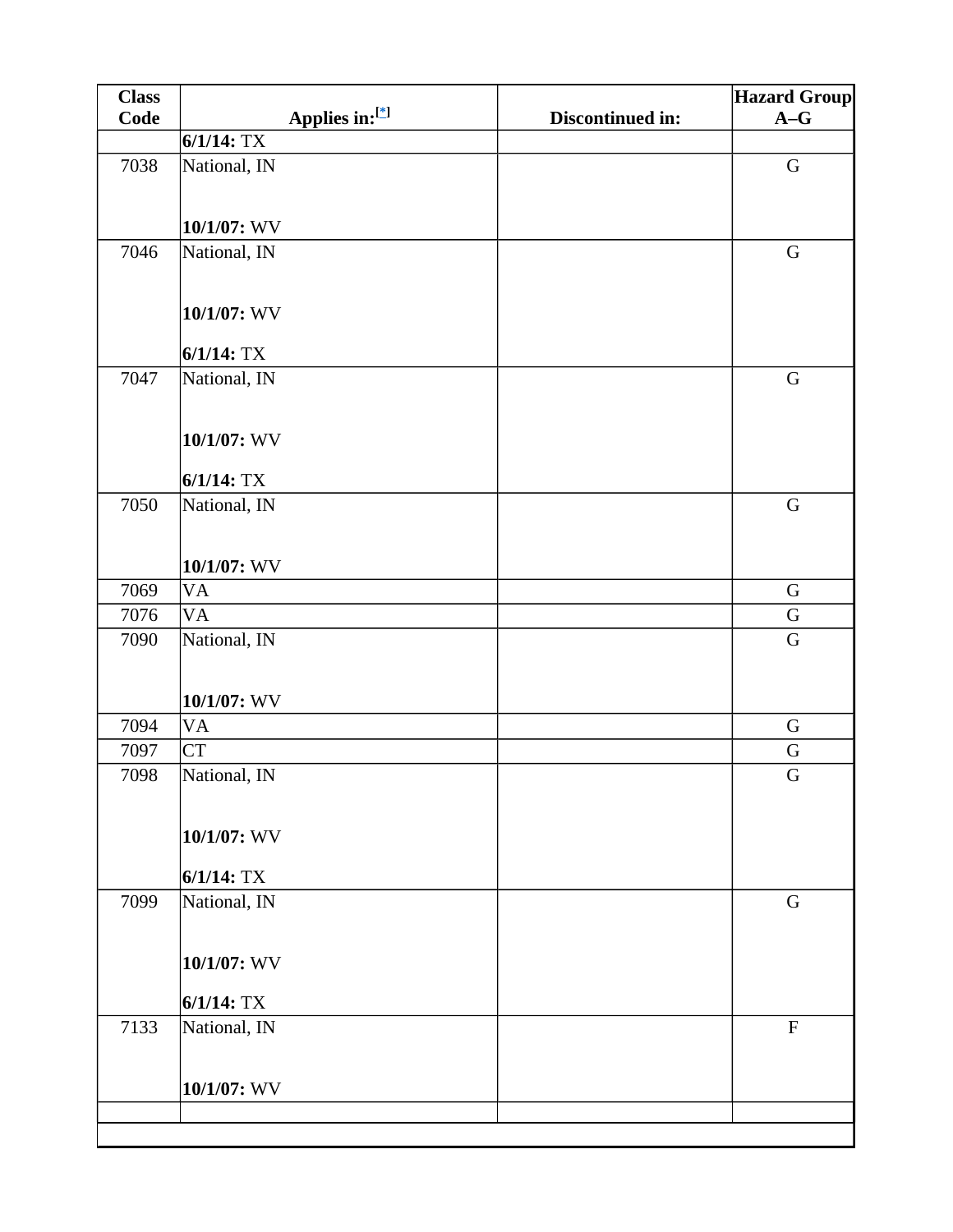| <b>Class</b> |                                                                                      |                  | <b>Hazard Group</b>       |
|--------------|--------------------------------------------------------------------------------------|------------------|---------------------------|
| Code         | Applies in:[*]                                                                       | Discontinued in: | $A-G$                     |
| 7133         | $6/1/14$ : TX                                                                        |                  | G                         |
| 7134         | $6/1/14$ : TX                                                                        |                  | G                         |
| 7135         | $6/1/14$ : TX                                                                        |                  | G                         |
| 7151         | 10/1/11: KY                                                                          |                  | $\boldsymbol{\mathrm{F}}$ |
|              | 11/1/11: DC                                                                          |                  |                           |
|              | 12/1/11: UT                                                                          |                  |                           |
|              | 1/1/12: AK, AZ, CO, CT, FL, HI, IA, ID,<br>IL, IN, KS, MD, ME, MO, NH, NM,<br>OK, OR |                  |                           |
|              | $2/1/12$ : NE                                                                        |                  |                           |
|              | 3/1/12: AL, GA, MS, NV, TN                                                           |                  |                           |
|              | 4/1/12: VA, VT                                                                       |                  |                           |
|              | $5/1/12$ : LA                                                                        |                  |                           |
|              | 7/1/12: AR, MT, RI, SD                                                               |                  |                           |
|              | 9/1/12:SC                                                                            |                  |                           |
|              | 11/1/13: WV                                                                          |                  |                           |
| 7152         | 10/1/11: KY                                                                          |                  | ${\bf F}$                 |
|              | 11/1/11: DC                                                                          |                  |                           |
|              | 12/1/11: UT                                                                          |                  |                           |
|              | 1/1/12: AK, AZ, CO, CT, FL, HI, IA, ID,<br>IL, IN, KS, MD, ME, MO, NH, NM,<br>OK, OR |                  |                           |
|              | $2/1/12$ : NE                                                                        |                  |                           |
|              | 3/1/12: AL, GA, MS, NV, TN                                                           |                  |                           |
|              | 4/1/12: VA, VT                                                                       |                  |                           |
|              | $5/1/12$ : LA                                                                        |                  |                           |
|              | 7/1/12: AR, MT, RI, SD                                                               |                  |                           |
|              | 9/1/12:SC                                                                            |                  |                           |
|              |                                                                                      |                  |                           |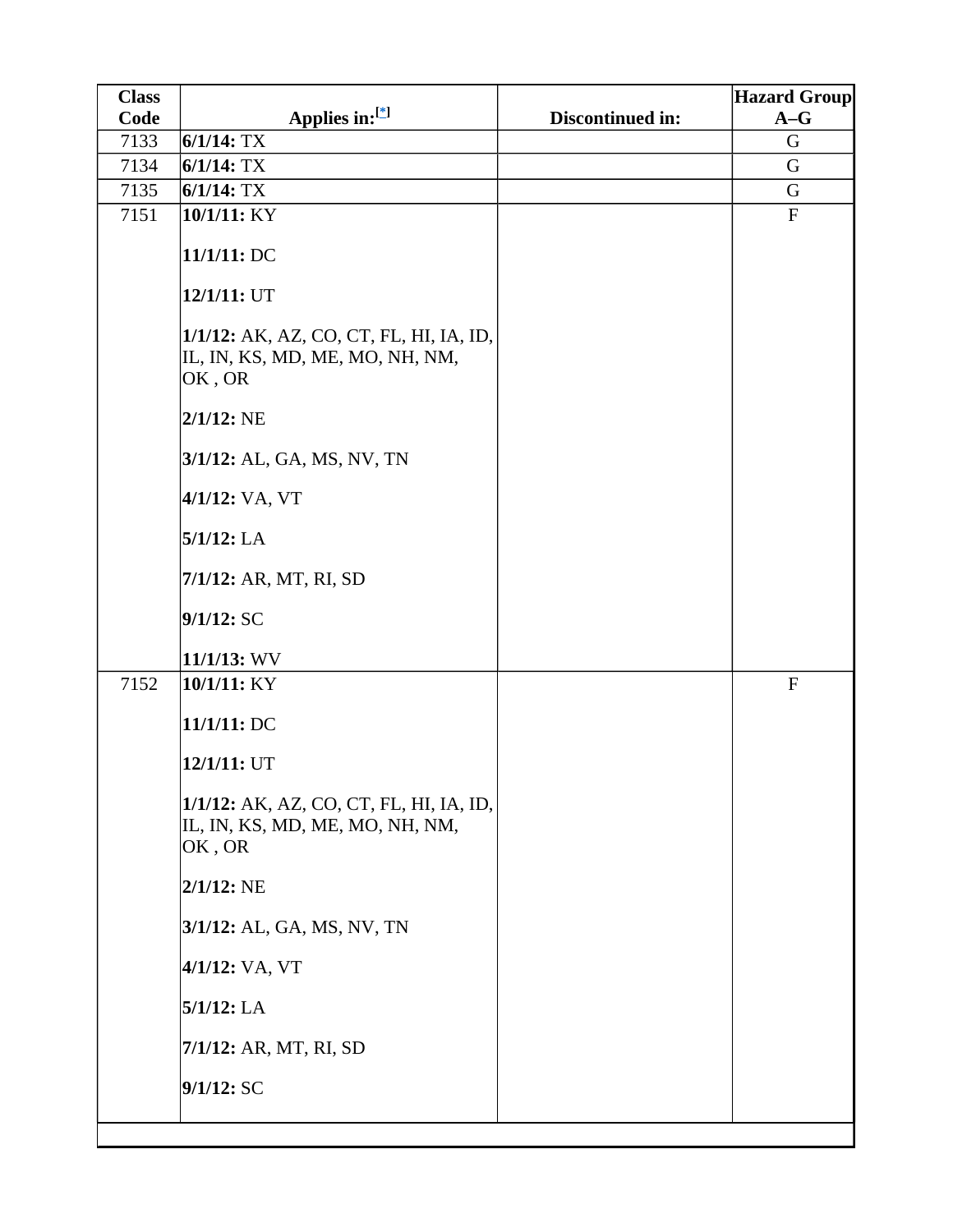| Code<br>Discontinued in:<br>$A-G$<br>11/1/13: WV<br>$\boldsymbol{\mathrm{F}}$<br>7153<br>10/1/11: KY<br>11/1/11: DC<br>$12/1/11:$ UT<br>1/1/12: AK, AZ, CO, CT, FL, HI, IA, ID,<br>IL, IN, KS, MD, ME, MO, NH, NM,<br>OK, OR<br>$2/1/12$ : NE<br>3/1/12: AL, GA, MS, NV, TN<br>4/1/12: VA, VT<br>$5/1/12$ : LA<br>7/1/12: AR, MT, RI, SD<br>9/1/12:SC<br>11/1/13: WV<br>7201<br>FL<br>$\mathbf C$<br>FL<br>7204<br>B<br>7205<br><b>FL</b><br>$\mathcal{C}$<br>$1/1/16$ : MO<br>E<br>7207<br>$3/1/11:$ TN<br>$\mathbf F$<br>7219<br>AK, FL, ID, LA, MT, OR<br>$6/1/14$ : TX<br>7219<br>E<br>${\bf E}$<br>7222<br>AL, AK, AZ, AR, CO, CT, DC, FL, GA,<br>HI, IA, ID, IL, IN, KS, KY, LA, ME,<br>MD, MS, MO, MT, NE, NV, NH, NM,<br>OK, RI, SC, SD, TN, UT, VT, VA<br>10/1/07: WV<br>7223<br>E<br>LA<br>AL, AZ, AR, CO, CT, DC, GA, HI, IA,<br>E<br>7228<br>IL, IN, KS, KY, ME, MD, MS, MO, NE,<br>NV, NH, NM, OK, RI, SC, SD, UT, VT, | <b>Class</b> |                | <b>Hazard Group</b> |
|-------------------------------------------------------------------------------------------------------------------------------------------------------------------------------------------------------------------------------------------------------------------------------------------------------------------------------------------------------------------------------------------------------------------------------------------------------------------------------------------------------------------------------------------------------------------------------------------------------------------------------------------------------------------------------------------------------------------------------------------------------------------------------------------------------------------------------------------------------------------------------------------------------------------------------------|--------------|----------------|---------------------|
|                                                                                                                                                                                                                                                                                                                                                                                                                                                                                                                                                                                                                                                                                                                                                                                                                                                                                                                                     |              | Applies in:[*] |                     |
|                                                                                                                                                                                                                                                                                                                                                                                                                                                                                                                                                                                                                                                                                                                                                                                                                                                                                                                                     |              |                |                     |
|                                                                                                                                                                                                                                                                                                                                                                                                                                                                                                                                                                                                                                                                                                                                                                                                                                                                                                                                     |              |                |                     |
|                                                                                                                                                                                                                                                                                                                                                                                                                                                                                                                                                                                                                                                                                                                                                                                                                                                                                                                                     |              |                |                     |
|                                                                                                                                                                                                                                                                                                                                                                                                                                                                                                                                                                                                                                                                                                                                                                                                                                                                                                                                     |              |                |                     |
|                                                                                                                                                                                                                                                                                                                                                                                                                                                                                                                                                                                                                                                                                                                                                                                                                                                                                                                                     |              |                |                     |
|                                                                                                                                                                                                                                                                                                                                                                                                                                                                                                                                                                                                                                                                                                                                                                                                                                                                                                                                     |              |                |                     |
|                                                                                                                                                                                                                                                                                                                                                                                                                                                                                                                                                                                                                                                                                                                                                                                                                                                                                                                                     |              |                |                     |
|                                                                                                                                                                                                                                                                                                                                                                                                                                                                                                                                                                                                                                                                                                                                                                                                                                                                                                                                     |              |                |                     |
|                                                                                                                                                                                                                                                                                                                                                                                                                                                                                                                                                                                                                                                                                                                                                                                                                                                                                                                                     |              |                |                     |
|                                                                                                                                                                                                                                                                                                                                                                                                                                                                                                                                                                                                                                                                                                                                                                                                                                                                                                                                     |              |                |                     |
|                                                                                                                                                                                                                                                                                                                                                                                                                                                                                                                                                                                                                                                                                                                                                                                                                                                                                                                                     |              |                |                     |
|                                                                                                                                                                                                                                                                                                                                                                                                                                                                                                                                                                                                                                                                                                                                                                                                                                                                                                                                     |              |                |                     |
|                                                                                                                                                                                                                                                                                                                                                                                                                                                                                                                                                                                                                                                                                                                                                                                                                                                                                                                                     |              |                |                     |
|                                                                                                                                                                                                                                                                                                                                                                                                                                                                                                                                                                                                                                                                                                                                                                                                                                                                                                                                     |              |                |                     |
|                                                                                                                                                                                                                                                                                                                                                                                                                                                                                                                                                                                                                                                                                                                                                                                                                                                                                                                                     |              |                |                     |
|                                                                                                                                                                                                                                                                                                                                                                                                                                                                                                                                                                                                                                                                                                                                                                                                                                                                                                                                     |              |                |                     |
|                                                                                                                                                                                                                                                                                                                                                                                                                                                                                                                                                                                                                                                                                                                                                                                                                                                                                                                                     |              |                |                     |
|                                                                                                                                                                                                                                                                                                                                                                                                                                                                                                                                                                                                                                                                                                                                                                                                                                                                                                                                     |              |                |                     |
|                                                                                                                                                                                                                                                                                                                                                                                                                                                                                                                                                                                                                                                                                                                                                                                                                                                                                                                                     |              |                |                     |
|                                                                                                                                                                                                                                                                                                                                                                                                                                                                                                                                                                                                                                                                                                                                                                                                                                                                                                                                     |              |                |                     |
|                                                                                                                                                                                                                                                                                                                                                                                                                                                                                                                                                                                                                                                                                                                                                                                                                                                                                                                                     |              |                |                     |
|                                                                                                                                                                                                                                                                                                                                                                                                                                                                                                                                                                                                                                                                                                                                                                                                                                                                                                                                     |              |                |                     |
|                                                                                                                                                                                                                                                                                                                                                                                                                                                                                                                                                                                                                                                                                                                                                                                                                                                                                                                                     |              |                |                     |
|                                                                                                                                                                                                                                                                                                                                                                                                                                                                                                                                                                                                                                                                                                                                                                                                                                                                                                                                     |              |                |                     |
|                                                                                                                                                                                                                                                                                                                                                                                                                                                                                                                                                                                                                                                                                                                                                                                                                                                                                                                                     |              |                |                     |
|                                                                                                                                                                                                                                                                                                                                                                                                                                                                                                                                                                                                                                                                                                                                                                                                                                                                                                                                     |              |                |                     |
|                                                                                                                                                                                                                                                                                                                                                                                                                                                                                                                                                                                                                                                                                                                                                                                                                                                                                                                                     |              |                |                     |
|                                                                                                                                                                                                                                                                                                                                                                                                                                                                                                                                                                                                                                                                                                                                                                                                                                                                                                                                     |              | VA             |                     |
|                                                                                                                                                                                                                                                                                                                                                                                                                                                                                                                                                                                                                                                                                                                                                                                                                                                                                                                                     |              |                |                     |
| 10/1/07: WV                                                                                                                                                                                                                                                                                                                                                                                                                                                                                                                                                                                                                                                                                                                                                                                                                                                                                                                         |              |                |                     |
|                                                                                                                                                                                                                                                                                                                                                                                                                                                                                                                                                                                                                                                                                                                                                                                                                                                                                                                                     |              |                |                     |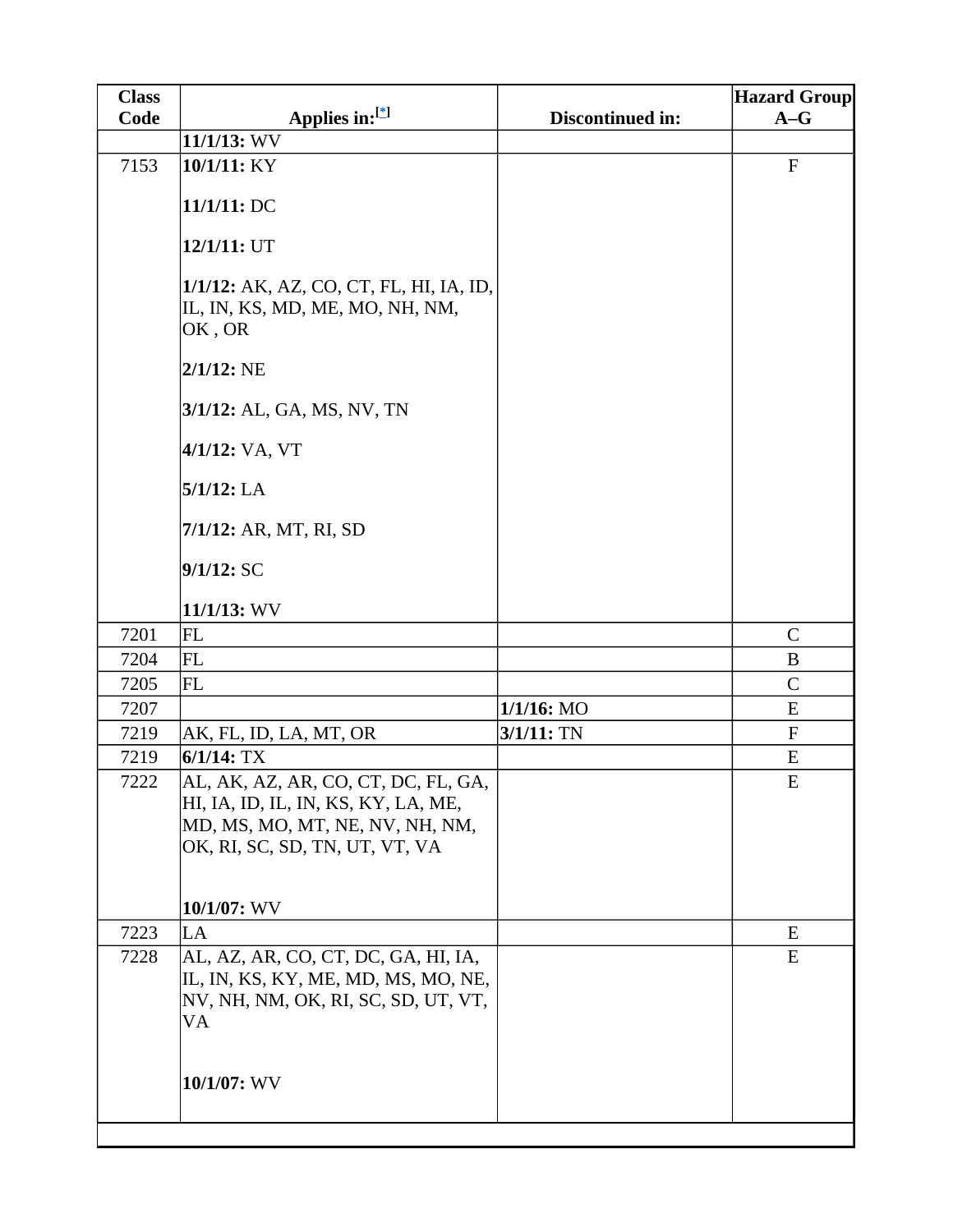| <b>Class</b> |                                                                                                                                                                |                  | <b>Hazard Group</b> |
|--------------|----------------------------------------------------------------------------------------------------------------------------------------------------------------|------------------|---------------------|
| Code         | Applies in:[*]                                                                                                                                                 | Discontinued in: | $A-G$               |
|              | $3/1/11:$ TN                                                                                                                                                   |                  |                     |
| 7229         | AL, AZ, AR, CO, CT, DC, GA, HI, IA,<br>IL, IN, KS, KY, ME, MD, MS, MO, NE,<br>NV, NH, NM, OK, RI, SC, SD, UT, VT,<br>VA                                        |                  | ${\bf F}$           |
|              | $10/1/07$ : WV                                                                                                                                                 |                  |                     |
|              | $3/1/11:$ TN                                                                                                                                                   |                  |                     |
| 7230         | National, IN                                                                                                                                                   |                  | D                   |
|              | 10/1/07: WV                                                                                                                                                    |                  |                     |
| 7230         | $6/1/14$ : TX                                                                                                                                                  |                  | ${\bf E}$           |
| 7231         | National, IN<br>10/1/07: WV                                                                                                                                    |                  | D                   |
| 7232         | AL, AK, AZ, AR, CO, CT, DC, FL, GA,<br>IA, ID, IL, IN, KS, KY, LA, ME, MD,<br>MS, MO, MT, NE, NV, NH, NM, OK,<br>OR, RI, SC, SD, TN, UT, VT, VA<br>10/1/07: WV |                  | $\mathbf{F}$        |
| 7250         | AZ, MO                                                                                                                                                         |                  | G                   |
| 7308         |                                                                                                                                                                | $7/1/08$ : WV    | G                   |
| 7309         | National, IN                                                                                                                                                   |                  | G                   |
|              | $10/1/07$ : WV                                                                                                                                                 |                  |                     |
|              | $6/1/14$ : TX                                                                                                                                                  |                  |                     |
| 7313         | AL, AK, AZ, AR, CO, CT, DC, FL, GA,<br>HI, IA, ID, IL, IN, KS, KY, LA, ME,<br>MD, MS, MO, MT, NE, NV, NH, NM,<br>OK, OR, RI, SC, SD, TN, VT, VA                |                  | G                   |
|              | 10/1/07: WV<br>$6/1/14$ : TX                                                                                                                                   |                  |                     |
| 7317         | National, IN                                                                                                                                                   |                  | G                   |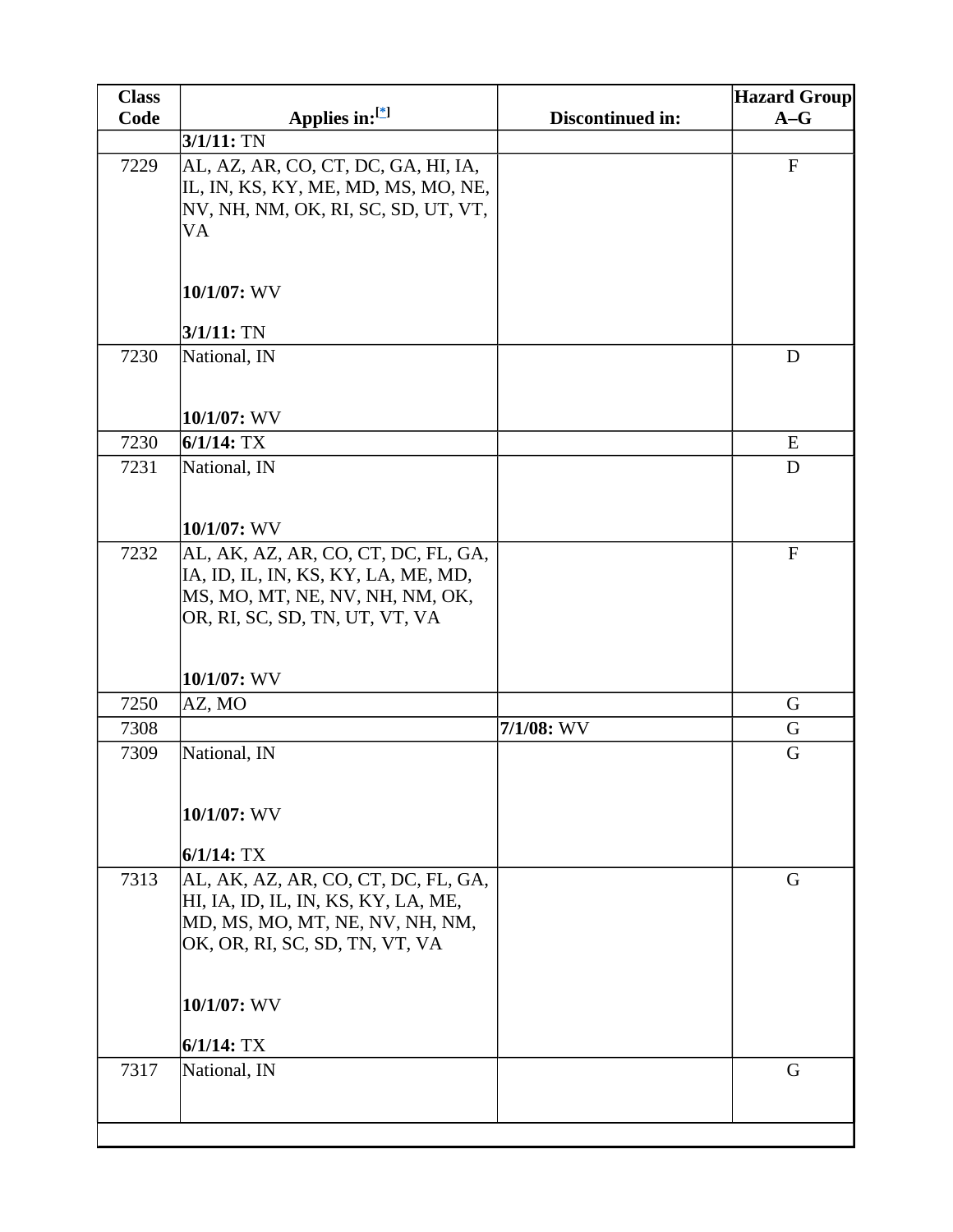| Applies in:[*]<br>Code<br>Discontinued in:<br>$A-G$<br>10/1/07: WV |  |
|--------------------------------------------------------------------|--|
|                                                                    |  |
|                                                                    |  |
| $6/1/14$ : TX                                                      |  |
| AL, AK, AR, CO, CT, DC, FL, GA, HI,<br>G<br>7327                   |  |
| IA, ID, IL, IN, KS, KY, LA, ME, MD,                                |  |
| MS, MO, MT, NE, NV, NH, NM, OK,                                    |  |
| OR, RI, SC, SD, TN, UT, VT, VA                                     |  |
| 10/1/07: WV                                                        |  |
| $6/1/14$ : TX                                                      |  |
| 7333<br>National, IN<br>G                                          |  |
|                                                                    |  |
| 10/1/07: WV                                                        |  |
| 7335<br>National, IN<br>G                                          |  |
|                                                                    |  |
| 10/1/07: WV                                                        |  |
| 7337<br>G<br>National, IN                                          |  |
|                                                                    |  |
| $10/1/07$ : WV                                                     |  |
| AL, AK, AZ, AR, CO, CT, FL, GA, HI,<br>7350<br>${\bf F}$           |  |
| IA, ID, IL, IN, KS, KY, LA, ME, MD,                                |  |
| MS, MO, MT, NE, NV, NH, NM, OK,<br>OR, RI, SC, SD, TN, UT, VT, VA  |  |
|                                                                    |  |
|                                                                    |  |
| 10/1/07: WV                                                        |  |
| $6/1/14$ : TX                                                      |  |
| 7360<br>National, IN<br>${\bf E}$                                  |  |
|                                                                    |  |
| 10/1/07: WV                                                        |  |
| $6/1/14$ : TX                                                      |  |
| 7370<br>National, IN<br>$\mathsf{C}$                               |  |
|                                                                    |  |
|                                                                    |  |
| 10/1/07: WV                                                        |  |
| 7373<br>MD, NH<br>E<br>AL, AK, AR, CO, CT, DC, FL, GA, HI,<br>D    |  |
| 7380<br>IA, ID, IL, IN, KS, KY, LA, ME, MD,                        |  |
|                                                                    |  |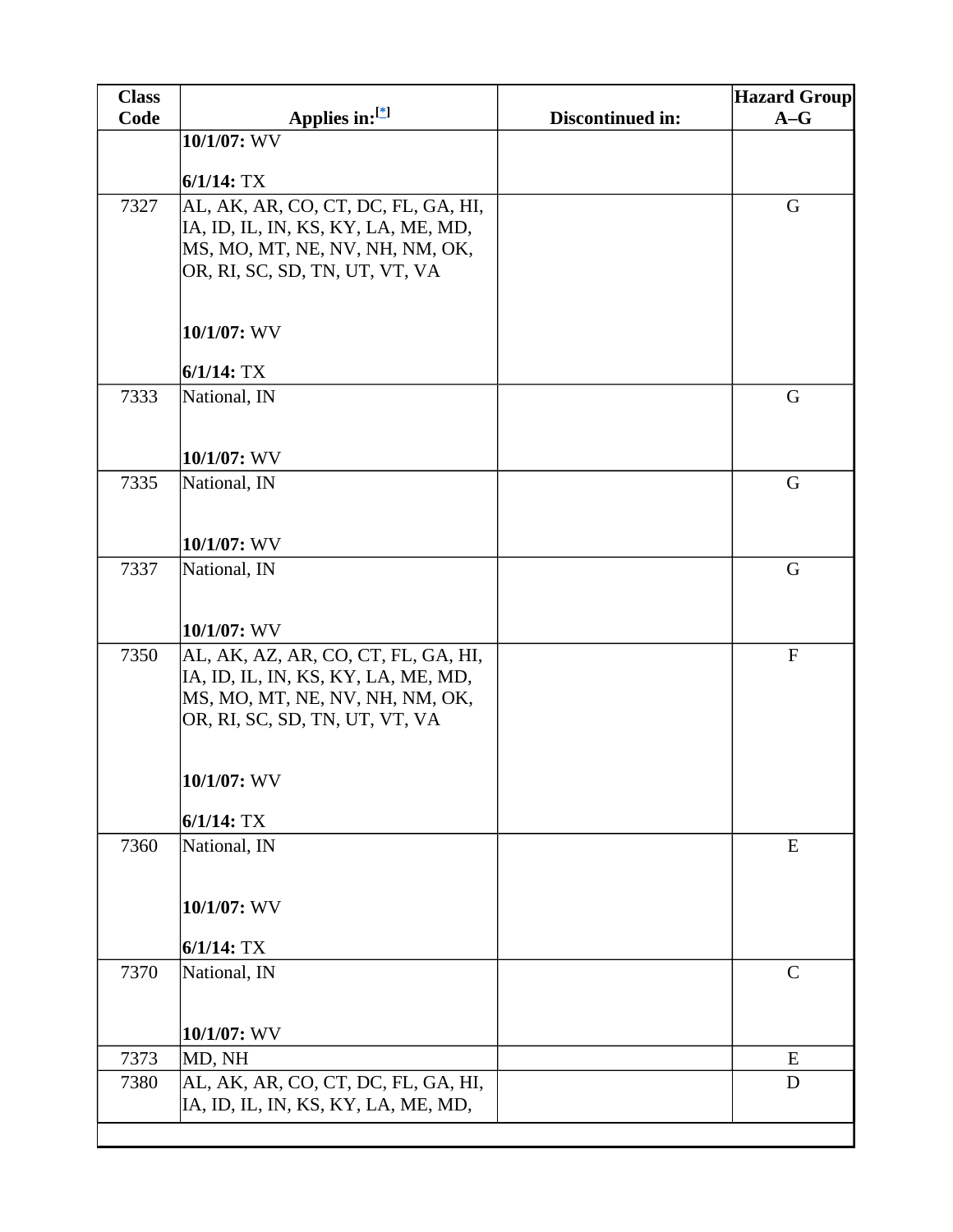| <b>Class</b> |                                                  |                         | <b>Hazard Group</b> |
|--------------|--------------------------------------------------|-------------------------|---------------------|
| Code         | Applies in: $[$                                  | <b>Discontinued in:</b> | $A-G$               |
|              | MS, MO, MT, NE, NH, NM, OK, OR,                  |                         |                     |
|              | RI, SC, SD, TN, UT, VT, VA                       |                         |                     |
|              |                                                  |                         |                     |
|              | 10/1/07: WV                                      |                         |                     |
|              |                                                  |                         |                     |
|              | $6/1/14$ : TX                                    |                         |                     |
| 7382         | National, IN                                     |                         | $\mathbf C$         |
|              |                                                  |                         |                     |
|              | 10/1/07: WV                                      |                         |                     |
|              |                                                  |                         |                     |
|              | $6/1/14$ : TX                                    |                         |                     |
| 7383         | FL, GA                                           |                         | E                   |
| 7390         | National, IN                                     |                         | $\mathbf C$         |
|              |                                                  |                         |                     |
|              | 10/1/07: WV                                      |                         |                     |
|              |                                                  |                         |                     |
|              | $6/1/14$ : TX                                    |                         |                     |
| 7394         | National, IN                                     |                         | $\mathbf G$         |
|              |                                                  |                         |                     |
|              | 10/1/07: WV                                      |                         |                     |
| 7395         | National, IN                                     |                         | $\mathbf G$         |
|              |                                                  |                         |                     |
|              |                                                  |                         |                     |
|              | 10/1/07: WV                                      |                         |                     |
| 7398         | National, IN                                     |                         | G                   |
|              |                                                  |                         |                     |
|              | $10/1/07$ : WV                                   |                         |                     |
| 7402         | 1/1/10: AL, AK, AZ, AR, CO, CT, DC,              |                         | $\mathsf{C}$        |
|              | FL, GA, HI, IA, ID, IL, IN, KS, KY, LA,          |                         |                     |
|              | ME, MD, MO, MS, MT, NE, NV, NH,                  |                         |                     |
|              | NM, OK, OR, RI, SC, SD, TN, UT, VT,<br><b>WV</b> |                         |                     |
|              |                                                  |                         |                     |
|              | $4/1/10$ : VA                                    |                         |                     |
| 7403         | AL, AZ, AR, CO, CT, DC, FL, GA, HI,              |                         | ${\bf E}$           |
|              | IA, ID, IL, IN, KS, KY, LA, ME, MD,              |                         |                     |
|              | MS, MO, MT, NE, NV, NH, NM, OK,                  |                         |                     |
|              | OR, RI, SC, SD, TN, UT, VT, VA                   |                         |                     |
|              |                                                  |                         |                     |
|              | 10/1/07: WV                                      |                         |                     |
|              |                                                  |                         |                     |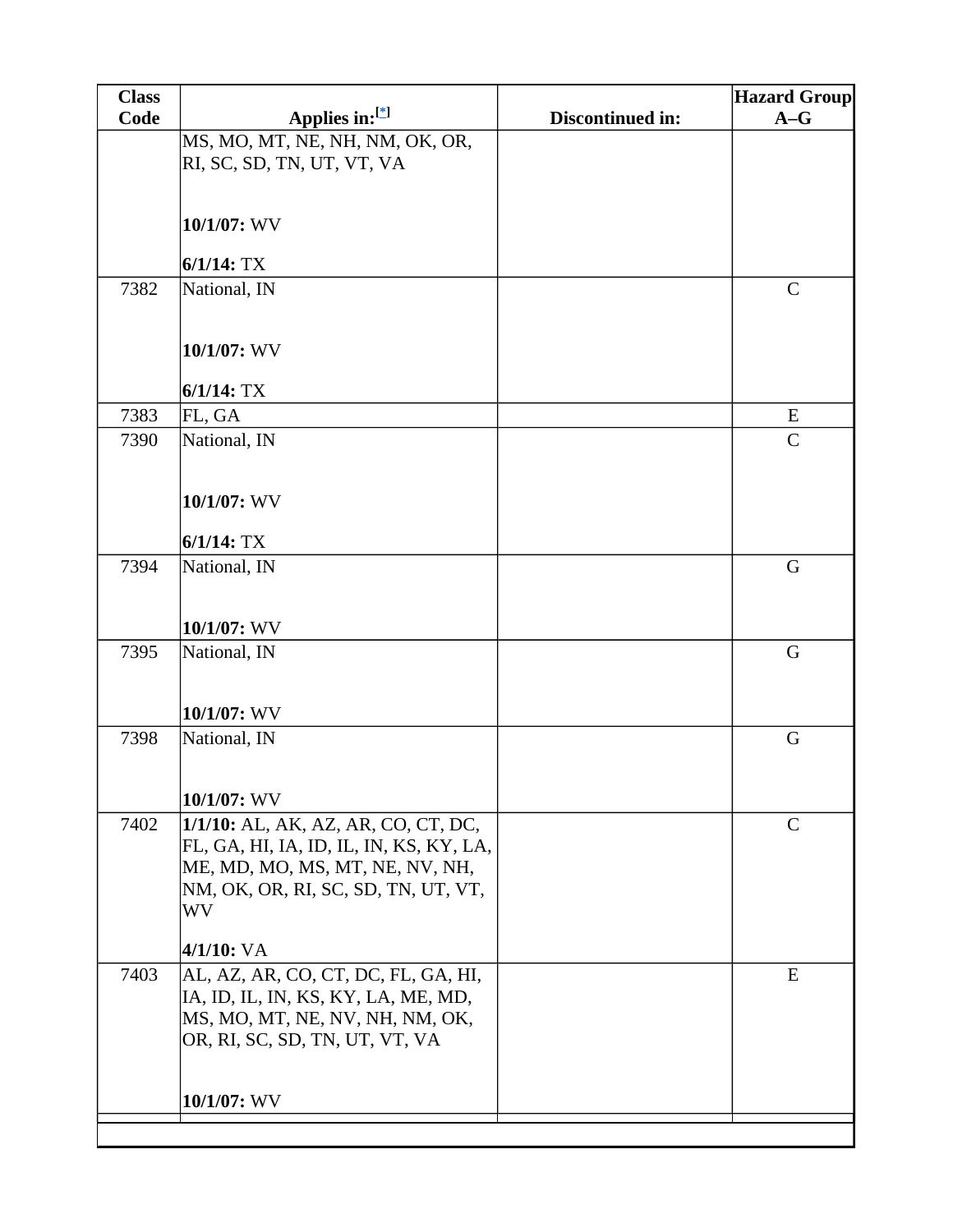| <b>Class</b> |                               |                         | <b>Hazard Group</b>              |
|--------------|-------------------------------|-------------------------|----------------------------------|
| Code         | Applies in:[*]                | Discontinued in:        | $A-G$                            |
| 7405         | National, IN                  |                         | ${\bf E}$                        |
|              |                               |                         |                                  |
|              | 10/1/07: WV                   |                         |                                  |
| 7405         | $6/1/14$ : TX                 |                         | G                                |
| 7408         | NV                            |                         | G                                |
| 7414         | AK                            |                         | $\mathcal{C}$                    |
| 7418         | AK                            |                         | $\mathbf G$                      |
|              |                               |                         |                                  |
|              | $6/1/14$ : TX                 |                         |                                  |
| 7420         | National, IN                  |                         | $\mathbf G$                      |
|              |                               |                         |                                  |
|              | 10/1/07: WV                   |                         |                                  |
| 7421         | National, IN                  |                         | $\boldsymbol{\mathrm{F}}$        |
|              |                               |                         |                                  |
|              |                               |                         |                                  |
|              | 10/1/07: WV                   |                         |                                  |
| 7421         | $6/1/14$ : TX                 |                         | G                                |
| 7422         | National, IN                  |                         | $\mathbf G$                      |
|              |                               |                         |                                  |
|              | 10/1/07: WV                   |                         |                                  |
|              |                               |                         |                                  |
|              | $6/1/14$ : TX                 |                         |                                  |
| 7423         | $6/1/14$ : TX                 | 7/1/08: AR, AZ, LA, MD, | E                                |
|              |                               | ME, MO, NM, TN          |                                  |
| 7424<br>7425 | $7/1/16$ : MT<br>National, IN |                         | $\underline{\underline{G}}$<br>G |
|              |                               |                         |                                  |
|              |                               |                         |                                  |
|              | $10/1/07$ : WV                |                         |                                  |
| 7431         | National, IN                  |                         | $\mathbf G$                      |
|              |                               |                         |                                  |
|              | 10/1/07: WV                   |                         |                                  |
| 7500         | AL, GA, TN                    |                         | ${\bf E}$                        |
| 7502         | National, IN                  |                         | ${\bf E}$                        |
|              |                               |                         |                                  |
|              | 10/1/07: WV                   |                         |                                  |
| 7502         | $6/1/14$ : TX                 |                         | ${\bf F}$                        |
| 7515         | National, IN                  |                         | G                                |
|              |                               |                         |                                  |
|              |                               |                         |                                  |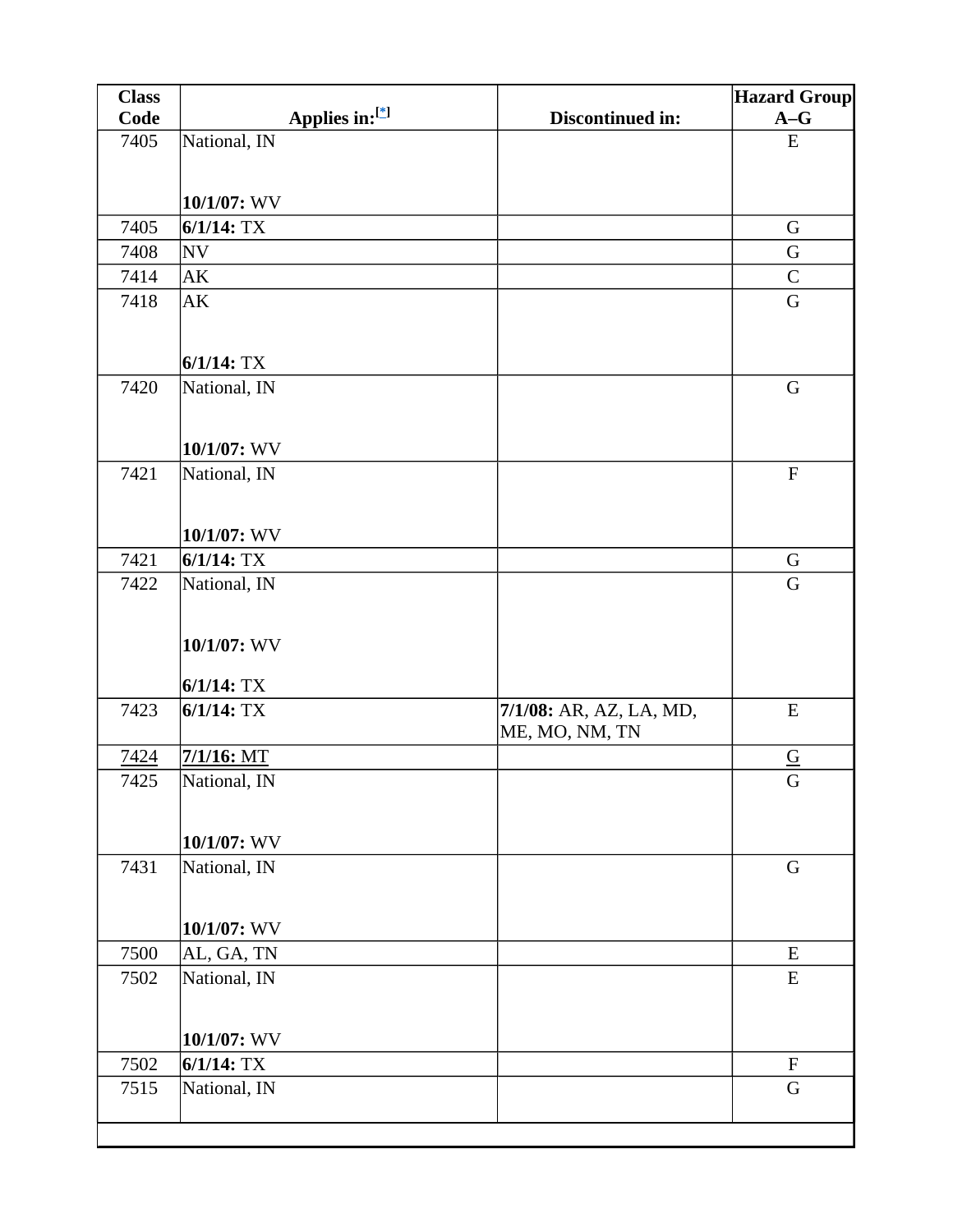| <b>Class</b> |                                     |                         | <b>Hazard Group</b> |
|--------------|-------------------------------------|-------------------------|---------------------|
| Code         | Applies in:[*]                      | <b>Discontinued in:</b> | $A-G$               |
|              | 10/1/07: WV                         |                         |                     |
|              | $6/1/14$ : TX                       |                         |                     |
| 7520         | National, IN                        |                         | $\mathsf{C}$        |
|              |                                     |                         |                     |
|              |                                     |                         |                     |
|              | 10/1/07: WV                         |                         |                     |
|              | $6/1/14$ : TX                       |                         |                     |
| 7538         | National, IN                        |                         | G                   |
|              |                                     |                         |                     |
|              |                                     |                         |                     |
|              | 10/1/07: WV                         |                         |                     |
|              | $6/1/14$ : TX                       |                         |                     |
| 7539         | National, IN                        |                         | ${\bf F}$           |
|              |                                     |                         |                     |
|              |                                     |                         |                     |
|              | 10/1/07: WV                         |                         |                     |
|              | $6/1/14$ : TX                       |                         |                     |
| 7540         | AL, AK, AZ, AR, CO, CT, DC, FL, GA, |                         | G                   |
|              | HI, IA, ID, IL, IN, KS, KY, LA, ME, |                         |                     |
|              | MD, MS, MO, MT, NE, NV, NM, OK,     |                         |                     |
|              | RI, SC, SD, TN, UT, VT, VA          |                         |                     |
|              |                                     |                         |                     |
|              | 10/1/07: WV                         |                         |                     |
| 7570         | AL, OK                              |                         | E                   |
| 7580         | National, IN                        |                         | ${\bf E}$           |
|              |                                     |                         |                     |
|              | 10/1/07: WV                         |                         |                     |
|              |                                     |                         |                     |
|              | $6/1/14$ : TX                       |                         |                     |
| 7590         | National, IN                        |                         | D                   |
|              |                                     |                         |                     |
|              | 10/1/07: WV                         |                         |                     |
|              | $6/1/14$ : TX                       |                         |                     |
| 7600         | AL, AK, AZ, AR, CO, CT, DC, GA, HI, |                         | ${\bf E}$           |
|              | IA, ID, IL, IN, KS, KY, LA, ME, MD, |                         |                     |
|              | MS, MO, MT, NE, NV, NH, NM, OK,     |                         |                     |
|              | OR, RI, SC, SD, TN, UT, VT, VA      |                         |                     |
|              |                                     |                         |                     |
|              |                                     |                         |                     |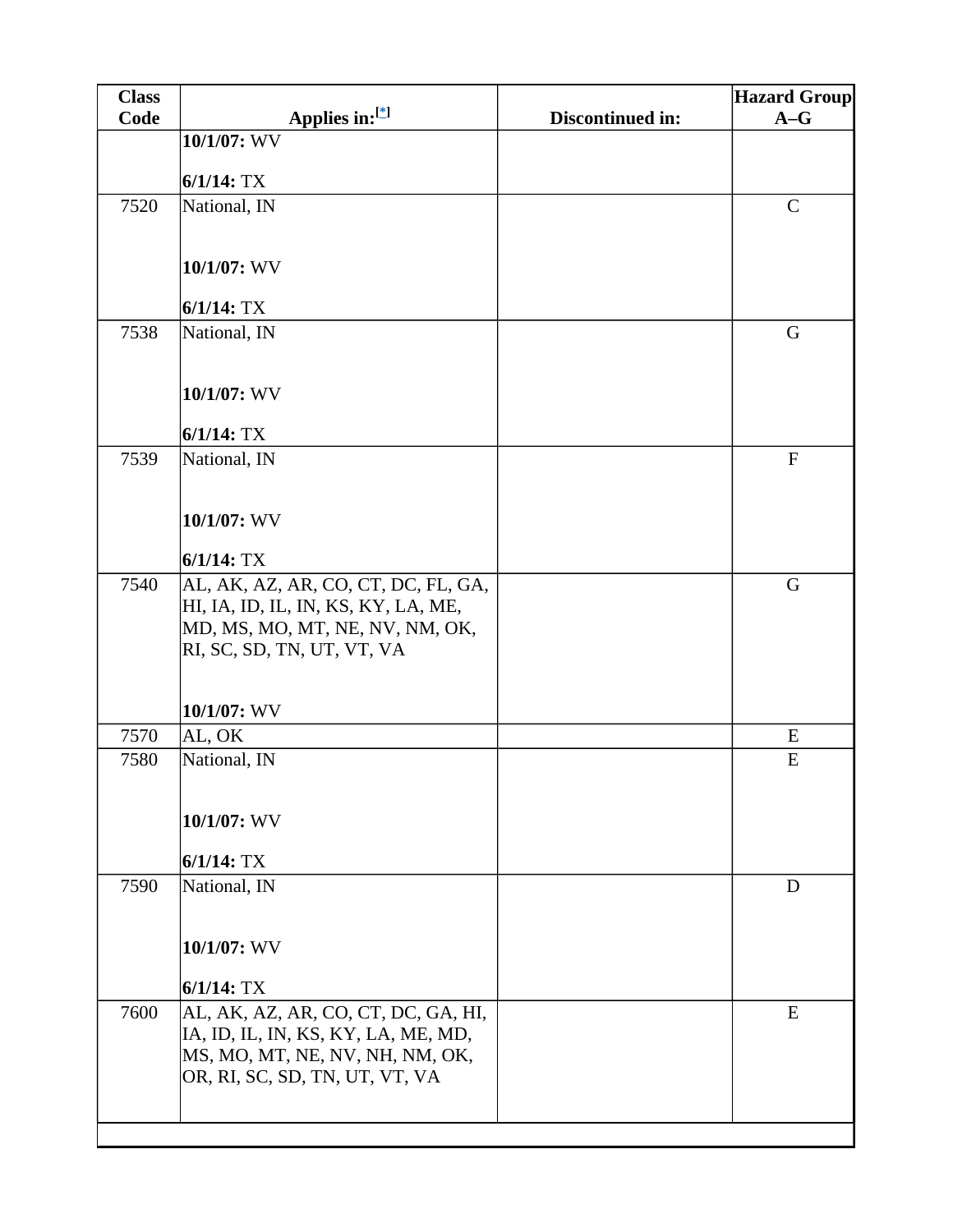| <b>Class</b> |                |                                                                          | <b>Hazard Group</b> |
|--------------|----------------|--------------------------------------------------------------------------|---------------------|
| Code         | Applies in:[*] | Discontinued in:                                                         | $A-G$               |
|              | 10/1/07: WV    |                                                                          |                     |
|              | $6/1/14$ : TX  |                                                                          |                     |
| 7601         | AK, VA         | 1/1/09: FL                                                               | ${\bf F}$           |
|              |                | 1/1/11:OR                                                                |                     |
|              |                | $7/1/11$ : MT                                                            |                     |
|              |                | 1/1/13: AZ, CO, CT, HI, IA,<br>ID, IL, IN, KS, ME, MD, MO,<br>NH, NM, OK |                     |
|              |                | $2/1/13$ : NE                                                            |                     |
|              |                | 3/1/13: AL, GA, MS, NV, TN                                               |                     |
|              |                | $4/1/13$ : VT                                                            |                     |
|              |                | $5/1/13$ : LA                                                            |                     |
|              |                | 7/1/13: AR, RI, SD                                                       |                     |
|              |                | 9/1/13:SC                                                                |                     |
|              |                | 10/1/13: KY                                                              |                     |
|              |                | 11/1/13: DC, WV                                                          |                     |
|              |                | 12/1/13: UT                                                              |                     |
| 7602         | $6/1/14$ : TX  |                                                                          | ${\bf E}$           |
| 7605         | National, IN   |                                                                          | ${\bf E}$           |
|              |                |                                                                          |                     |
|              | $10/1/07$ : WV |                                                                          |                     |
| 7607         | 11/1/11: CT    |                                                                          | $\mathbf C$         |
| 7610         | National, IN   |                                                                          | $\mathbf D$         |
|              | 10/1/07: WV    |                                                                          |                     |
|              | $6/1/14$ : TX  |                                                                          |                     |
| 7611         | <b>VA</b>      | $1/1/09$ : FL                                                            | ${\bf E}$           |
|              |                | 1/1/11:OR                                                                |                     |
|              |                | $7/1/11$ : MT                                                            |                     |
|              |                |                                                                          |                     |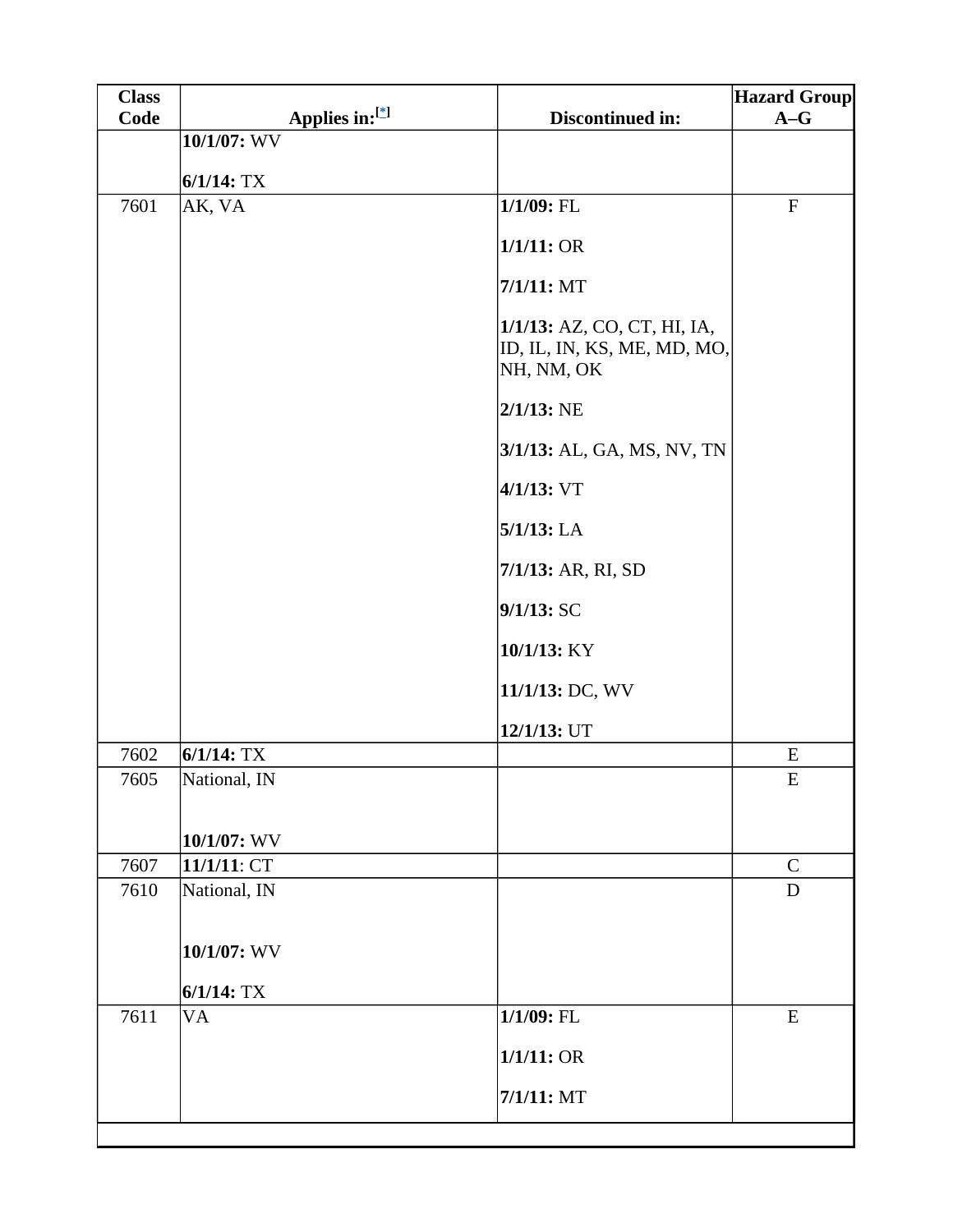| <b>Class</b> |                |                                                                              | <b>Hazard Group</b> |
|--------------|----------------|------------------------------------------------------------------------------|---------------------|
| Code         | Applies in:[*] | Discontinued in:                                                             | $A-G$               |
|              |                | 1/1/13: AK, AZ, CO, CT, HI,<br>IA, ID, IL, IN, KS, ME, MD,<br>MO, NH, NM, OK |                     |
|              |                | $2/1/13$ : NE                                                                |                     |
|              |                | 3/1/13: AL, GA, MS, NV, TN                                                   |                     |
|              |                | $4/1/13$ : VT                                                                |                     |
|              |                | $5/1/13$ : LA                                                                |                     |
|              |                | 7/1/13: AR, RI, SD                                                           |                     |
|              |                | 9/1/13: SC                                                                   |                     |
|              |                | 10/1/13: KY                                                                  |                     |
|              |                | 11/1/13: DC, WV                                                              |                     |
|              |                | 12/1/13: UT                                                                  |                     |
| 7612         | <b>VA</b>      | $1/1/09$ : FL                                                                | ${\bf E}$           |
|              |                | 1/1/11:OR                                                                    |                     |
|              |                | $7/1/11$ : MT                                                                |                     |
|              |                | 1/1/13: AK, AZ, CO, CT, HI,<br>IA, ID, IL, IN, KS, ME, MD,<br>MO, NH, NM, OK |                     |
|              |                | $2/1/13$ : NE                                                                |                     |
|              |                | 3/1/13: AL, GA, MS, NV, TN                                                   |                     |
|              |                | $4/1/13$ : VT                                                                |                     |
|              |                | $5/1/13$ : LA                                                                |                     |
|              |                | 7/1/13: AR, RI, SD                                                           |                     |
|              |                | 9/1/13: SC                                                                   |                     |
|              |                | 10/1/13: KY                                                                  |                     |
|              |                | 11/1/13: DC, WV                                                              |                     |
|              |                | 12/1/13: UT                                                                  |                     |
|              |                |                                                                              |                     |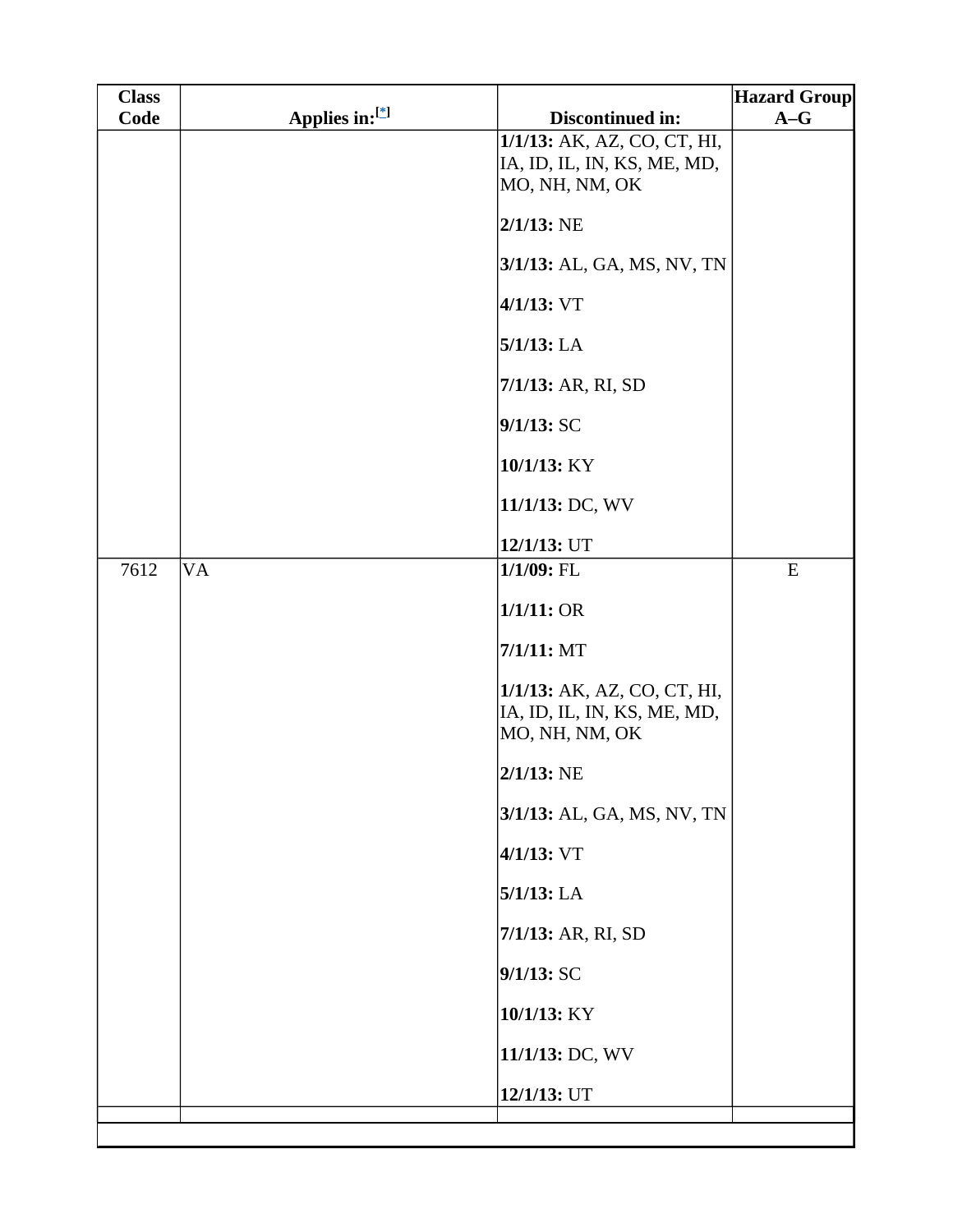| <b>Class</b> |                |                                                                                                                            | <b>Hazard Group</b> |
|--------------|----------------|----------------------------------------------------------------------------------------------------------------------------|---------------------|
| Code         | Applies in:[*] | Discontinued in:                                                                                                           | $A-G$               |
| 7613         | <b>VA</b>      | 1/1/09: FL                                                                                                                 | ${\bf E}$           |
|              |                | 1/1/11:OR                                                                                                                  |                     |
|              |                | $7/1/11$ : MT                                                                                                              |                     |
|              |                | 1/1/13: AK, AZ, CO, CT, HI,<br>IA, ID, IL, IN, KS, ME, MD,<br>MO, NH, NM, OK                                               |                     |
|              |                | $2/1/13$ : NE                                                                                                              |                     |
|              |                | 3/1/13: AL, GA, MS, NV, TN                                                                                                 |                     |
|              |                | $4/1/13$ : VT                                                                                                              |                     |
|              |                | $5/1/13$ : LA                                                                                                              |                     |
|              |                | 7/1/13: AR, RI, SD                                                                                                         |                     |
|              |                | 9/1/13: SC                                                                                                                 |                     |
|              |                | 10/1/13: KY                                                                                                                |                     |
|              |                | 11/1/13: DC, WV                                                                                                            |                     |
|              |                | 12/1/13: UT                                                                                                                |                     |
| 7698         | IN             |                                                                                                                            | G                   |
| 7699         | IN             |                                                                                                                            | E                   |
| 7704         | FL, MT         | 7/1/07: AL, AZ, AR, CO, CT,<br>DC, GA, HI, ID, IL, IN, KS,<br>KY, LA, ME, MD, MS, NE,<br>NV, NM, OK, RI, SC, SD,<br>UT, VT | ${\bf F}$           |
|              |                | 11/1/07: DC                                                                                                                |                     |
|              |                | 1/1/08: AK, IA, MO, NH, OR                                                                                                 |                     |
|              |                | 3/1/08: TN                                                                                                                 |                     |
|              |                | 4/1/08: VA                                                                                                                 |                     |
| 7704         | $6/1/14$ : TX  |                                                                                                                            | G                   |
| 7705         | $2/1/06$ : LA  |                                                                                                                            | $\mathbf D$         |
|              |                |                                                                                                                            |                     |
|              |                |                                                                                                                            |                     |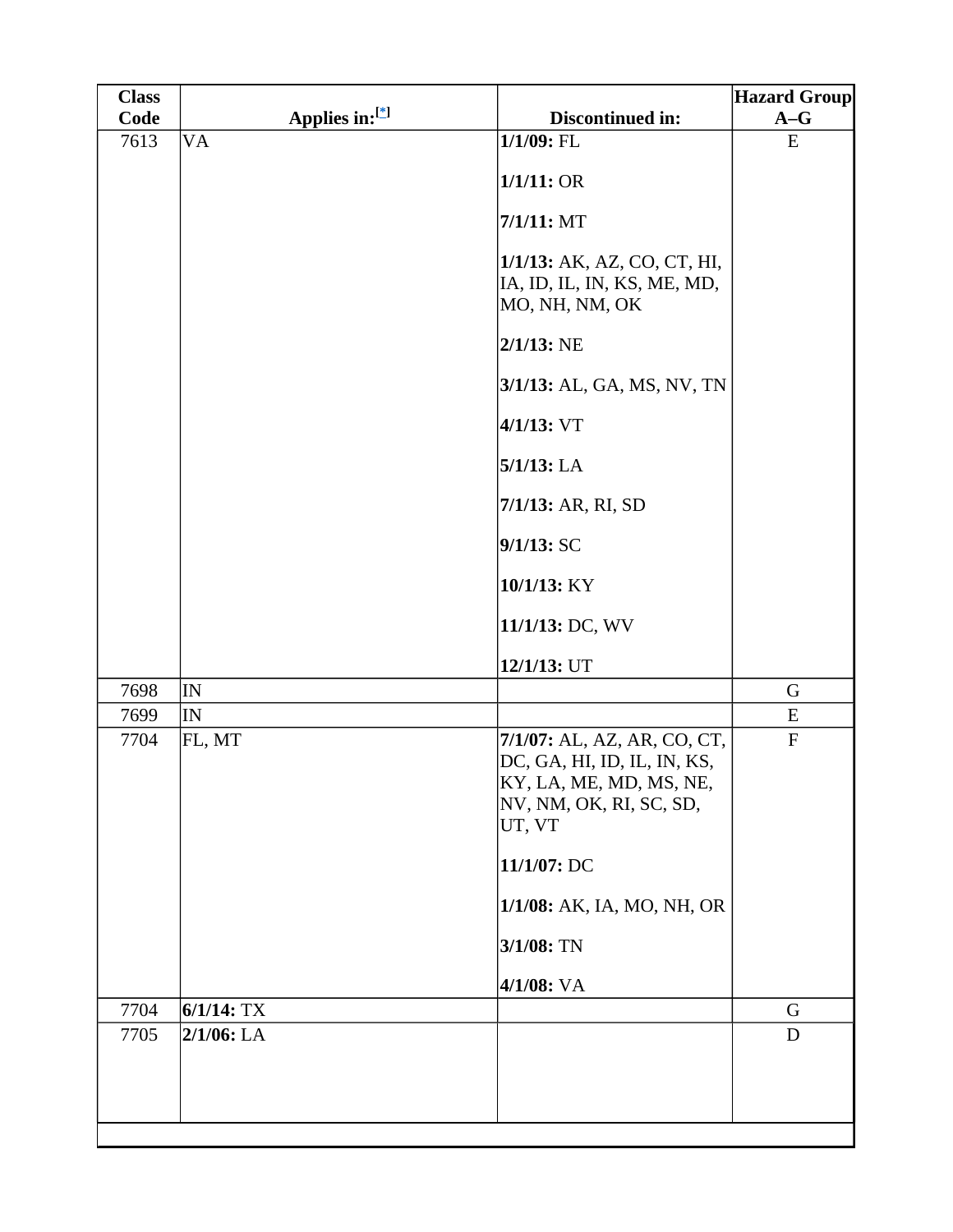| <b>Class</b> |                                                                                                                                                                                                                        |                                  | <b>Hazard Group</b> |
|--------------|------------------------------------------------------------------------------------------------------------------------------------------------------------------------------------------------------------------------|----------------------------------|---------------------|
| Code         | Applies in:[*]                                                                                                                                                                                                         | Discontinued in:                 | $A-G$               |
|              | 7/1/07: AL, AR, CO, CT, GA, HI, ID, IL,<br>IN, KS, MD, ME, MS, NE, NM, NV, RI,<br>SC, SD, VT<br>10/1/07: AZ, KY, WV<br>$11/1/07$ : DC<br>12/1/07: UT<br>1/1/08: AK, FL, IA, MO, MT, NH, OK,<br><b>OR</b><br>3/1/08: TN |                                  |                     |
| 7710         | $4/1/08$ : VA                                                                                                                                                                                                          | 7/1/07: CT                       | G                   |
| 7710         | 7/1/07: AL, AR, CO, CT, GA, HI, ID, IL,<br>IN, KS, LA, MD, ME, MS, NE, NM,<br>NV, OK, RI, SC, SD, VT<br>10/1/07: AZ, KY, WV<br>11/1/07: DC<br>12/1/07: UT<br>1/1/08: AK, IA, MO, NH, OR<br>$3/1/08$ : TN<br>4/1/08: VA |                                  | $\mathbf{F}$        |
| 7711         |                                                                                                                                                                                                                        | 7/1/07: CT, ID, NV<br>4/1/08: VA | G                   |
| 7711         | 7/1/07: AL, AR, CO, CT, GA, HI, ID, IL,<br>IN, KS, LA, MD, ME, MS, NE, NM,<br>NV, OK, RI, SC, SD, VT<br>10/1/07: AZ, KY, WV<br>$11/1/07$ : DC<br>12/1/07: UT<br>1/1/08: AK, IA, MO, NH                                 |                                  | $\mathbf{F}$        |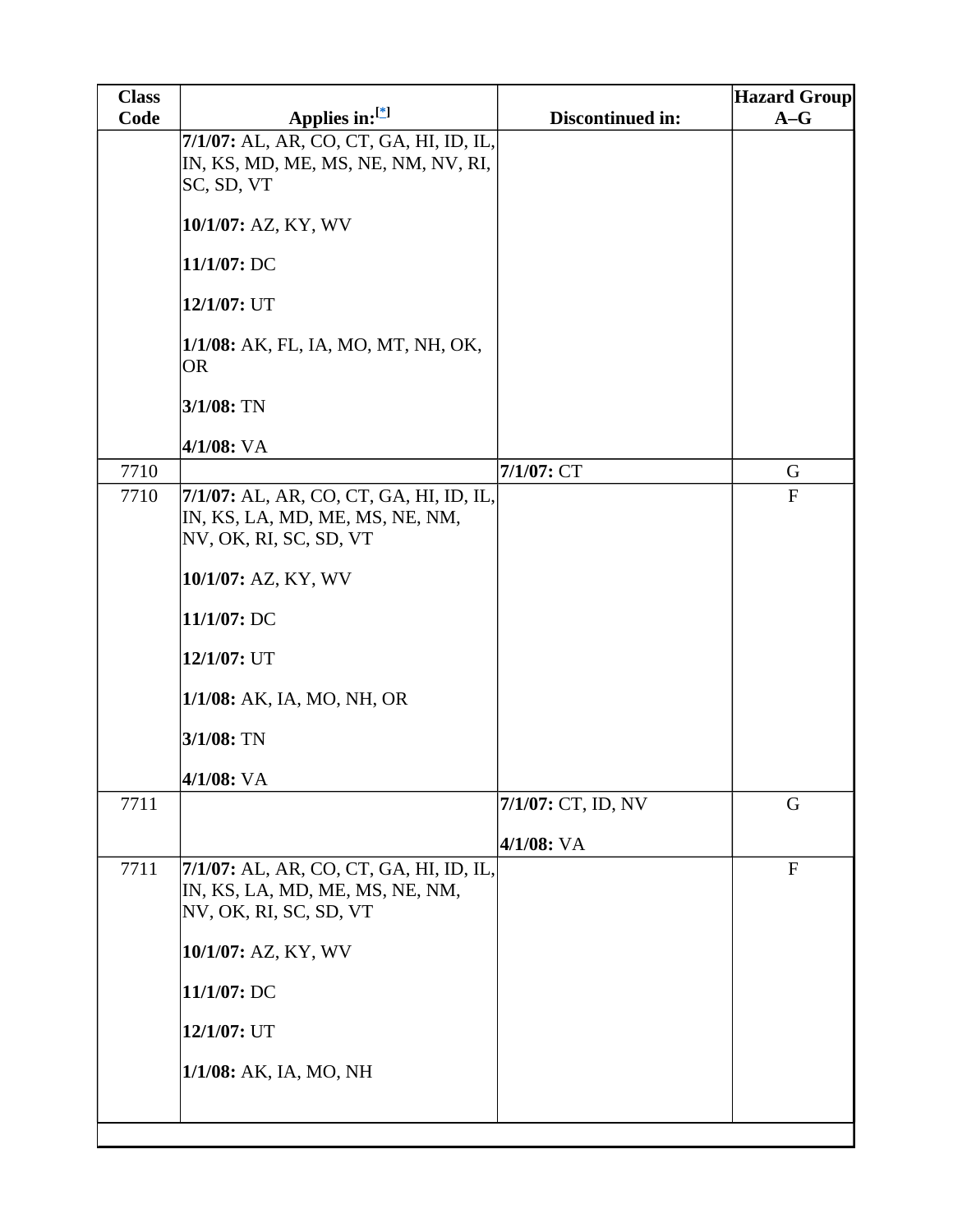| Code<br>$A-G$<br>Discontinued in:<br>3/1/08: TN<br>4/1/08: VA<br>$1/1/08$ : NH<br>7717<br>$\mathbf D$<br>$1/1/10$ : ID<br>7719<br>CO<br>G<br>National, IN<br>7720<br>${\bf E}$<br>10/1/07: WV<br>$6/1/14$ : TX<br>$7/1/16$ : MT<br>7721<br>$\underline{\mathbf{E}}$<br>$\underline{\mathbf{E}}$<br>$7/1/16$ : MT<br>7722<br>${\bf G}$<br>7723<br>CT, ME, NV, VA<br>$\mathbf G$<br>NV, VA<br>7724<br>7725<br>IN<br>$\mathbf F$<br>$1/1/10$ : ID<br>$\mathbf G$<br><b>NV</b><br>7726<br>7727<br><b>VA</b><br>G<br>1/1/10:OR<br>7729<br>${\bf E}$<br>10/1/09: CT<br>$\mathbf D$<br>7731<br>7855<br>National, IN<br>E<br>10/1/07: WV<br>$6/1/14$ : TX<br>8001<br>$\, {\bf B}$<br>National, IN<br>10/1/07: WV<br>8002<br>National, IN<br>$\mathbf C$<br>10/1/07: WV<br>$6/1/14$ : TX<br>8003<br>AK<br>$\bf{B}$<br>National, IN<br>8006<br>$\mathsf{C}$<br>10/1/07: WV<br>$6/1/14$ : TX<br>$8008\,$<br>$\, {\bf B}$ | <b>Class</b> |                | <b>Hazard Group</b> |
|---------------------------------------------------------------------------------------------------------------------------------------------------------------------------------------------------------------------------------------------------------------------------------------------------------------------------------------------------------------------------------------------------------------------------------------------------------------------------------------------------------------------------------------------------------------------------------------------------------------------------------------------------------------------------------------------------------------------------------------------------------------------------------------------------------------------------------------------------------------------------------------------------------------|--------------|----------------|---------------------|
|                                                                                                                                                                                                                                                                                                                                                                                                                                                                                                                                                                                                                                                                                                                                                                                                                                                                                                               |              | Applies in:[*] |                     |
|                                                                                                                                                                                                                                                                                                                                                                                                                                                                                                                                                                                                                                                                                                                                                                                                                                                                                                               |              |                |                     |
|                                                                                                                                                                                                                                                                                                                                                                                                                                                                                                                                                                                                                                                                                                                                                                                                                                                                                                               |              |                |                     |
|                                                                                                                                                                                                                                                                                                                                                                                                                                                                                                                                                                                                                                                                                                                                                                                                                                                                                                               |              |                |                     |
|                                                                                                                                                                                                                                                                                                                                                                                                                                                                                                                                                                                                                                                                                                                                                                                                                                                                                                               |              |                |                     |
|                                                                                                                                                                                                                                                                                                                                                                                                                                                                                                                                                                                                                                                                                                                                                                                                                                                                                                               |              |                |                     |
|                                                                                                                                                                                                                                                                                                                                                                                                                                                                                                                                                                                                                                                                                                                                                                                                                                                                                                               |              |                |                     |
|                                                                                                                                                                                                                                                                                                                                                                                                                                                                                                                                                                                                                                                                                                                                                                                                                                                                                                               |              |                |                     |
|                                                                                                                                                                                                                                                                                                                                                                                                                                                                                                                                                                                                                                                                                                                                                                                                                                                                                                               |              |                |                     |
|                                                                                                                                                                                                                                                                                                                                                                                                                                                                                                                                                                                                                                                                                                                                                                                                                                                                                                               |              |                |                     |
|                                                                                                                                                                                                                                                                                                                                                                                                                                                                                                                                                                                                                                                                                                                                                                                                                                                                                                               |              |                |                     |
|                                                                                                                                                                                                                                                                                                                                                                                                                                                                                                                                                                                                                                                                                                                                                                                                                                                                                                               |              |                |                     |
|                                                                                                                                                                                                                                                                                                                                                                                                                                                                                                                                                                                                                                                                                                                                                                                                                                                                                                               |              |                |                     |
|                                                                                                                                                                                                                                                                                                                                                                                                                                                                                                                                                                                                                                                                                                                                                                                                                                                                                                               |              |                |                     |
|                                                                                                                                                                                                                                                                                                                                                                                                                                                                                                                                                                                                                                                                                                                                                                                                                                                                                                               |              |                |                     |
|                                                                                                                                                                                                                                                                                                                                                                                                                                                                                                                                                                                                                                                                                                                                                                                                                                                                                                               |              |                |                     |
|                                                                                                                                                                                                                                                                                                                                                                                                                                                                                                                                                                                                                                                                                                                                                                                                                                                                                                               |              |                |                     |
|                                                                                                                                                                                                                                                                                                                                                                                                                                                                                                                                                                                                                                                                                                                                                                                                                                                                                                               |              |                |                     |
|                                                                                                                                                                                                                                                                                                                                                                                                                                                                                                                                                                                                                                                                                                                                                                                                                                                                                                               |              |                |                     |
|                                                                                                                                                                                                                                                                                                                                                                                                                                                                                                                                                                                                                                                                                                                                                                                                                                                                                                               |              |                |                     |
|                                                                                                                                                                                                                                                                                                                                                                                                                                                                                                                                                                                                                                                                                                                                                                                                                                                                                                               |              |                |                     |
|                                                                                                                                                                                                                                                                                                                                                                                                                                                                                                                                                                                                                                                                                                                                                                                                                                                                                                               |              |                |                     |
|                                                                                                                                                                                                                                                                                                                                                                                                                                                                                                                                                                                                                                                                                                                                                                                                                                                                                                               |              |                |                     |
|                                                                                                                                                                                                                                                                                                                                                                                                                                                                                                                                                                                                                                                                                                                                                                                                                                                                                                               |              |                |                     |
|                                                                                                                                                                                                                                                                                                                                                                                                                                                                                                                                                                                                                                                                                                                                                                                                                                                                                                               |              |                |                     |
|                                                                                                                                                                                                                                                                                                                                                                                                                                                                                                                                                                                                                                                                                                                                                                                                                                                                                                               |              |                |                     |
|                                                                                                                                                                                                                                                                                                                                                                                                                                                                                                                                                                                                                                                                                                                                                                                                                                                                                                               |              |                |                     |
|                                                                                                                                                                                                                                                                                                                                                                                                                                                                                                                                                                                                                                                                                                                                                                                                                                                                                                               |              |                |                     |
|                                                                                                                                                                                                                                                                                                                                                                                                                                                                                                                                                                                                                                                                                                                                                                                                                                                                                                               |              |                |                     |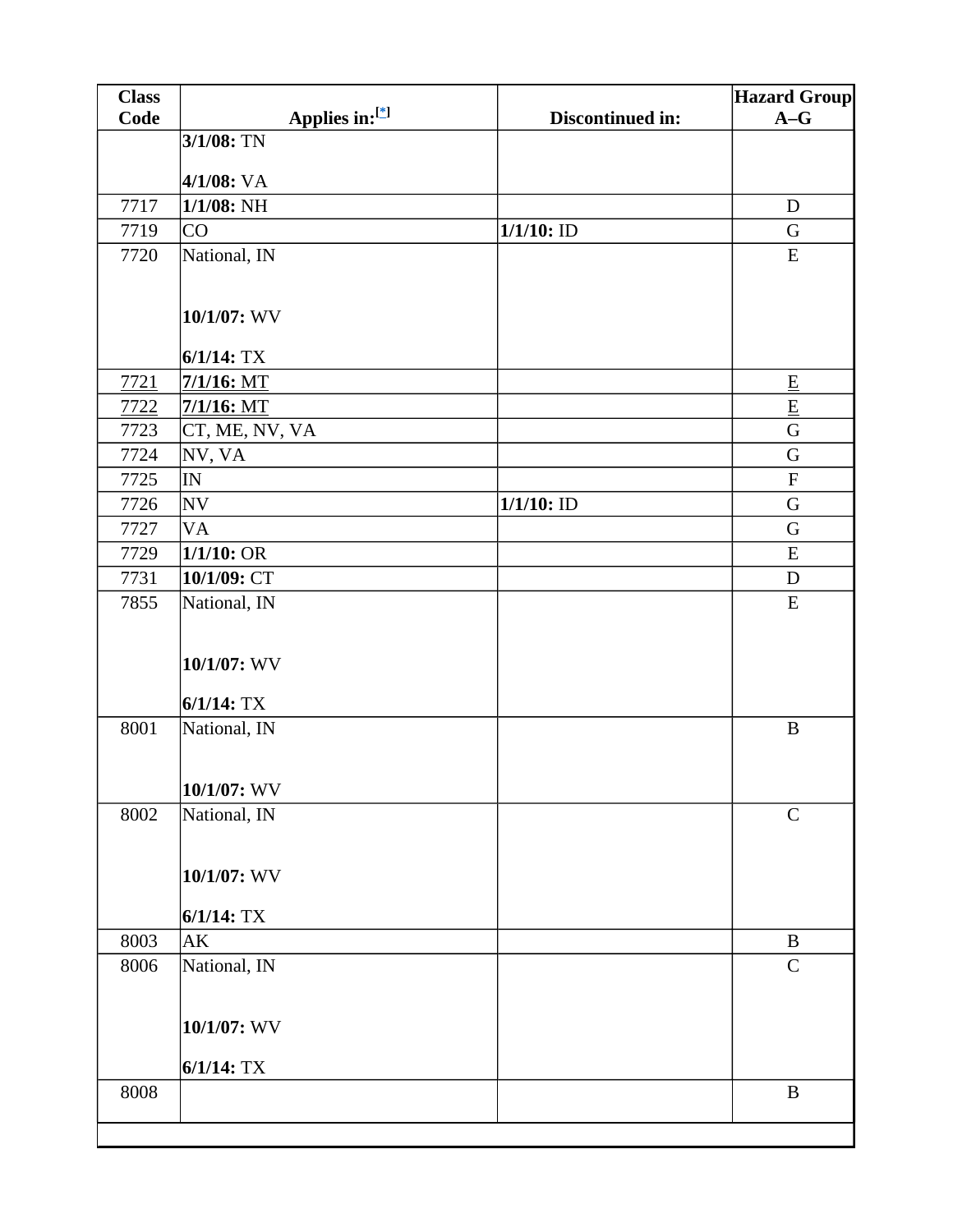| <b>Class</b> |                |                  | <b>Hazard Group</b> |
|--------------|----------------|------------------|---------------------|
| Code         | Applies in:[*] | Discontinued in: | $A-G$               |
|              | National, IN   |                  |                     |
|              |                |                  |                     |
|              | $10/1/07$ : WV |                  |                     |
|              |                |                  |                     |
|              | $6/1/14$ : TX  |                  |                     |
| 8010         | National, IN   |                  | $\, {\bf B}$        |
|              |                |                  |                     |
|              | 10/1/07: WV    |                  |                     |
| 8013         | National, IN   |                  | $\mathbf C$         |
|              |                |                  |                     |
|              |                |                  |                     |
|              | 10/1/07: WV    |                  |                     |
|              | $6/1/14$ : TX  |                  |                     |
| 8014         | IL             |                  | $\, {\bf B}$        |
| 8015         | National, IN   |                  | $\mathbf C$         |
|              |                |                  |                     |
|              | $10/1/07$ : WV |                  |                     |
| 8017         | National, IN   |                  | $\, {\bf B}$        |
|              |                |                  |                     |
|              |                |                  |                     |
|              | 10/1/07: WV    |                  |                     |
|              | $6/1/14$ : TX  |                  |                     |
| 8018         | National, IN   |                  | $\, {\bf B}$        |
|              |                |                  |                     |
|              |                |                  |                     |
|              | $10/1/07$ : WV |                  |                     |
|              | $6/1/14$ : TX  |                  |                     |
| 8021         | National, IN   |                  | $\mathbf C$         |
|              |                |                  |                     |
|              |                |                  |                     |
|              | 10/1/07: WV    |                  |                     |
| 8024         | <b>ME</b>      |                  | $\mathsf C$         |
| 8031         | National, IN   |                  | $\mathbf C$         |
|              |                |                  |                     |
|              | $10/1/07$ : WV |                  |                     |
| 8032         | National, IN   |                  | $\, {\bf B}$        |
|              |                |                  |                     |
|              | 10/1/07: WV    |                  |                     |
|              |                |                  |                     |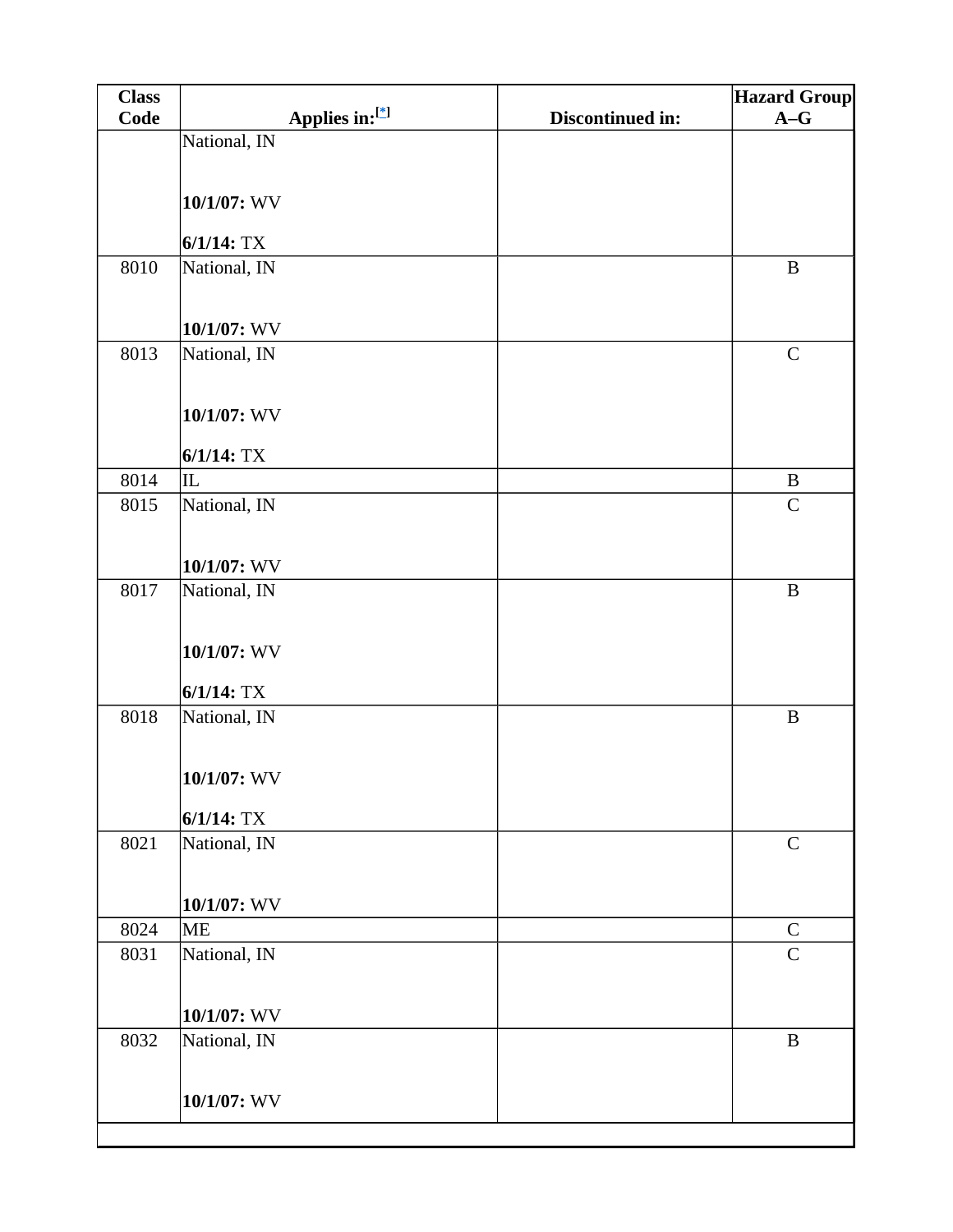| <b>Class</b> |                                         |                  | <b>Hazard Group</b> |
|--------------|-----------------------------------------|------------------|---------------------|
| Code         | Applies in:[*]                          | Discontinued in: | $A-G$               |
|              | $6/1/14$ : TX                           |                  |                     |
| 8033         | National, IN                            |                  | $\mathbf C$         |
|              |                                         |                  |                     |
|              | 10/1/07: WV                             |                  |                     |
|              |                                         |                  |                     |
|              | $6/1/14$ : TX                           |                  |                     |
| 8034         | $6/1/14$ : TX                           |                  | $\bf{B}$            |
| 8034         | AZ, MO, OK                              |                  | $\mathbf C$         |
| 8037         | $1/1/10$ : FL                           |                  | $\bf{B}$            |
|              | $4/1/10$ : VA                           |                  |                     |
|              | 1/1/11: AK, AZ, CO, CT, HI, IA, ID, IL, |                  |                     |
|              | IN, KS, MD, ME, MO, NH, NM, OK,         |                  |                     |
|              | <b>OR</b>                               |                  |                     |
|              | $2/1/11$ : NE                           |                  |                     |
|              | 3/1/11: AL, GA, MS, NV, TN              |                  |                     |
|              | 4/1/11: VT                              |                  |                     |
|              | 5/1/11: LA                              |                  |                     |
|              | 6/1/11: RI                              |                  |                     |
|              | 7/1/11: AR, MT, SC, SD                  |                  |                     |
|              | 10/1/11: KY                             |                  |                     |
|              | 11/1/11: DC, WV                         |                  |                     |
|              | 12/1/11: UT                             |                  |                     |
| 8039         | National, IN                            |                  | $\, {\bf B}$        |
|              | 10/1/07: WV                             |                  |                     |
|              |                                         |                  |                     |
| 8044         | $6/1/14$ : TX                           |                  | $\mathbf D$         |
|              | National, IN                            |                  |                     |
|              | 10/1/07: WV                             |                  |                     |
|              | $6/1/14$ : TX                           |                  |                     |
| 8045         |                                         |                  | $\bf{B}$            |
|              |                                         |                  |                     |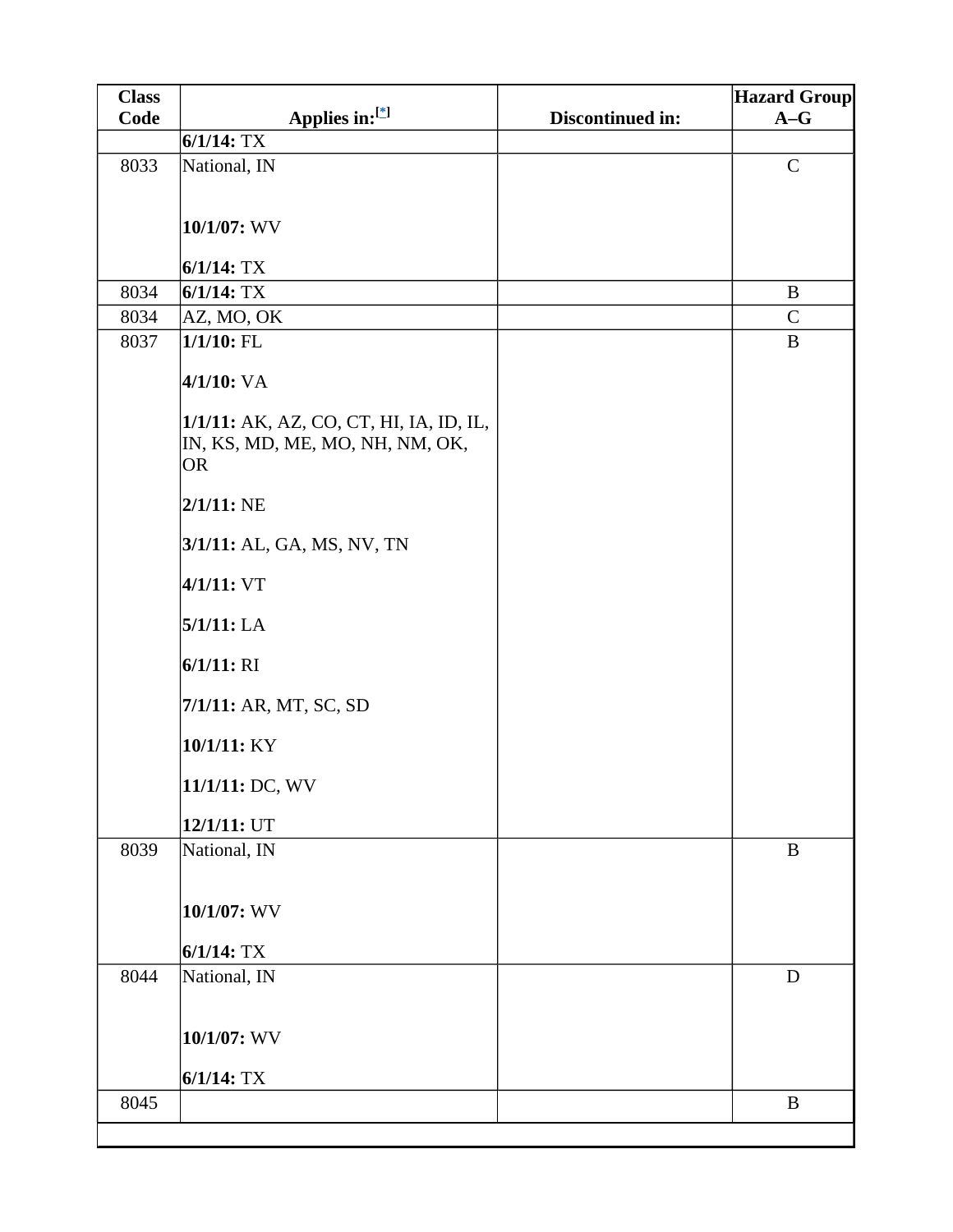| <b>Class</b> |                                                                   |                  | <b>Hazard Group</b> |
|--------------|-------------------------------------------------------------------|------------------|---------------------|
| Code         | Applies in:[*]                                                    | Discontinued in: | $A-G$               |
|              | AL, AK, AZ, AR, CO, CT, DC, FL, GA,                               |                  |                     |
|              | HI, IA, IL, IN, KS, KY, LA, ME, MD,                               |                  |                     |
|              | MS, MO, MT, NE, NV, NH, NM, OK,                                   |                  |                     |
|              | RI, SC, SD, TN, UT, VT, VA                                        |                  |                     |
|              |                                                                   |                  |                     |
|              | 10/1/07: WV                                                       |                  |                     |
|              | $6/1/14$ : TX                                                     |                  |                     |
| 8046         | National, IN                                                      |                  | $\mathbf C$         |
|              |                                                                   |                  |                     |
|              |                                                                   |                  |                     |
|              | 10/1/07: WV                                                       |                  |                     |
| 8047         | National, IN                                                      |                  | $\mathbf{B}$        |
|              |                                                                   |                  |                     |
|              | 10/1/07: WV                                                       |                  |                     |
|              |                                                                   |                  |                     |
|              | $6/1/14$ : TX                                                     |                  |                     |
| 8048         | OK                                                                |                  | B                   |
| 8050         |                                                                   | 4/1/11: VA       | B                   |
| 8058         | AL, AK, AZ, AR, CO, CT, DC, FL, GA,                               |                  | $\mathsf{C}$        |
|              | IA, ID, IL, IN, KS, KY, LA, ME, MD,                               |                  |                     |
|              | MS, MO, MT, NE, NV, NH, NM, OK,<br>OR, RI, SC, SD, TN, UT, VT, VA |                  |                     |
|              |                                                                   |                  |                     |
|              |                                                                   |                  |                     |
|              | 10/1/07: WV                                                       |                  |                     |
|              |                                                                   |                  |                     |
|              | $6/1/14$ : TX                                                     |                  |                     |
| 8061         | FL, MO                                                            | $7/1/09$ : GA    | $\mathsf{C}$        |
|              |                                                                   | 3/1/2014: TN     |                     |
| 8067         | 5/7/09: LA                                                        |                  | E                   |
| 8072         | AL, AZ, AR, CO, CT, DC, FL, GA, HI,                               |                  | B                   |
|              | IA, ID, IL, IN, KS, KY, LA, ME, MD,                               |                  |                     |
|              | MS, MO, MT, NE, NV, NH, NM, OK,                                   |                  |                     |
|              | RI, SC, SD, TN, UT, VT, VA                                        |                  |                     |
|              |                                                                   |                  |                     |
|              | $10/1/07$ : WV                                                    |                  |                     |
| 8102         | National, IN                                                      |                  | B                   |
|              |                                                                   |                  |                     |
|              |                                                                   |                  |                     |
|              | 10/1/07: WV                                                       |                  |                     |
|              |                                                                   |                  |                     |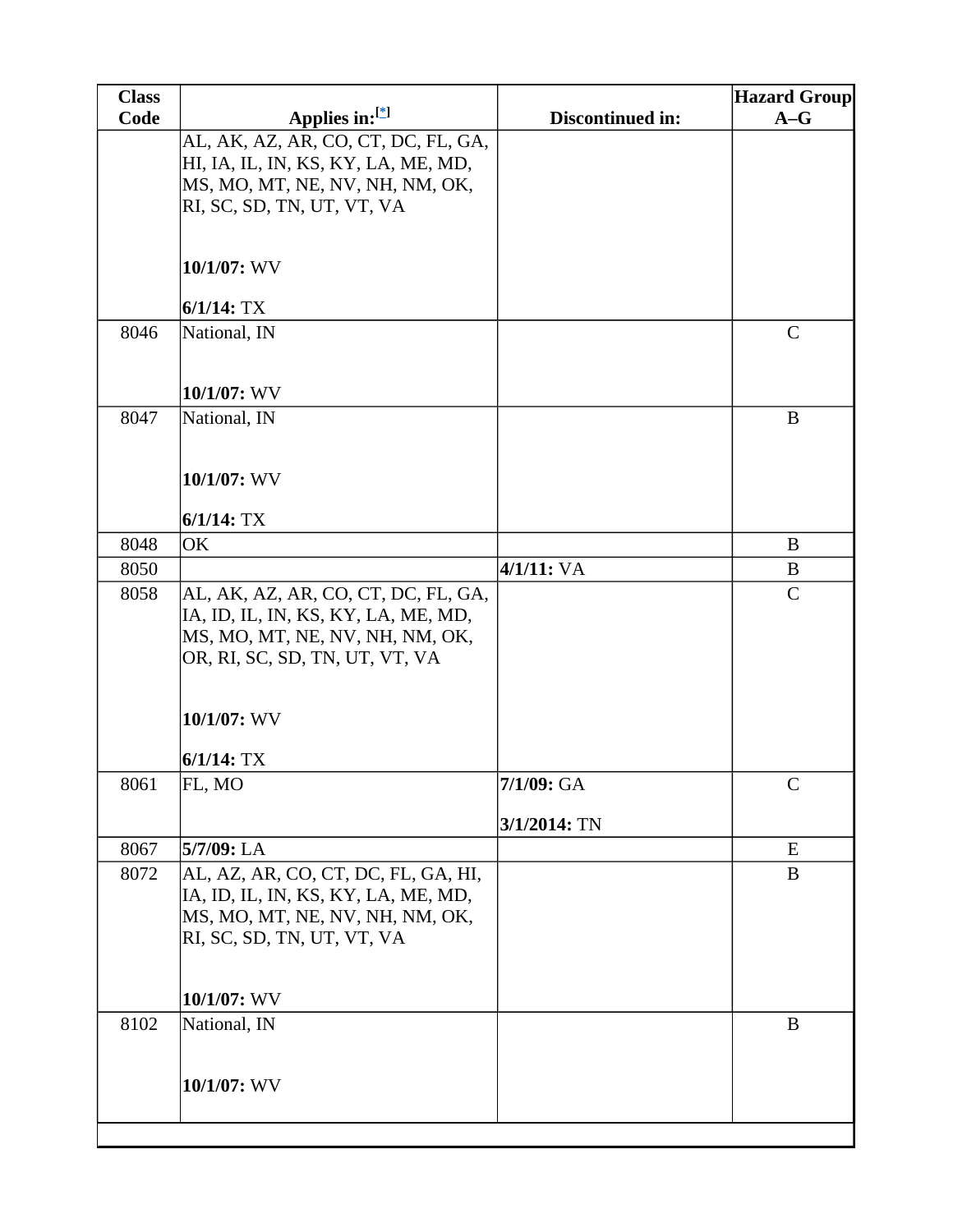| <b>Class</b> |                                                                   |                  | <b>Hazard Group</b> |
|--------------|-------------------------------------------------------------------|------------------|---------------------|
| <b>Code</b>  | Applies in:[*]                                                    | Discontinued in: | $A-G$               |
|              | $6/1/14$ : TX                                                     |                  |                     |
| 8103         | National, IN                                                      |                  | $\mathbf D$         |
|              |                                                                   |                  |                     |
|              | 10/1/07: WV                                                       |                  |                     |
| 8105         | National, IN                                                      |                  | $\bf{B}$            |
|              |                                                                   |                  |                     |
|              |                                                                   |                  |                     |
|              | 10/1/07: WV                                                       |                  |                     |
| 8106         | National, IN                                                      |                  | E                   |
|              |                                                                   |                  |                     |
|              | 10/1/07: WV                                                       |                  |                     |
|              | $6/1/14$ : TX                                                     |                  |                     |
| 8107         | National, IN                                                      |                  | E                   |
|              |                                                                   |                  |                     |
|              |                                                                   |                  |                     |
|              | 10/1/07: WV                                                       |                  |                     |
|              | $6/1/14$ : TX                                                     |                  |                     |
| 8111         | National, IN                                                      |                  | $\mathcal{C}$       |
|              |                                                                   |                  |                     |
|              | 10/1/07: WV                                                       |                  |                     |
| 8112         | <b>OR</b>                                                         |                  | ${\bf E}$           |
| 8113         | $6/1/14$ : TX                                                     |                  | E                   |
| 8116         | National, IN                                                      |                  | $\mathbf C$         |
|              |                                                                   |                  |                     |
|              |                                                                   |                  |                     |
| 8203         | 10/1/07: WV<br>National, IN                                       |                  | $\mathbf C$         |
|              |                                                                   |                  |                     |
|              |                                                                   |                  |                     |
|              | 10/1/07: WV                                                       |                  |                     |
| 8204         | AL, AK, AZ, AR, CO, CT, DC, FL, GA,                               |                  | E                   |
|              | HI, IA, ID, IL, IN, KS, KY, LA, ME,                               |                  |                     |
|              | MD, MS, MO, MT, NE, NV, NH, NM,<br>OK, RI, SC, SD, TN, UT, VT, VA |                  |                     |
|              |                                                                   |                  |                     |
|              |                                                                   |                  |                     |
|              | 10/1/07: WV                                                       |                  |                     |
| 8209         | National, IN                                                      |                  | $\mathcal{C}$       |
|              |                                                                   |                  |                     |
|              | 10/1/07: WV                                                       |                  |                     |
|              |                                                                   |                  |                     |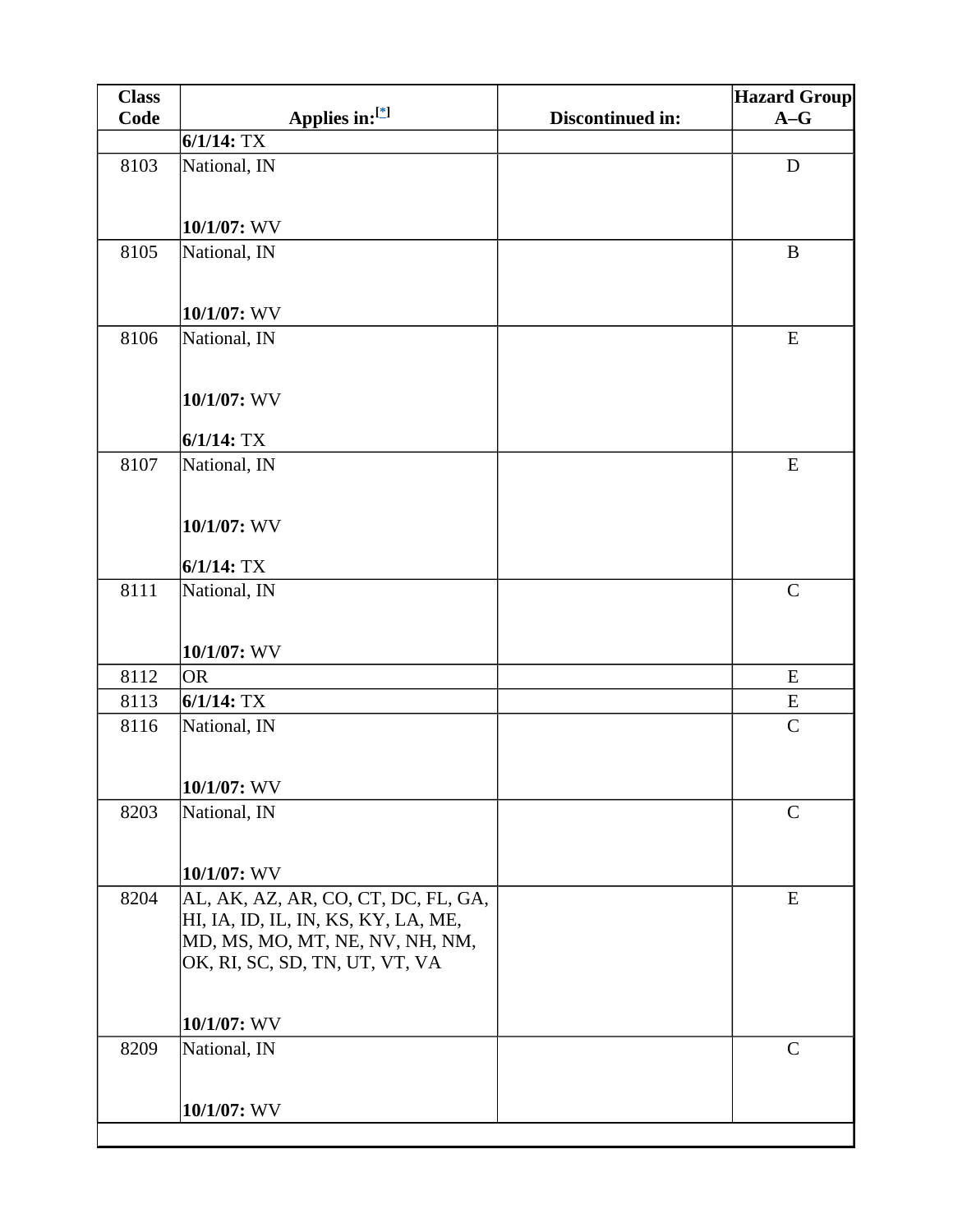| <b>Class</b> |                                                                                                                                                 |                  | <b>Hazard Group</b> |
|--------------|-------------------------------------------------------------------------------------------------------------------------------------------------|------------------|---------------------|
| Code         | Applies in:[*]                                                                                                                                  | Discontinued in: | $A-G$               |
|              | $6/1/14$ : TX                                                                                                                                   |                  |                     |
| 8215         | National, IN                                                                                                                                    |                  | ${\bf E}$           |
|              | 10/1/07: WV                                                                                                                                     |                  |                     |
|              | $6/1/14$ : TX                                                                                                                                   |                  |                     |
| 8227         | National, IN                                                                                                                                    |                  | G                   |
|              | 10/1/07: WV                                                                                                                                     |                  |                     |
|              | $6/1/14$ : TX                                                                                                                                   |                  |                     |
| 8231         | $6/1/14$ : TX                                                                                                                                   |                  | $\mathbf F$         |
| 8232         | National, IN                                                                                                                                    |                  | ${\bf E}$           |
|              | $10/1/07$ : WV                                                                                                                                  |                  |                     |
| 8233         | National, IN                                                                                                                                    |                  | ${\bf E}$           |
|              |                                                                                                                                                 |                  |                     |
|              | 10/1/07: WV                                                                                                                                     |                  |                     |
| 8234         | $6/1/14$ : TX                                                                                                                                   |                  | E                   |
| 8235         | AL, AK, AZ, AR, CO, CT, DC, FL, GA,<br>HI, IA, ID, IL, IN, KS, KY, LA, ME,<br>MD, MS, MO, MT, NE, NV, NH, NM,<br>OK, RI, SC, SD, TN, UT, VT, VA |                  | $\mathbf C$         |
|              | 10/1/07: WV                                                                                                                                     |                  |                     |
| 8236         | <b>NM</b>                                                                                                                                       |                  | ${\bf E}$           |
| 8263         | National, IN                                                                                                                                    |                  | D                   |
|              | 10/1/07: WV                                                                                                                                     |                  |                     |
| 8264         | National, IN                                                                                                                                    |                  | ${\bf E}$           |
|              |                                                                                                                                                 |                  |                     |
|              | 10/1/07: WV                                                                                                                                     |                  |                     |
|              | $6/1/14$ : TX                                                                                                                                   |                  |                     |
| 8265         | National, IN                                                                                                                                    |                  | $\mathbf{F}$        |
|              | 10/1/07: WV                                                                                                                                     |                  |                     |
|              |                                                                                                                                                 |                  |                     |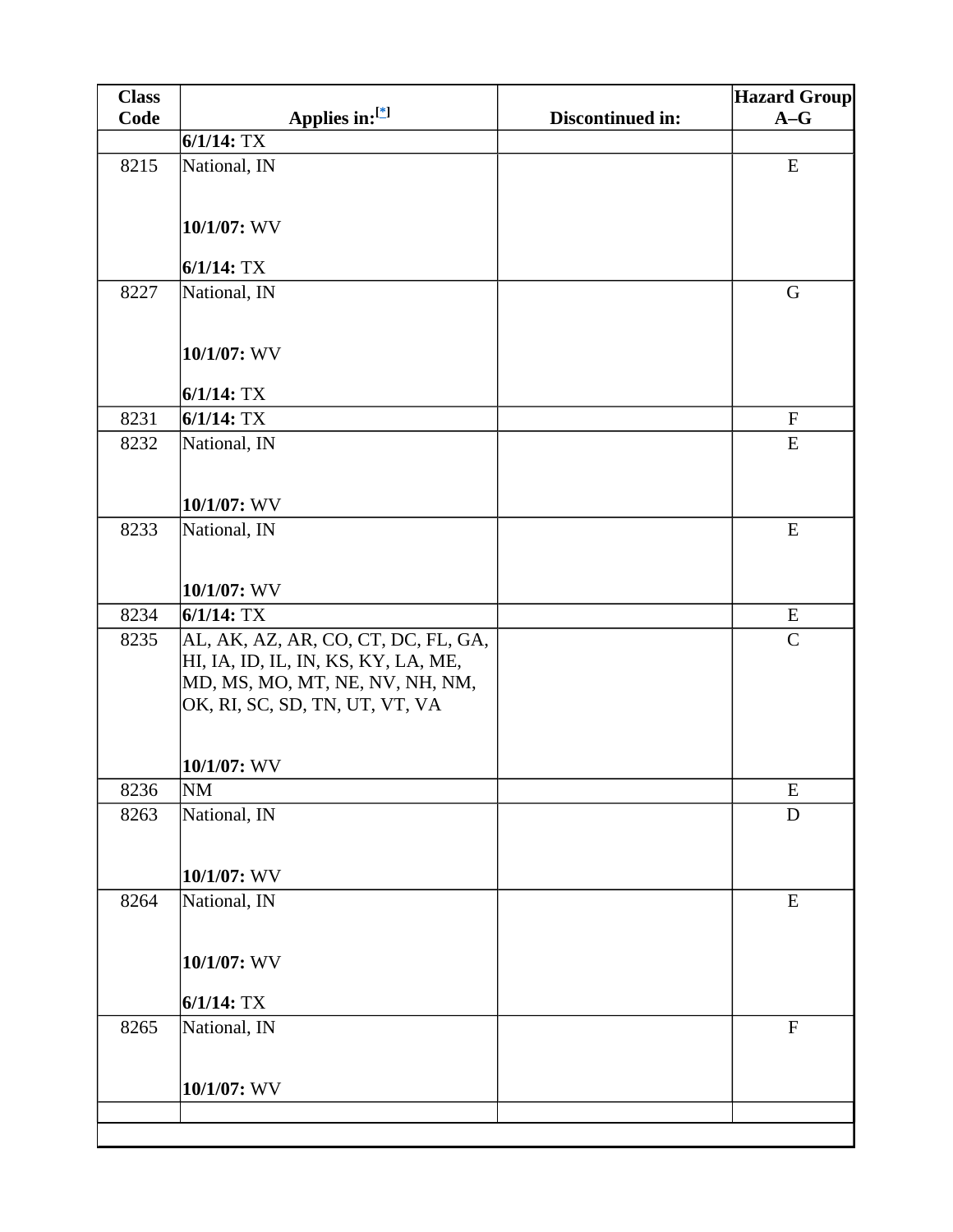| <b>Class</b> |                            |                  | <b>Hazard Group</b>       |
|--------------|----------------------------|------------------|---------------------------|
| Code         | Applies in:[*]             | Discontinued in: | $A-G$                     |
| 8265         | $6/1/14$ : TX              |                  | ${\bf E}$                 |
| 8273         | <b>FL</b>                  |                  | $\mathsf{C}$              |
| 8274         | FL                         |                  | $\mathcal{C}$             |
| 8277         | $1/1/13$ : ID              | 1/1/13: CO       | $\mathbf D$               |
| 8279         | National, IN               |                  | $\boldsymbol{\mathrm{F}}$ |
|              |                            |                  |                           |
|              | 10/1/07: WV                |                  |                           |
| 8288         | National, IN               |                  | E                         |
|              |                            |                  |                           |
|              |                            |                  |                           |
|              | 10/1/07: WV                |                  |                           |
|              | $6/1/14$ : TX              |                  |                           |
| 8291         | National, IN               |                  | ${\bf D}$                 |
|              |                            |                  |                           |
|              |                            |                  |                           |
|              | 10/1/07: WV                |                  |                           |
| 8292         | National, IN               |                  | $\mathcal{C}$             |
|              |                            |                  |                           |
|              | 10/1/07: WV                |                  |                           |
| 8292         | $6/1/14$ : TX              |                  | $\mathbf D$               |
| 8293         | National, IN               |                  | ${\bf E}$                 |
|              |                            |                  |                           |
|              | 10/1/07: WV                |                  |                           |
|              |                            |                  |                           |
|              | $6/1/14$ : TX              |                  |                           |
| 8295         | AL, AR, GA, LA, MS, TN     |                  | $\mathcal{C}$             |
| 8295         | $6/1/14$ : TX              |                  | $\mathbf D$               |
| 8304         | National, IN               |                  | E                         |
|              |                            |                  |                           |
|              | 10/1/07: WV                |                  |                           |
|              |                            |                  |                           |
|              | $6/1/14$ : TX              |                  |                           |
| 8350         | National, IN               |                  | $\overline{F}$            |
|              |                            |                  |                           |
|              | 10/1/07: WV                |                  |                           |
|              |                            |                  |                           |
|              | $6/1/14$ : TX              |                  |                           |
| 8353         | AL, AZ, FL, LA, MS, MO, OK |                  | E                         |
| 8370         | MO, NM, SD                 |                  | ${\bf E}$                 |
|              |                            |                  |                           |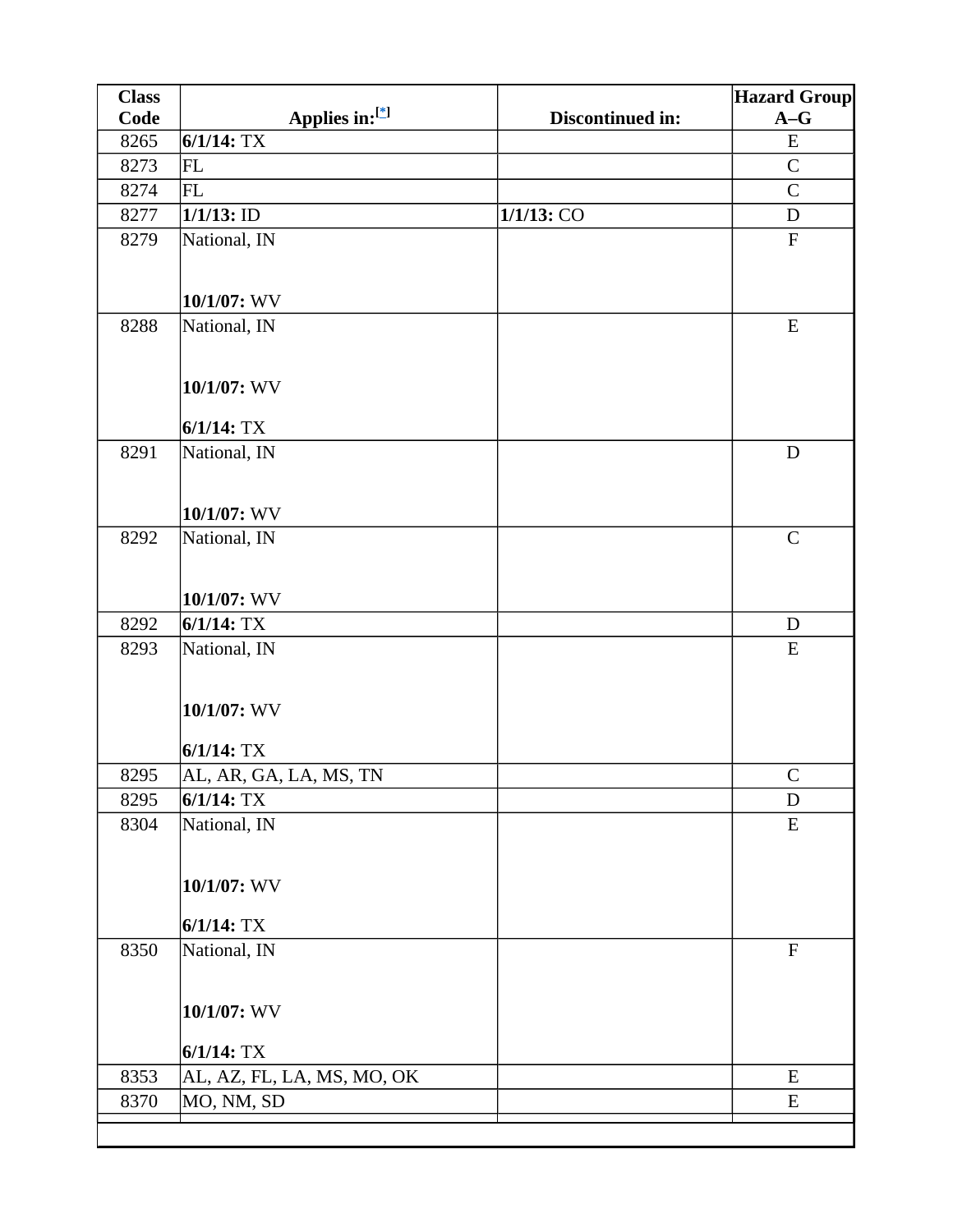| <b>Class</b> |                                                                   |                  | <b>Hazard Group</b> |
|--------------|-------------------------------------------------------------------|------------------|---------------------|
| Code         | Applies in: $[$                                                   | Discontinued in: | $A-G$               |
| 8380         | AL, AK, AZ, AR, CO, CT, DC, FL, GA,                               |                  | D                   |
|              | IA, ID, IL, IN, KS, KY, ME, MD, MS,                               |                  |                     |
|              | MT, NE, NV, NH, NM, OR, SC, SD, TN,<br>UT, VT, VA                 |                  |                     |
|              |                                                                   |                  |                     |
|              |                                                                   |                  |                     |
|              | 10/1/07: WV                                                       |                  |                     |
| 8381         | AL, AK, AZ, AR, CO, CT, DC, FL, GA,                               |                  | D                   |
|              | HI, IA, ID, IL, IN, KS, KY, LA, ME,                               |                  |                     |
|              | MD, MS, MO, MT, NE, NV, NH, NM,<br>OK, RI, SC, SD, TN, UT, VT, VA |                  |                     |
|              |                                                                   |                  |                     |
|              |                                                                   |                  |                     |
|              | $10/1/07$ : WV                                                    |                  |                     |
| 8385         | National, IN                                                      |                  | E                   |
|              |                                                                   |                  |                     |
|              | 10/1/07: WV                                                       |                  |                     |
|              |                                                                   |                  |                     |
|              | $6/1/14$ : TX                                                     |                  |                     |
| 8387         | HI, LA, MO, OK, RI                                                |                  | $\mathbf D$         |
|              |                                                                   |                  |                     |
|              | $6/1/14$ : TX                                                     |                  |                     |
| 8391         | HI, LA, MO, OK, RI                                                |                  | D                   |
|              |                                                                   |                  |                     |
|              |                                                                   |                  |                     |
|              | $6/1/14$ : TX                                                     |                  |                     |
| 8392         | National, IN                                                      |                  | $\mathcal{C}$       |
|              |                                                                   |                  |                     |
|              | $10/1/07$ : WV                                                    |                  |                     |
| 8393         | National, IN                                                      |                  | $\mathcal{C}$       |
|              |                                                                   |                  |                     |
|              | 10/1/07: WV                                                       |                  |                     |
| 8399         | AL, CT                                                            |                  | $\mathsf{C}$        |
| 8411         | $AZ$ , OR                                                         |                  | $\mathbf G$         |
| 8500         | National, IN                                                      |                  | E                   |
|              |                                                                   |                  |                     |
|              |                                                                   |                  |                     |
|              | 10/1/07: WV                                                       |                  |                     |
| 8601         | National, IN                                                      |                  | D                   |
|              |                                                                   |                  |                     |
|              | 10/1/07: WV                                                       |                  |                     |
|              |                                                                   |                  |                     |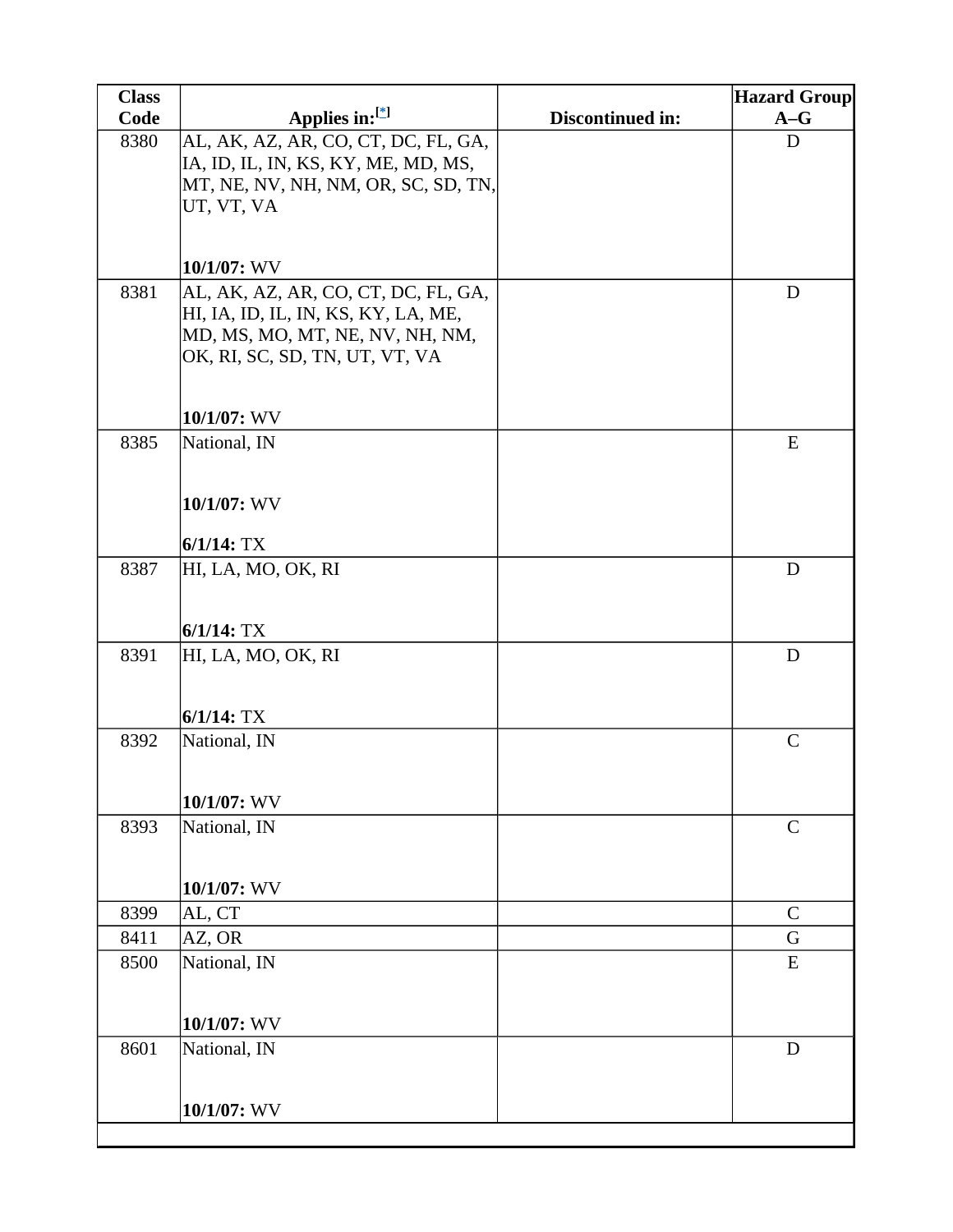| <b>Class</b> |                                                                           |                  | <b>Hazard Group</b> |
|--------------|---------------------------------------------------------------------------|------------------|---------------------|
| Code         | Applies in:[*]                                                            | Discontinued in: | $A-G$               |
|              | $6/1/14$ : TX                                                             |                  |                     |
| 8602         | 1/1/10: AK, CO, CT, FL, HI, IA, IL, IN,<br>KS, ME, MD, MO, NH, NM, OR     |                  | $\mathbf D$         |
|              | $2/1/10$ : NE, RI                                                         |                  |                     |
|              | 3/1/10: AL, MS, NV, TN                                                    |                  |                     |
|              | 4/1/10: VA, VT                                                            |                  |                     |
|              | $5/1/10$ : LA                                                             |                  |                     |
|              | 7/1/10: AR, MT, SC, SD, WV                                                |                  |                     |
|              | 10/1/10: AZ, KY                                                           |                  |                     |
|              | 11/1/10: DC                                                               |                  |                     |
|              | 12/1/10: UT                                                               |                  |                     |
|              | $1/1/11:$ OK                                                              |                  |                     |
|              | 3/1/11: GA                                                                |                  |                     |
| 8603         | 1/1/10: AZ, CO, CT, FL, HI, IA, ID, IL,<br>IN, KS, ME, MD, MO, NH, NM, OK |                  | $\mathbf C$         |
|              | $2/1/10$ : NE                                                             |                  |                     |
|              | 3/1/10: AL, MS, NV, TN                                                    |                  |                     |
|              | 4/1/10: VA, VT                                                            |                  |                     |
|              | $5/1/10$ : LA                                                             |                  |                     |
|              | $6/1/10$ : RI                                                             |                  |                     |
|              | 7/1/10: AR, SC, SD                                                        |                  |                     |
|              | 10/1/10: KY                                                               |                  |                     |
|              | 11/1/10: DC, WV                                                           |                  |                     |
|              | 12/1/10: UT<br>3/1/11: GA                                                 |                  |                     |
| 8605         |                                                                           | $1/1/11:$ OK     | E                   |
| 8606         | National, IN                                                              |                  | ${\bf F}$           |
|              |                                                                           |                  |                     |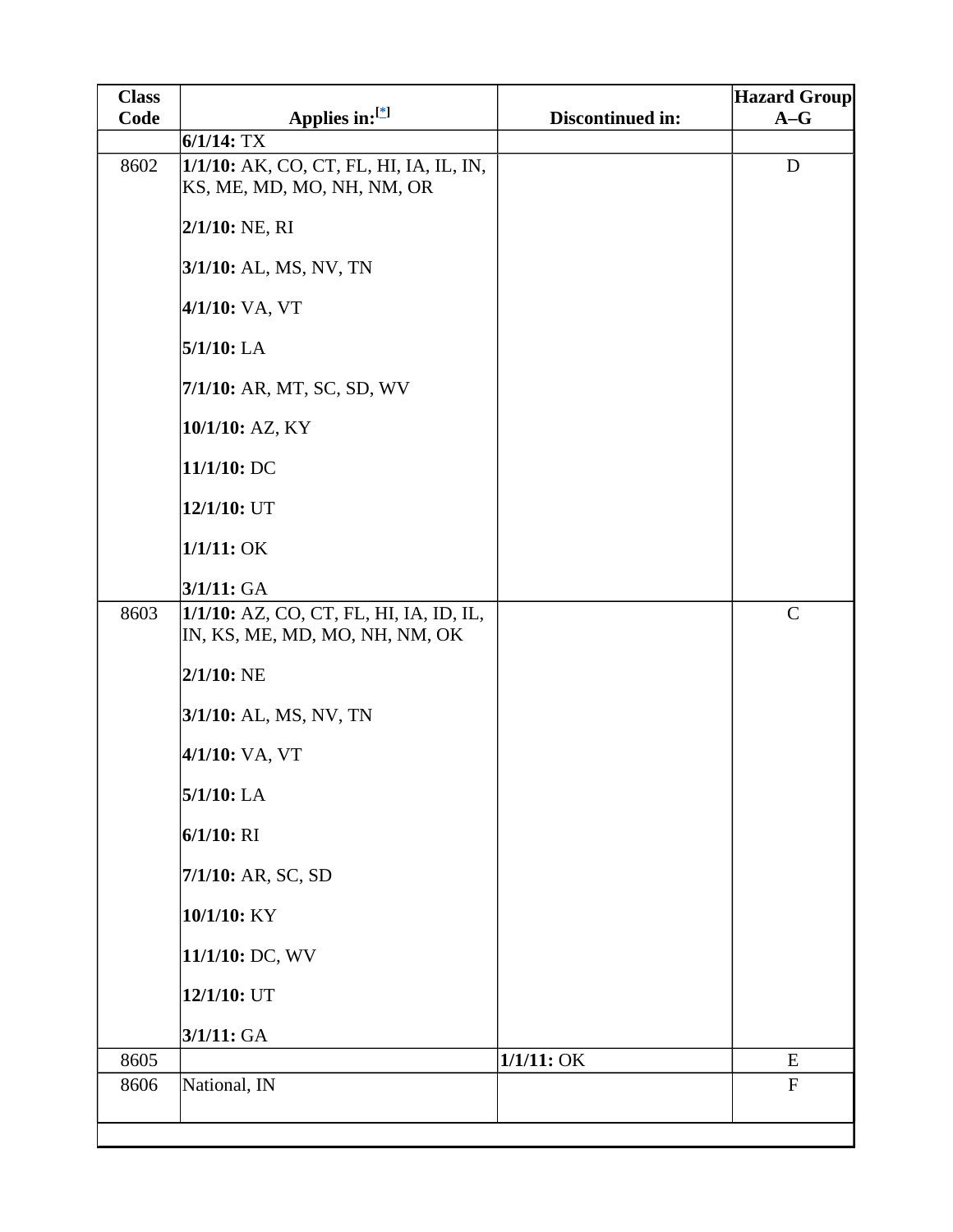| <b>Class</b> |                                                                   |                   | <b>Hazard Group</b> |
|--------------|-------------------------------------------------------------------|-------------------|---------------------|
| Code         | Applies in: $[$                                                   | Discontinued in:  | $A-G$               |
|              | 10/1/07: WV                                                       |                   |                     |
| 8606         | $6/1/14$ : TX                                                     |                   | G                   |
| 8607         |                                                                   | $1/1/14$ : AK     | E                   |
|              |                                                                   | $1/1/12$ : AZ, OK |                     |
| 8607         | $6/1/14$ : TX                                                     |                   | D                   |
| 8709         | National, IN                                                      |                   | G                   |
|              |                                                                   |                   |                     |
|              | 10/1/07: WV                                                       |                   |                     |
|              | $6/1/14$ : TX                                                     |                   |                     |
| 8719         | AL, AK, AZ, AR, CO, CT, FL, GA, HI,                               |                   | $\mathsf G$         |
|              | IA, ID, IL, IN, KS, KY, LA, ME, MD,                               |                   |                     |
|              | MS, MO, MT, NE, NV, NH, NM, OK,<br>OR, RI, SC, SD, TN, UT, VT, VA |                   |                     |
|              |                                                                   |                   |                     |
|              |                                                                   |                   |                     |
|              | $10/1/07$ : WV                                                    |                   |                     |
| 8720         | National, IN                                                      |                   | ${\bf E}$           |
|              |                                                                   |                   |                     |
|              | $10/1/07$ : WV                                                    |                   |                     |
| 8721         | AL, AK, AZ, AR, CO, CT, DC, FL, GA,                               |                   | E                   |
|              | HI, IA, ID, IL, IN, KS, KY, LA, ME,                               |                   |                     |
|              | MD, MS, MO, MT, NE, NV, NH, NM,<br>OK, RI, SC, SD, TN, UT, VT, VA |                   |                     |
|              |                                                                   |                   |                     |
|              |                                                                   |                   |                     |
|              | 10/1/07: WV                                                       |                   |                     |
| 8723         | $1/1/11$ : FL                                                     |                   | $\mathcal{C}$       |
|              | 1/1/12: AK, AZ, CO, CT, HI, IA, ID, IL,                           |                   |                     |
|              | IN, KS, MD, ME, MO, NH, NM, OK,                                   |                   |                     |
|              | <b>OR</b>                                                         |                   |                     |
|              | $2/1/12$ : NE                                                     |                   |                     |
|              | 3/1/12: AL, GA, MS, NV, TN                                        |                   |                     |
|              | $4/1/12$ : VT                                                     |                   |                     |
|              | $5/1/12$ : LA                                                     |                   |                     |
|              | 7/1/12: AR, MT, RI, SD                                            |                   |                     |
|              |                                                                   |                   |                     |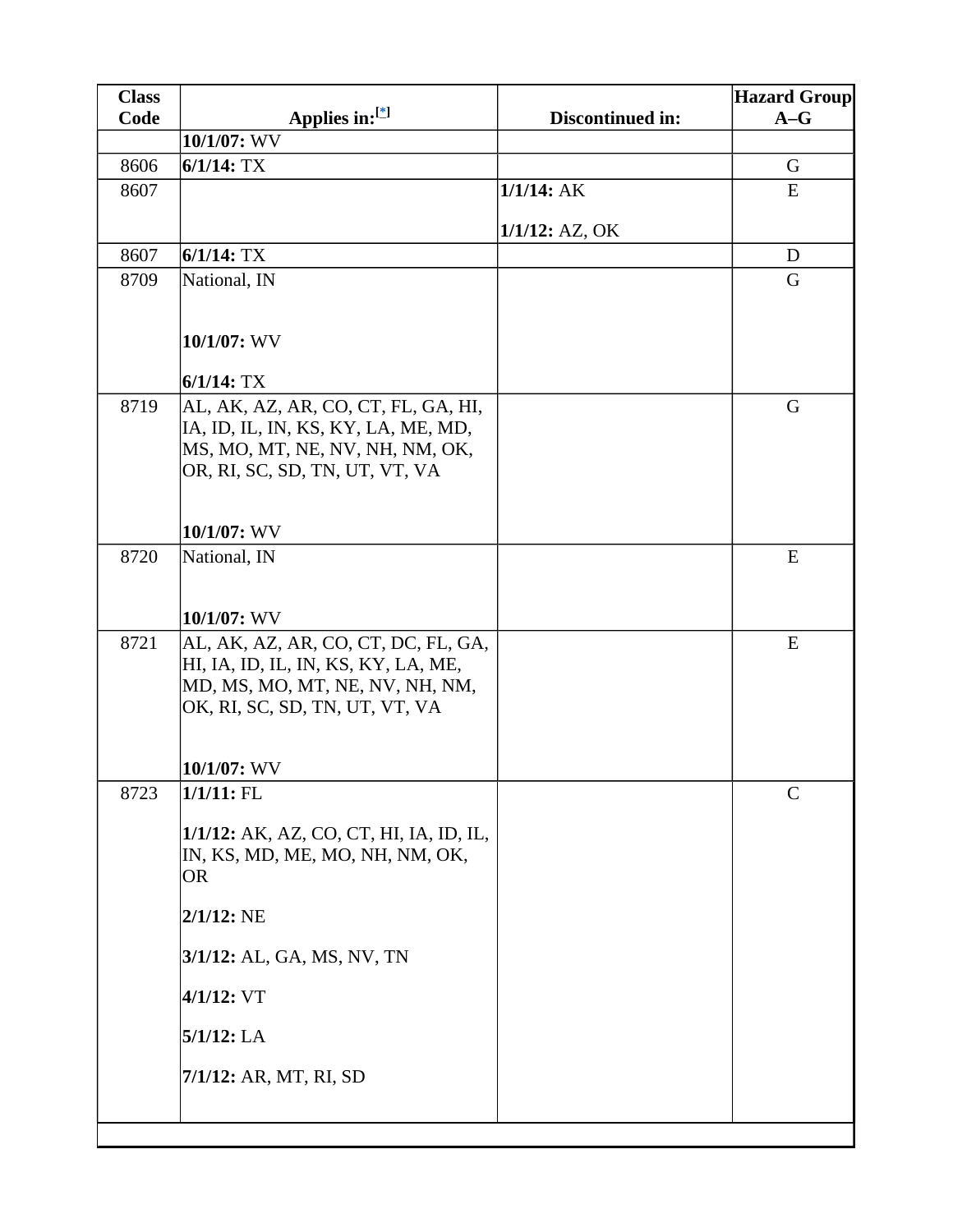| <b>Class</b> |                                                                                                                                                 |                  | <b>Hazard Group</b> |
|--------------|-------------------------------------------------------------------------------------------------------------------------------------------------|------------------|---------------------|
| Code         | Applies in:[*]                                                                                                                                  | Discontinued in: | $A-G$               |
|              | 9/1/12:SC                                                                                                                                       |                  |                     |
|              | 10/1/12: KY                                                                                                                                     |                  |                     |
|              | 11/1/12: DC, WV                                                                                                                                 |                  |                     |
|              | 12/1/12: UT                                                                                                                                     |                  |                     |
| 8725         | 1/1/10: AK, AZ, CO, CT, FL, HI, IA, ID,<br>IL, IN, KS, ME, MD, MO, NH, NM, OK,<br><b>OR</b>                                                     |                  | E                   |
|              | $2/1/10$ : NE                                                                                                                                   |                  |                     |
|              | 3/1/10: AL, MS, NV, TN                                                                                                                          |                  |                     |
|              | 4/1/10: VA, VT                                                                                                                                  |                  |                     |
|              | $5/1/10$ : LA                                                                                                                                   |                  |                     |
|              | $6/1/10$ : RI                                                                                                                                   |                  |                     |
|              | 7/1/10: AR, MT, SC, SD                                                                                                                          |                  |                     |
|              | 10/1/10: KY                                                                                                                                     |                  |                     |
|              | 11/1/10: DC, WV                                                                                                                                 |                  |                     |
|              | 12/1/10: UT                                                                                                                                     |                  |                     |
|              | 3/1/11: GA                                                                                                                                      |                  |                     |
| 8726         | AL, AK, AR, CO, CT, DC, FL, GA, HI,<br>IA, ID, IL, IN, KS, KY, LA, ME, MD,<br>MS, MO, MT, NE, NV, NH, NM, OK,<br>OR, RI, SC, SD, TN, UT, VT, VA |                  | E                   |
|              | 10/1/07: WV                                                                                                                                     |                  |                     |
| 8726         | $6/1/14$ : TX                                                                                                                                   |                  | G                   |
| 8728         | $1/1/11$ : FL                                                                                                                                   |                  | E                   |
|              | $1/1/12$ : MO                                                                                                                                   |                  |                     |
|              | 7/1/12: MT                                                                                                                                      |                  |                     |
| 8734         | 10/1/11: KY                                                                                                                                     |                  | E                   |
|              | 11/1/11:DC                                                                                                                                      |                  |                     |
|              |                                                                                                                                                 |                  |                     |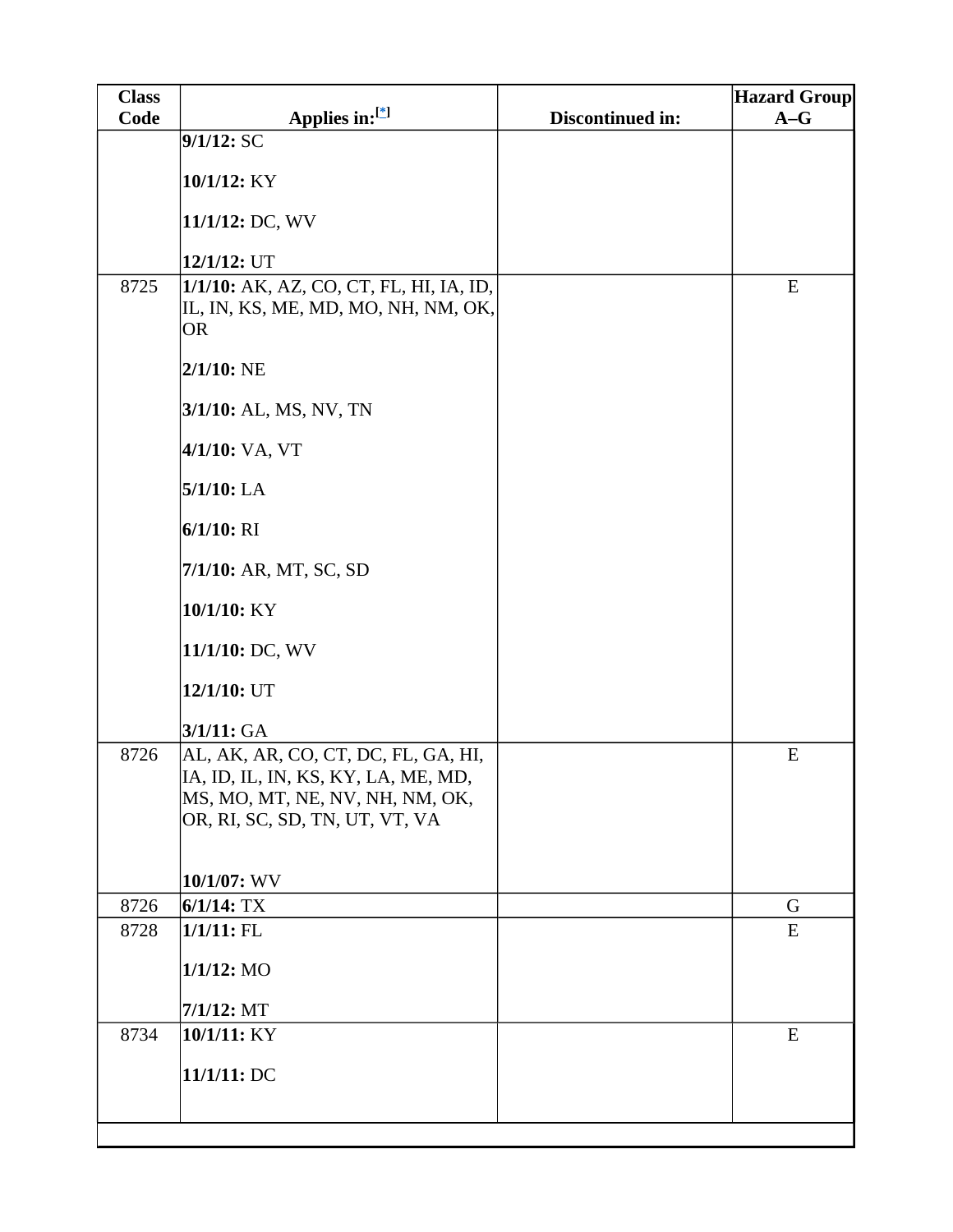| <b>Class</b> |                                                                                      |                  | <b>Hazard Group</b> |
|--------------|--------------------------------------------------------------------------------------|------------------|---------------------|
| Code         | Applies in:[*]                                                                       | Discontinued in: | $A-G$               |
|              | 12/1/11: UT<br>1/1/12: AK, AZ, CO, CT, FL, HI, IA, ID,                               |                  |                     |
|              | IL, IN, KS, MD, ME, MO, NH, NM, OK,<br>OR                                            |                  |                     |
|              | $2/1/12$ : NE                                                                        |                  |                     |
|              | 3/1/12: AL, GA, MS, NV, TN                                                           |                  |                     |
|              | 4/1/12: VA, VT                                                                       |                  |                     |
|              | 5/1/12: LA                                                                           |                  |                     |
|              | 7/1/12: AR, MT, RI, SD                                                               |                  |                     |
|              | 9/1/12:SC                                                                            |                  |                     |
|              | $11/1/13$ : WV                                                                       |                  |                     |
| 8737         | 10/1/11: KY                                                                          |                  | ${\bf E}$           |
|              | 11/1/11: DC                                                                          |                  |                     |
|              | 12/1/11: UT                                                                          |                  |                     |
|              | 1/1/12: AK, AZ, CO, CT, FL, HI, IA, ID,<br>IL, IN, KS, MD, ME, MO, NH, NM,<br>OK, OR |                  |                     |
|              | $2/1/12$ : NE                                                                        |                  |                     |
|              | 3/1/12: AL, GA, MS, NV, TN                                                           |                  |                     |
|              | 4/1/12: VA, VT                                                                       |                  |                     |
|              | $5/1/12$ : LA                                                                        |                  |                     |
|              | 7/1/12: AR, MT, RI, SD                                                               |                  |                     |
|              | 9/1/12:SC                                                                            |                  |                     |
|              | $11/1/13$ : WV                                                                       |                  |                     |
| 8738         | 10/1/11: KY                                                                          |                  | E                   |
|              | 11/1/11: DC                                                                          |                  |                     |
|              | 12/1/11: UT                                                                          |                  |                     |
|              |                                                                                      |                  |                     |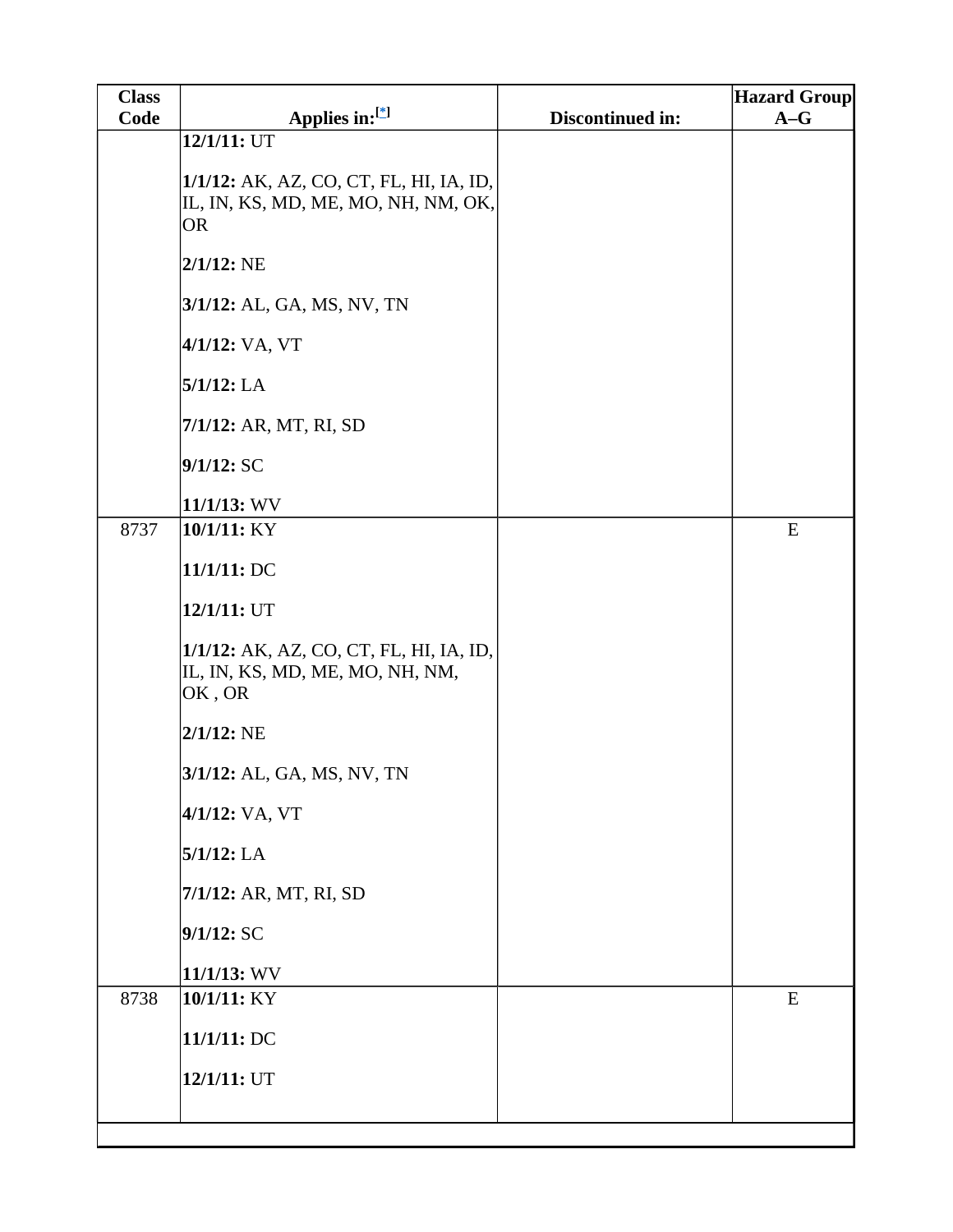| <b>Class</b> |                                                                                                       |                  | <b>Hazard Group</b>         |
|--------------|-------------------------------------------------------------------------------------------------------|------------------|-----------------------------|
| Code         | Applies in:[*]                                                                                        | Discontinued in: | $A-G$                       |
|              | 1/1/12: AK, AZ, CO, CT, FL, HI, IA, ID,<br>IL, IN, KS, MD, ME, MO, NH, NM,<br>OK, OR<br>$2/1/12$ : NE |                  |                             |
|              | 3/1/12: AL, GA, MS, NV, TN                                                                            |                  |                             |
|              | 4/1/12: VA, VT                                                                                        |                  |                             |
|              | $5/1/12$ : LA                                                                                         |                  |                             |
|              | 7/1/12: AR, MT, RI, SD                                                                                |                  |                             |
|              | 9/1/12:SC                                                                                             |                  |                             |
|              | 11/1/13: WV                                                                                           |                  |                             |
| 8742         | National, IN                                                                                          |                  | E                           |
|              | 10/1/07: WV                                                                                           |                  |                             |
|              | $6/1/14$ : TX                                                                                         |                  |                             |
| 8743         | $7/1/16$ : MT                                                                                         |                  | $\underline{\mathbf{E}}$    |
| 8744         | $7/1/16$ : MT                                                                                         |                  | $\underline{\underline{E}}$ |
| 8745         | National, IN                                                                                          |                  | $\mathbf D$                 |
|              | $10/1/07$ : WV                                                                                        |                  |                             |
| 8748         | National, IN<br>10/1/07: WV                                                                           |                  | D                           |
|              | $6/1/14$ : TX                                                                                         |                  |                             |
| 8752         | $6/1/14$ : TX                                                                                         |                  | $\bf{B}$                    |
| 8753         | OK                                                                                                    |                  | $\bf{B}$                    |
| 8754         | CT, LA, RI                                                                                            |                  | $\mathbf C$                 |
| 8754         | $6/1/14$ : TX                                                                                         |                  | D                           |
| 8755         | National, IN                                                                                          |                  | ${\bf E}$                   |
|              | 10/1/07: WV                                                                                           |                  |                             |
|              | $6/1/14$ : TX                                                                                         |                  |                             |
| 8799         |                                                                                                       |                  | $\mathsf{C}$                |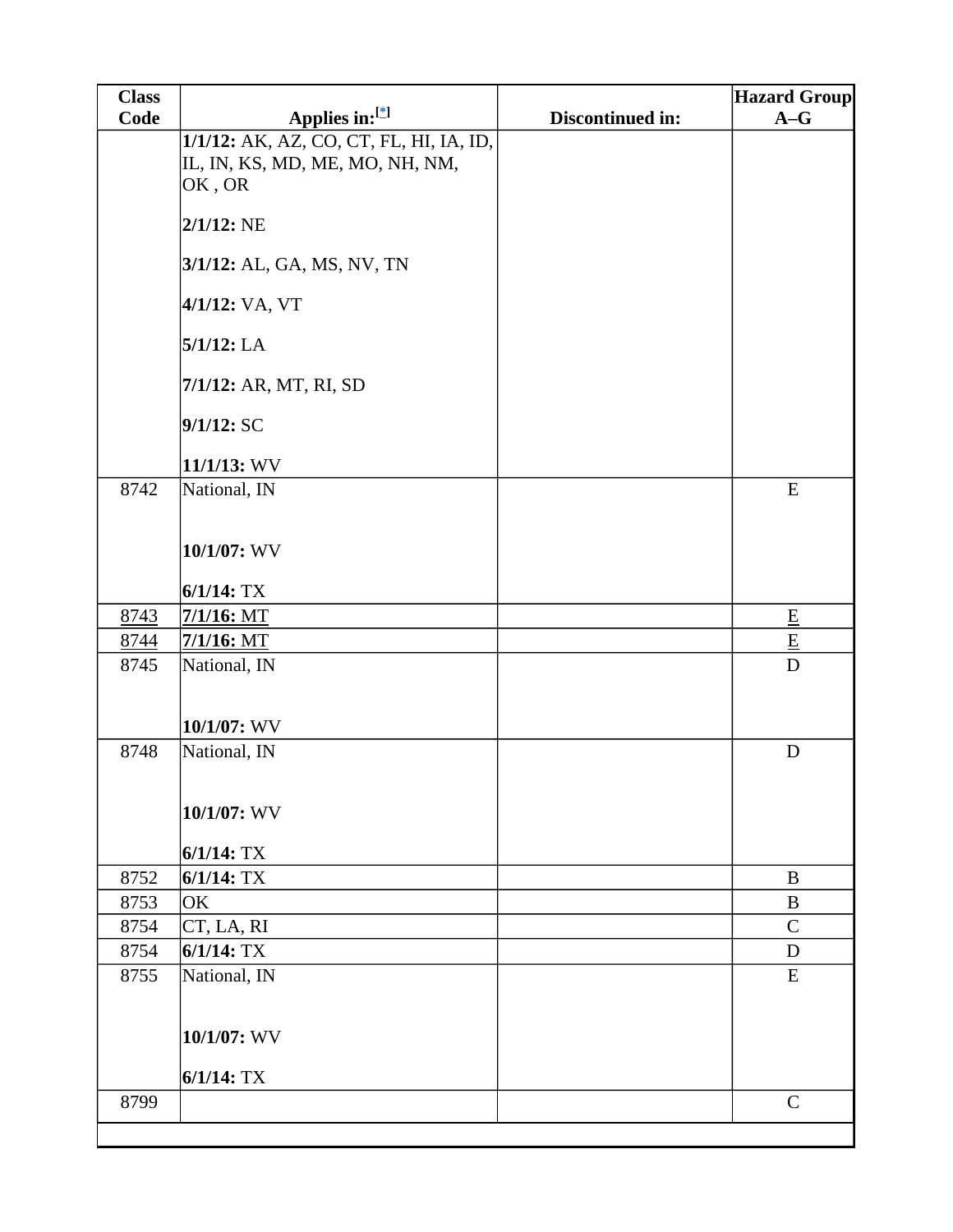| <b>Class</b> |                                                                                                                             |                  | <b>Hazard Group</b> |
|--------------|-----------------------------------------------------------------------------------------------------------------------------|------------------|---------------------|
| Code         | Applies in:[*]                                                                                                              | Discontinued in: | $A-G$               |
|              | 7/1/07: AL, AR, CO, CT, GA, HI, ID, IL,<br>IN, KS, LA, MD, ME, MS, NE, NM,<br>NV, OK, RI, SC, SD, VT<br>10/1/07: AZ, KY, WV |                  |                     |
|              |                                                                                                                             |                  |                     |
|              | 11/1/07: DC                                                                                                                 |                  |                     |
|              | 12/1/07: UT                                                                                                                 |                  |                     |
|              | 1/1/08: AK, FL, IA, MO, NH                                                                                                  |                  |                     |
|              | $3/1/08$ : TN                                                                                                               |                  |                     |
|              | 4/1/08: VA                                                                                                                  |                  |                     |
| 8800         | National, IN                                                                                                                |                  | $\mathbf{A}$        |
|              | 10/1/07: WV                                                                                                                 |                  |                     |
| 8803         | National, IN                                                                                                                |                  | ${\bf E}$           |
|              | 10/1/07: WV                                                                                                                 |                  |                     |
|              | $6/1/14$ : TX                                                                                                               |                  |                     |
| 8805         | 10/1/11: KY                                                                                                                 |                  | $\mathsf{C}$        |
|              | 11/1/11:DC                                                                                                                  |                  |                     |
|              | 12/1/11: UT                                                                                                                 |                  |                     |
|              | 1/1/12: AK, AZ, CO, CT, FL, HI, IA, ID,<br>IL, IN, KS, MD, ME, MO, NH, NM,<br>OK, OR                                        |                  |                     |
|              | $2/1/12$ : NE                                                                                                               |                  |                     |
|              | 3/1/12: AL, GA, MS, NV, TN                                                                                                  |                  |                     |
|              | 4/1/12: VA, VT                                                                                                              |                  |                     |
|              | $5/1/12$ : LA                                                                                                               |                  |                     |
|              | 7/1/12: AR, MT, RI, SD                                                                                                      |                  |                     |
|              | 9/1/12:SC                                                                                                                   |                  |                     |
|              | $11/1/13$ : WV                                                                                                              |                  |                     |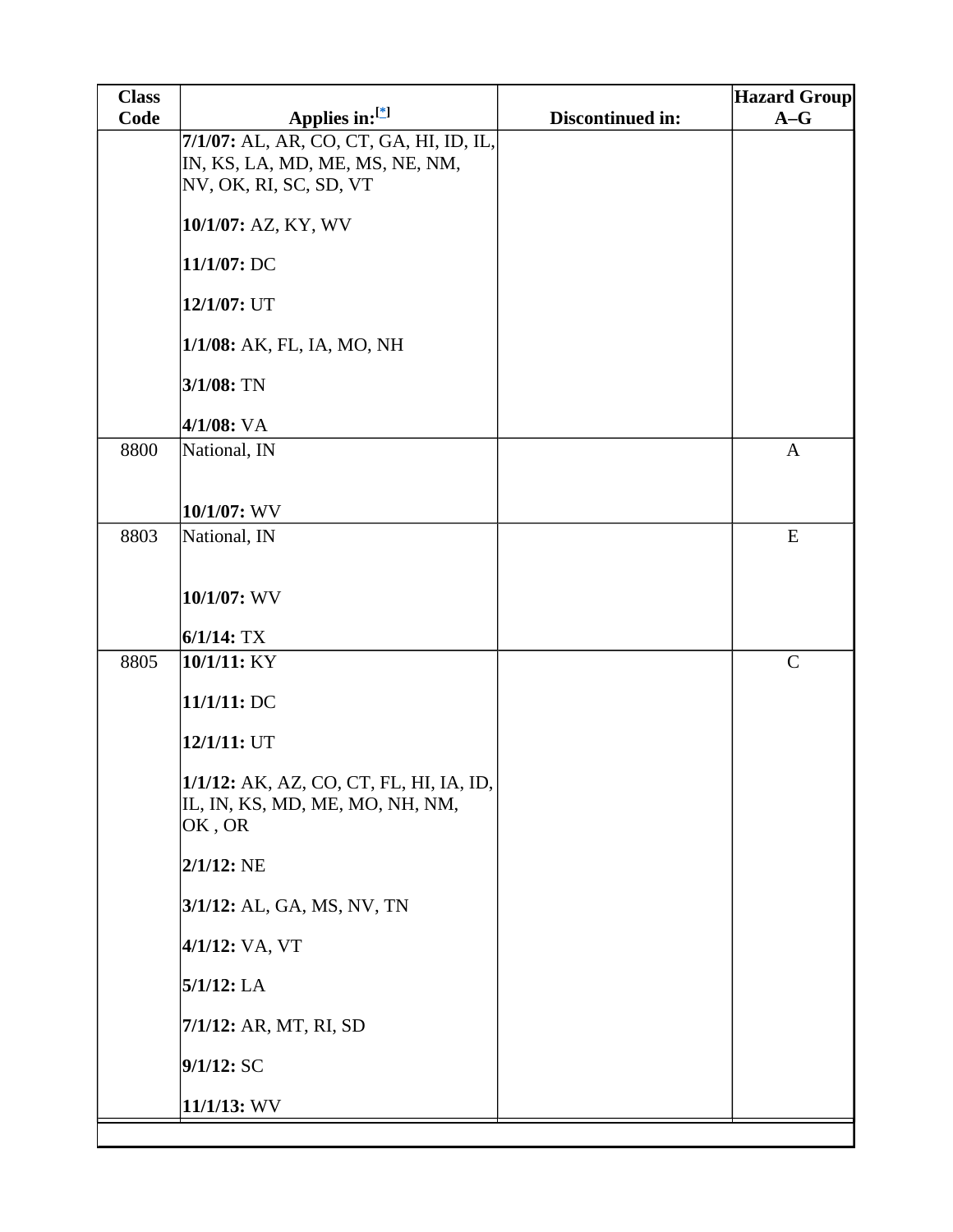| <b>Class</b> |                                                                                      |                  | <b>Hazard Group</b> |
|--------------|--------------------------------------------------------------------------------------|------------------|---------------------|
| Code         | Applies in: $[$                                                                      | Discontinued in: | $A-G$               |
| 8808         |                                                                                      | $3/1/12$ : NV    | B                   |
| 8809         | $6/1/14$ : TX                                                                        |                  | E                   |
| 8810         | National, IN                                                                         |                  | $\mathsf{C}$        |
|              |                                                                                      |                  |                     |
|              | 10/1/07: WV                                                                          |                  |                     |
|              |                                                                                      |                  |                     |
|              | $6/1/14$ : TX                                                                        |                  |                     |
| 8811         | $CO$ , ID                                                                            |                  | B                   |
| 8811         | $7/1/16$ : MT                                                                        |                  | $\underline{C}$     |
| 8812         | AK, CO                                                                               |                  | $\overline{C}$      |
| 8813         | CO                                                                                   |                  | $\bf{B}$            |
| 8814         | 10/1/11: KY                                                                          |                  | $\mathcal{C}$       |
|              | 11/1/11: DC                                                                          |                  |                     |
|              | 12/1/11: UT                                                                          |                  |                     |
|              | 1/1/12: AK, AZ, CO, CT, FL, HI, IA, ID,<br>IL, IN, KS, MD, ME, MO, NH, NM,<br>OK, OR |                  |                     |
|              | $2/1/12$ : NE                                                                        |                  |                     |
|              | 3/1/12: AL, GA, MS, NV, TN                                                           |                  |                     |
|              | 4/1/12: VA, VT                                                                       |                  |                     |
|              | $5/1/12$ : LA                                                                        |                  |                     |
|              | 7/1/12: AR, MT, RI, SD                                                               |                  |                     |
|              | 9/1/12:SC                                                                            |                  |                     |
|              | $11/1/13$ : WV                                                                       |                  |                     |
| 8815         | 10/1/11: KY                                                                          |                  | $\mathcal{C}$       |
|              | 11/1/11: DC                                                                          |                  |                     |
|              | 12/1/11: UT                                                                          |                  |                     |
|              | 1/1/12: AK, AZ, CO, CT, FL, HI, IA, ID,<br>IL, IN, KS, MD, ME, MO, NH, NM,<br>OK, OR |                  |                     |
|              | $2/1/12$ : NE                                                                        |                  |                     |
|              |                                                                                      |                  |                     |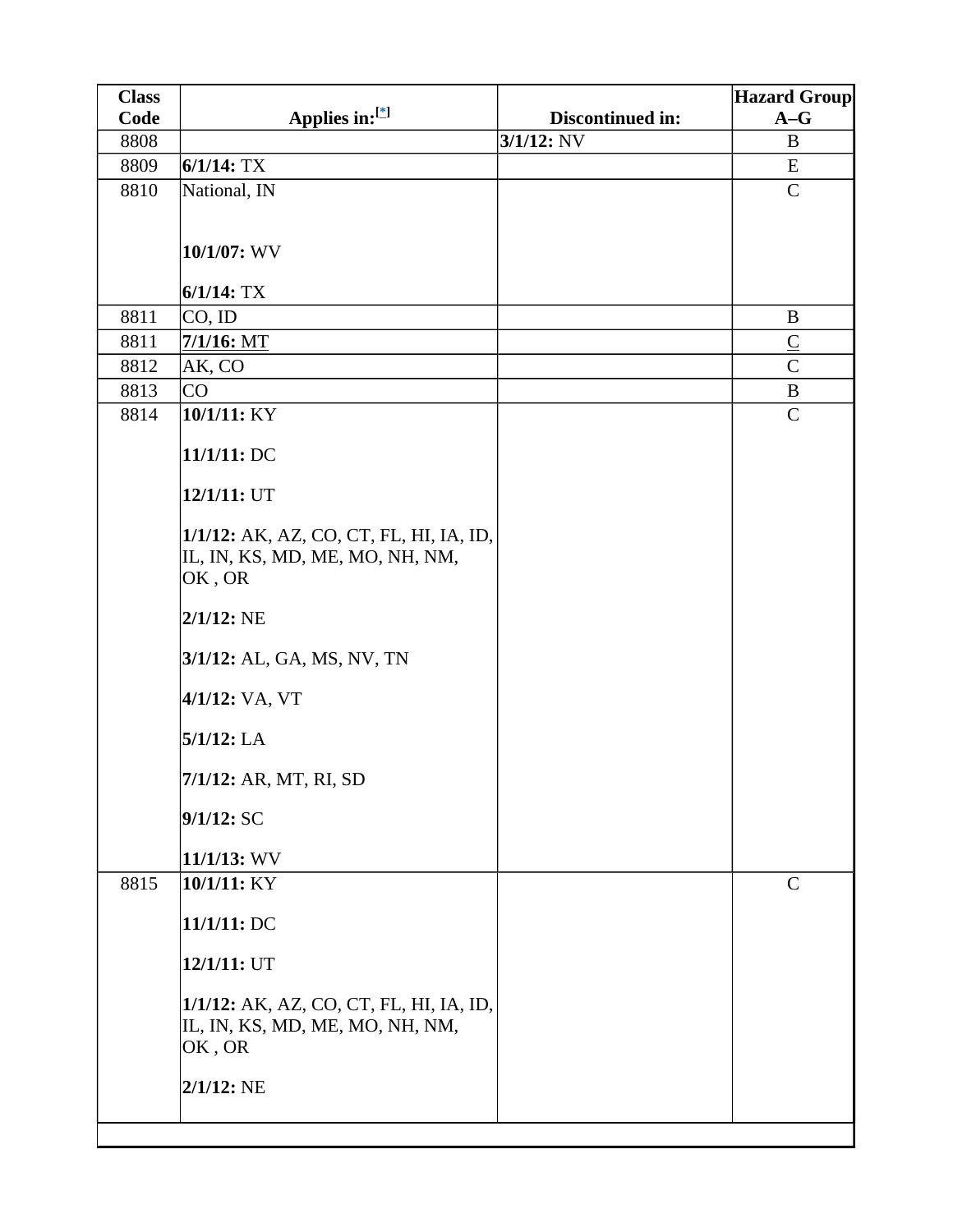| <b>Class</b> |                                                                                                                                         |                  | <b>Hazard Group</b> |
|--------------|-----------------------------------------------------------------------------------------------------------------------------------------|------------------|---------------------|
| Code         | Applies in:[*]                                                                                                                          | Discontinued in: | $A-G$               |
|              | 3/1/12: AL, GA, MS, NV, TN                                                                                                              |                  |                     |
|              | 4/1/12: VA, VT                                                                                                                          |                  |                     |
|              | $5/1/12$ : LA                                                                                                                           |                  |                     |
|              | 7/1/12: AR, MT, RI, SD                                                                                                                  |                  |                     |
|              | 9/1/12: SC                                                                                                                              |                  |                     |
|              | $11/1/13$ : WV                                                                                                                          |                  |                     |
| 8818         | ID                                                                                                                                      |                  | B                   |
| 8820         | National, IN                                                                                                                            |                  | D                   |
|              | 10/1/07: WV                                                                                                                             |                  |                     |
|              | $6/1/14$ : TX                                                                                                                           |                  |                     |
| 8824         | National, IN                                                                                                                            |                  | $\, {\bf B}$        |
|              | $10/1/07$ : WV                                                                                                                          |                  |                     |
| 8825         | National, IN                                                                                                                            |                  | $\mathbf{A}$        |
|              | $10/1/07$ : WV                                                                                                                          |                  |                     |
| 8826         | National, IN                                                                                                                            |                  | $\mathbf C$         |
|              | 10/1/07: WV                                                                                                                             |                  |                     |
| 8828         | $6/1/14$ : TX                                                                                                                           |                  | $\mathcal{C}$       |
| 8829         | AL, AK, AZ, AR, CO, CT, DC, FL, GA,<br>HI, IA, ID, IL, IN, KS, KY, LA, ME,<br>MD, MS, MO, NE, NV, NH, NM, OK,<br>SC, SD, TN, UT, VT, VA |                  | $\mathsf{C}$        |
|              | 10/1/07: WV                                                                                                                             |                  |                     |
|              | $6/1/14$ : TX                                                                                                                           |                  |                     |
| 8831         | National, IN                                                                                                                            |                  | $\mathbf C$         |
|              | 10/1/07: WV                                                                                                                             |                  |                     |
|              | $6/1/14$ : TX                                                                                                                           |                  |                     |
|              |                                                                                                                                         |                  |                     |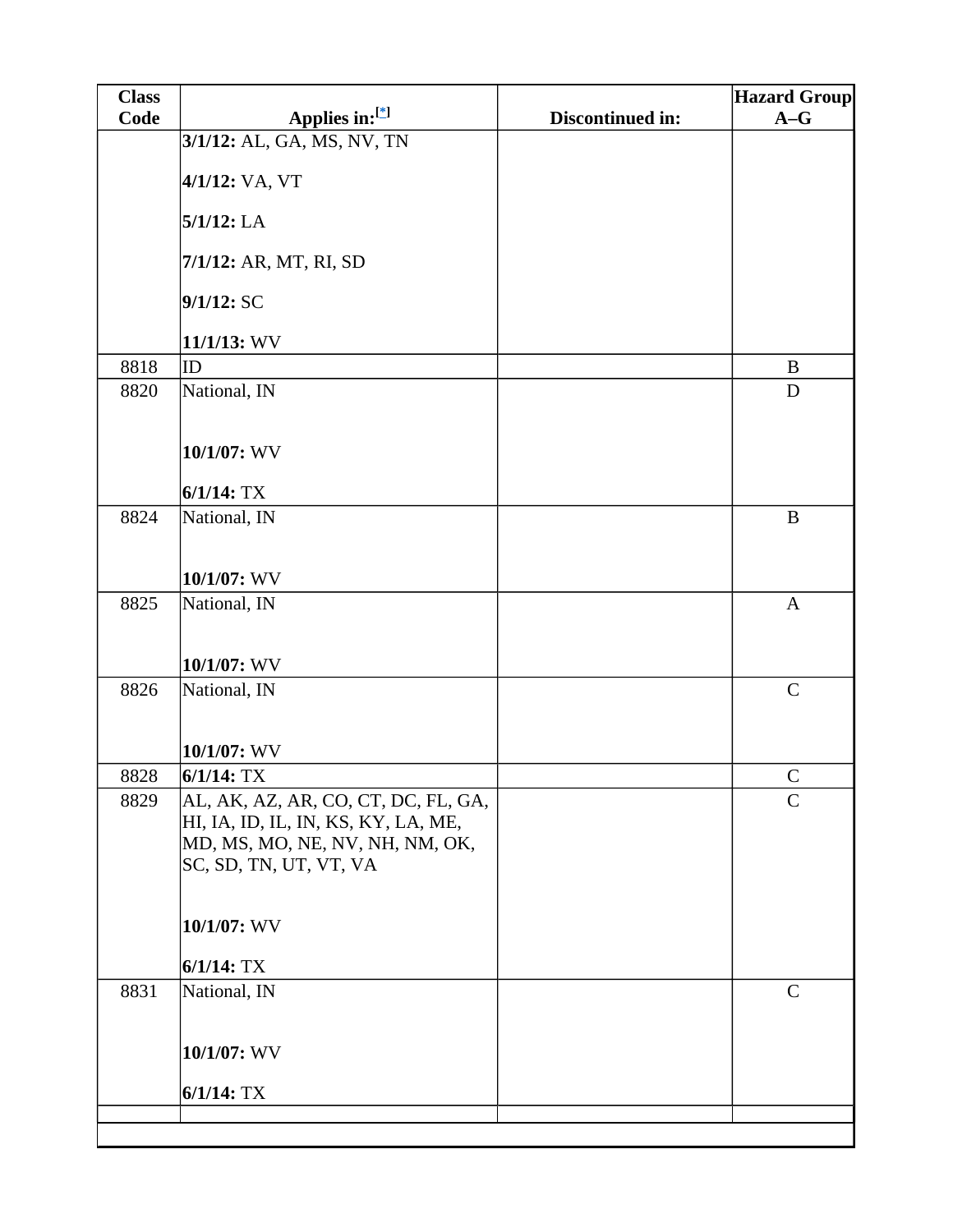| <b>Class</b> |                                         |                  | <b>Hazard Group</b> |
|--------------|-----------------------------------------|------------------|---------------------|
| Code         | Applies in:[*]                          | Discontinued in: | $A-G$               |
| 8832         | National, IN                            |                  | $\mathbf C$         |
|              |                                         |                  |                     |
|              | 10/1/07: WV                             |                  |                     |
|              |                                         |                  |                     |
|              | $6/1/14$ : TX                           |                  |                     |
| 8833         | National, IN                            |                  | $\mathbf C$         |
|              |                                         |                  |                     |
|              | 10/1/07: WV                             |                  |                     |
|              |                                         |                  |                     |
|              | $6/1/14$ : TX                           |                  |                     |
| 8834         | $7/1/16$ : MT                           |                  | $\overline{B}$      |
| 8835         | National, IN                            |                  | $\overline{C}$      |
|              |                                         |                  |                     |
|              | 10/1/07: WV                             |                  |                     |
| 8837         | $6/1/14$ : TX                           | 10/1/07: AK, CO  | $\mathbf C$         |
|              |                                         |                  |                     |
|              |                                         | $1/1/14$ : OR    |                     |
| 8838         | $6/1/14$ : TX                           |                  | $\mathbf C$         |
| 8840         | AZ, OK                                  |                  | $\mathcal{C}$       |
| 8841         | FL, RI                                  |                  | ${\bf D}$           |
| 8842         | <b>OR</b>                               |                  | $\mathbf C$         |
|              | 10/1/07: AL, AK, AZ, AR, CO, CT, DC,    |                  |                     |
|              | GA, IA, ID, IL, KS, KY, LA, ME, MD,     |                  |                     |
|              | MS, MT, NE, NH, NM, OK, RI, SC, SD,     |                  |                     |
|              | TN, UT, VT, WV                          |                  |                     |
|              | $1/1/08$ : HI, IN                       |                  |                     |
|              |                                         |                  |                     |
|              | $1/1/10$ : FL                           |                  |                     |
| 8853         | <b>OR</b>                               |                  | B                   |
| 8855         | $1/1/11$ : FL                           |                  | $\mathbf C$         |
|              | 1/1/12: AK, AZ, CO, CT, HI, IA, ID, IL, |                  |                     |
|              | IN, KS, MD, ME, MO, NH, NM, OK,         |                  |                     |
|              | <b>OR</b>                               |                  |                     |
|              | $2/1/12$ : NE                           |                  |                     |
|              |                                         |                  |                     |
|              | 3/1/12: AL, GA, MS, NV, TN              |                  |                     |
|              | $4/1/12$ : VT                           |                  |                     |
|              |                                         |                  |                     |
|              |                                         |                  |                     |
|              |                                         |                  |                     |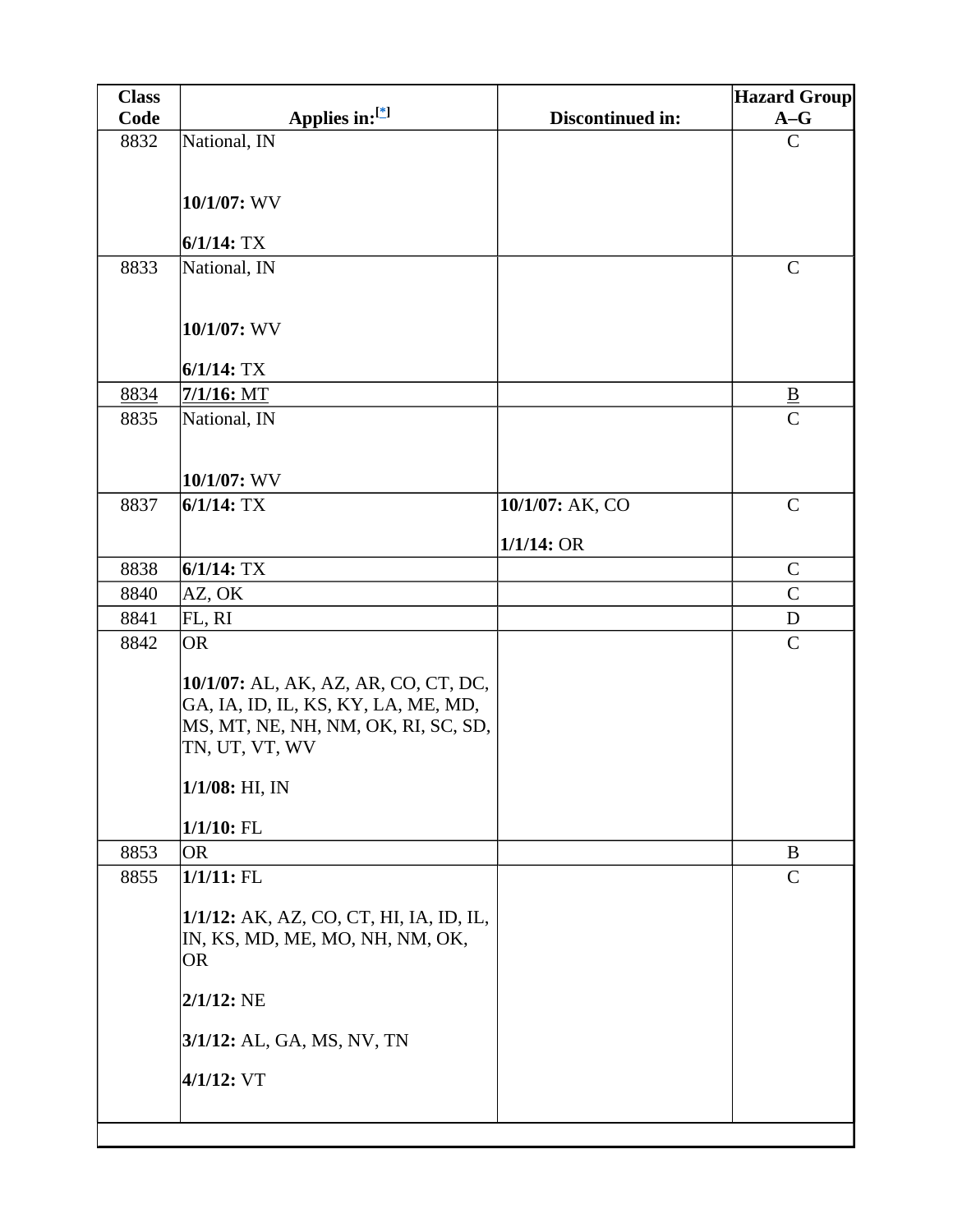| <b>Class</b> |                                                                                         |                                                                                                                             | <b>Hazard Group</b> |
|--------------|-----------------------------------------------------------------------------------------|-----------------------------------------------------------------------------------------------------------------------------|---------------------|
| Code         | Applies in:[*]                                                                          | Discontinued in:                                                                                                            | $A-G$               |
|              | $5/1/12$ : LA                                                                           |                                                                                                                             |                     |
|              | 7/1/12: AR, MT, RI, SD                                                                  |                                                                                                                             |                     |
|              | 9/1/12:SC                                                                               |                                                                                                                             |                     |
|              | 10/1/12: KY                                                                             |                                                                                                                             |                     |
|              | 11/1/12: DC, WV                                                                         |                                                                                                                             |                     |
|              | 12/1/12: UT                                                                             |                                                                                                                             |                     |
| 8856         | $1/1/11$ : FL                                                                           |                                                                                                                             | $\mathbf C$         |
|              | 1/1/12: AK, AZ, CO, CT, HI, IA, ID, IL,<br>IN, KS, MD, ME, MO, NH, NM, OK,<br><b>OR</b> |                                                                                                                             |                     |
|              | $2/1/12$ : NE                                                                           |                                                                                                                             |                     |
|              | 3/1/12: AL, GA, MS, NV, TN                                                              |                                                                                                                             |                     |
|              | $4/1/12$ : VT                                                                           |                                                                                                                             |                     |
|              | $5/1/12$ : LA                                                                           |                                                                                                                             |                     |
|              | 7/1/12: AR, MT, RI, SD                                                                  |                                                                                                                             |                     |
|              | $9/1/12$ : SC                                                                           |                                                                                                                             |                     |
|              | 10/1/12: KY                                                                             |                                                                                                                             |                     |
|              | 11/1/12: DC, WV                                                                         |                                                                                                                             |                     |
|              | 12/1/12: UT                                                                             |                                                                                                                             |                     |
| 8858         | $6/1/14$ : TX                                                                           |                                                                                                                             | B                   |
| 8861         | MO, NV, VA                                                                              | 10/1/07: AL, AZ, AR, CT,<br>DC, GA, IA, ID, IL, KS, KY,<br>LA, ME, MD, MS, MT, NE,<br>NH, NM, OK, RI, SC, SD,<br>TN, UT, VT | $\mathsf{C}$        |
|              |                                                                                         | $1/1/08$ : HI, IN                                                                                                           |                     |
|              |                                                                                         | $1/1/10$ : FL                                                                                                               |                     |
| 8862         | <b>SD</b>                                                                               |                                                                                                                             | $\mathcal{C}$       |
| 8864         | 10/1/07: AL, AK, AZ, AR, CO, CT, DC,<br>GA, IA, ID, IL, KS, KY, LA, ME, MD,             |                                                                                                                             | $\mathsf{C}$        |
|              |                                                                                         |                                                                                                                             |                     |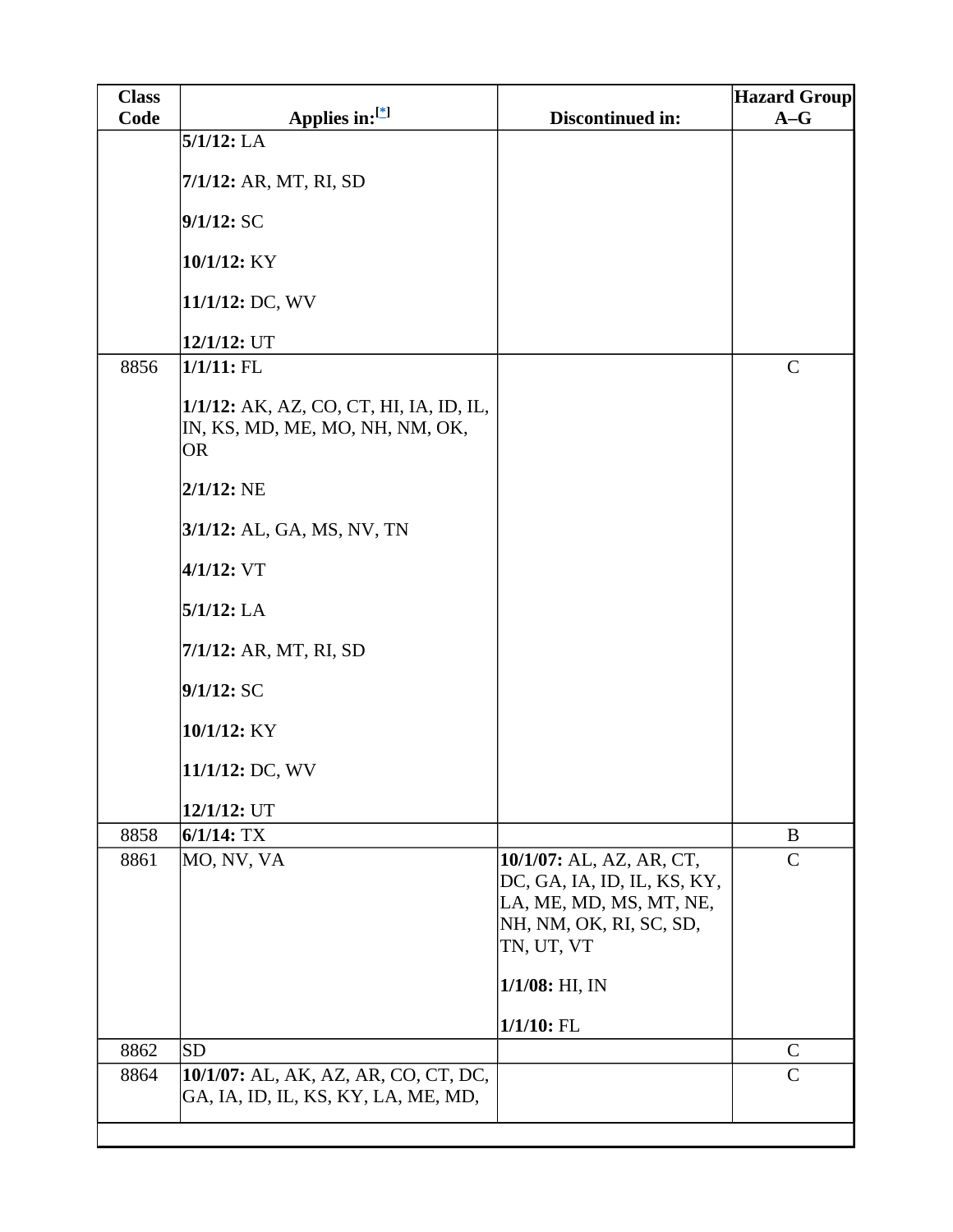| <b>Class</b> |                                     |                  | <b>Hazard Group</b> |
|--------------|-------------------------------------|------------------|---------------------|
| Code         | Applies in:[*]                      | Discontinued in: | $A-G$               |
|              | MS, MT, NE, NH, NM, OK, RI, SC, SD, |                  |                     |
|              | TN, UT, VT, WV                      |                  |                     |
|              | $1/1/08$ : HI, IN                   |                  |                     |
|              | $1/1/10$ : FL                       |                  |                     |
|              | $1/1/14$ : OR                       |                  |                     |
| 8867         |                                     | $3/1/11$ : NV    | B                   |
| 8868         | National, IN                        |                  | B                   |
|              |                                     |                  |                     |
|              | 10/1/07: WV                         |                  |                     |
|              | $6/1/14$ : TX                       |                  |                     |
| 8869         | AL, AZ, AR, CO, CT, DC, FL, GA, HI, |                  | B                   |
|              | IA, IL, IN, KS, KY, LA, ME, MD, MS, |                  |                     |
|              | MO, NE, NV, NH, NM, OK, RI, SC, SD, |                  |                     |
|              | TN, UT, VT, VA                      |                  |                     |
|              |                                     |                  |                     |
|              | 10/1/07: WV                         |                  |                     |
|              | $7/1/10$ : MT                       |                  |                     |
|              | $1/1/11$ : AK, ID, OR               |                  |                     |
| 8871         | AL, AK, AZ, AR, CO, CT, DC, FL, GA, |                  | B                   |
|              | HI, IA, ID, IL, IN, KS, KY, LA, ME, |                  |                     |
|              | MD, MS, MO, NE, NV, NH, NM, OK,     |                  |                     |
|              | RI, SC, SD, TN, UT, VT, VA          |                  |                     |
|              |                                     |                  |                     |
|              | 10/1/07: WV                         |                  |                     |
| 8872         | $4/1/16$ : NH                       |                  | $\mathsf{C}$        |
| 8877         | $1/1/14$ : OR                       |                  | $\overline{C}$      |
| 8901         | National, IN                        |                  | D                   |
|              |                                     |                  |                     |
|              |                                     |                  |                     |
|              | 10/1/07: WV                         |                  |                     |
| 8901         | $6/1/14$ : TX                       |                  | E                   |
| 8989         | <b>OR</b>                           |                  | E                   |
| 9000         |                                     | 1/1/08: FL       | D                   |
| 9001         |                                     | $1/1/08$ : FL    | E                   |
| 9012         | AL, AK, AR, CO, CT, DC, FL, GA, HI, |                  | D                   |
|              | IA, ID, IL, IN, KS, KY, LA, ME, MD, |                  |                     |
|              |                                     |                  |                     |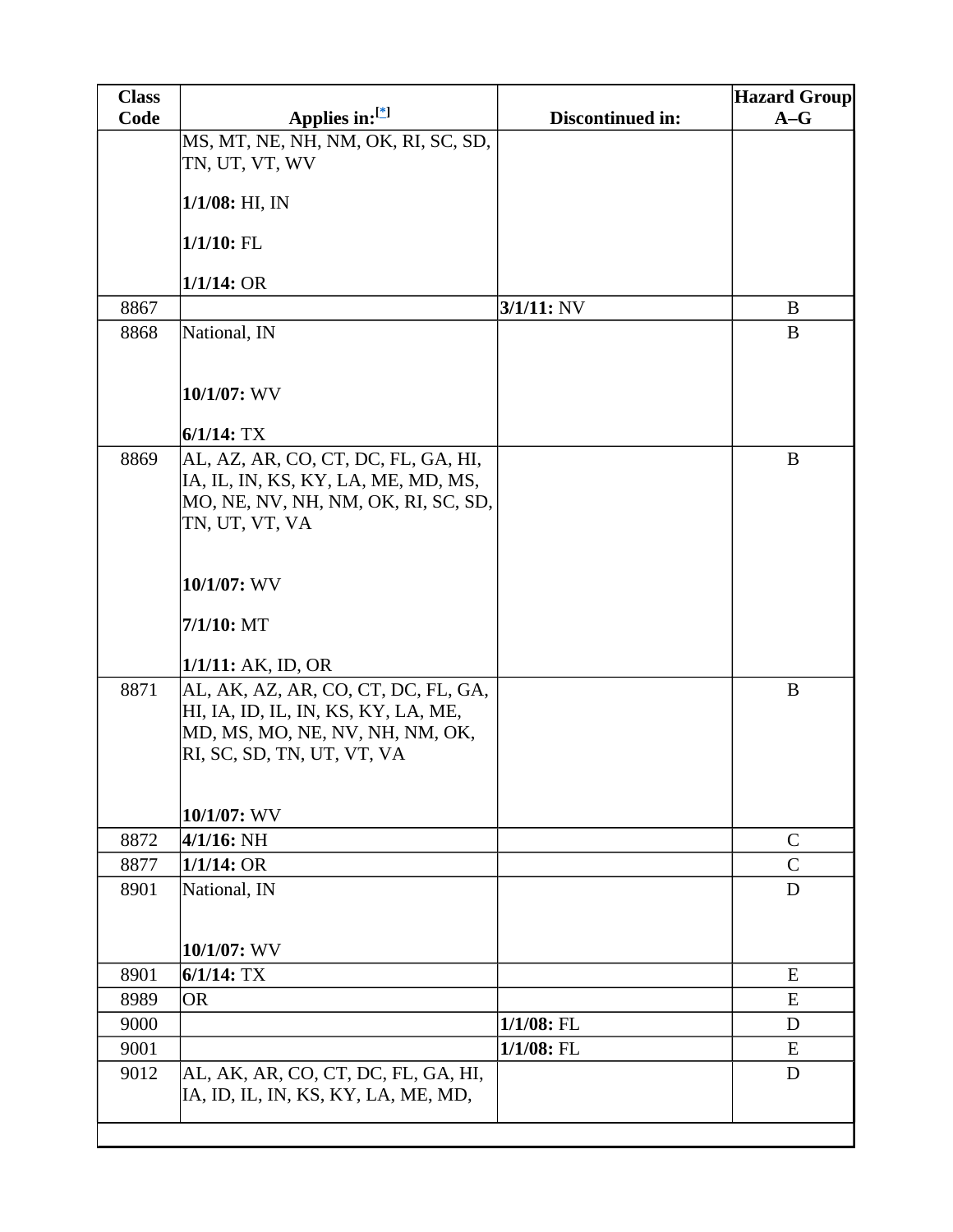| Code | Applies in: $[$<br>MS, MO, NE, NV, NH, NM, OK, RI, SC,                                                                                          | Discontinued in: | <b>Hazard Group</b><br>$A-G$ |
|------|-------------------------------------------------------------------------------------------------------------------------------------------------|------------------|------------------------------|
|      |                                                                                                                                                 |                  |                              |
|      | SD, TN, UT, VT, VA                                                                                                                              |                  |                              |
|      | 10/1/07: WV                                                                                                                                     |                  |                              |
|      |                                                                                                                                                 |                  |                              |
|      | $1/1/12$ : AZ, OR                                                                                                                               |                  |                              |
|      | $7/1/12$ : MT                                                                                                                                   |                  |                              |
| 9013 | HI                                                                                                                                              |                  | $\mathbf C$                  |
| 9014 | National, IN                                                                                                                                    |                  | $\mathcal{C}$                |
|      | 10/1/07: WV                                                                                                                                     |                  |                              |
|      | $6/1/14$ : TX                                                                                                                                   |                  |                              |
| 9015 | National, IN                                                                                                                                    |                  | $\mathbf C$                  |
|      | 10/1/07: WV                                                                                                                                     |                  |                              |
|      | $6/1/14$ : TX                                                                                                                                   |                  |                              |
| 9016 | National, IN                                                                                                                                    |                  | $\mathbf C$                  |
|      | 10/1/07: WV                                                                                                                                     |                  |                              |
|      | $6/1/14$ : TX                                                                                                                                   |                  |                              |
| 9019 | AL, AK, AR, CO, CT, DC, FL, GA, HI,<br>IA, ID, IL, IN, KS, KY, LA, ME, MD,<br>MS, MO, MT, NE, NV, NH, NM, OK,<br>OR, RI, SC, SD, TN, UT, VT, VA |                  | ${\bf E}$                    |
|      | 10/1/07: WV                                                                                                                                     |                  |                              |
|      | $6/1/14$ : TX                                                                                                                                   |                  |                              |
| 9022 | <b>NV</b>                                                                                                                                       |                  | $\mathbf C$                  |
| 9023 | VA                                                                                                                                              |                  | B                            |
| 9032 | AZ                                                                                                                                              |                  | $\mathsf{C}$                 |
|      | $6/1/14$ : TX                                                                                                                                   |                  |                              |
| 9033 | AL, AK, AZ, AR, CO, CT, DC, FL, GA,<br>HI, IA, ID, IL, IN, KS, KY, LA, ME,<br>MD, MS, MO, MT, NE, NV, NM, OK,                                   |                  | $\mathsf{C}$                 |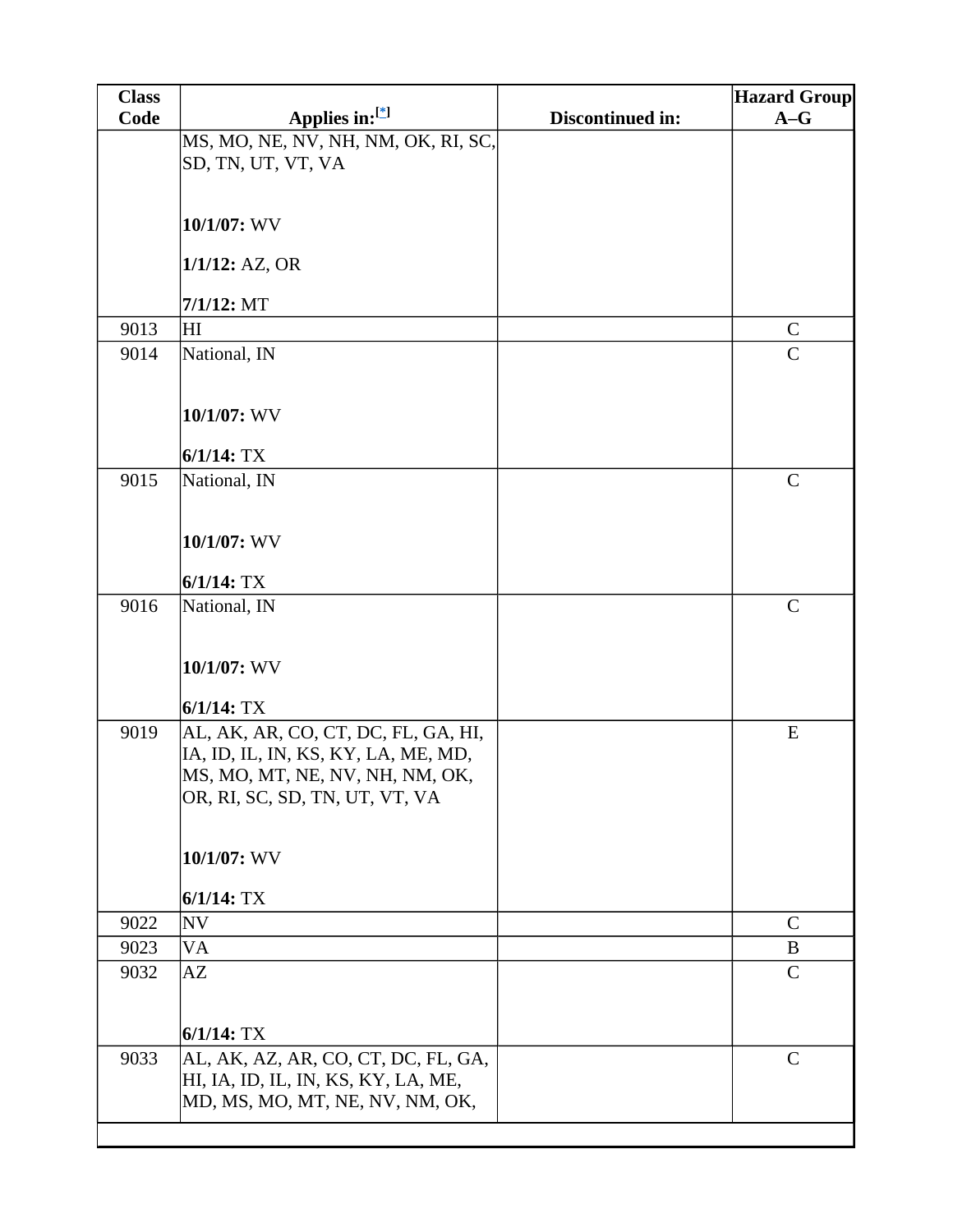| <b>Class</b> |                                                                            |                                   | <b>Hazard Group</b> |
|--------------|----------------------------------------------------------------------------|-----------------------------------|---------------------|
| Code         | Applies in:[*]                                                             | Discontinued in:                  | $A-G$               |
|              | RI, SC, SD, TN, UT, VT, VA                                                 |                                   |                     |
|              |                                                                            |                                   |                     |
|              | 10/1/07: WV                                                                |                                   |                     |
|              |                                                                            |                                   |                     |
|              | $6/1/14$ : TX                                                              |                                   |                     |
| 9040         | National, IN                                                               |                                   | $\bf{B}$            |
|              |                                                                            |                                   |                     |
|              | 10/1/07: WV                                                                |                                   |                     |
| 9040         | $6/1/14$ : TX                                                              |                                   | $\mathbf C$         |
| 9044         | CO, CT, IA, IL, IN, KS, KY, LA, MS,                                        |                                   | B                   |
|              | MO, NE, NM, SD                                                             |                                   |                     |
|              |                                                                            |                                   |                     |
|              |                                                                            |                                   |                     |
|              | 10/1/07: WV                                                                |                                   |                     |
| 9047         | FL, RI                                                                     |                                   | $\mathbf C$         |
| 9052         | National, IN                                                               |                                   | $\bf{B}$            |
|              |                                                                            |                                   |                     |
|              | 10/1/07: WV                                                                |                                   |                     |
|              |                                                                            |                                   |                     |
|              | $6/1/14$ : TX                                                              |                                   |                     |
| 9053         | OK                                                                         |                                   | $\bf{B}$            |
| 9058         | AL, AK, AZ, AR, CO, CT, DC, FL, GA,<br>HI, IA, ID, IL, IN, KS, KY, LA, ME, |                                   | $\mathbf{A}$        |
|              | MD, MS, MO, MT, NE, NV, NH, NM,                                            |                                   |                     |
|              | OK, RI, SC, SD, TN, UT, VT, VA                                             |                                   |                     |
|              |                                                                            |                                   |                     |
|              |                                                                            |                                   |                     |
|              | 10/1/07: WV                                                                |                                   |                     |
|              | $6/1/14$ : TX                                                              |                                   |                     |
| 9059         |                                                                            | $1/1/10$ : FL                     | D                   |
|              |                                                                            |                                   |                     |
|              |                                                                            | 1/1/11: CO, CT, HI, IA, IL,       |                     |
|              |                                                                            | IN, KS, ME, MD, MO, NH,<br>NM, OK |                     |
|              |                                                                            |                                   |                     |
|              |                                                                            | $2/1/11$ : NE                     |                     |
|              |                                                                            | 3/1/11: AL, GA, MS, NV, TN        |                     |
|              |                                                                            | 4/1/11: VA, VT                    |                     |
|              |                                                                            | 5/1/11: LA                        |                     |
|              |                                                                            |                                   |                     |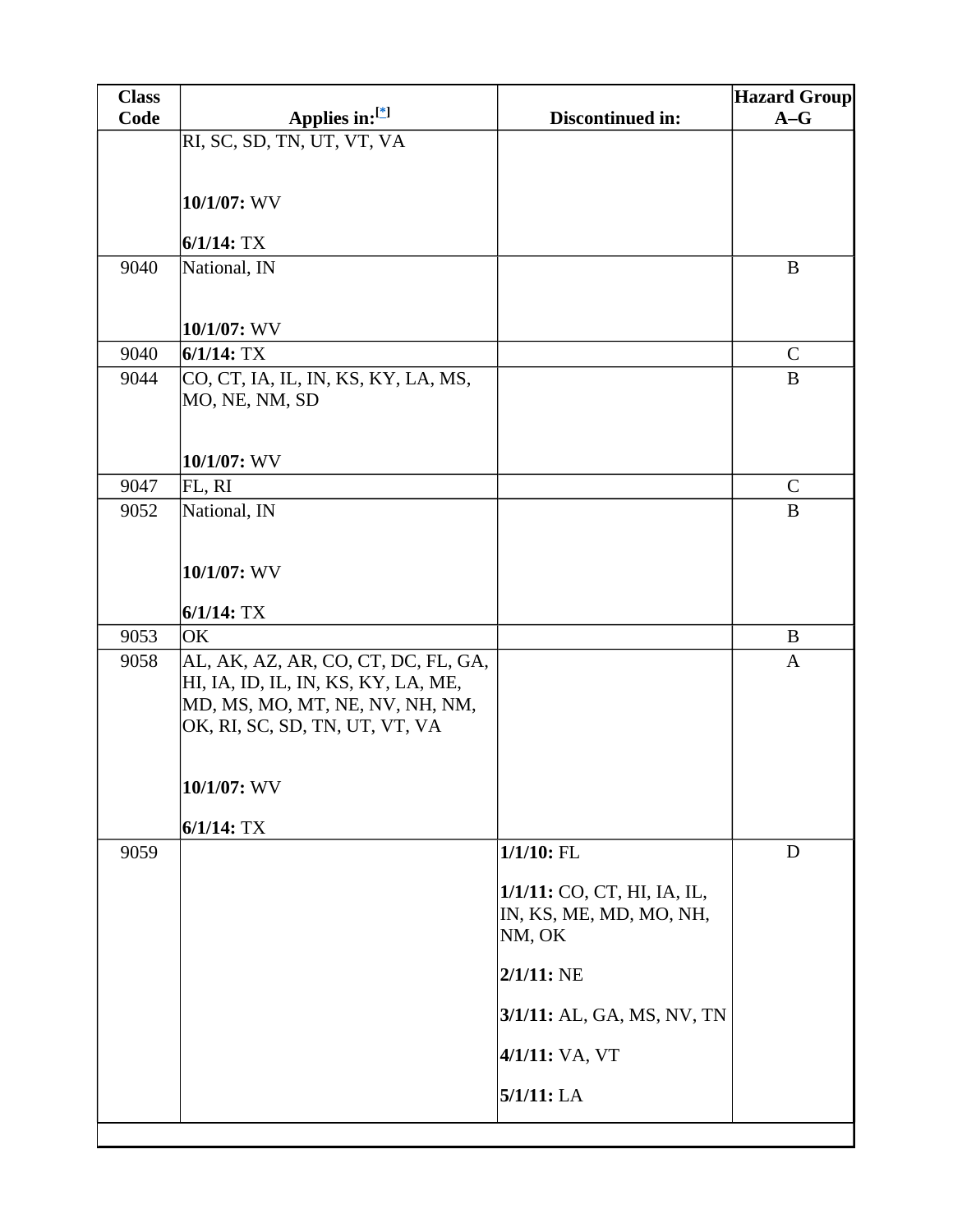| <b>Class</b> |                                                       |                    | <b>Hazard Group</b> |
|--------------|-------------------------------------------------------|--------------------|---------------------|
| Code         | Applies in:[*]                                        | Discontinued in:   | $A-G$               |
|              |                                                       | $6/1/11$ : RI      |                     |
|              |                                                       | 7/1/11: AR, SC, SD |                     |
|              |                                                       | 11/1/11: WV        |                     |
|              |                                                       | 10/1/12: AZ, KY    |                     |
|              |                                                       | 11/1/12: DC        |                     |
|              |                                                       | 12/1/12: UT        |                     |
| 9060         | National, IN                                          |                    | $\, {\bf B}$        |
|              | 10/1/07: WV                                           |                    |                     |
|              | $6/1/14$ : TX                                         |                    |                     |
| 9061         | National, IN                                          |                    | $\mathbf{A}$        |
|              | 10/1/07: WV                                           |                    |                     |
|              | $6/1/14$ : TX                                         |                    |                     |
| 9062         | CO, IA, IL, IN, KS, KY, LA, MS, MO,<br>NE, NM, OR, SD |                    | $\mathbf{A}$        |
|              | 10/1/07: WV                                           |                    |                     |
| 9063         | National, IN                                          |                    | $\bf{B}$            |
|              | $10/1/07$ : WV                                        |                    |                     |
|              | $6/1/14$ : TX                                         |                    |                     |
| 9064         |                                                       | 1/1/10: AK, ID, OR | $\, {\bf B}$        |
|              |                                                       | 7/1/10: MT         |                     |
| 9076         | AK                                                    |                    | ${\bf E}$           |
| 9077         | National, IN                                          |                    | $\mathcal{C}$       |
|              |                                                       |                    |                     |
|              | 10/1/07: WV                                           |                    |                     |
| 9078         | AK, ID                                                |                    | $\mathcal{C}$       |
| 9079         | <b>OR</b>                                             |                    | A                   |
| 9079         | $6/1/14$ : TX                                         |                    | B                   |
| 9080         | LA, OK, VA                                            |                    | $\bf{B}$            |
|              |                                                       |                    |                     |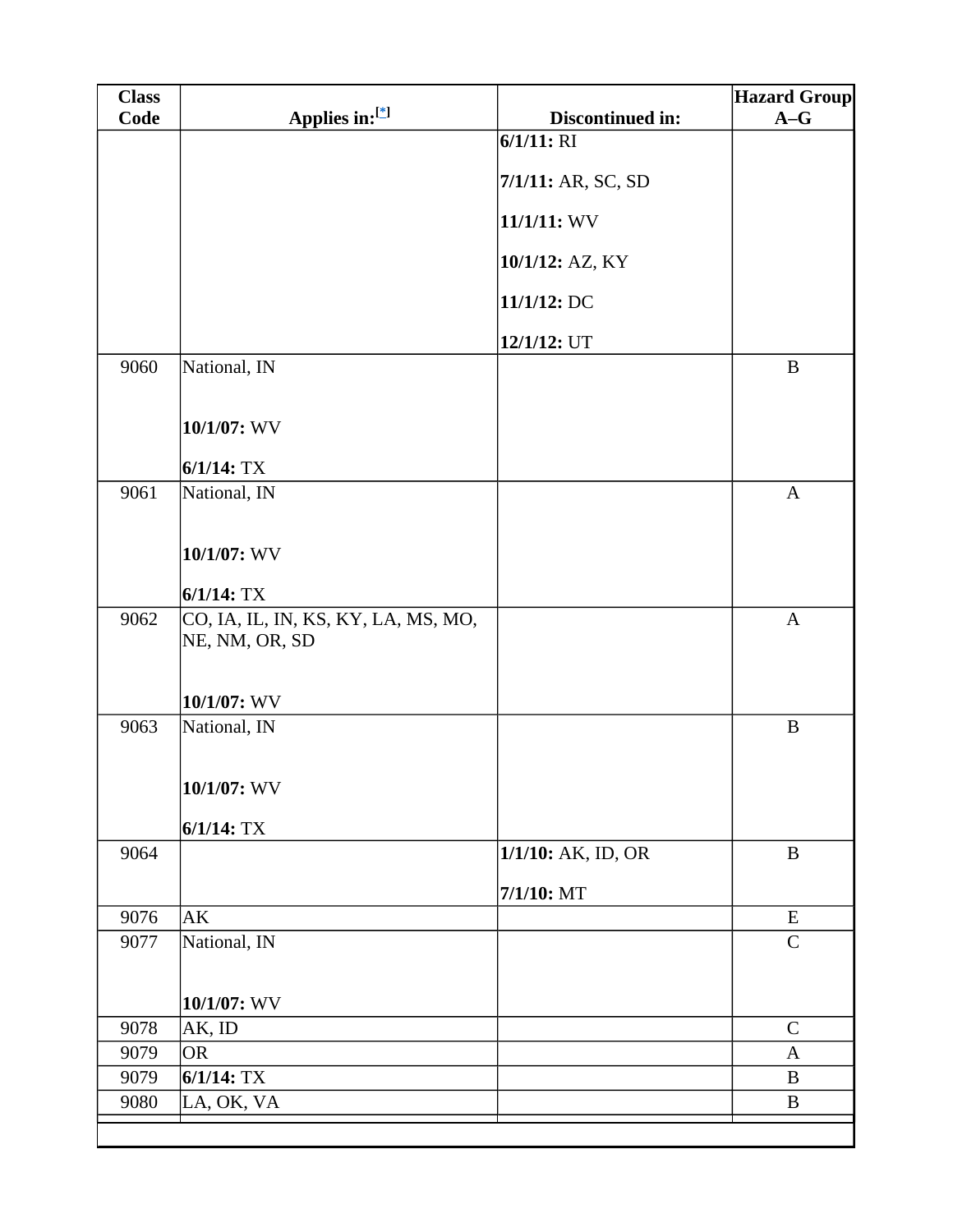| <b>Class</b> |                                                                                                                                                 |                  | <b>Hazard Group</b> |
|--------------|-------------------------------------------------------------------------------------------------------------------------------------------------|------------------|---------------------|
| Code         | Applies in: $[$                                                                                                                                 | Discontinued in: | $A-G$               |
| 9080         | $6/1/14$ : TX                                                                                                                                   |                  | $\mathsf{C}$        |
| 9082         | AL, AK, AZ, AR, CO, CT, DC, FL, GA,<br>HI, IA, ID, IL, IN, KS, KY, LA, ME,<br>MD, MS, MO, MT, NE, NV, NH, NM,<br>OK, RI, SC, SD, TN, UT, VT, VA |                  | $\mathbf{A}$        |
|              | 10/1/07: WV                                                                                                                                     |                  |                     |
| 9083         | AL, AK, AZ, AR, CO, CT, DC, FL, GA,<br>HI, IA, ID, IL, IN, KS, KY, LA, ME,<br>MD, MS, MO, MT, NE, NV, NH, NM,<br>OK, RI, SC, SD, TN, UT, VT, VA |                  | $\mathbf{A}$        |
|              | 10/1/07: WV                                                                                                                                     |                  |                     |
| 9084         | AL, AK, AZ, AR, CO, CT, DC, FL, GA,<br>HI, IA, ID, IL, IN, KS, KY, LA, ME,<br>MD, MS, MO, MT, NE, NV, NH, NM,<br>OK, RI, SC, SD, TN, UT, VT, VA |                  | $\mathbf C$         |
|              | 10/1/07: WV                                                                                                                                     |                  |                     |
| 9088         | AL, AK, AZ, CO, CT, DC, FL, HI, IA,<br>ID, IL, IN, KY, LA, ME, MD, MS, MO,<br>MT, NV, NH, NM, RI, SC, SD, TN, UT,<br>VT, VA                     |                  | G                   |
|              | 10/1/07: WV                                                                                                                                     |                  |                     |
| 9089         | National, IN                                                                                                                                    |                  | $\bf{B}$            |
|              | 10/1/07: WV                                                                                                                                     |                  |                     |
|              | $6/1/14$ : TX                                                                                                                                   |                  |                     |
| 9093         | National, IN                                                                                                                                    |                  | $\bf{B}$            |
|              | 10/1/07: WV                                                                                                                                     |                  |                     |
| 9093         | $6/1/14$ : TX                                                                                                                                   |                  | $\mathsf{C}$        |
| 9094         | AK, MT                                                                                                                                          |                  | G                   |
| 9101         | National, IN                                                                                                                                    |                  | $\bf{B}$            |
|              | 10/1/07: WV                                                                                                                                     |                  |                     |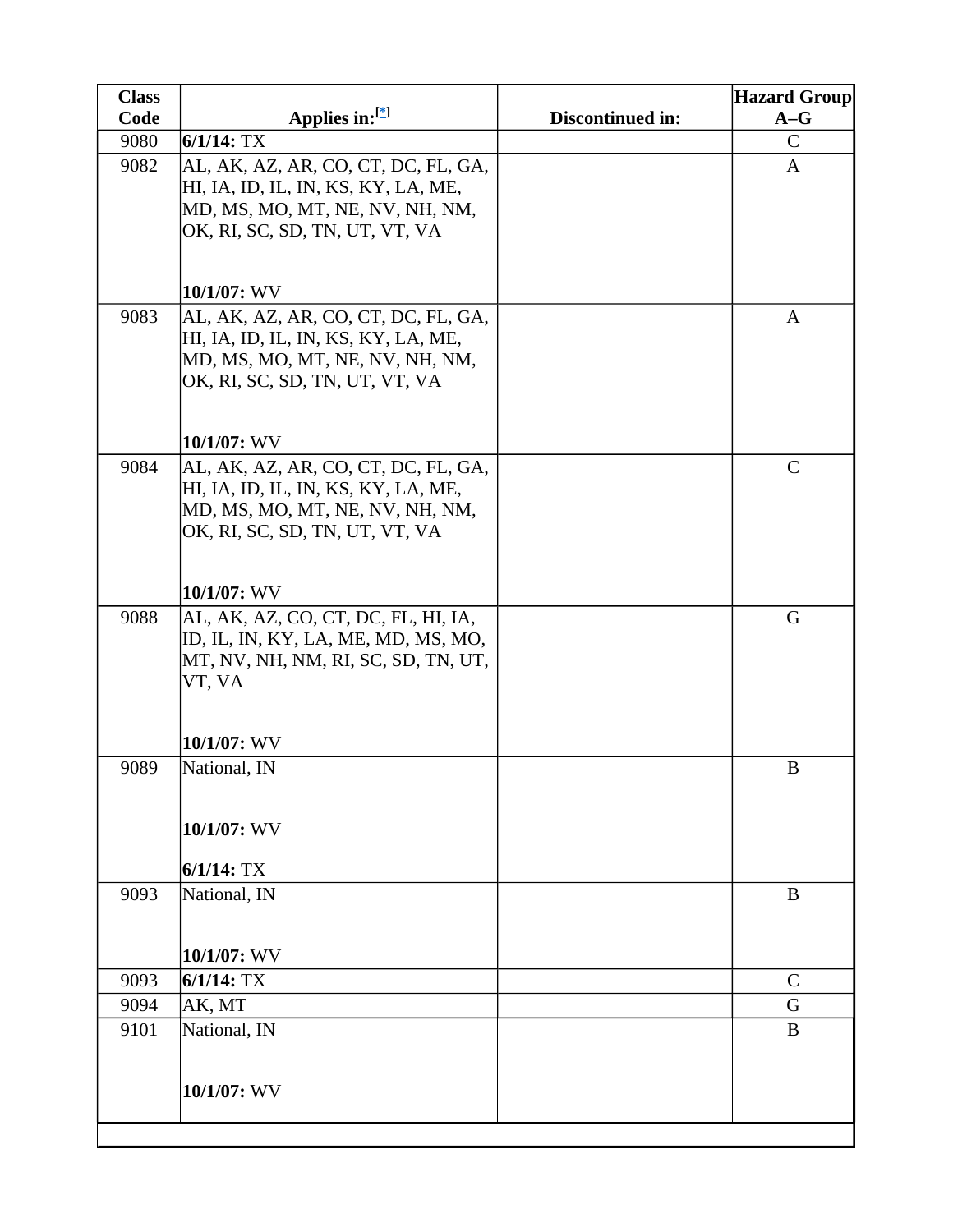| <b>Class</b> |                                                                                                      |                                                                                                                                                  | <b>Hazard Group</b> |
|--------------|------------------------------------------------------------------------------------------------------|--------------------------------------------------------------------------------------------------------------------------------------------------|---------------------|
| Code         | Applies in:[*]                                                                                       | Discontinued in:                                                                                                                                 | $A-G$               |
|              | $6/1/14$ : TX                                                                                        |                                                                                                                                                  |                     |
| 9102         | National, IN                                                                                         |                                                                                                                                                  | $\mathbf C$         |
|              | 10/1/07: WV                                                                                          |                                                                                                                                                  |                     |
|              | $6/1/14$ : TX                                                                                        |                                                                                                                                                  |                     |
| 9110         | MO, NV, VA                                                                                           | 10/1/07: AL, AZ, AR, CT,<br>DC, GA, IA, ID, IL, KS, KY,<br>LA, ME, MD, MS, MT, NE,<br>NH, NM, OK, RI, SC, SD,<br>TN, UT, VT<br>$1/1/08$ : HI, IN | $\mathcal{C}$       |
|              |                                                                                                      |                                                                                                                                                  |                     |
|              |                                                                                                      | $1/1/10$ : FL                                                                                                                                    |                     |
| 9150         | <b>NV</b>                                                                                            |                                                                                                                                                  | $\, {\bf B}$        |
| 9152         |                                                                                                      | $3/1/09$ : NV                                                                                                                                    | $\mathbf C$         |
| 9154         | National, IN                                                                                         |                                                                                                                                                  | $\mathbf C$         |
|              | 10/1/07: WV                                                                                          |                                                                                                                                                  |                     |
| 9154         | $6/1/14$ : TX                                                                                        |                                                                                                                                                  | D                   |
| 9156         | National, IN<br>10/1/07: WV                                                                          |                                                                                                                                                  | D                   |
|              | $6/1/14$ : TX                                                                                        |                                                                                                                                                  |                     |
| 9170         | CO                                                                                                   |                                                                                                                                                  | G                   |
|              | 7/1/07: AL, AR, CO, CT, GA, HI, ID, IL,<br>IN, KS, LA, MD, ME, MS, NE, NM,<br>NV, OK, RI, SC, SD, VT |                                                                                                                                                  |                     |
|              | 10/1/07: AZ, KY, WV                                                                                  |                                                                                                                                                  |                     |
|              | 11/1/07: DC                                                                                          |                                                                                                                                                  |                     |
|              | 12/1/07: UT                                                                                          |                                                                                                                                                  |                     |
|              | 1/1/08: AK, FL, IA, MO, MT, NH                                                                       |                                                                                                                                                  |                     |
|              | 3/1/08: TN                                                                                           |                                                                                                                                                  |                     |
|              | 4/1/08: VA                                                                                           |                                                                                                                                                  |                     |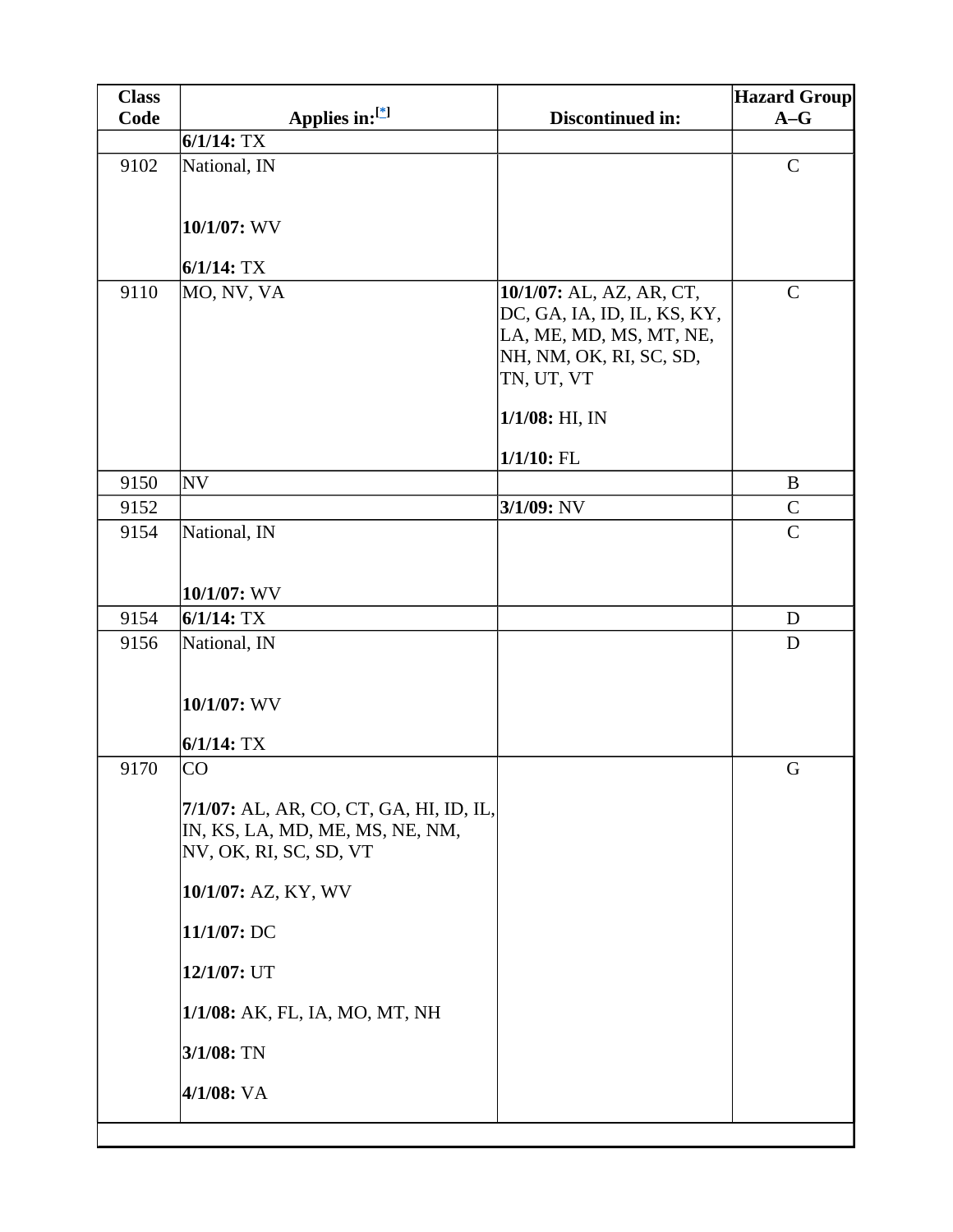| <b>Class</b> |                                                                                                                                                                                 |                  | <b>Hazard Group</b> |
|--------------|---------------------------------------------------------------------------------------------------------------------------------------------------------------------------------|------------------|---------------------|
| Code         | Applies in:[*]                                                                                                                                                                  | Discontinued in: | $A-G$               |
|              | $6/1/14$ : TX                                                                                                                                                                   |                  |                     |
| 9177         | AZ                                                                                                                                                                              |                  | E                   |
| 9178         | AL, AK, AZ, AR, CO, CT, DC, FL, GA,<br>HI, IA, ID, IL, IN, KS, KY, LA, ME,<br>MD, MS, MT, NE, NV, NH, NM, OK,<br>OR, RI, SC, SD, TN, UT, VT, VA                                 |                  | A                   |
|              | 10/1/07: WV<br>$6/1/14$ : TX                                                                                                                                                    |                  |                     |
| 9179         | AL, AK, AZ, AR, CO, CT, DC, FL, GA,<br>HI, IA, ID, IL, IN, KS, KY, LA, ME,<br>MD, MS, MT, NE, NV, NH, NM, OK,<br>OR, RI, SC, SD, TN, UT, VT, VA<br>10/1/07: WV<br>$6/1/14$ : TX |                  | $\bf{B}$            |
| 9180         | National, IN<br>10/1/07: WV                                                                                                                                                     |                  | E                   |
| 9181         |                                                                                                                                                                                 | 1/1/08: MO       | A                   |
| 9182         | National, IN                                                                                                                                                                    |                  | $\mathcal{C}$       |
|              | 10/1/07: WV<br>$6/1/14$ : TX                                                                                                                                                    |                  |                     |
| 9183         | 1/1/13: CO                                                                                                                                                                      | 3/1/09: NV       | E                   |
| 9186         | National, IN<br>10/1/07: WV<br>$6/1/14$ : TX                                                                                                                                    |                  | $\mathbf F$         |
| 9187         | <b>MT</b>                                                                                                                                                                       |                  | ${\bf E}$           |
| 9190         |                                                                                                                                                                                 | 3/1/09: NV       | E                   |
| 9220         | National, IN<br>10/1/07: WV                                                                                                                                                     |                  | $\mathbf D$         |
|              |                                                                                                                                                                                 |                  |                     |
|              | $6/1/14$ : TX                                                                                                                                                                   |                  |                     |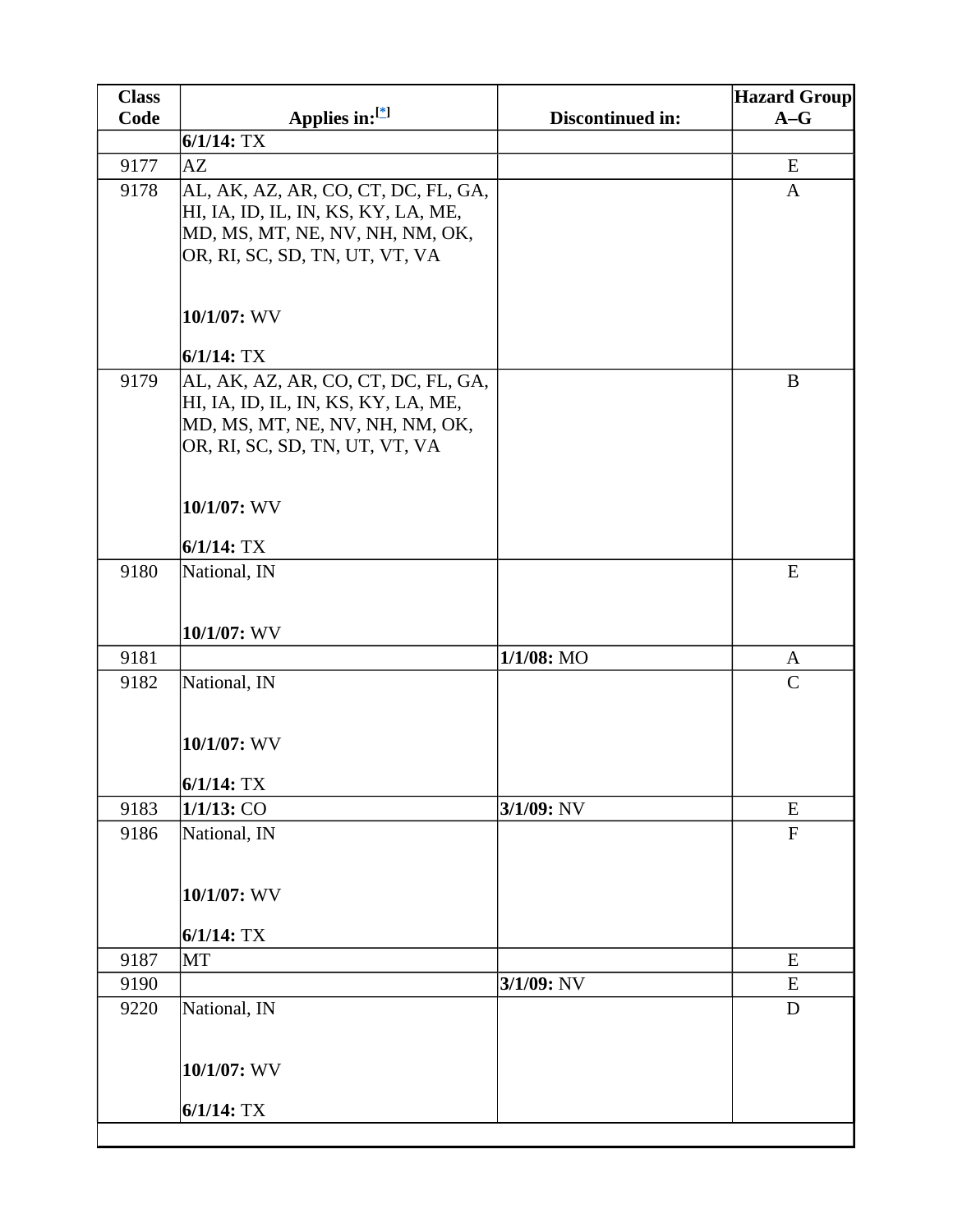| <b>Class</b> |                                                                            |                  | <b>Hazard Group</b>         |
|--------------|----------------------------------------------------------------------------|------------------|-----------------------------|
| Code         | Applies in:[*]                                                             | Discontinued in: | $A-G$                       |
| 9310         | <b>OR</b>                                                                  |                  | E                           |
| 9311         |                                                                            | $1/1/14$ : OR    | E                           |
| 9315         | <b>OR</b>                                                                  |                  | E                           |
| 9328         | <b>OR</b>                                                                  |                  | E                           |
| 9349         | <b>OR</b>                                                                  |                  | $\bf{B}$                    |
| 9351         | $1/1/07$ : OR(A/R)                                                         |                  | E                           |
|              | $1/1/14$ : OR(VOL)                                                         |                  |                             |
| 9366         | <b>OR</b>                                                                  |                  | B                           |
| 9402         | National, IN                                                               |                  | E                           |
|              |                                                                            |                  |                             |
|              |                                                                            |                  |                             |
|              | 10/1/07: WV                                                                |                  |                             |
| 9402         | $6/1/14$ : TX                                                              |                  | ${\bf F}$                   |
| 9403         | National, IN                                                               |                  | ${\bf F}$                   |
|              |                                                                            |                  |                             |
|              | $10/1/07$ : WV                                                             |                  |                             |
| 9405         | MT                                                                         |                  | E                           |
| 9410         |                                                                            |                  | $\mathcal{C}$               |
|              | AL, AK, AZ, AR, CO, CT, DC, FL, GA,<br>HI, IA, ID, IL, IN, KS, KY, LA, ME, |                  |                             |
|              | MD, MS, MO, MT, NE, NV, NH, NM,                                            |                  |                             |
|              | OK, OR, RI, SC, SD, TN, VT, VA                                             |                  |                             |
|              |                                                                            |                  |                             |
|              |                                                                            |                  |                             |
|              | $10/1/07$ : WV                                                             |                  |                             |
| 9411         | $7/1/16$ : MT                                                              |                  | $\overline{\mathsf{C}}$     |
| 9411         | VA                                                                         |                  | ${\bf E}$                   |
| 9412         | $7/1/16$ : MT                                                              |                  | $\underline{C}$             |
| 9415         | <b>UT</b>                                                                  |                  | E                           |
| 9416         | <b>UT</b>                                                                  |                  | $\mathsf{C}$                |
| 9417         | UT                                                                         |                  | $\mathbf C$                 |
| 9420         | MT                                                                         |                  | E                           |
| 9421         | $7/1/16$ : MT                                                              |                  | $\underline{\mathbf{E}}$    |
| 9422         | $7/1/16$ : MT                                                              |                  | $\underline{\mathbf{E}}$    |
| 9424         | $7/1/16$ : MT                                                              |                  | $\underline{C}$             |
| 9425         |                                                                            | $1/1/16$ : OR    | ${\bf E}$                   |
| 9427         | $7/1/16$ : MT                                                              |                  | $\underline{\underline{C}}$ |
| 9429         |                                                                            | $3/1/10$ : NV    | $\, {\bf B}$                |
| 9448         | $10/1/07$ : WV                                                             |                  | B                           |
| 9449         | $10/1/07$ : WV                                                             |                  | $\bf{B}$                    |
| 9450         | <b>NV</b>                                                                  |                  | B                           |
|              |                                                                            |                  |                             |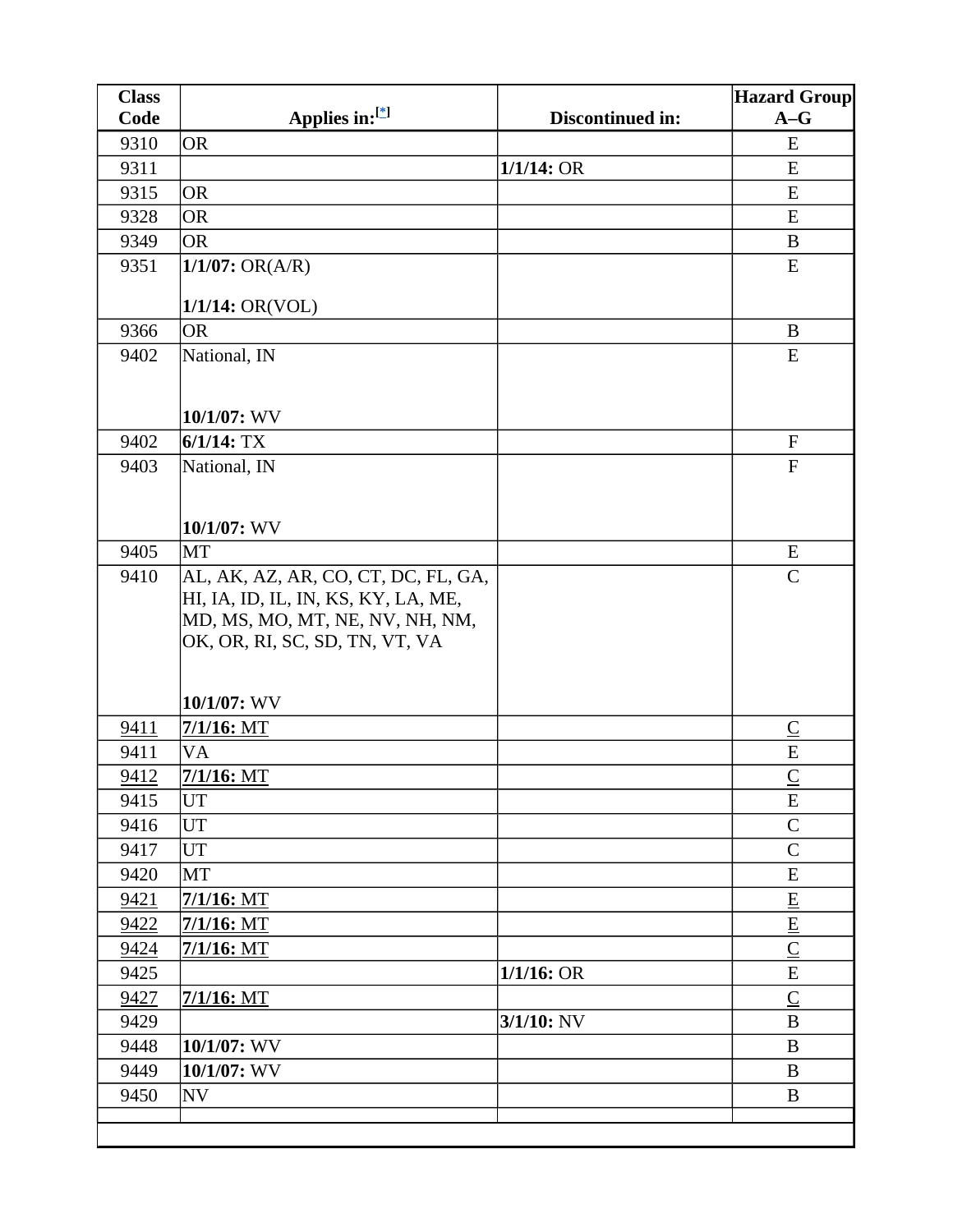| <b>Class</b> |                                     |                  | <b>Hazard Group</b> |
|--------------|-------------------------------------|------------------|---------------------|
| Code         | Applies in:[*]                      | Discontinued in: | $A-G$               |
| 9451         | <b>OR</b>                           |                  | E                   |
| 9452         | <b>NV</b>                           |                  | E                   |
| 9453         | <b>NV</b>                           |                  | $\mathsf{C}$        |
| 9470         | <b>OR</b>                           |                  | E                   |
| 9496         | <b>OR</b>                           |                  | B                   |
| 9499         | <b>OR</b>                           |                  | $\mathbf F$         |
| 9501         | National, IN                        |                  | D                   |
|              |                                     |                  |                     |
|              | 10/1/07: WV                         |                  |                     |
|              | $6/1/14$ : TX                       |                  |                     |
| 9505         | National, IN                        |                  | D                   |
|              |                                     |                  |                     |
|              | 10/1/07: WV                         |                  |                     |
| 9516         | AL, AK, AZ, AR, CO, CT, DC, FL, GA, |                  | E                   |
|              | HI, IA, ID, IL, IN, KS, KY, LA, ME, |                  |                     |
|              | MD, MS, MO, MT, NE, NV, NH, NM,     |                  |                     |
|              | OK, OR, RI, SD, TN, UT, VT, VA      |                  |                     |
|              |                                     |                  |                     |
|              |                                     |                  |                     |
|              | $10/1/07$ : WV                      |                  | E                   |
| 9519         | National, IN                        |                  |                     |
|              | 10/1/07: WV                         |                  |                     |
| 9521         | National, IN                        |                  | E                   |
|              |                                     |                  |                     |
|              |                                     |                  |                     |
|              | 10/1/07: WV                         |                  |                     |
| 9522         | National, IN                        |                  | $\mathsf{C}$        |
|              |                                     |                  |                     |
|              | $10/1/07$ : WV                      |                  |                     |
| 9522         | $6/1/14$ : TX                       |                  | D                   |
| 9529         | AZ                                  |                  | G                   |
| 9529         | $6/1/14$ : TX                       |                  | $\mathbf F$         |
| 9530         | LA                                  |                  | G                   |
| 9534         | AL, AK, AZ, AR, CO, CT, DC, FL, GA, |                  | $\mathbf F$         |
|              | HI, IA, ID, IL, IN, KS, KY, ME, MD, |                  |                     |
|              | MS, MO, MT, NE, NV, NH, NM, OK,     |                  |                     |
|              | OR, RI, SC, SD, TN, UT, VT, VA      |                  |                     |
|              |                                     |                  |                     |
|              |                                     |                  |                     |
|              |                                     |                  |                     |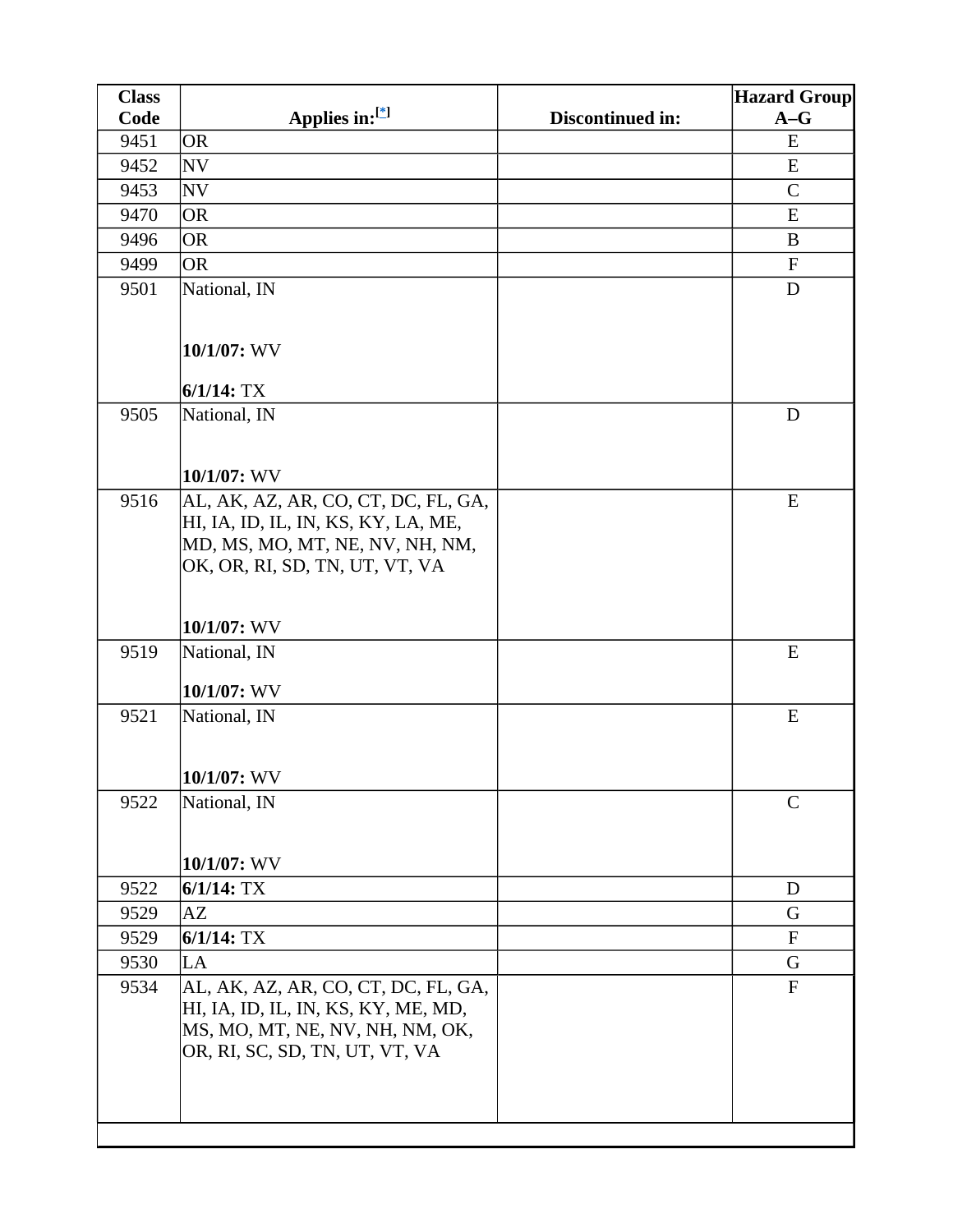| <b>Class</b>                                                                                                                             |                                     |                  | <b>Hazard Group</b> |
|------------------------------------------------------------------------------------------------------------------------------------------|-------------------------------------|------------------|---------------------|
| Code                                                                                                                                     | Applies in:[*]                      | Discontinued in: | $A-G$               |
|                                                                                                                                          | 10/1/07: WV                         |                  |                     |
| 9552                                                                                                                                     | <b>MT</b>                           |                  | E                   |
| 9552                                                                                                                                     | $6/1/14$ : TX                       |                  | $\mathbf F$         |
| 9554                                                                                                                                     | AL, AK, AZ, AR, CO, CT, DC, FL, GA, |                  | $\mathbf{F}$        |
|                                                                                                                                          | HI, IA, ID, IL, IN, KS, KY, LA, ME, |                  |                     |
|                                                                                                                                          | MD, MS, MO, NE, NV, NH, NM, OK,     |                  |                     |
|                                                                                                                                          | OR, RI, SC, SD, TN, UT, VT, VA      |                  |                     |
|                                                                                                                                          |                                     |                  |                     |
|                                                                                                                                          | 10/1/07: WV                         |                  |                     |
| 9586                                                                                                                                     | National, IN                        |                  | $\mathbf{A}$        |
|                                                                                                                                          |                                     |                  |                     |
|                                                                                                                                          |                                     |                  |                     |
|                                                                                                                                          | 10/1/07: WV                         |                  |                     |
|                                                                                                                                          | $6/1/14$ : TX                       |                  |                     |
| 9600                                                                                                                                     | National, IN                        |                  | $\bf{B}$            |
|                                                                                                                                          |                                     |                  |                     |
|                                                                                                                                          |                                     |                  |                     |
|                                                                                                                                          | 10/1/07: WV                         |                  |                     |
|                                                                                                                                          | $6/1/14$ : TX                       |                  |                     |
| 9609                                                                                                                                     | <b>NV</b>                           |                  | E                   |
| 9610                                                                                                                                     | HI, MT                              |                  | ${\bf E}$           |
| 9620                                                                                                                                     | National, IN                        |                  | D                   |
|                                                                                                                                          |                                     |                  |                     |
|                                                                                                                                          |                                     |                  |                     |
|                                                                                                                                          | 10/1/07: WV                         |                  |                     |
|                                                                                                                                          | $6/1/14$ : TX                       |                  |                     |
| 9661                                                                                                                                     | <b>NV</b>                           |                  | E                   |
| 9662                                                                                                                                     |                                     | 3/1/16: NV       | G                   |
| 9921                                                                                                                                     | AZ                                  |                  | $\bf{B}$            |
| 9984                                                                                                                                     | $6/1/14$ : TX                       |                  | $\mathbf F$         |
| 9985                                                                                                                                     | $6/1/14$ : TX                       |                  | ${\bf F}$           |
| $[$ <sup><math>\uparrow</math></sup> The term "National" means that the classification code applies in all jurisdictions that follow the |                                     |                  |                     |
|                                                                                                                                          | NCCI classification system.         |                  |                     |
|                                                                                                                                          |                                     |                  |                     |

Updated 01 Oct 2007 12:00:01

View Previous Updates  $\overline{\smile}$ 

## **Reference Table of Classifications by Hazard Group**

 $[$   $\overline{\phantom{a}}$   $]$